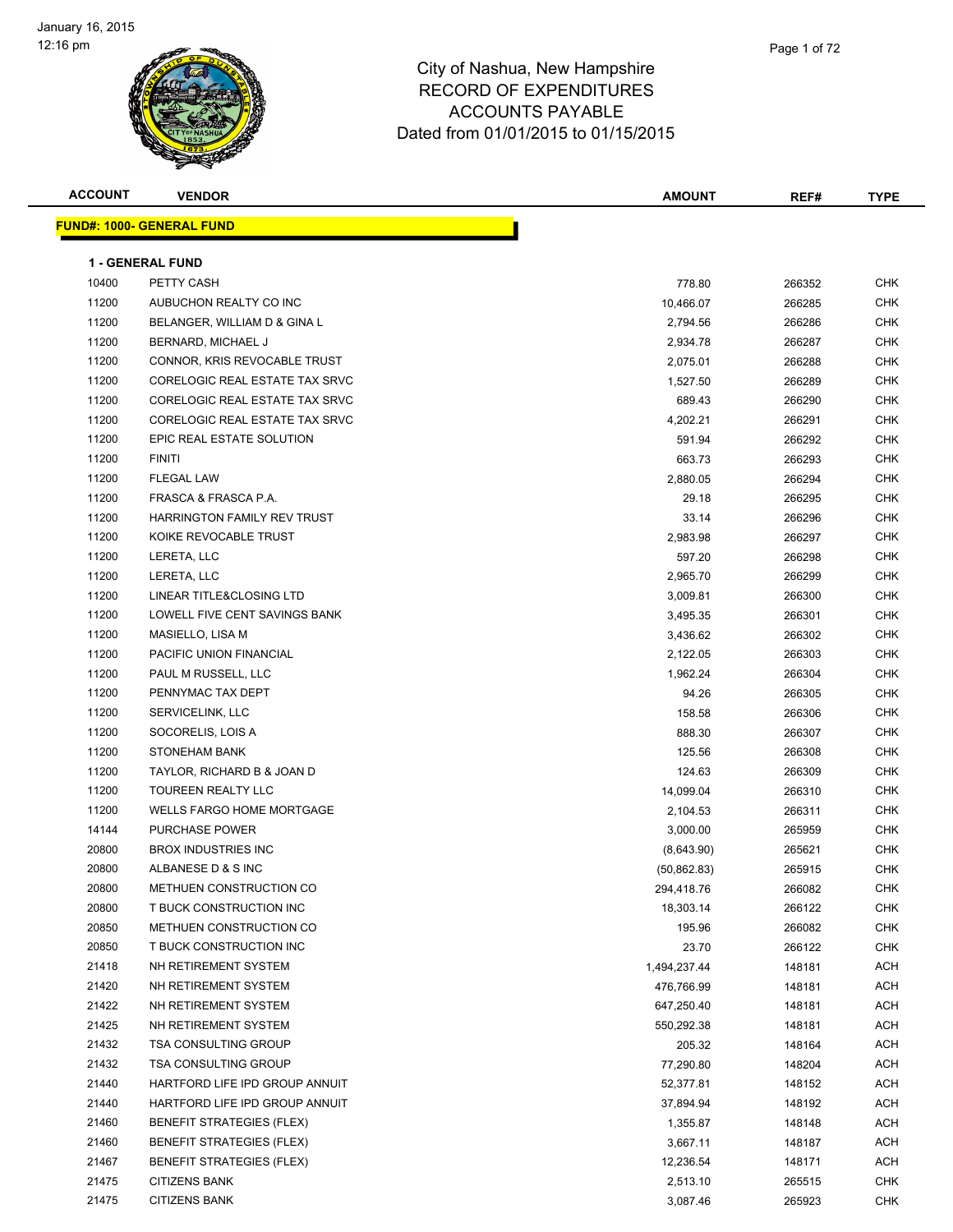

| <b>ACCOUNT</b> | <b>VENDOR</b>                    | <b>AMOUNT</b> | REF#   | <b>TYPE</b> |
|----------------|----------------------------------|---------------|--------|-------------|
|                | <b>FUND#: 1000- GENERAL FUND</b> |               |        |             |
|                |                                  |               |        |             |
|                | <b>1 - GENERAL FUND</b>          |               |        |             |
| 21485          | AFSCME COUNCIL 93/LOCAL 365      | 1,995.62      | 148147 | ACH         |
| 21485          | <b>FIREFIGHTERS LOCAL 789</b>    | 4,106.85      | 148151 | <b>ACH</b>  |
| 21485          | IAFF LOCAL 789                   | 233.00        | 148153 | ACH         |
| 21485          | NASHUA POLICE COMM UNION         | 198.00        | 148155 | ACH         |
| 21485          | NASHUA POLICE PATROLMANS ASSOC   | 960.00        | 148156 | <b>ACH</b>  |
| 21485          | NASHUA POLICE RELIEF ASSOC       | 792.00        | 148157 | <b>ACH</b>  |
| 21485          | NASHUA POLICE SUPERVISORS ASSO   | 403.00        | 148158 | <b>ACH</b>  |
| 21485          | NPLE-LOCAL #4831                 | 216.81        | 148160 | <b>ACH</b>  |
| 21485          | TEAMSTERS UNION LOCAL #633       | 288.07        | 148162 | <b>ACH</b>  |
| 21485          | TREAS NASHUA TEACHERS UNION      | 215.64        | 148163 | <b>ACH</b>  |
| 21485          | UAW LOCAL 2232                   | 757.71        | 148165 | <b>ACH</b>  |
| 21485          | AFSCME COUNCIL 93/LOCAL 365      | 2,067.62      | 148186 | <b>ACH</b>  |
| 21485          | FIREFIGHTERS LOCAL 789           | 4,106.85      | 148191 | <b>ACH</b>  |
| 21485          | IAFF LOCAL 789                   | 233.00        | 148193 | ACH         |
| 21485          | NASHUA POLICE COMM UNION         | 198.00        | 148195 | ACH         |
| 21485          | NASHUA POLICE PATROLMANS ASSOC   | 960.00        | 148196 | <b>ACH</b>  |
| 21485          | NASHUA POLICE RELIEF ASSOC       | 787.50        | 148197 | <b>ACH</b>  |
| 21485          | NASHUA POLICE SUPERVISORS ASSO   | 403.00        | 148198 | <b>ACH</b>  |
| 21485          | NPLE-LOCAL #4831                 | 224.80        | 148200 | <b>ACH</b>  |
| 21485          | TEAMSTERS UNION LOCAL #633       | 288.07        | 148202 | ACH         |
| 21485          | TREAS NASHUA TEACHERS UNION      | 29,627.01     | 148203 | ACH         |
| 21485          | UAW LOCAL 2232                   | 764.30        | 148205 | ACH         |
| 21485          | AMERICAN FEDERATION OF TEACHER   | 198.00        | 265924 | CHK         |
| 21490          | UNITED WAY OF GREATER NASHUA     | 307.50        | 265523 | <b>CHK</b>  |
| 21490          | UNITED WAY OF GREATER NASHUA     | 629.76        | 265936 | <b>CHK</b>  |
| 21495          | <b>WAGE ASSIGNMENT</b>           | 275.00        | 148149 | ACH         |
| 21495          | <b>WAGE ASSIGNMENT</b>           | 175.00        | 148150 | <b>ACH</b>  |
| 21495          | <b>WAGE ASSIGNMENT</b>           | 318.00        | 148154 | <b>ACH</b>  |
| 21495          | <b>WAGE ASSIGNMENT</b>           | 259.00        | 148161 | ACH         |
| 21495          | <b>WAGE ASSIGNMENT</b>           | 275.00        | 148188 | <b>ACH</b>  |
| 21495          | <b>WAGE ASSIGNMENT</b>           | 594.00        | 148189 | ACH         |
| 21495          | WAGE ASSIGNMENT                  | 175.00        | 148190 | ACH         |
| 21495          | <b>WAGE ASSIGNMENT</b>           | 318.00        | 148194 | <b>ACH</b>  |
| 21495          | <b>WAGE ASSIGNMENT</b>           | 259.00        | 148201 | <b>ACH</b>  |
| 21495          | <b>WAGE ASSIGNMENT</b>           | 219.23        | 148206 | <b>ACH</b>  |
| 21495          | <b>WAGE ASSIGNMENT</b>           | 1,178.00      | 265516 | CHK         |
| 21495          | <b>WAGE ASSIGNMENT</b>           | 101.14        | 265517 | <b>CHK</b>  |
| 21495          | <b>WAGE ASSIGNMENT</b>           | 104.00        | 265518 | <b>CHK</b>  |
| 21495          | <b>WAGE ASSIGNMENT</b>           | 1,343.05      | 265519 | <b>CHK</b>  |
| 21495          | <b>WAGE ASSIGNMENT</b>           | 11.54         | 265520 | <b>CHK</b>  |
| 21495          | <b>WAGE ASSIGNMENT</b>           | 237.00        | 265521 | <b>CHK</b>  |
| 21495          | <b>WAGE ASSIGNMENT</b>           | 25.00         | 265522 | CHK         |
| 21495          | <b>WAGE ASSIGNMENT</b>           | 1,329.25      | 265925 | <b>CHK</b>  |
| 21495          | <b>WAGE ASSIGNMENT</b>           | 1.15          | 265926 | <b>CHK</b>  |
| 21495          | <b>WAGE ASSIGNMENT</b>           | 52.63         | 265927 | <b>CHK</b>  |
| 21495          | <b>WAGE ASSIGNMENT</b>           | 86.85         | 265928 | <b>CHK</b>  |
| 21495          | <b>WAGE ASSIGNMENT</b>           | 104.00        | 265929 | CHK         |
| 21495          | <b>WAGE ASSIGNMENT</b>           | 1,488.05      | 265930 | <b>CHK</b>  |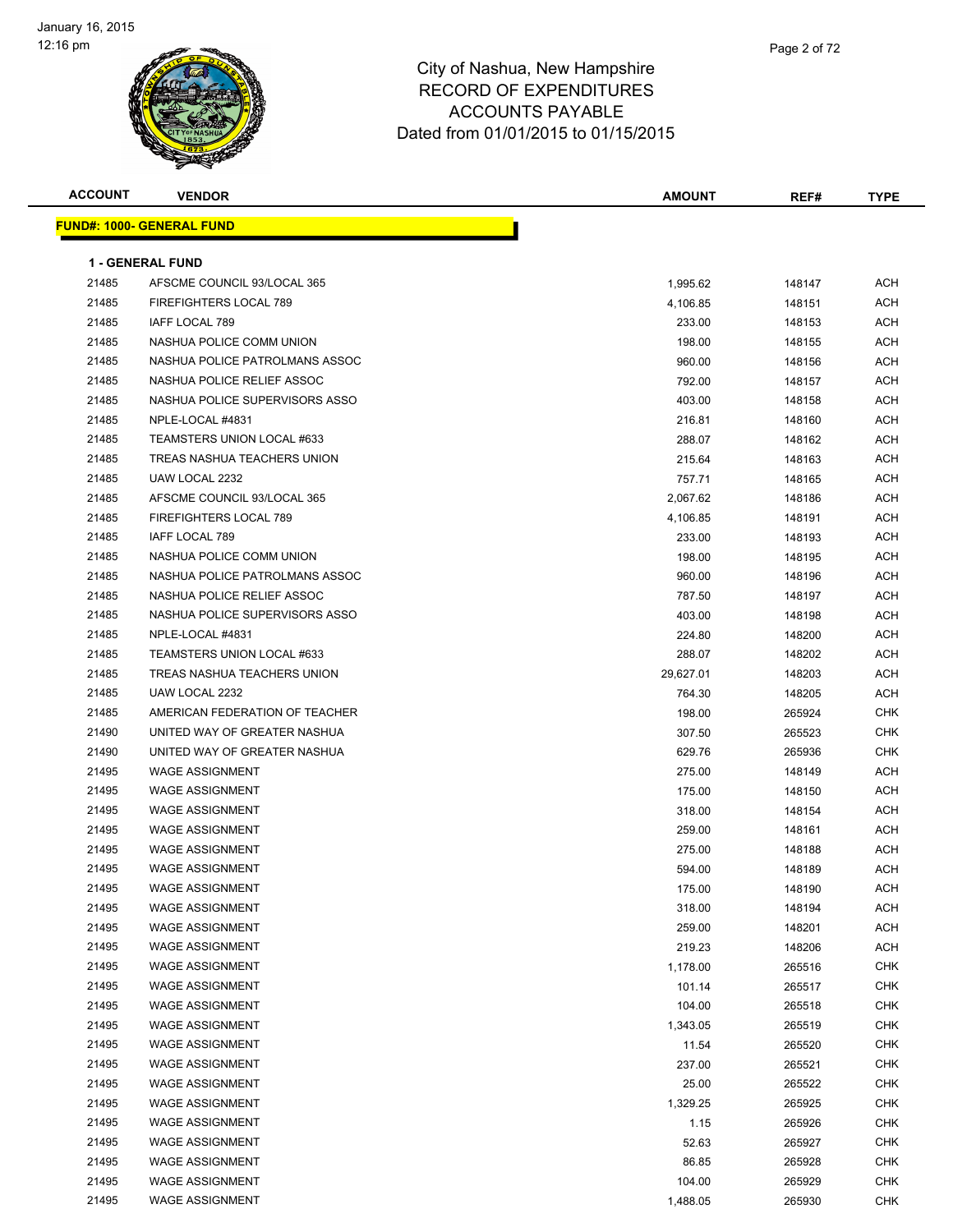

| <b>ACCOUNT</b>     | <b>VENDOR</b>                     | <b>AMOUNT</b> | REF#   | <b>TYPE</b> |
|--------------------|-----------------------------------|---------------|--------|-------------|
|                    | <u> FUND#: 1000- GENERAL FUND</u> |               |        |             |
|                    | <b>1 - GENERAL FUND</b>           |               |        |             |
| 21495              | <b>WAGE ASSIGNMENT</b>            | 11.54         | 265931 | <b>CHK</b>  |
| 21495              | <b>WAGE ASSIGNMENT</b>            | 11.54         | 265932 | <b>CHK</b>  |
| 21495              | <b>WAGE ASSIGNMENT</b>            | 205.18        | 265933 | <b>CHK</b>  |
| 21495              | <b>WAGE ASSIGNMENT</b>            | 237.00        | 265934 | <b>CHK</b>  |
| 21495              | <b>WAGE ASSIGNMENT</b>            | 75.00         | 265935 | <b>CHK</b>  |
| 21495              | <b>WAGE ASSIGNMENT</b>            | 544.25        | 265937 | <b>CHK</b>  |
| 21495              | <b>WAGE ASSIGNMENT</b>            | 173.80        | 265938 | <b>CHK</b>  |
| 21538              | NASHUA TEACHERS UNION             | 44.27         | 148159 | <b>ACH</b>  |
| 21538              | NASHUA TEACHERS UNION             | 4,225.83      | 148199 | <b>ACH</b>  |
| 21921              | STATE OF NH-MV                    | 22,060.79     | 148142 | <b>ACH</b>  |
| 21921              | STATE OF NH-MV                    | 18,752.07     | 148143 | <b>ACH</b>  |
| 21921              | STATE OF NH-MV                    | 17,879.38     | 148144 | <b>ACH</b>  |
| 21921              | STATE OF NH -MV                   | 22,051.18     | 148145 | <b>ACH</b>  |
| 21921              | STATE OF NH -MV                   | 7,345.65      | 148166 | <b>ACH</b>  |
| 21921              | STATE OF NH-MV                    | 16,643.75     | 148168 | <b>ACH</b>  |
| 21921              | STATE OF NH-MV                    | 16,649.63     | 148178 | ACH         |
| 21921              | STATE OF NH-MV                    | 18,264.48     | 148179 | ACH         |
| 21921              | STATE OF NH-MV                    | 17,036.56     | 148184 | <b>ACH</b>  |
| 21921              | STATE OF NH-MV                    | 9,357.16      | 148212 | ACH         |
| 21922              | STATE OF NH DEPT OF SAFETY        | 66.00         | 265981 | <b>CHK</b>  |
| <b>101 - MAYOR</b> |                                   |               |        |             |
| 54828              | US BANK EQUIPMENT FINANCE         | 85.24         | 265919 | <b>CHK</b>  |
| 61100              | WB MASON CO INC                   | 127.62        | 265745 | <b>CHK</b>  |
| 61100              | PETTY CASH                        | 10.98         | 266351 | <b>CHK</b>  |
| 61830              | UNION LEADER CORP                 | 239.72        | 265966 | <b>CHK</b>  |
|                    | TOTAL 101 - MAYOR                 | \$463.56      |        |             |
|                    | <b>102 - BOARD OF ALDERMEN</b>    |               |        |             |
| 61100              | WB MASON CO INC                   | 103.70        | 266134 | <b>CHK</b>  |
|                    | TOTAL 102 - BOARD OF ALDERMEN     | \$103.70      |        |             |
| <b>103 - LEGAL</b> |                                   |               |        |             |
| 54828              | US BANK EQUIPMENT FINANCE         | 125.50        | 265922 | <b>CHK</b>  |
| 55421              | PETTY CASH                        | 50.00         | 265538 | <b>CHK</b>  |
| 55614              | HILLSBOROUGH COUNTY REGISTRY      | 44.00         | 265668 | <b>CHK</b>  |
| 61807              | <b>MATTHEW BENDER &amp; CO</b>    | 203.51        | 265695 | <b>CHK</b>  |
|                    | TOTAL 103 - LEGAL                 | \$423.01      |        |             |
|                    | 107 - CITY CLERK                  |               |        |             |
| 42508              | TREASURER STATE OF NH             | 1,216.00      | 265586 | <b>CHK</b>  |
| 44149              | TREASURER STATE OF NH             | 6,224.00      | 265586 | <b>CHK</b>  |

CHRISTIAN PARTY RENTAL 550.00 265916 CHK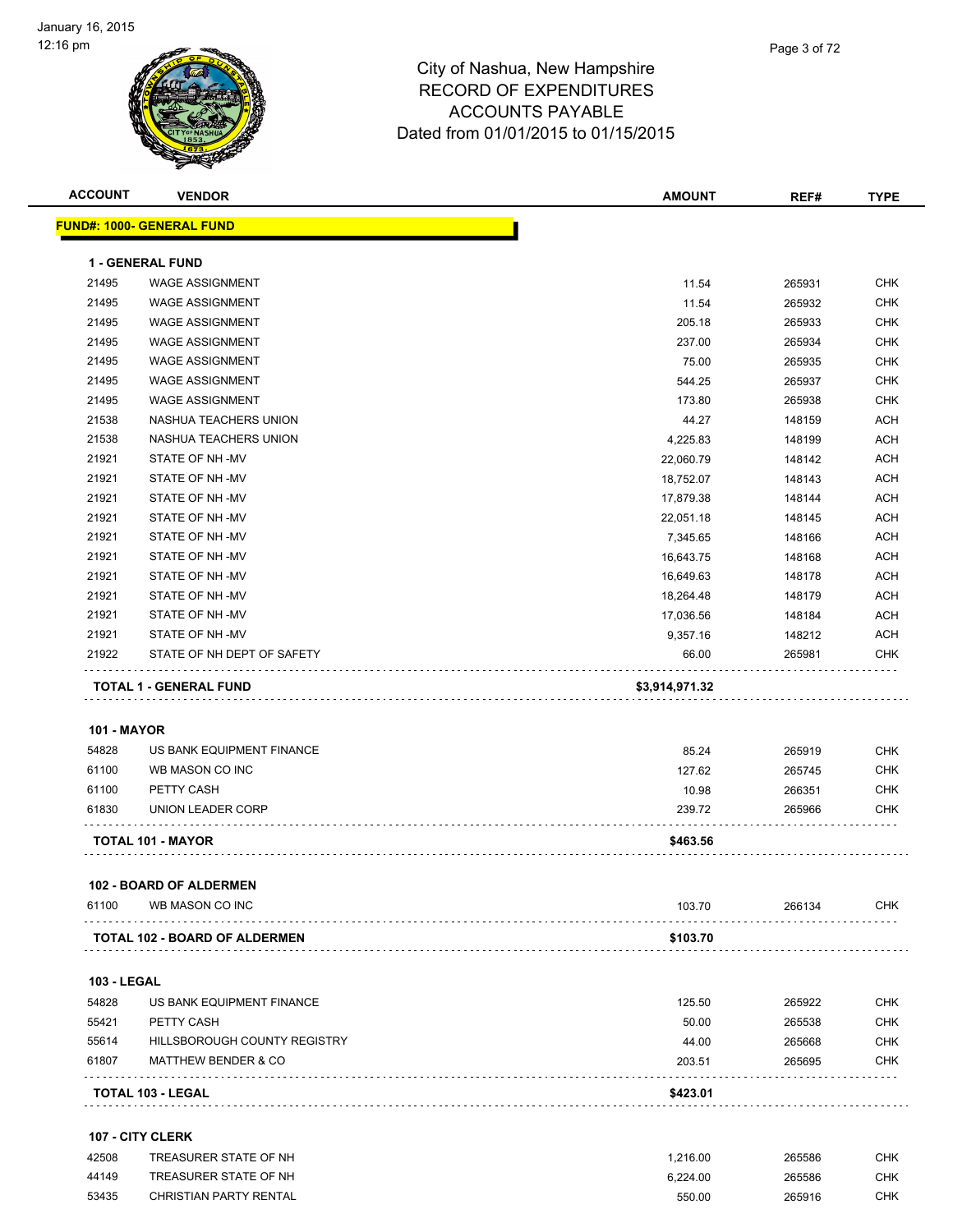

|                                |                                                          | <b>AMOUNT</b>  | REF#             | <b>TYPE</b>                                                                                                                              |
|--------------------------------|----------------------------------------------------------|----------------|------------------|------------------------------------------------------------------------------------------------------------------------------------------|
|                                | <u> FUND#: 1000- GENERAL FUND</u>                        |                |                  |                                                                                                                                          |
|                                | 107 - CITY CLERK                                         |                |                  |                                                                                                                                          |
| 53435                          | <b>PAUL BERGERON</b>                                     | 109.89         | 265940           | <b>CHK</b>                                                                                                                               |
| 55699                          | PETTY CASH                                               | 40.00          | 266351           | <b>CHK</b>                                                                                                                               |
| 61100                          | PETTY CASH                                               | 51.74          | 266351           | CHK                                                                                                                                      |
| 61299                          | <b>GAYLORD BROS INC</b>                                  | 211.15         | 265657           | <b>CHK</b>                                                                                                                               |
|                                | <b>TOTAL 107 - CITY CLERK</b>                            | \$8,402.78     |                  |                                                                                                                                          |
|                                |                                                          |                |                  |                                                                                                                                          |
|                                | <b>109 - CIVIC &amp; COMMUNITY ACTIVITIES</b>            |                |                  |                                                                                                                                          |
| 56200                          | <b>CLASSIC SIGNS INC</b>                                 | 964.00         | 265633           | <b>CHK</b>                                                                                                                               |
| 56214                          | HUMANE SOCIETY FOR GREATER                               | 8,256.75       | 266055           | <b>CHK</b>                                                                                                                               |
| 56228                          | NASHUA SENIORS MEAL PROGRAM                              | 2,545.23       | 266093           | <b>CHK</b>                                                                                                                               |
|                                | <b>TOTAL 109 - CIVIC &amp; COMMUNITY ACTIVITIES</b>      | \$11,765.98    |                  |                                                                                                                                          |
|                                | <b>111 - HUMAN RESOURCES</b>                             |                |                  |                                                                                                                                          |
| 55425                          | DANIEL WALKER                                            | 40.00          | 266017           | <b>CHK</b>                                                                                                                               |
| 55425                          | <b>KRISTEN FORD</b>                                      | 25.00          | 266037           | <b>CHK</b>                                                                                                                               |
| 55425                          | <b>HEALTH STOP INC</b>                                   | 188.00         | 266049           | <b>CHK</b>                                                                                                                               |
| 55425                          | DARYL JOHNSON                                            | 40.00          | 266062           | <b>CHK</b>                                                                                                                               |
|                                | ASHLEE LINGARD LYKANSION                                 |                |                  | <b>CHK</b>                                                                                                                               |
| 55425                          |                                                          | 25.00          | 266072           |                                                                                                                                          |
| 55425                          | LINDSAY MONAGHAN                                         | 40.00          | 266087           |                                                                                                                                          |
|                                | <b>TOTAL 111 - HUMAN RESOURCES</b>                       | \$358.00       |                  |                                                                                                                                          |
|                                |                                                          |                |                  |                                                                                                                                          |
| <b>113 - BENEFITS</b><br>59580 | STATE OF NH UC                                           | 11,336.85      | 266118           |                                                                                                                                          |
|                                | .<br><b>TOTAL 113 - BENEFITS</b>                         | \$11,336.85    |                  |                                                                                                                                          |
|                                |                                                          |                |                  |                                                                                                                                          |
|                                | <b>120 - TELECOMMUNICATIONS</b>                          |                |                  |                                                                                                                                          |
| 55109                          | <b>SUSAN LOVERING</b>                                    | 33.00          | 265530           |                                                                                                                                          |
| 55109                          | <b>FAIRPOINT COMMUNICATIONS</b>                          | 2,285.39       | 265551           |                                                                                                                                          |
| 55109                          | <b>FAIRPOINT COMMUNICATIONS</b>                          | 816.14         | 265971           |                                                                                                                                          |
| 55109                          | <b>FAIRPOINT COMMUNICATIONS</b>                          | 74.99          | 265972           |                                                                                                                                          |
| 55109<br>55109                 | LANGUAGE LINE SERVICES<br>PACIFIC TELEMANAGEMENT SERVICE | 98.74<br>75.00 | 266067<br>266100 |                                                                                                                                          |
|                                |                                                          |                |                  |                                                                                                                                          |
|                                | <b>TOTAL 120 - TELECOMMUNICATIONS</b>                    | \$3,383.26     |                  |                                                                                                                                          |
|                                | <b>122 - INFORMATION TECHNOLOGY</b>                      |                |                  |                                                                                                                                          |
| 54407                          | SHI INTERNATIONAL CORP                                   | 274.50         | 266116           |                                                                                                                                          |
| 54428                          | AFFILIATED COMPUTER SERVICES                             | 18,218.00      | 265991           |                                                                                                                                          |
| 55118                          | VERIZON WIRELESS-985557535                               | 40.01          | 265591           |                                                                                                                                          |
| 71228                          | SHI INTERNATIONAL CORP                                   | 380.00         | 266116           | <b>CHK</b><br><b>CHK</b><br><b>CHK</b><br>CHK<br><b>CHK</b><br><b>CHK</b><br><b>CHK</b><br><b>CHK</b><br><b>CHK</b><br>CHK<br>CHK<br>CHK |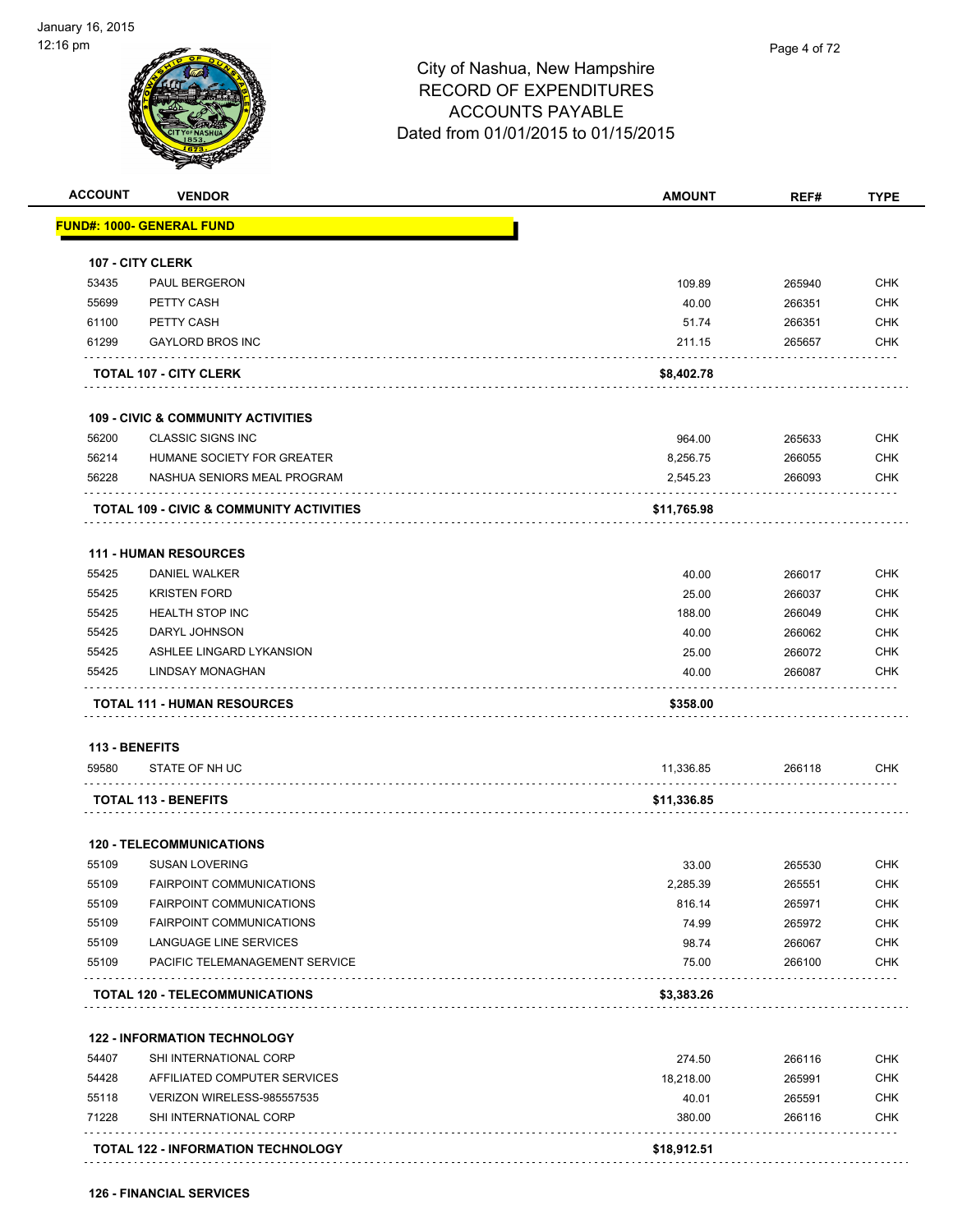

| <b>ACCOUNT</b> | <b>VENDOR</b>                         | <b>AMOUNT</b> | REF#   | <b>TYPE</b> |
|----------------|---------------------------------------|---------------|--------|-------------|
|                | <u> FUND#: 1000- GENERAL FUND</u>     |               |        |             |
|                | <b>126 - FINANCIAL SERVICES</b>       |               |        |             |
| 41307          | HILLSBOROUGH COUNTY REGISTRY          | 66.41         | 265668 | <b>CHK</b>  |
| 42200          | <b>ASHLEY BRICK</b>                   | 91.20         | 265607 | <b>CHK</b>  |
| 42200          | PATRICIA MCCARTHY                     | 18.00         | 265698 | CHK         |
| 42200          | <b>FRED CARSON</b>                    | 88.20         | 266038 | <b>CHK</b>  |
| 42200          | <b>ANTHONY J KING</b>                 | 113.20        | 266065 | <b>CHK</b>  |
| 42200          | LILIANA SANTOS                        | 220.00        | 266069 | <b>CHK</b>  |
| 42200          | <b>LOUISE M FOSTER</b>                | 69.00         | 266070 | <b>CHK</b>  |
| 53467          | <b>MAILINGS UNLIMITED</b>             | 829.87        | 266074 | <b>CHK</b>  |
| 54828          | US BANK EQUIPMENT FINANCE             | 28.14         | 265920 | <b>CHK</b>  |
| 55200          | GOVERNMENT FINANCE OFFCRS ASSN        | 640.00        | 265973 | <b>CHK</b>  |
| 55307          | PETTY CASH                            | 50.85         | 266351 | <b>CHK</b>  |
| 55607          | MAILINGS UNLIMITED - MVR              | 1,140.00      | 148146 | ACH         |
| 55607          | <b>MAILINGS UNLIMITED</b>             | 59.10         | 266074 | <b>CHK</b>  |
| 61100          | WB MASON CO INC                       | 126.20        | 265745 | <b>CHK</b>  |
| 61100          | WB MASON CO INC                       | 56.58         | 266134 | <b>CHK</b>  |
| 61235          | SAFEGUARD BY TEAM MHC                 | 291.82        | 265731 | CHK         |
|                | <b>TOTAL 126 - FINANCIAL SERVICES</b> | \$3,888.57    |        |             |
|                |                                       |               |        |             |
|                | <b>129 - CITY BUILDINGS</b>           |               |        |             |
| 54100          | <b>PSNH</b>                           | 2,355.15      | 265582 | CHK         |
| 54114          | LIBERTY UTILITIES - NH                | 891.76        | 265975 | <b>CHK</b>  |
| 54114          | <b>DIRECT ENERGY BUSINESS</b>         | 988.31        | 266022 | <b>CHK</b>  |
| 54141          | PENNICHUCK WATER WORKS INC            | 429.77        | 265581 | <b>CHK</b>  |
| 54280          | <b>CVS WHOLESALE FLAGS</b>            | 303.00        | 265639 | <b>CHK</b>  |
| 54280          | PROTECTION ONE ALARM MONTORING        | 337.96        | 265724 | <b>CHK</b>  |
| 54280          | <b>B &amp; S LOCKSMITHS INC</b>       | 270.00        | 265996 | <b>CHK</b>  |
| 61299          | WB MASON CO INC                       | 18.42         | 265745 | CHK         |
|                | <b>TOTAL 129 - CITY BUILDINGS</b>     | \$5,594.37    |        |             |
|                | 130 - PURCHASING                      |               |        |             |
| 55500          | UNION LEADER CORP--19828              | 665.99        | 265986 | <b>CHK</b>  |
| 55500          | <b>CONCORD MONITOR</b>                | 420.76        | 266012 | <b>CHK</b>  |
| 61100          | OFFICE ALTERNATIVES LLC               | 3,973.00      | 265536 | CHK         |
|                | <b>TOTAL 130 - PURCHASING</b>         | \$5,059.75    |        |             |
|                |                                       |               |        |             |
|                | <b>132 - ASSESSING</b>                |               |        |             |
| 55307          | DOUGLAS DAME                          | 7.84          | 265526 | CHK         |
| 55307          | ANDREW G LEMAY                        | 31.92         | 265528 | <b>CHK</b>  |
| 55307          | ANGELO MARINO                         | 176.80        | 265532 | <b>CHK</b>  |
| 55307          | <b>GREG TURGISS</b>                   | 87.92         | 265544 | <b>CHK</b>  |
| 55307          | <b>GARY TURGISS</b>                   | 122.08        | 265739 | <b>CHK</b>  |
| 55307          | PETTY CASH                            | 6.41          | 266351 | <b>CHK</b>  |
| 61100          | WB MASON CO INC                       | 35.66         | 266134 | <b>CHK</b>  |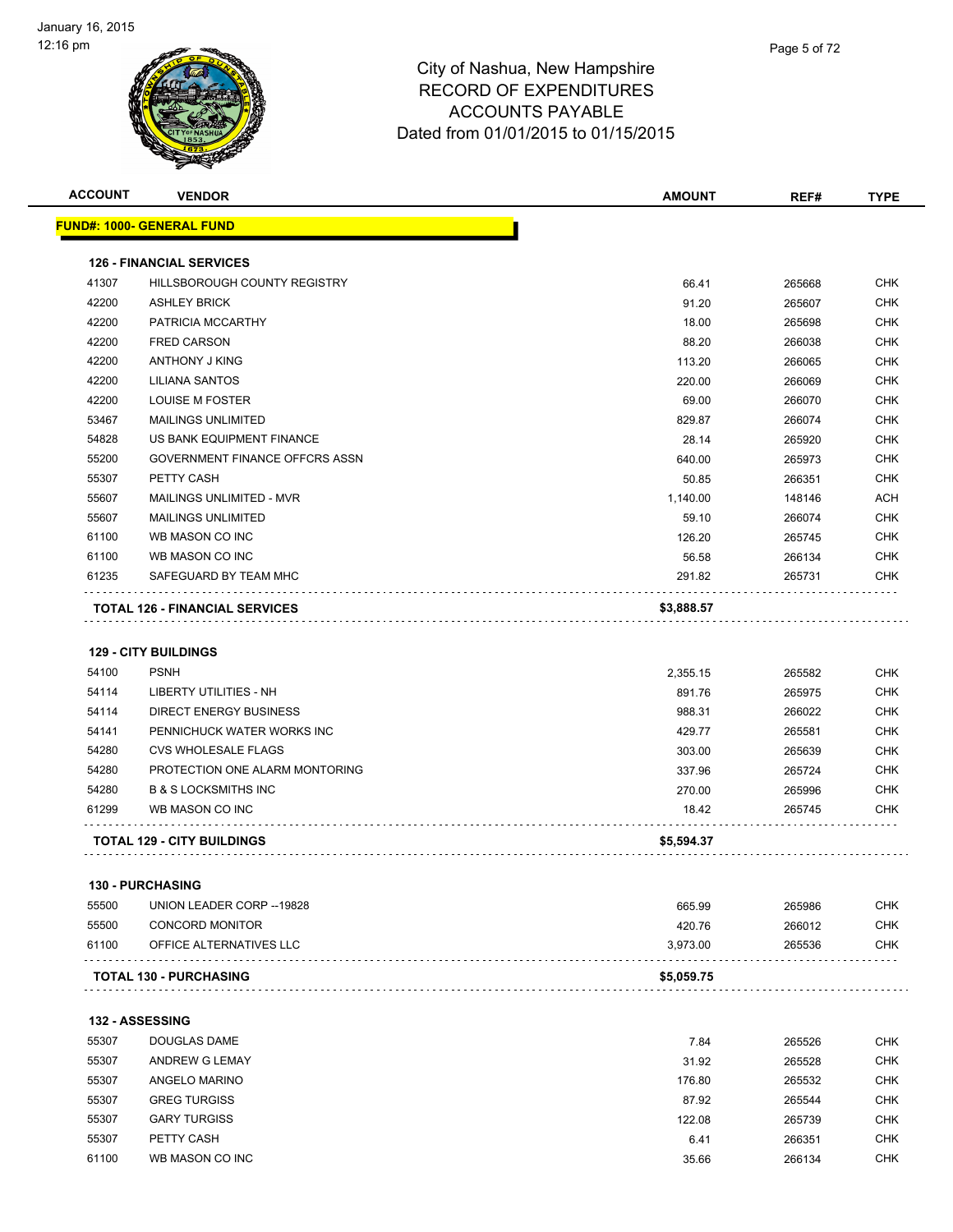**FUND#:** 



| ACCOUNT             | <b>VENDOR</b>                                 | <b>AMOUNT</b> | REF#   | <b>TYPE</b> |
|---------------------|-----------------------------------------------|---------------|--------|-------------|
|                     | <u> IND#: 1000- GENERAL FUND</u>              |               |        |             |
|                     | <b>TOTAL 132 - ASSESSING</b>                  | \$468.63      |        |             |
|                     |                                               |               |        |             |
| 54100               | <b>142 - WOODLAWN CEMETERY</b><br><b>PSNH</b> | 195.63        | 265582 | <b>CHK</b>  |
| 54107               | MCLAUGHLIN OIL CO                             | 945.23        | 266080 | <b>CHK</b>  |
| 54114               | LIBERTY UTILITIES - NH                        | 243.45        | 265564 | <b>CHK</b>  |
| 54600               | <b>MORIN ENGINE SERVICES LLC</b>              | 1,094.82      | 265534 | <b>CHK</b>  |
| 54600               | PETTY CASH                                    | 10.00         | 266351 | <b>CHK</b>  |
| 55607               | PETTY CASH                                    | 25.96         | 266351 | <b>CHK</b>  |
| 61299               | PETTY CASH                                    |               |        | <b>CHK</b>  |
| 71025               |                                               | 52.76         | 266351 |             |
|                     | HOME DEPOT CREDIT SERVICE 3065                | 51.94         | 265669 | <b>CHK</b>  |
|                     | <b>TOTAL 142 - WOODLAWN CEMETERY</b>          | \$2,619.79    |        |             |
|                     | <b>144 - EDGEWOOD CEMETERY</b>                |               |        |             |
| 54100               | <b>PSNH</b>                                   | 91.22         | 265582 | <b>CHK</b>  |
| 61100               | WB MASON CO INC                               | 75.45         | 265745 | <b>CHK</b>  |
|                     | <b>TOTAL 144 - EDGEWOOD CEMETERY</b>          | \$166.67      |        |             |
|                     |                                               |               |        |             |
| <b>150 - POLICE</b> |                                               |               |        |             |
| 53135               | WARREN D FITZGERALD PHD                       | 450.00        | 265744 | <b>CHK</b>  |
| 53999               | AAA CREDIT SCREENING SERV LLC                 | 50.00         | 265594 | <b>CHK</b>  |
| 54100               | <b>PSNH</b>                                   | 636.22        | 265582 | <b>CHK</b>  |
| 54100               | PSNH-LARGE POWER                              | 10,787.36     | 265583 | <b>CHK</b>  |
| 54107               | SHATTUCK MALONE OIL CO                        | 806.69        | 265980 | <b>CHK</b>  |
| 54114               | LIBERTY UTILITIES - NH                        | 2,120.87      | 265555 | <b>CHK</b>  |
| 54114               | LIBERTY UTILITIES - NH                        | 48.62         | 265556 | <b>CHK</b>  |
| 54114               | LIBERTY UTILITIES - NH                        | 49.64         | 265562 | <b>CHK</b>  |
| 54114               | <b>LIBERTY UTILITIES - NH</b>                 | 60.84         | 265573 | <b>CHK</b>  |
| 54114               | <b>DIRECT ENERGY BUSINESS</b>                 | 4,782.95      | 266022 | <b>CHK</b>  |
| 54243               | <b>J LAWRENCE HALL INC</b>                    | 1,942.76      | 266059 | <b>CHK</b>  |
| 54280               | HOME DEPOT CREDIT SERVICE 3073                | 110.00        | 265670 | <b>CHK</b>  |
| 54280               | <b>METRO GROUP INC</b>                        | 201.00        | 265704 | <b>CHK</b>  |
| 54407               | LEXISNEXIS A DIV REED ELSEVIER                | 149.00        | 265687 | <b>CHK</b>  |
| 54600               | <b>GRANITE STATE GLASS</b>                    | 235.00        | 266045 | <b>CHK</b>  |
| 54600               | STATEWIDE COLLISION LLC                       | 529.30        | 266119 | <b>CHK</b>  |
| 54849               | PETER CINFO                                   | 45.96         | 265524 | <b>CHK</b>  |
| 54849               | <b>JOSHUA ST ONGE</b>                         | 45.96         | 265540 | <b>CHK</b>  |
| 54849               | <b>FAIRPOINT COMMUNICATIONS</b>               | 34.91         | 265551 | <b>CHK</b>  |
| 54849               | VERIZON WIRELESS-286546928                    | 1,253.93      | 265593 | <b>CHK</b>  |
| 54849               | COMCAST CABLE COMMUNICATIONS I                | 237.85        | 265970 | <b>CHK</b>  |
| 54849               | <b>FAIRPOINT COMMUNICATIONS</b>               | 255.57        | 265971 | <b>CHK</b>  |
| 55118               | VERIZON WIRELESS-581499451                    | 452.17        | 265592 | <b>CHK</b>  |
| 55200               | RAD SYSTEMS                                   | 240.00        | 265960 | <b>CHK</b>  |
| 55200               | TREASURER STATE OF NH                         | 75.00         | 265983 | CHK         |
| 55200               | NH TACTICAL OFFICERS ASSOC                    | 300.00        | 266095 | <b>CHK</b>  |
| 55307               | <b>CHRISTOPHER LEWIS</b>                      | 44.80         | 265529 | <b>CHK</b>  |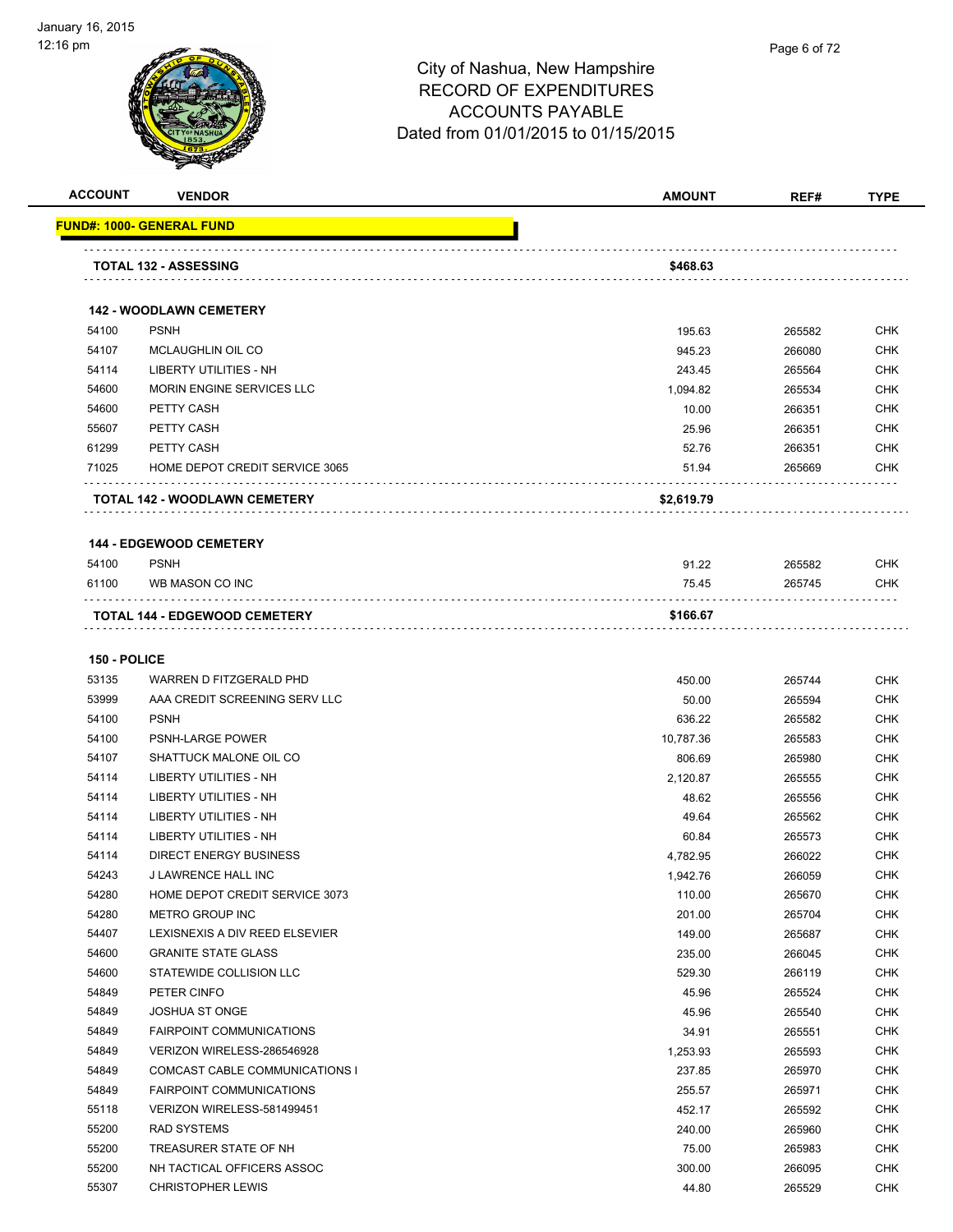

| <b>ACCOUNT</b> | <b>VENDOR</b>                     | <b>AMOUNT</b> | REF#   | <b>TYPE</b> |
|----------------|-----------------------------------|---------------|--------|-------------|
|                | <u> FUND#: 1000- GENERAL FUND</u> |               |        |             |
|                |                                   |               |        |             |
| 150 - POLICE   |                                   |               |        |             |
| 55307          | <b>CHRISTOPHER MURPHY</b>         | 44.80         | 265535 | <b>CHK</b>  |
| 55400          | <b>JOSEPH FAY</b>                 | 350.00        | 265945 | <b>CHK</b>  |
| 55400          | ROBERT GIGGI                      | 350.00        | 265946 | CHK         |
| 55400          | <b>KEVIN ROURKE</b>               | 350.00        | 265962 | <b>CHK</b>  |
| 55400          | <b>JAMES TESTAVERDE</b>           | 350.00        | 265964 | <b>CHK</b>  |
| 55600          | ALPHAGRAPHICS #219                | 195.00        | 265603 | <b>CHK</b>  |
| 55607          | PETTY CASH                        | 14.35         | 265956 | <b>CHK</b>  |
| 55607          | UNITED PARCEL SERVICE             | 18.28         | 265987 | <b>CHK</b>  |
| 55699          | <b>CANAL ART &amp; FRAMING</b>    | 113.00        | 265624 | <b>CHK</b>  |
| 55699          | NASHUA MILLYARD ASSOC INC         | 703.46        | 266092 | <b>CHK</b>  |
| 55699          | STATEWIDE COLLISION LLC           | 125.00        | 266119 | <b>CHK</b>  |
| 61100          | <b>STATIONERS INC</b>             | 235.20        | 265734 | <b>CHK</b>  |
| 61100          | WB MASON CO INC                   | (139.99)      | 265745 | <b>CHK</b>  |
| 61107          | <b>BEN'S UNIFORMS</b>             | 609.00        | 265614 | CHK         |
| 61107          | DICK AVARD'S HABERDASHERY         | 255.00        | 265642 | <b>CHK</b>  |
| 61107          | <b>BEN'S UNIFORMS</b>             | 543.99        | 266000 | <b>CHK</b>  |
| 61107          | DICK AVARD'S HABERDASHERY         | 123.00        | 266021 | <b>CHK</b>  |
| 61110          | <b>BEN'S UNIFORMS</b>             | 147.00        | 265614 | <b>CHK</b>  |
| 61110          | MIGHTY MENS GEAR INC              | 38.00         | 265707 | <b>CHK</b>  |
| 61110          | <b>BEN'S UNIFORMS</b>             | 90.00         | 266000 | <b>CHK</b>  |
| 61121          | AMCHAR WHOLESALE INC              | 1,632.00      | 265604 | <b>CHK</b>  |
| 61121          | ATLANTIC TACTICAL INC             | 214.66        | 265608 | <b>CHK</b>  |
| 61121          | STREICHER'S                       | 999.90        | 265735 | <b>CHK</b>  |
| 61142          | AIRGAS EAST                       | 109.30        | 265597 | <b>CHK</b>  |
| 61185          | WB MASON CO INC                   | 859.90        | 266134 | CHK         |
| 61299          | <b>WAL-MART</b>                   | 178.85        | 265742 | <b>CHK</b>  |
| 61299          | PETTY CASH                        | 79.27         | 265957 | <b>CHK</b>  |
| 61300          | <b>WEX BANK</b>                   | 969.51        | 265989 | <b>CHK</b>  |
| 61428          | <b>BELLETETES INC</b>             | 15.73         | 265999 | <b>CHK</b>  |
| 61428          | LOWE'S - 3502                     | 22.69         | 266071 | CHK         |
| 61799          | <b>BEST FORD</b>                  | 79.22         | 265616 | <b>CHK</b>  |
| 61799          | CARPARTS OF NASHUA                | 13.68         | 265626 | CHK         |
| 61799          | <b>LENCO</b>                      | 84.30         | 265686 | <b>CHK</b>  |
| 61799          | NEW ENGLAND PARTS WAREHOUSE       | 171.12        | 265716 | CHK         |
| 61799          | NYTECH SUPPLY CO                  | 134.05        | 265720 | <b>CHK</b>  |
| 61799          | <b>TOWERS MOTOR PARTS CORP</b>    | 40.85         | 265737 | CHK         |
| 61799          | <b>BEST FORD</b>                  | 168.95        | 266001 | CHK         |
| 61799          | CARPARTS OF NASHUA                | 52.53         | 266007 | CHK         |
| 61799          | <b>MAYNARD &amp; LESIEUR INC</b>  | 948.00        | 266077 | CHK         |
| 61799          | <b>MHQ MUNICIPAL VEHICLES</b>     | 620.93        | 266083 | CHK         |
| 61807          | <b>MATTHEW BENDER &amp; CO</b>    | 189.10        | 265695 | CHK         |
| 61910          | PETTY CASH                        | 282.00        | 265955 | CHK         |
| 61910          | SAM'S CLUB DIRECT-0860            | 22.28         | 266110 | <b>CHK</b>  |
| 71025          | HOME DEPOT CREDIT SERVICE 3073    | 28.47         | 266052 | CHK         |
| 71221          | <b>CDW GOVERNMENT</b>             | 603.24        | 265628 | CHK         |
| 71221          | <b>GOVCONNECTION INC</b>          | 187.02        | 265660 | <b>CHK</b>  |
| 71221          | ADVANCED ELECTRONIC DESIGN INC    | 29,995.00     | 265990 | CHK         |
| 71400          | HOME DEPOT CREDIT SERVICE 3073    | 28.16         | 266052 | CHK         |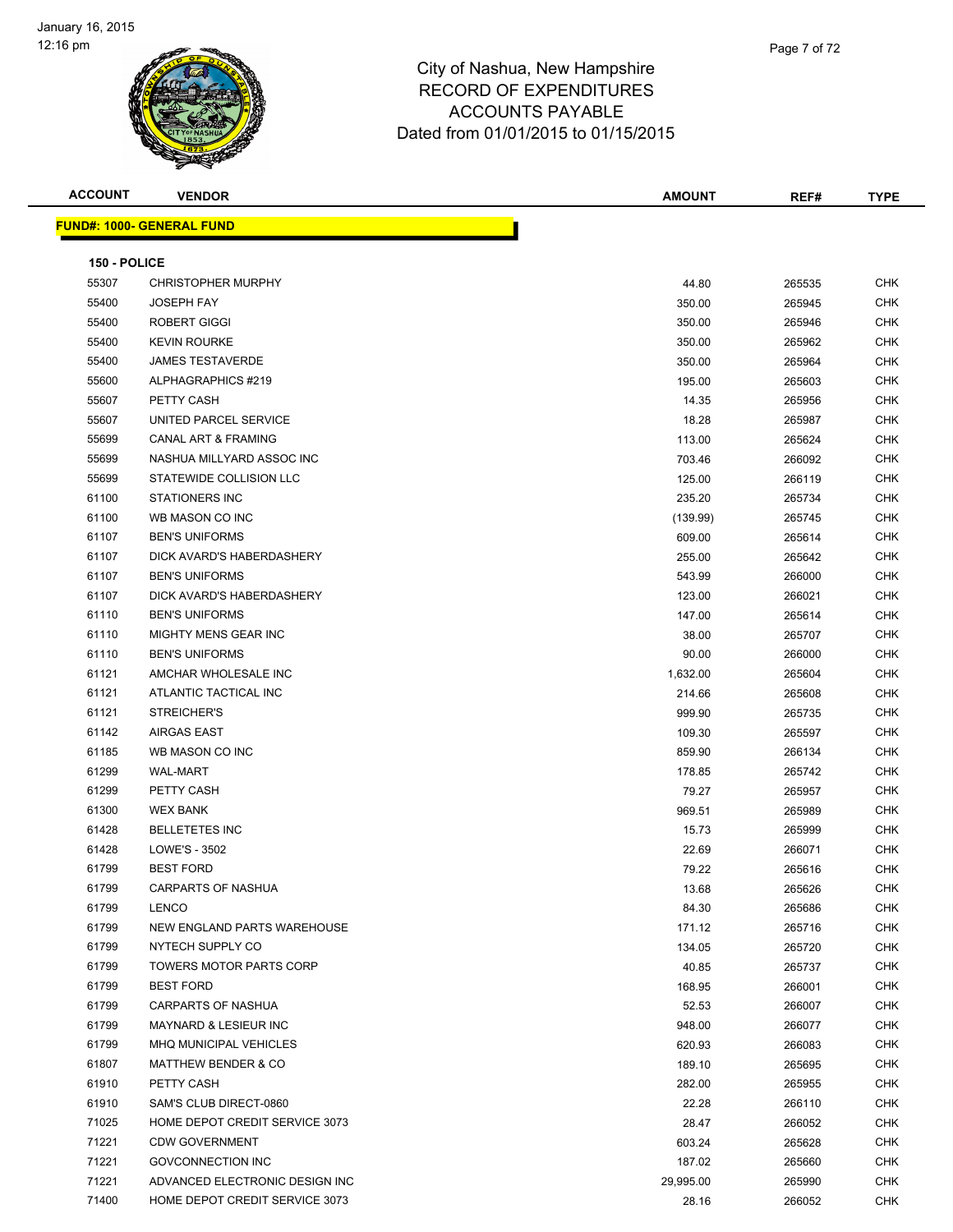

| <b>ACCOUNT</b>    | <b>VENDOR</b>                                  | <b>AMOUNT</b>      | REF#             | <b>TYPE</b>              |
|-------------------|------------------------------------------------|--------------------|------------------|--------------------------|
|                   | <u> FUND#: 1000- GENERAL FUND</u>              |                    |                  |                          |
|                   |                                                |                    |                  |                          |
|                   | <b>TOTAL 150 - POLICE</b>                      | \$69,192.20        |                  |                          |
|                   |                                                |                    |                  |                          |
| <b>152 - FIRE</b> |                                                |                    |                  |                          |
| 52800<br>52800    | <b>STEVE BUXTON</b><br><b>CHRISTOPHER DIAS</b> | 1,125.00<br>739.00 | 265623           | <b>CHK</b><br><b>CHK</b> |
| 52800             | DARREN DESJADON                                |                    | 265631           | CHK                      |
| 52800             | <b>JAMES W KIRK</b>                            | 1,013.00           | 265641           |                          |
| 52800             | <b>BRIAN RHODES</b>                            | 554.00             | 265684           | CHK<br>CHK               |
| 54100             | <b>PSNH</b>                                    | 911.25             | 265728<br>265582 | CHK                      |
| 54100             | <b>PSNH</b>                                    | 5,796.71           |                  | CHK                      |
| 54114             | LIBERTY UTILITIES - NH                         | 502.09             | 265917           | <b>CHK</b>               |
| 54114             | LIBERTY UTILITIES - NH                         | 220.09             | 265553           | CHK                      |
| 54114             | <b>LIBERTY UTILITIES - NH</b>                  | 657.89             | 265554           | CHK                      |
| 54114             | LIBERTY UTILITIES - NH                         | 907.63             | 265558           | <b>CHK</b>               |
| 54114             | <b>LIBERTY UTILITIES - NH</b>                  | 524.43             | 265560           | <b>CHK</b>               |
| 54114             | LIBERTY UTILITIES - NH                         | 211.98             | 265561           | <b>CHK</b>               |
| 54114             | LIBERTY UTILITIES - NH                         | 552.14             | 265576           | <b>CHK</b>               |
| 54114             | DIRECT ENERGY BUSINESS                         | 257.28<br>4,816.08 | 265578<br>266022 | CHK                      |
| 54141             | PENNICHUCK WATER WORKS INC                     | 591.47             | 265581           | <b>CHK</b>               |
| 54228             | <b>JP PEST SERVICES</b>                        | 89.00              | 266060           | <b>CHK</b>               |
| 54280             | <b>FIMBEL PAUNET CORP</b>                      | 180.00             | 266034           | CHK                      |
| 54280             | <b>GRANITE CITY ELECTRIC SUPPLY</b>            | 269.78             | 266044           | <b>CHK</b>               |
| 54600             | <b>BELLETETES INC</b>                          | 31.28              | 265613           | CHK                      |
| 54600             | <b>FASTENAL CO</b>                             | 49.56              | 265649           | <b>CHK</b>               |
| 54600             | DONOVAN SPRING CO INC                          | 29.40              | 266024           | <b>CHK</b>               |
| 54600             | <b>GREENFIELD INDUSTRIES INC</b>               | 58.00              | 266047           | CHK                      |
| 54600             | MINUTEMAN TRUCKS INC                           | 82.50              | 266086           | CHK                      |
| 54600             | SANEL AUTO PARTS CO                            | 15.03              | 266111           | CHK                      |
| 54600             | SANEL AUTO PARTS CO                            | 159.96             | 266112           | CHK                      |
| 54828             | US BANK EQUIPMENT FINANCE                      | 223.26             | 265589           | CHK                      |
| 55421             | <b>JEFFREY ALLISON</b>                         | 20.00              | 265602           | CHK                      |
| 55699             | TRUE BLUE CLEANERS                             | 52.78              | 266126           | CHK                      |
| 55699             | TRUE BLUE CLEANERS                             | 87.14              | 266127           | <b>CHK</b>               |
| 61100             | WB MASON CO INC                                | 149.08             | 265745           | <b>CHK</b>               |
| 61107             | BERGERON PROTECTIVE CLOTHING                   | 75.86              | 265615           | <b>CHK</b>               |
| 61142             | MOORE MEDICAL LLC                              | 781.43             | 265709           | <b>CHK</b>               |
| 61166             | FIREMATIC SUPPLY CO INC                        | 695.19             | 265650           | <b>CHK</b>               |
| 61299             | <b>BATTERIES PLUS</b>                          | 29.99              | 265612           | <b>CHK</b>               |
| 61299             | RADIO SHACK CORP                               | 25.47              | 265726           | <b>CHK</b>               |
| 61299             | HOME DEPOT CREDIT SERVICE 3065                 | 88.00              | 266051           | <b>CHK</b>               |
| 61299             | L W BILLS (ALARM ENGINEERING                   | 145.70             | 266066           | <b>CHK</b>               |
| 61428             | NEW ENGLAND PAPER & SUPPLY                     | 280.07             | 265715           | <b>CHK</b>               |
| 61428             | NEW ENGLAND PAPER & SUPPLY                     | 240.98             | 266094           | CHK                      |
| 61499             | <b>BELLETETES INC</b>                          | 15.18              | 265613           | <b>CHK</b>               |
| 61499             | HOME DEPOT CREDIT SERVICE 3065                 | 124.14             | 265669           | <b>CHK</b>               |
| 61499             | SANEL AUTO PARTS CO                            | (789.00)           | 266112           | <b>CHK</b>               |
| 61705             | MAYNARD & LESIEUR INC                          | 1,140.00           | 265697           | <b>CHK</b>               |
| 61705             | MAYNARD & LESIEUR INC                          | 1,625.00           | 266078           | <b>CHK</b>               |
|                   |                                                |                    |                  |                          |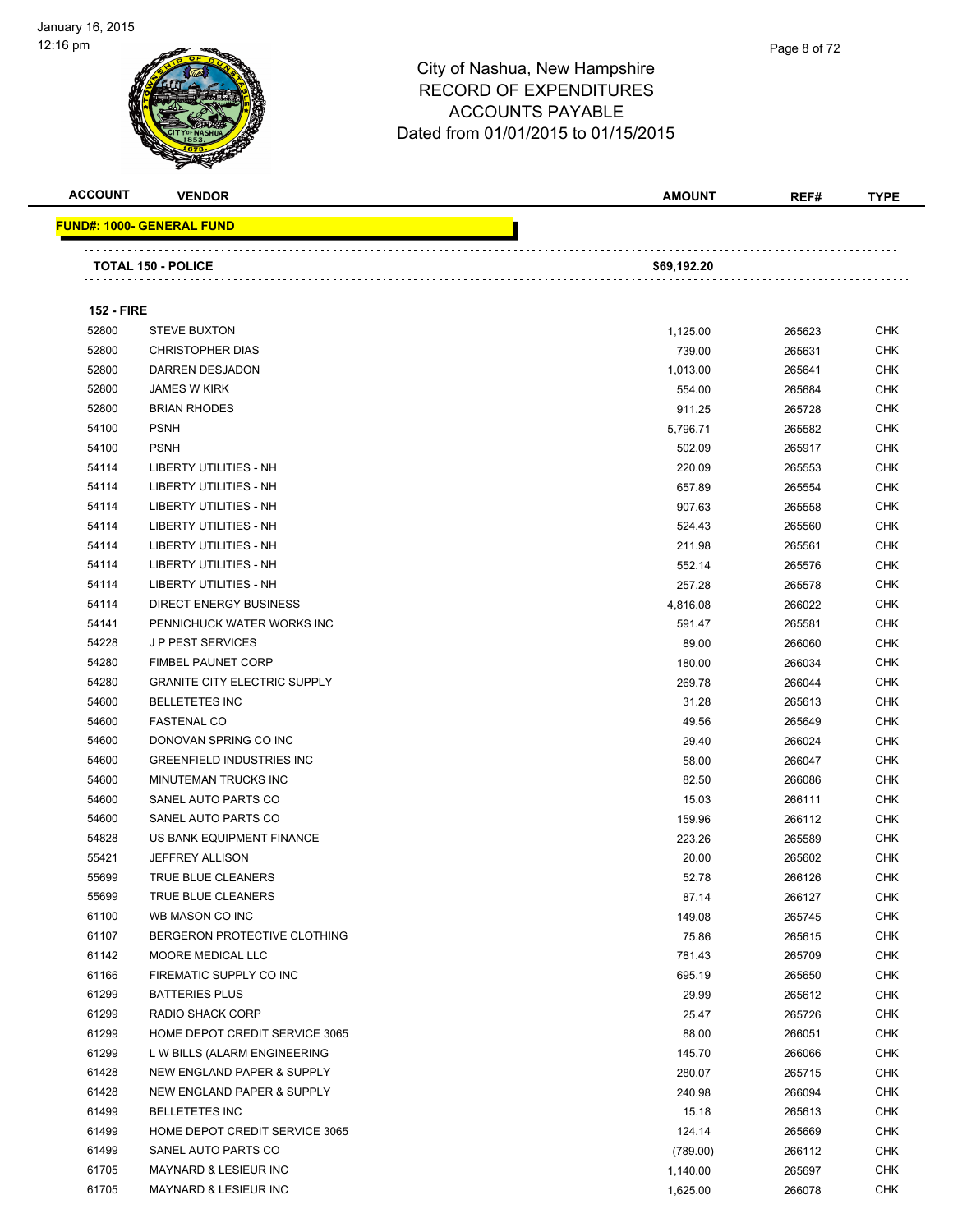

| <b>ACCOUNT</b>    | <b>VENDOR</b>                                   | <b>AMOUNT</b> | REF#   | <b>TYPE</b> |
|-------------------|-------------------------------------------------|---------------|--------|-------------|
|                   | <u> FUND#: 1000- GENERAL FUND</u>               |               |        |             |
| <b>152 - FIRE</b> |                                                 |               |        |             |
| 61709             | <b>G H BERLIN OIL CO</b>                        | 485.86        | 265653 | <b>CHK</b>  |
| 61799             | ARCSOURCE INC                                   | 102.56        | 265606 | <b>CHK</b>  |
| 61799             | <b>FASTENAL CO</b>                              | 109.41        | 265649 | <b>CHK</b>  |
| 61799             | MINUTEMAN TRUCKS INC                            | 1,689.91      | 265708 | <b>CHK</b>  |
| 61799             | DONOVAN SPRING CO INC                           | 2,449.22      | 266024 | CHK         |
| 61799             | <b>FASTENAL CO</b>                              | 92.75         | 266033 | <b>CHK</b>  |
| 61799             | <b>JACK YOUNG CO INC</b>                        | 426.42        | 266061 | <b>CHK</b>  |
| 61799             | MINUTEMAN TRUCKS INC                            |               |        | CHK         |
|                   |                                                 | 180.18        | 266086 |             |
| 61799             | YANKEE TRUCK LLC                                | 100.12        | 266136 | <b>CHK</b>  |
| 71025             | HOME DEPOT CREDIT SERVICE 3065                  | 59.94         | 266051 | <b>CHK</b>  |
| 71025             | SANEL AUTO PARTS CO                             | 845.00        | 266112 | CHK         |
| 71432             | HOME DEPOT CREDIT SERVICE 3065                  | 39.94         | 265669 | <b>CHK</b>  |
| 71800             | <b>CONCEPT SEATING</b>                          | 3,070.00      | 265636 | <b>CHK</b>  |
| 71999             | <b>AQUATIC SPECIALTIES LLC</b>                  | 675.00        | 265993 | CHK         |
|                   | <b>TOTAL 152 - FIRE</b>                         | \$35,681.13   |        |             |
|                   |                                                 |               |        |             |
|                   | <b>153 - BUILDING INSPECTION</b>                |               |        |             |
| 55307             | <b>WILLIAM CONDRA</b>                           | 279.88        | 265525 | <b>CHK</b>  |
| 55307             | <b>TIMOTHY DUPONT</b>                           | 435.68        | 265527 | CHK         |
| 55307             | <b>RUSS MARCUM</b>                              | 379.54        | 265531 | CHK         |
| 55307             | <b>JEFFREY RICHARD</b>                          | 353.92        | 265539 | CHK         |
| 55307             | <b>WILLIAM MCKINNEY</b>                         | 59.08         | 265547 | CHK         |
|                   | <b>TOTAL 153 - BUILDING INSPECTION</b>          | \$1,508.10    |        |             |
|                   |                                                 |               |        |             |
| 68325             | <b>156 - EMERGENCY MANAGEMENT</b><br>PETTY CASH | 15.00         | 266351 | <b>CHK</b>  |
|                   |                                                 |               |        |             |
|                   | <b>TOTAL 156 - EMERGENCY MANAGEMENT</b>         | \$15.00       |        |             |
|                   | <b>157 - CITYWIDE COMMUNICATIONS</b>            |               |        |             |
| 54100             | <b>PSNH</b>                                     | 277.50        | 265582 | <b>CHK</b>  |
| 54487             | <b>GATE CITY ELECTRIC</b>                       | 3,950.00      | 266040 | <b>CHK</b>  |
| 55118             | VERIZON WIRELESS-581499451                      | 40.01         | 265592 | CHK         |
| 55607             | UNITED PARCEL SERVICE                           | 32.72         | 265987 | <b>CHK</b>  |
| 55699             | PAGE STREET LEASING LLC                         | 75.00         | 266101 | <b>CHK</b>  |
| 61299             | <b>FISHER AUTO PARTS INC</b>                    | 81.90         | 265651 | <b>CHK</b>  |
| 61799             | <b>CARPARTS OF NASHUA</b>                       | 35.20         | 266007 | <b>CHK</b>  |
|                   | TOTAL 157 - CITYWIDE COMMUNICATIONS             | \$4,492.33    |        |             |
|                   |                                                 |               |        |             |
|                   | <b>160 - PUBLIC WORKS-ADMIN/ENGINEERING</b>     |               |        |             |
| 54100             | <b>PSNH</b>                                     | 945.44        | 265582 | <b>CHK</b>  |
| 54114             | <b>LIBERTY UTILITIES - NH</b>                   | 102.95        | 265556 | <b>CHK</b>  |
| 54114             | DIRECT ENERGY BUSINESS                          | 195.92        | 266022 | <b>CHK</b>  |
| 55307             | <b>TODD WELCH</b>                               | 6.16          | 265542 | <b>CHK</b>  |
| 55307             | <b>WILLIAM TOOMEY</b>                           | 180.88        | 265543 | CHK         |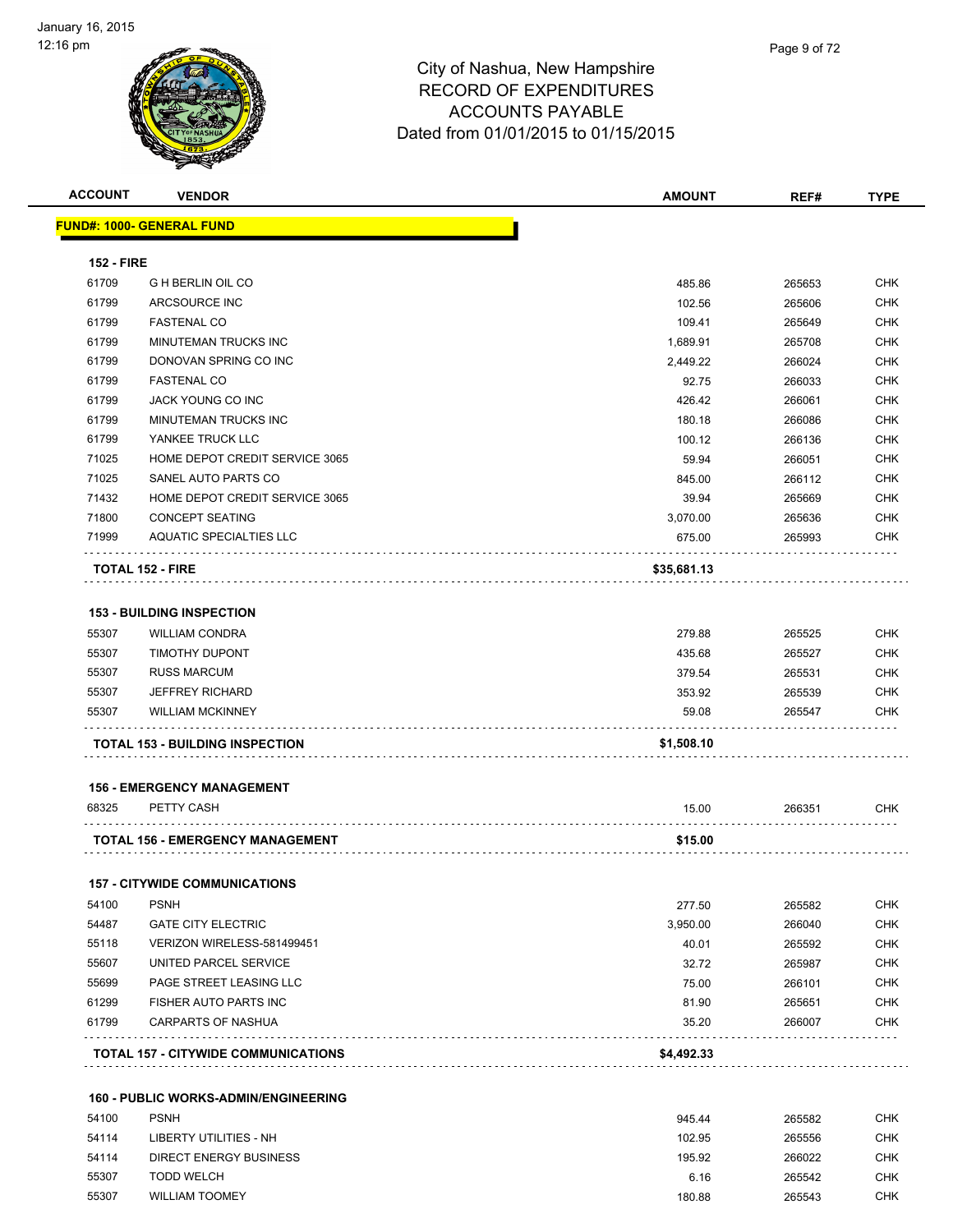

| <b>ACCOUNT</b> | <b>VENDOR</b>                               | <b>AMOUNT</b> | REF#   | <b>TYPE</b> |
|----------------|---------------------------------------------|---------------|--------|-------------|
|                | <b>FUND#: 1000- GENERAL FUND</b>            |               |        |             |
|                |                                             |               |        |             |
|                | <b>160 - PUBLIC WORKS-ADMIN/ENGINEERING</b> |               |        |             |
| 55307          | <b>WAYNE HUSBAND</b>                        | 47.60         | 265546 | <b>CHK</b>  |
| 55307          | <b>MARY WOODS</b>                           | 8.40          | 265548 | <b>CHK</b>  |
| 55307          | <b>ROBERT MEUNIER</b>                       | 103.04        | 265951 | <b>CHK</b>  |
| 55699          | JAN PRO CLEANING SYSTEMS NE                 | 665.00        | 265679 | <b>CHK</b>  |
| 61100          | WB MASON CO INC                             | (19.99)       | 266134 | <b>CHK</b>  |
| 61310          | AVSG LP                                     | 391.17        | 265995 | <b>CHK</b>  |
| 71228          | <b>DLT SOLUTIONS</b>                        | 1,362.66      | 266023 | <b>CHK</b>  |
|                | TOTAL 160 - PUBLIC WORKS-ADMIN/ENGINEERING  | \$3,989.23    |        |             |
| 161 - STREETS  |                                             |               |        |             |
| 54100          | <b>PSNH</b>                                 | 4,936.59      | 265582 | <b>CHK</b>  |
| 54114          | <b>LIBERTY UTILITIES - NH</b>               | 1,103.25      | 265559 | <b>CHK</b>  |
| 54114          | <b>DIRECT ENERGY BUSINESS</b>               | 2,114.09      | 266022 | <b>CHK</b>  |
| 54200          | JAN PRO CLEANING SYSTEMS NE                 | 855.00        | 265679 | <b>CHK</b>  |
| 54236          | CALLOGIX INC                                | 184.03        | 266005 | <b>CHK</b>  |
| 54243          | <b>BLAKE GROUP</b>                          | 260.00        | 265617 | <b>CHK</b>  |
| 54600          | SOUTHWORTH-MILTON INC                       | 74.70         | 265585 | <b>CHK</b>  |
| 54600          | <b>CARPARTS OF NASHUA</b>                   | 239.51        | 265626 | <b>CHK</b>  |
| 54600          | LIBERTY INTNL TRUCKS OF NH LLC              | 74.55         | 265688 | <b>CHK</b>  |
| 54600          | MCDEVITT TRUCKS INC                         | 746.06        | 265699 | <b>CHK</b>  |
| 54600          | MERRIMACK AUTO CENTER-NASHUA                | 50.00         | 265703 | <b>CHK</b>  |
| 54600          | SANEL AUTO PARTS CO                         | 43.02         | 265732 | <b>CHK</b>  |
| 54600          | TST HYDRAULICS INC                          | 833.59        | 265738 | <b>CHK</b>  |
| 54600          | <b>CARPARTS OF NASHUA</b>                   | 186.60        | 266007 | <b>CHK</b>  |
| 54600          | PINE MOTOR PARTS                            | 168.45        | 266104 | <b>CHK</b>  |
| 54600          | USP OF NEW ENGLAND                          | 2,896.98      | 266132 | <b>CHK</b>  |
| 55699          | AFSCME LOCAL 365                            | 60.00         | 265939 | <b>CHK</b>  |
| 61107          | ALECS SHOE STORE INC                        | 330.00        | 265600 | <b>CHK</b>  |
| 61107          | UNIFIRST CORPORATION                        | 463.88        | 266130 | CHK         |
| 61166          | AIRGAS USA LLC                              | 240.09        | 265598 | <b>CHK</b>  |
|                |                                             |               | 266098 | CHK         |
| 61299          | OMEGA INDUSTRIAL SUPPLY INC                 | 795.55        |        |             |
| 61300          | DENNIS K BURKE INC                          | 14,474.17     | 266019 | <b>CHK</b>  |
| 61310          | AVSG LP                                     | 1,144.24      | 265995 | <b>CHK</b>  |
| 61507          | CONTINENTAL PAVING INC                      | 249.86        | 265637 | <b>CHK</b>  |
| 61514          | <b>EASTERN MINERALS INC</b>                 | 17,894.14     | 265644 | <b>CHK</b>  |
| 61514          | <b>EASTERN MINERALS INC</b>                 | 14,619.13     | 266027 | <b>CHK</b>  |
| 61521          | F L MERRILL CONSTRUCTION, INC               | 2,284.14      | 266036 | <b>CHK</b>  |
| 61535          | <b>BROX INDUSTRIES INC</b>                  | 211.02        | 266004 | <b>CHK</b>  |
| 61542          | NASHUA LUMBER CO INC                        | 948.00        | 265713 | <b>CHK</b>  |
| 61556          | <b>HIGHWAY TECH</b>                         | 1,248.00      | 265666 | <b>CHK</b>  |
| 61556          | HIGHWAY TECH SIGNAL EQUIP SALE              | 1,150.00      | 265667 | <b>CHK</b>  |
| 61556          | M & M ELECTRICAL SUPPLY CO INC              | 568.60        | 265693 | CHK         |
| 61556          | SANEL AUTO PARTS CO                         | 4.45          | 265732 | <b>CHK</b>  |
| 61560          | SWENSON GRANITE WORKS                       | 920.00        | 266121 | CHK         |
| 61705          | <b>GCR TIRES AND SERVICE</b>                | 990.00        | 266041 | <b>CHK</b>  |
| 61709          | <b>CARPARTS OF NASHUA</b>                   | 48.96         | 265626 | <b>CHK</b>  |
| 61709          | G H BERLIN WINDWARD                         | 2,303.90      | 265654 | <b>CHK</b>  |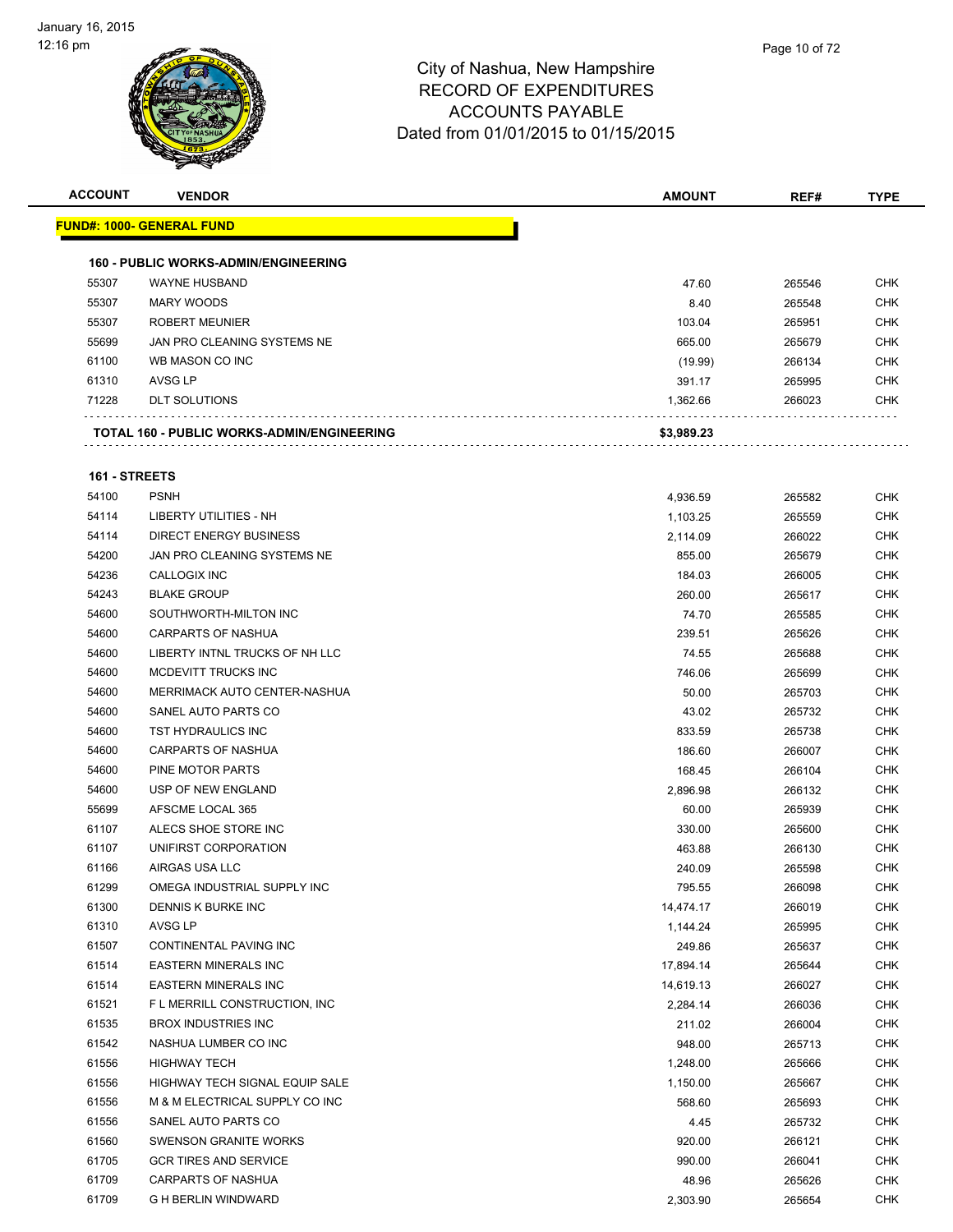

| <b>ACCOUNT</b>       | <b>VENDOR</b>                             | <b>AMOUNT</b> | REF#   | <b>TYPE</b> |
|----------------------|-------------------------------------------|---------------|--------|-------------|
|                      | <b>FUND#: 1000- GENERAL FUND</b>          |               |        |             |
| <b>161 - STREETS</b> |                                           |               |        |             |
| 61799                | SANEL AUTO PARTS CO                       | 14.20         | 265732 | <b>CHK</b>  |
| 61799                | CARPARTS OF NASHUA                        | 52.73         | 266007 | <b>CHK</b>  |
| 71025                | AIRGAS USA LLC                            | 34.00         | 265598 | <b>CHK</b>  |
| 71025                | BRENTWOOD MACHINE & TOOLS INC             | 672.80        | 265620 | <b>CHK</b>  |
| 71025                | <b>GMS HYDRAULICS INC</b>                 | 1,391.15      | 265659 | <b>CHK</b>  |
|                      | TOTAL 161 - STREETS                       | \$77,879.43   |        |             |
|                      | <b>162 - STREET LIGHTING</b>              |               |        |             |
| 54100                | <b>PSNH</b>                               | 344.79        | 265582 | <b>CHK</b>  |
| 54100                | PSNH-LARGE POWER                          | 64,625.42     | 265918 | <b>CHK</b>  |
|                      | <b>TOTAL 162 - STREET LIGHTING</b>        | \$64,970.21   |        |             |
|                      | <b>166 - PARKING LOTS</b>                 |               |        |             |
| 54100                | <b>PSNH</b>                               | 595.74        | 265582 | <b>CHK</b>  |
| 54141                | PENNICHUCK WATER WORKS INC                | 74.60         | 265581 | <b>CHK</b>  |
| 54487                | <b>BOBCAT OF NEW HAMPSHIRE</b>            | 199.06        | 266003 | <b>CHK</b>  |
| 61100                | PETTY CASH                                | 11.87         | 266351 | <b>CHK</b>  |
| 61299                | POM INC                                   | 77.50         | 266106 | <b>CHK</b>  |
| 71025                | HOME DEPOT CREDIT SERVICE 3065            | 50.00         | 266051 | <b>CHK</b>  |
|                      | TOTAL 166 - PARKING LOTS                  | \$1,008.77    |        |             |
|                      | <b>171 - COMMUNITY SERVICES</b>           |               |        |             |
| 54107                | SHATTUCK MALONE OIL CO                    | 2,402.71      | 265980 | <b>CHK</b>  |
| 54141                | PENNICHUCK WATER WORKS INC                | 220.15        | 265581 | <b>CHK</b>  |
|                      | <b>TOTAL 171 - COMMUNITY SERVICES</b>     | \$2,622.86    |        |             |
|                      | <b>172 - COMMUNITY HEALTH</b>             |               |        |             |
| 55307                | <b>BETTY WENDT</b>                        | 19.04         | 265967 | <b>CHK</b>  |
| 55307                | <b>SHANNON CASEY</b>                      | 27.72         | 266115 | <b>CHK</b>  |
| 55699                | ALEXANDER GRANOK MD                       | 800.00        | 266046 | <b>CHK</b>  |
| 61142                | LIFESAVERS INC                            | 123.30        | 265690 | <b>CHK</b>  |
| 61142                | NH MEDICAL DENTAL SUPPLY LLC              | 45.00         | 265718 | <b>CHK</b>  |
|                      | <b>TOTAL 172 - COMMUNITY HEALTH</b>       | \$1,015.06    |        |             |
|                      | <b>173 - ENVIRONMENTAL HEALTH</b>         |               |        |             |
|                      | <b>BAILEYS TEST STRIPS &amp; THERMOME</b> | 514.00        | 265609 | <b>CHK</b>  |
| 61149                |                                           |               |        |             |

61807 TREASURER STATE OF NH<br>
61807 TREASURER STATE OF NH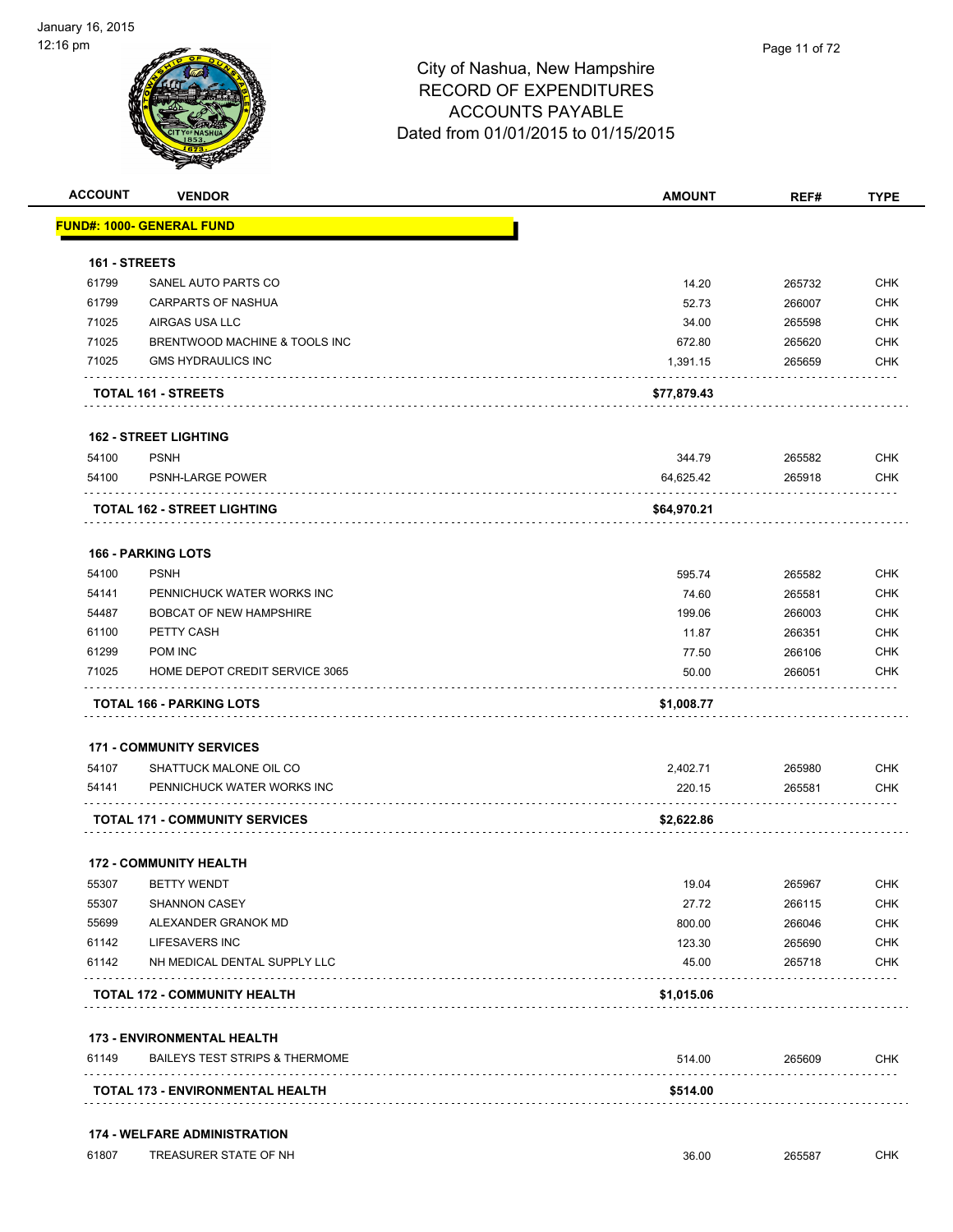

| <b>ACCOUNT</b> | <b>VENDOR</b>                      | <b>AMOUNT</b> | REF#   | <b>TYPE</b> |
|----------------|------------------------------------|---------------|--------|-------------|
|                | <u> FUND#: 1000- GENERAL FUND</u>  |               |        |             |
|                | TOTAL 174 - WELFARE ADMINISTRATION | \$36.00       |        |             |
|                | <b>175 - WELFARE ASSISTANCE</b>    |               |        |             |
| 55810          | 188 CONCORD ST LLC                 | 308.26        | 265892 | <b>CHK</b>  |
| 55810          | <b>COUNTRY BARN MOTEL</b>          | 956.89        | 265893 | <b>CHK</b>  |
| 55810          | <b>EMILY DRURY</b>                 | 465.97        | 265894 | <b>CHK</b>  |
| 55810          | RODNEY KIRKMAN                     | 850.00        | 265895 | <b>CHK</b>  |
| 55810          | EDWARD PAQUIN                      | 350.00        | 265896 | <b>CHK</b>  |
| 55810          | MOTEL 6                            | 8,145.00      | 266312 | <b>CHK</b>  |
| 55810          | 188 CONCORD ST LLC                 | 552.26        | 266314 | <b>CHK</b>  |
| 55810          | 28-34 RAILROAD SQUARE LLC          | 475.00        | 266315 | <b>CHK</b>  |
| 55810          | RONALD J ADAMO                     | 1,100.00      | 266316 | <b>CHK</b>  |
| 55810          | <b>AUGUSTIN AVALOS</b>             | 495.00        | 266317 | <b>CHK</b>  |
| 55810          | <b>ALVIN BONNETTE</b>              | 636.42        | 266318 | <b>CHK</b>  |
| 55810          | <b>GILBERT G CAMPBELL</b>          | 663.83        | 266319 | <b>CHK</b>  |
| 55810          | CHRISTOPHER CHISHOLM               | 1,179.21      | 266320 | <b>CHK</b>  |
| 55810          | <b>COUNTRY BARN MOTEL</b>          | 552.30        | 266321 | <b>CHK</b>  |
| 55810          | CHAD DONALD CRUTCHLEY              | 900.97        | 266323 | <b>CHK</b>  |
| 55810          | <b>FLAGLER PROPERTIES INC</b>      | 900.97        | 266324 | <b>CHK</b>  |
| 55810          | <b>WILLIAM F FORMAN III</b>        | 411.49        | 266325 | <b>CHK</b>  |
| 55810          | <b>LAMERAND ENTERPRISES</b>        | 540.00        | 266326 | <b>CHK</b>  |
| 55810          | <b>LEO M LAVOIE</b>                | 200.00        | 266327 | <b>CHK</b>  |
| 55810          | <b>MCCHANDLER LLC</b>              | 356.10        | 266328 | <b>CHK</b>  |
| 55810          | <b>MOBEEN MOHAMMED</b>             | 650.00        | 266329 | <b>CHK</b>  |
| 55810          | <b>GARY M PELLITIER</b>            | 650.00        | 266330 | <b>CHK</b>  |
| 55810          | <b>REGENT PARK ASSOCIATES</b>      | 990.08        | 266331 | <b>CHK</b>  |
| 55810          | RJ REAL ESTATE PARTNERSHIP         | 570.00        | 266332 | <b>CHK</b>  |
| 55810          | THOMAS W SOLON                     | 543.18        | 266333 | <b>CHK</b>  |
| 55810          | SOMERSET ASSOCIATES                | 900.97        | 266334 | <b>CHK</b>  |
| 55810          | <b>WEST HOLLIS TRUST</b>           | 480.00        | 266335 | <b>CHK</b>  |
| 55814          | NORTHEAST UTILITIES                | 21.15         | 265891 | <b>CHK</b>  |
| 55814          | NORTHEAST UTILITIES                | 276.81        | 266313 | <b>CHK</b>  |
| 55820          | <b>CREMATION SOCIETY OF NH</b>     | 750.00        | 266322 | <b>CHK</b>  |
|                | TOTAL 175 - WELFARE ASSISTANCE     | \$25,871.86   |        |             |

**177 - PARKS & RECREATION**

| 54100 | <b>PSNH</b>                   | 9.464.76 | 265582 | <b>CHK</b> |
|-------|-------------------------------|----------|--------|------------|
| 54100 | <b>PSNH-LARGE POWER</b>       | 5,623.13 | 265583 | <b>CHK</b> |
| 54100 | <b>PSNH</b>                   | 3,545.52 | 265917 | <b>CHK</b> |
| 54114 | <b>LIBERTY UTILITIES - NH</b> | 43.48    | 265565 | <b>CHK</b> |
| 54114 | LIBERTY UTILITIES - NH        | 318.81   | 265575 | <b>CHK</b> |
| 54114 | <b>LIBERTY UTILITIES - NH</b> | 458.59   | 265577 | <b>CHK</b> |
| 54114 | <b>LIBERTY UTILITIES - NH</b> | 44.51    | 265974 | <b>CHK</b> |
| 54114 | DIRECT ENERGY BUSINESS        | 1.541.01 | 266022 | <b>CHK</b> |
| 54141 | PENNICHUCK WATER WORKS INC    | 277.59   | 265581 | <b>CHK</b> |
| 54253 | PIONEER TREE SERVICE LLC      | 625.00   | 265723 | <b>CHK</b> |
| 54280 | <b>BELLETETES INC</b>         | 685.05   | 265613 | <b>CHK</b> |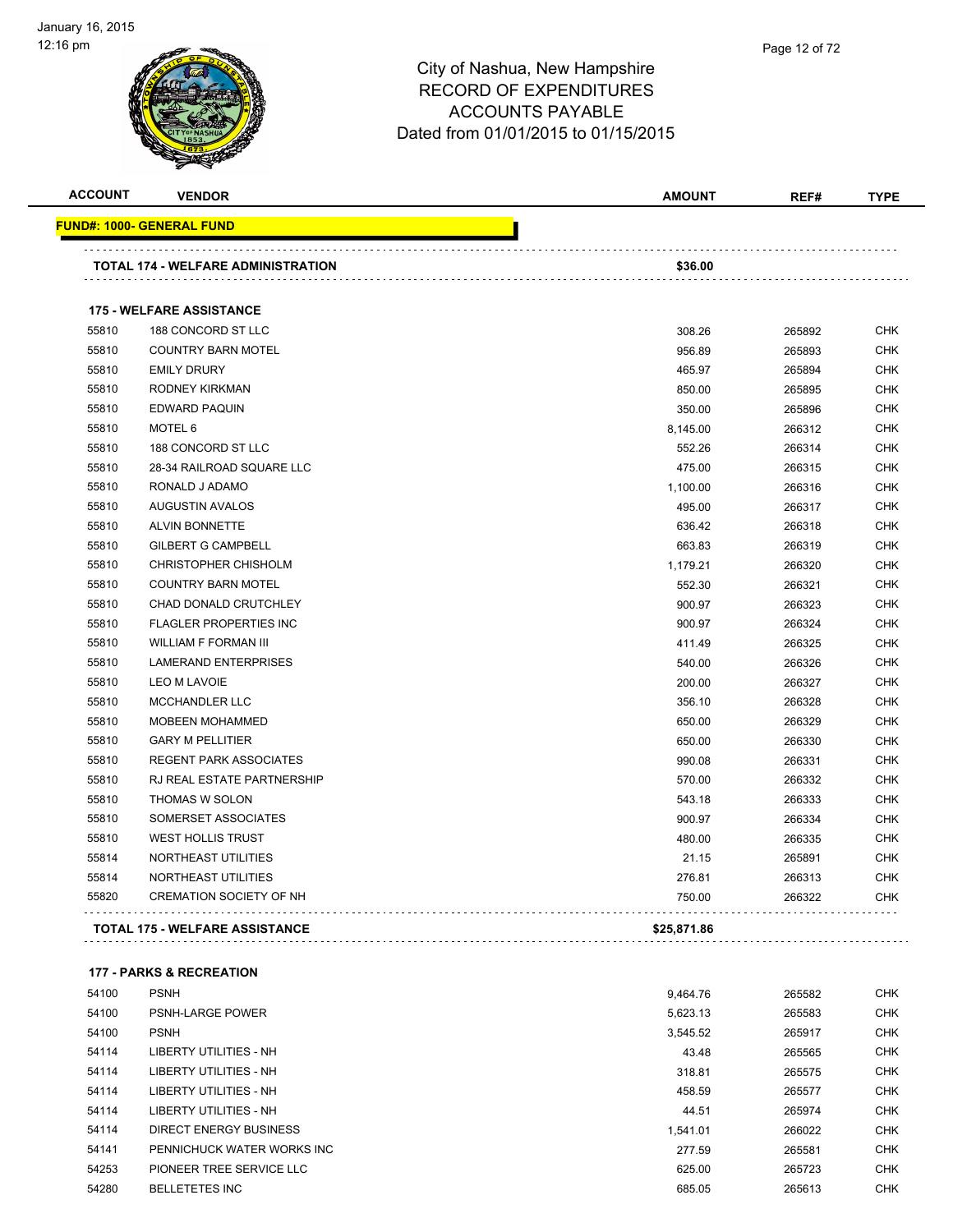

| Page 13 of 72 |
|---------------|
|               |

| <b>ACCOUNT</b> | <b>VENDOR</b>                             | <b>AMOUNT</b> | REF#   | <b>TYPE</b> |
|----------------|-------------------------------------------|---------------|--------|-------------|
|                | <b>FUND#: 1000- GENERAL FUND</b>          |               |        |             |
|                | <b>177 - PARKS &amp; RECREATION</b>       |               |        |             |
| 54280          | <b>BOT L GAS INC</b>                      | 100.00        | 265619 | <b>CHK</b>  |
| 54280          | F W WEBB CO                               | 242.01        | 265648 | CHK         |
| 54280          | GATE CITY FENCE CO INC                    | 1,875.00      | 265656 | CHK         |
| 54280          | HOME DEPOT CREDIT SERVICE 3065            | 630.25        | 265669 | <b>CHK</b>  |
| 54280          | JAN PRO CLEANING SYSTEMS NE               | 300.00        | 265679 | CHK         |
| 54280          | JOHNSONS ELECTRIC INC                     | 120.36        | 265682 | <b>CHK</b>  |
| 54280          | M & M ELECTRICAL SUPPLY CO INC            | 457.76        | 265693 | <b>CHK</b>  |
| 54280          | <b>MARSHALL SIGNS INC</b>                 | 29.40         | 265694 | CHK         |
| 54280          | PIONEER TREE SERVICE LLC                  | 900.00        | 265723 | <b>CHK</b>  |
| 54280          | STATELINE IRRIGATION                      | 171.74        | 265733 | CHK         |
| 54280          | F W WEBB CO                               | 8.74          | 266032 | CHK         |
| 54280          | HOME DEPOT CREDIT SERVICE 3065            | 786.31        | 266051 | <b>CHK</b>  |
| 54280          | LEMELIN ENVIRONMENTAL SERVICES            | 1,159.14      | 266068 | <b>CHK</b>  |
| 54280          | OUTDOOR PRIDE LANDSCAPING INC             | 2,500.00      | 266099 | <b>CHK</b>  |
| 54280          | THE PLUS CO INC                           | 3,500.00      | 266105 | <b>CHK</b>  |
| 54280          | <b>TURF PRODUCTS</b>                      | 781.89        | 266129 | CHK         |
| 54487          | FREIGHTLINER OF NH INC                    | 782.82        | 265652 | <b>CHK</b>  |
| 54487          | <b>HUDSON SMALL ENGINE</b>                | 252.00        | 265673 | CHK         |
| 54487          | <b>JOE GRAFIX LLC</b>                     | 155.00        | 265681 | CHK         |
| 54487          | LIBERTY INTNL TRUCKS OF NH LLC            | 111.64        | 265688 | CHK         |
| 54487          | <b>RBG INC</b>                            | 714.49        | 265727 | <b>CHK</b>  |
| 55200          | <b>NESTMA</b>                             | 330.00        | 265579 | CHK         |
| 55307          | <b>KELLIE OBERHOLTZER</b>                 | 147.20        | 265954 | CHK         |
| 55642          | <b>GERALD GADBOIS</b>                     | 214.00        | 266280 | CHK         |
| 55642          | <b>TIMOTHY KLEIN</b>                      | 541.00        | 266281 | <b>CHK</b>  |
| 55642          | <b>SEAN-MICHAEL LANG</b>                  | 226.00        | 266282 | <b>CHK</b>  |
| 55642          | <b>DAVE MANSOR</b>                        | 562.00        | 266283 | CHK         |
| 55642          | <b>BRUCE SMITH</b>                        | 132.00        | 266284 | CHK         |
| 61100          | WB MASON CO INC                           | 108.92        | 266134 | CHK         |
| 61107          | ALECS SHOE STORE INC                      | 109.95        | 265600 | CHK         |
| 61107          | <b>MARINE RESCUE PRODUCTS</b>             | 46.50         | 266075 | CHK         |
| 61310          | AVSG LP                                   | 709.29        | 265995 | <b>CHK</b>  |
| 61542          | TREASURER STATE OF NH                     | 50.00         | 265985 | <b>CHK</b>  |
| 61799          | <b>BEST FORD</b>                          | 42.40         | 265616 | <b>CHK</b>  |
| 61799          | CARPARTS OF NASHUA                        | 66.03         | 265626 | <b>CHK</b>  |
| 61799          | CHAPPELL TRACTOR SALES INC                | 63.74         | 265629 | <b>CHK</b>  |
| 61799          | <b>CAMEROTA TRUCK PARTS</b>               | 2,642.89      | 266006 | <b>CHK</b>  |
| 61799          | SANEL AUTO PARTS CO                       | 47.94         | 266113 | CHK         |
| 61799          | TST HYDRAULICS INC                        | 182.54        | 266128 | <b>CHK</b>  |
| 71999          | DONOVAN EQUIPMENT CO INC                  | 233.69        | 265643 | CHK         |
|                | <b>TOTAL 177 - PARKS &amp; RECREATION</b> | \$44,662.09   |        |             |

#### **179 - LIBRARY**

| 54100 | <b>PSNH-LARGE POWER</b>    | 5.008.03 | 265918 | СНК |
|-------|----------------------------|----------|--------|-----|
| 54114 | DIRECT ENERGY BUSINESS     | 1.164.26 | 266022 | СНК |
| 54141 | PENNICHUCK WATER WORKS INC | 20.48    | 265581 | снк |
| 54280 | NASH CONSTRUCTION LLC      | 4.684.05 | 266091 | СНК |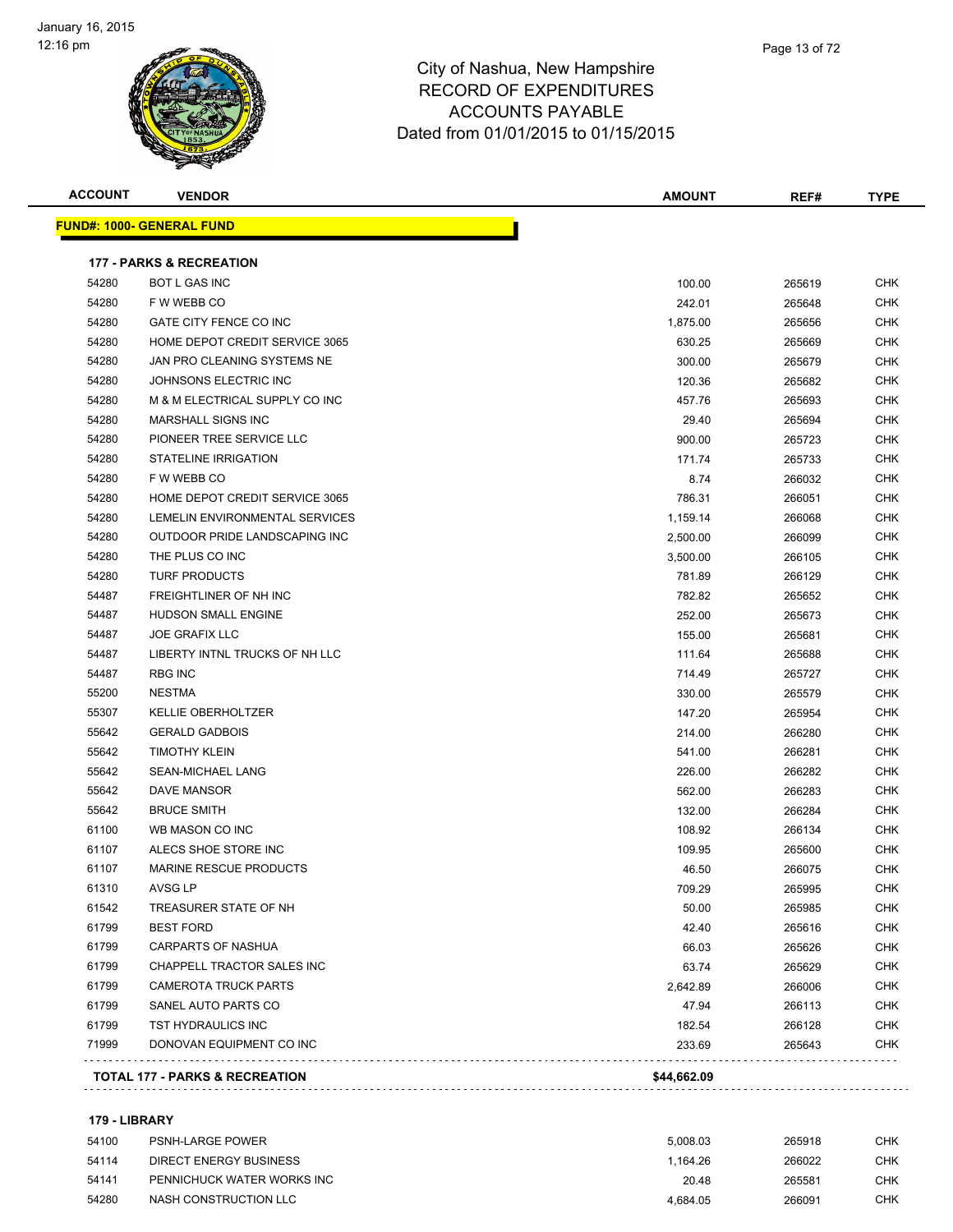

| <b>ACCOUNT</b> | <b>VENDOR</b>                            | <b>AMOUNT</b> | REF#   | <b>TYPE</b> |
|----------------|------------------------------------------|---------------|--------|-------------|
|                | <u> FUND#: 1000- GENERAL FUND</u>        |               |        |             |
| 179 - LIBRARY  |                                          |               |        |             |
| 54428          | <b>LIBRARICA LLC</b>                     | 788.55        | 265689 | <b>CHK</b>  |
| 54828          | US BANK EQUIPMENT FINANCE                | 133.06        | 265921 | <b>CHK</b>  |
| 55200          | PETTY CASH                               | 10.00         | 265914 | <b>CHK</b>  |
| 55200          | MUSEUM OF FINE ARTS BOSTON               | 475.00        | 265977 | <b>CHK</b>  |
| 55307          | <b>LARRY CASE</b>                        | 21.28         | 265627 | <b>CHK</b>  |
| 61299          | <b>JENNIFER HOSKING</b>                  | 25.00         | 265671 | <b>CHK</b>  |
| 61299          | <b>MIDWEST TAPE</b>                      | 417.96        | 266085 | <b>CHK</b>  |
| 61807          | <b>GREY HOUSE PUBLISHING</b>             | 451.05        | 265552 | <b>CHK</b>  |
| 61807          | <b>PDR</b>                               | 59.95         | 265580 | <b>CHK</b>  |
| 61807          | <b>BAKER &amp; TAYLOR</b>                | 1,388.87      | 265610 | <b>CHK</b>  |
| 61807          | <b>INGRAM LIBRARY SERVICES</b>           | 117.02        | 265676 | CHK         |
| 61807          | <b>MATTHEW BENDER &amp; CO</b>           | 78.08         | 265695 | CHK         |
| 61807          | <b>INGRAM LIBRARY SERVICES</b>           | 19.44         | 266057 | <b>CHK</b>  |
| 61807          | <b>MATTHEW BENDER &amp; CO</b>           | 80.08         | 266076 | <b>CHK</b>  |
| 61814          | <b>BAKER &amp; TAYLOR</b>                | 8.24          | 265610 | <b>CHK</b>  |
| 61814          | <b>MICRO MARKETING ASSOCIATES</b>        | 145.64        | 265705 | <b>CHK</b>  |
| 61814          | <b>MIDWEST TAPE</b>                      | 650.06        | 265706 | CHK         |
| 61814          | MULTICULTURAL BOOKS & VIDEOS             | 107.75        | 265710 | <b>CHK</b>  |
| 61814          | PETTY CASH                               | 34.98         | 265914 | CHK         |
| 61814          | <b>MICRO MARKETING ASSOCIATES</b>        | 50.40         | 266084 | <b>CHK</b>  |
| 61814          | <b>MIDWEST TAPE</b>                      | 738.33        | 266085 | <b>CHK</b>  |
| 61830          | ENCYCLOPAEDIA BRITANNICA INC             | 2,700.00      | 265645 | CHK         |
| 61830          | NEW HAMPSHIRE STATE LIBRARY              | 1,200.00      | 265717 | CHK         |
| 61830          | COUNTRY WATCH INC                        | 399.00        | 266015 | CHK         |
| 68322          | ANGUS BOEZEMAN                           | 225.00        | 265618 | CHK         |
| 68322          | RON POWERS                               | 225.00        | 265729 | <b>CHK</b>  |
| 68322          | RONALD ARRA                              | 425.00        | 265730 | <b>CHK</b>  |
| 68322          | PETTY CASH                               | 165.30        | 265914 | CHK         |
| 71221          | <b>CDW GOVERNMENT</b>                    | 39.05         | 265628 | <b>CHK</b>  |
| 71450          | KONICA MINOLTA BUSINESS                  | 296.74        | 265685 | CHK         |
|                | <b>TOTAL 179 - LIBRARY</b>               | \$22,352.65   |        |             |
|                | <b>181 - COMMUNITY DEVELOPMENT</b>       |               |        |             |
| 61100          | ANCO SIGNS & STAMPS INC                  | 23.00         | 265605 | <b>CHK</b>  |
| 61100          | WB MASON CO INC                          | 60.52         | 265745 | <b>CHK</b>  |
| 61650          | JOSEPH MERRITT & CO INC                  | 136.36        | 266063 | <b>CHK</b>  |
|                | TOTAL 181 - COMMUNITY DEVELOPMENT        | \$219.88      |        |             |
|                |                                          |               |        |             |
|                | <b>182 - PLANNING &amp; ZONING</b>       |               |        |             |
| 55307          | <b>CARTER FALK</b>                       | 59.36         | 265944 | CHK         |
| 55307          | PETTY CASH                               | 73.36         | 266351 | <b>CHK</b>  |
|                | <b>TOTAL 182 - PLANNING &amp; ZONING</b> | \$132.72      |        |             |

54828 US BANK EQUIPMENT FINANCE **Example 265919** CHK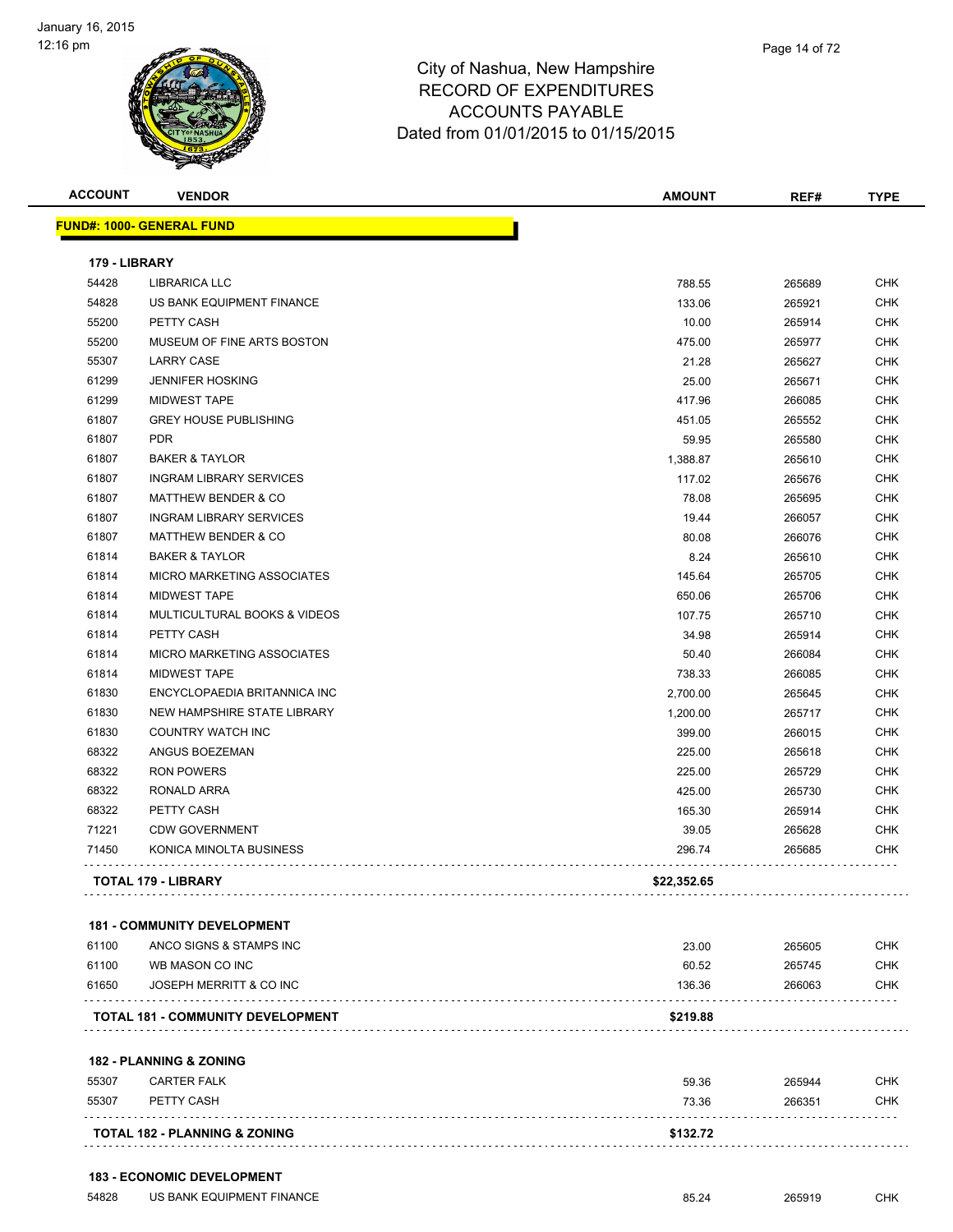

| <b>ACCOUNT</b>      | <b>VENDOR</b>                         | <b>AMOUNT</b> | REF#   | <b>TYPE</b> |
|---------------------|---------------------------------------|---------------|--------|-------------|
|                     | <b>FUND#: 1000- GENERAL FUND</b>      |               |        |             |
|                     | TOTAL 183 - ECONOMIC DEVELOPMENT      | \$85.24       |        |             |
|                     |                                       |               |        |             |
| <b>191 - SCHOOL</b> |                                       |               |        |             |
| 51750               | THE ESTATE OF RAYMOND G DUBE          | 9,603.48      | 266031 | <b>CHK</b>  |
| 52800               | PATTIE CHOUINARD                      | 800.00        | 265788 | <b>CHK</b>  |
| 52800               | <b>MARIE COLEMAN</b>                  | 5,250.00      | 265792 | <b>CHK</b>  |
| 52800               | <b>JULIE DONOVAN</b>                  | 2,544.00      | 265803 | <b>CHK</b>  |
| 52800               | LISA JANOSIK                          | 3,840.00      | 265835 | <b>CHK</b>  |
| 52800               | <b>JEANAMARIE LOPEZ-CARRASCO</b>      | 374.40        | 265846 | <b>CHK</b>  |
| 52800               | <b>ASHLEE CARR</b>                    | 1,231.20      | 266167 | <b>CHK</b>  |
| 53600               | ADULT LEARNING CENTER                 | 29,217.10     | 265760 | <b>CHK</b>  |
| 53600               | <b>EDUCATION INC</b>                  | 651.70        | 265806 | <b>CHK</b>  |
| 53600               | MICHELLE MCCARTY                      | 1,800.00      | 265854 | <b>CHK</b>  |
| 53600               | THE YOUTH COUNCIL                     | 6,132.50      | 265889 | <b>CHK</b>  |
| 53614               | <b>CLARK ASSOC</b>                    | 8,050.00      | 265789 | <b>CHK</b>  |
| 53614               | <b>COMPASSIONATE STAFFING LLC</b>     | 1,507.50      | 265793 | <b>CHK</b>  |
| 53614               | FIRST STUDENT INC                     | 183.56        | 265812 | <b>CHK</b>  |
| 53614               | READYNURSE STAFFING SERVICES          | 337.05        | 265865 | <b>CHK</b>  |
| 53614               | SOUTHERN NH MEDICAL CENTER            | 200.00        | 265877 | <b>CHK</b>  |
| 53614               | SPEECH THERAPY SOLUTIONS INC          | 960.00        | 265878 | <b>CHK</b>  |
| 53614               | <b>COMPASSIONATE STAFFING LLC</b>     | 258.75        | 266172 | <b>CHK</b>  |
| 53614               | FIRST STUDENT INC                     | 343.14        | 266192 | <b>CHK</b>  |
| 53614               | AMY MCCARTNEY                         | 2,126.45      | 266239 | <b>CHK</b>  |
| 53628               | STATE OF NH CRIMINAL RECORDS          | 715.00        | 265755 | <b>CHK</b>  |
| 53628               | MICHELLE MCCARTY                      | 1,100.00      | 265854 | <b>CHK</b>  |
| 53628               | <b>MULTI STATE BILLING SERVICES L</b> | 2,003.48      | 265856 | <b>CHK</b>  |
| 53628               | PERFORMANCE REHAB INC                 | 5,424.40      | 265862 | <b>CHK</b>  |
| 53628               | SADECKY'S PUPPETS                     | 595.00        | 265869 | <b>CHK</b>  |
| 53628               | YOUTH EDUCATIONAL EMPLOYMENT          | 1,250.00      | 265890 | <b>CHK</b>  |
| 53628               | <b>BECKIE BRANNEN</b>                 | 75.00         | 266163 | <b>CHK</b>  |
| 53628               | <b>HEWLETT PACKARD CO</b>             | 450.38        | 266209 | <b>CHK</b>  |
| 53628               | <b>MULTI STATE BILLING SERVICES L</b> | 4,641.79      | 266241 | <b>CHK</b>  |
| 54100               | <b>PSNH</b>                           | 6,366.04      | 265751 | <b>CHK</b>  |
| 54100               | <b>PSNH</b>                           | 281.81        | 265752 | <b>CHK</b>  |
| 54100               | <b>PSNH</b>                           | 16,699.60     | 266138 | <b>CHK</b>  |
| 54100               | PUBLIC SERVICE OF NH-LARGE POW        | 16,152.83     | 266258 | <b>CHK</b>  |
| 54114               | <b>LIBERTY UTILITIES</b>              | 7,881.00      | 265747 | <b>CHK</b>  |
| 54114               | <b>DIRECT ENERGY BUSINESS</b>         | 15,719.64     | 265748 | <b>CHK</b>  |
| 54114               | <b>LIBERTY UTILITIES</b>              | 15,317.54     | 266137 | <b>CHK</b>  |
| 54114               | <b>DIRECT ENERGY BUSINESS</b>         | 30,673.63     | 266139 | <b>CHK</b>  |
| 54114               | <b>ENERGYNORTH PROPANE</b>            | 198.05        | 266185 | <b>CHK</b>  |
| 54141               | PENNICHUCK WATER WORKS INC            | 2,426.32      | 266144 | <b>CHK</b>  |
| 54243               | CONTROL TECHNOLOGIES INC              | 13,524.00     | 265795 | CHK         |
| 54243               | AIREX FILTER CORPORATION              | 937.51        | 266146 | <b>CHK</b>  |
| 54280               | <b>B &amp; S LOCKSMITHS INC</b>       | 9.50          | 265764 | <b>CHK</b>  |
| 54280               | SECURADYNE SYSTEMS                    | 486.00        | 265873 | <b>CHK</b>  |
| 54280               | D & M STRIPING                        | 730.00        | 266178 | <b>CHK</b>  |
| 54280               | <b>FIMBEL PAUNET CORP</b>             | 525.00        | 266189 | <b>CHK</b>  |
|                     |                                       |               |        |             |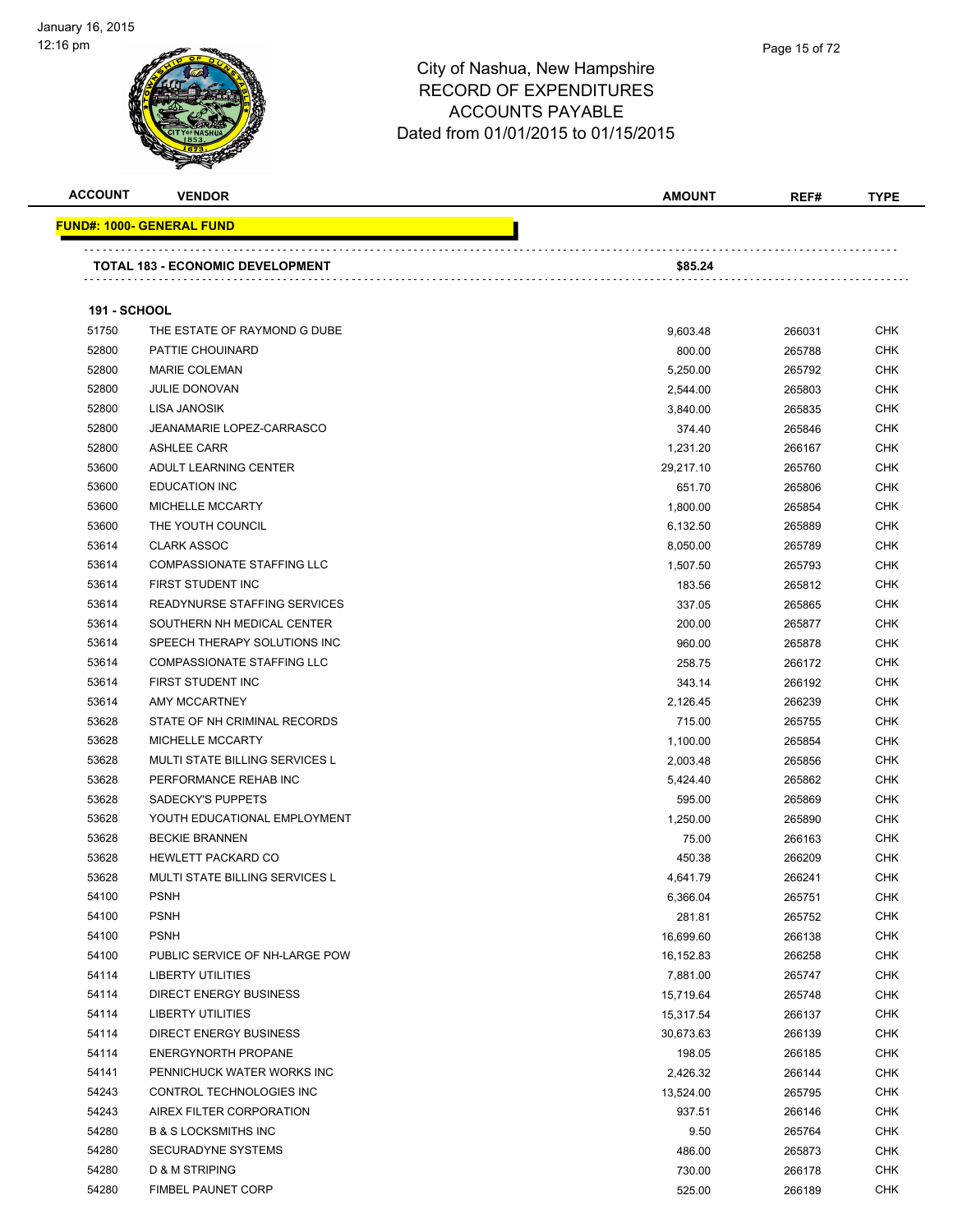

Page 16 of 72

| <b>ACCOUNT</b>      | <b>VENDOR</b>                     | <b>AMOUNT</b> | REF#   | <b>TYPE</b> |
|---------------------|-----------------------------------|---------------|--------|-------------|
|                     | <b>FUND#: 1000- GENERAL FUND</b>  |               |        |             |
|                     |                                   |               |        |             |
| <b>191 - SCHOOL</b> |                                   |               |        |             |
| 54280               | HIGH OUTPUT INC                   | 400.00        | 266210 | CHK         |
| 54280               | <b>VIKING ROOFING INC</b>         | 408.66        | 266275 | <b>CHK</b>  |
| 54487               | CASCO                             | 404.28        | 265783 | CHK         |
| 54487               | HILLYARD/MANCHESTER               | 32.20         | 265828 | CHK         |
| 54487               | LEVESQUES SEWING & VAC            | 499.95        | 265845 | CHK         |
| 54487               | PRO AV SYSTEMS INC                | 524.00        | 265863 | <b>CHK</b>  |
| 54487               | RIDDELL/ALL AMERICAN SPORTS CO    | 687.00        | 265867 | CHK         |
| 54487               | D A BUCCI & SONS INC              | 54.00         | 266179 | CHK         |
| 54487               | HILLYARD/MANCHESTER               | 660.30        | 266211 | <b>CHK</b>  |
| 54600               | SANEL AUTO PARTS CO               | 399.55        | 265870 | <b>CHK</b>  |
| 54600               | LIBERTY INTNL TRUCKS OF NH LLC    | 327.46        | 266231 | <b>CHK</b>  |
| 54600               | MAYNARD & LESIEUR INC             | 39.00         | 266237 | <b>CHK</b>  |
| 54600               | <b>MB TRACTOR &amp; EQUIPMENT</b> | 268.93        | 266238 | CHK         |
| 54600               | NAPA AUTO PARTS                   | 13.21         | 266243 | <b>CHK</b>  |
| 54600               | PLANT OPS PETTY CASH              | 64.00         | 266256 | <b>CHK</b>  |
| 54600               | SANEL AUTO PARTS CO               | 14.26         | 266265 | <b>CHK</b>  |
| 54600               | <b>TOWERS MOTOR PARTS CORP</b>    | 25.16         | 266272 | CHK         |
| 54899               | <b>BOYS &amp; GIRLS CLUB OF</b>   | 2,820.00      | 265772 | CHK         |
| 54899               | <b>SERESC</b>                     | 16,996.50     | 265874 | CHK         |
| 55109               | <b>FAIRPOINT COMMUNICATIONS</b>   | 34.91         | 265749 | <b>CHK</b>  |
| 55109               | <b>SPRINT</b>                     | 13.12         | 265754 | <b>CHK</b>  |
| 55109               | <b>FAIRPOINT COMMUNICATIONS</b>   | 851.02        | 265971 | <b>CHK</b>  |
| 55109               | BAYRING COMMUNICATIONS            | 2,228.41      | 266140 | <b>CHK</b>  |
| 55109               | <b>EARTHLINK BUSINESS</b>         | 219.12        | 266142 | CHK         |
| 55109               | <b>FAIRPOINT COMMUNICATIONS</b>   | 101.50        | 266143 | CHK         |
| 55307               | <b>JANICE ARCARO</b>              | 355.04        | 265762 | <b>CHK</b>  |
| 55307               | <b>MARIANNE BUSTEED</b>           | 66.75         | 265776 | CHK         |
| 55307               | CLAUDIA CASTANO-VELEZ             | 22.78         | 265785 | CHK         |
| 55307               | <b>VIRGINIA L COVART</b>          | 19.60         | 265799 | CHK         |
| 55307               | DANIEL DONOVAN                    | 15.12         | 265802 | CHK         |
| 55307               | LYNNE JOSEPH                      | 25.87         | 265836 | CHK         |
| 55307               | JOANNE LAKE                       | 21.50         | 265841 | <b>CHK</b>  |
| 55307               | DONNA LATINA                      | 35.00         | 265842 | <b>CHK</b>  |
| 55307               | <b>MARK LUCAS</b>                 | 11.76         | 265847 | <b>CHK</b>  |
| 55307               | <b>JANICE MARTIN</b>              | 257.84        | 265853 | <b>CHK</b>  |
| 55307               | PAULA PAPANICOLAOU                | 46.90         | 265858 | CHK         |
| 55307               | <b>DEB WRIGHT</b>                 | 9.34          | 265888 | <b>CHK</b>  |
| 55307               | ARELINDA ALVES                    | 25.48         | 266147 | <b>CHK</b>  |
| 55307               | ROBERT ANASTAS                    | 10.78         | 266148 | <b>CHK</b>  |
| 55307               | <b>MARCIA BAGLEY</b>              | 86.80         | 266152 | <b>CHK</b>  |
| 55307               | <b>TODD CAMPION</b>               | 140.00        | 266165 | <b>CHK</b>  |
| 55307               | <b>MARK CONRAD</b>                | 75.59         | 266174 | CHK         |
| 55307               | LORI COUTU                        | 71.68         | 266176 | CHK         |
| 55307               | <b>MARIANNE DUSTIN</b>            | 207.34        | 266183 | CHK         |
| 55307               | <b>JAMES FIRMIN</b>               | 157.70        | 266191 | CHK         |
| 55307               | LISA GINGRAS                      | 212.80        | 266198 | <b>CHK</b>  |
| 55307               | JENNIFER GOODWIN                  | 59.50         | 266200 | <b>CHK</b>  |
| 55307               | <b>STACY HYNES</b>                | 43.14         | 266216 | <b>CHK</b>  |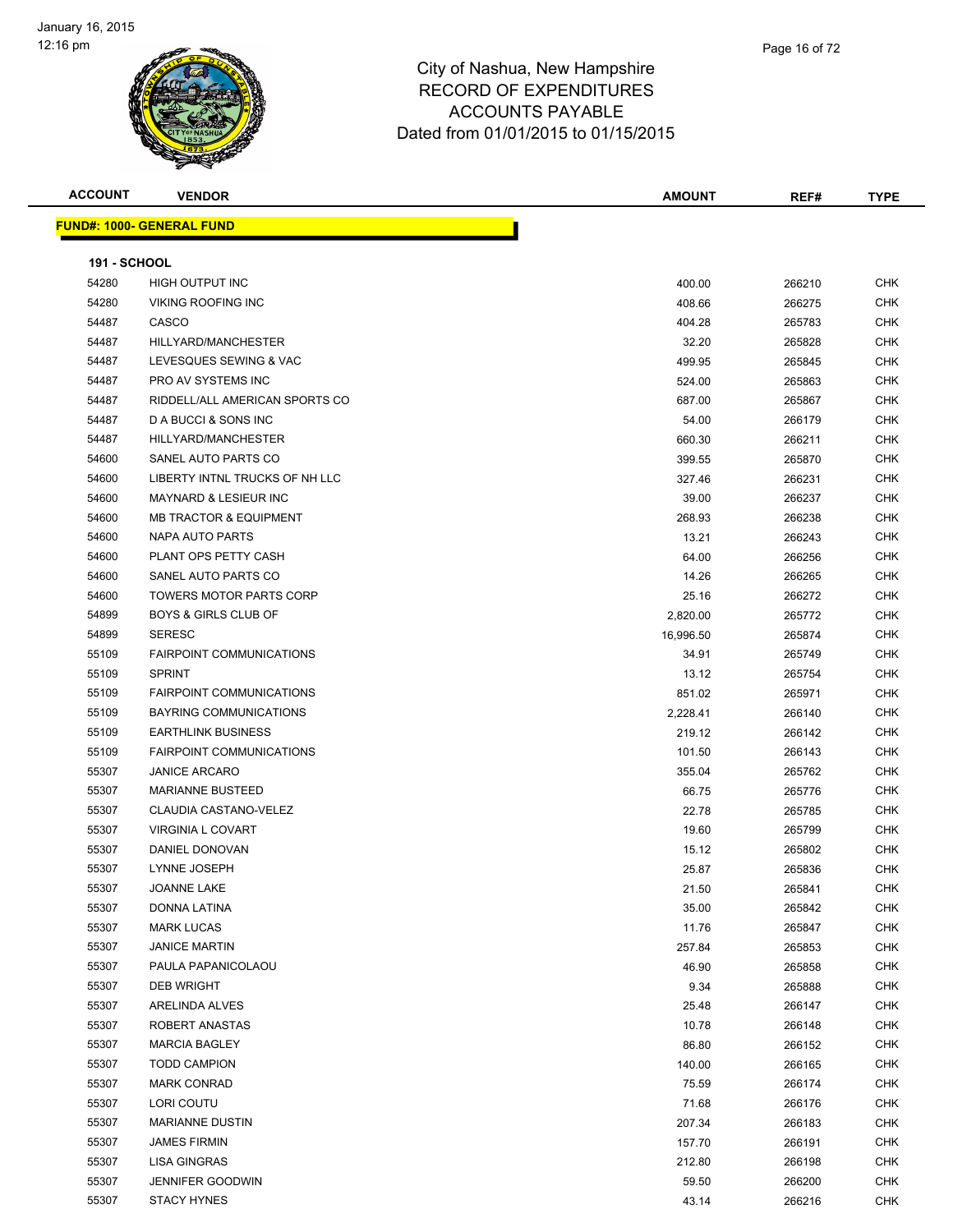

**ACCOUNT VENDOR AMOUNT REF# TYPE FUND#: 1000- GENERAL FUND 191 - SCHOOL** MARCIA JONES 12.88 266221 CHK CARMEN KOSOW 3.22 266226 CHK JUDITH LOFTUS 63.42 266232 CHK MICHELLE PAPANICOLAU 22.81 266252 CHK JOHN RICHARD 42.00 266261 CHK PHILIP SCHAPPLER 42.42 266267 CHK JENNIFER SEUSING 162.96 266269 CHK LORNE SWINDELL 341.27 266271 CHK External of the SURKE CHK of the SURKE 100.00 CHRISTINE BURKE CHK CHK CHK CHK 265774 CHK CHERYL BURNS 70.00 265775 CHK DEBORAH DROBYSH 79.00 265804 CHK 55400 JENNIFER FITZGERALD 100.00 265813 CHK FULFORD FOUNDATION 199.98 265815 CHK MARK LUCAS 21.04 265847 CHK EKATERINA REZNICHENKO 189.99 265866 CHK POONGOTHAI BALASANJEEVI 220.00 266153 CHK RISA BROWSTEIN 220.00 266164 CHK 55607 UNITED PARCEL SERVICE A LOCAL CONSTRUCTION OF A LOCAL CONSTRUCTION OF A LOCAL ASSAULT AND LOCAL CHK 55607 BIRCH HILL SCHOOL PETTY CASH 15.60 266141 CHK CMRS-POC 4,000.00 266170 CHK PLANT OPS PETTY CASH 58.80 266256 CHK 55635 NASHUA SCHOOL DISTRICT 42 2000 100 100 100 100 100 1,710.00 148167 ACH KENNETH A BOURQUE 114.00 265771 CHK PHILIP CLINTON 114.00 265790 CHK JAMIE GILLON 214.50 265818 CHK STEVE GREENWOOD 84.00 265824 CHK JAE KO 214.50 265838 CHK GARY KUBA 118.00 265840 CHK DAVID WOODWORTH 226.00 265887 CHK MICHAEL APFELBERG 84.00 266151 CHK MARC BOUCHER 84.00 266160 CHK KENNETH A BOURQUE 242.00 266161 CHK RICHARD DICHARD 84.00 266180 CHK MICHEL FARMER 64.00 266187 CHK PAUL FLEISNER 64.00 266193 CHK KEITH FRONK 84.00 266195 CHK PHILIP J GREBINAR 107.00 266203 CHK STEVE GREENWOOD 84.00 266204 CHK KENNETH HARRINGTON 84.00 266206 CHK CHARLES KAJEN 64.00 266222 CHK JASON KOHM 64.00 266225 CHK DAVID KUZMICK 114.00 266227 CHK STEPHEN LAFORGE 128.00 266228 CHK PETER W LAMBERT 64.00 266230 CHK SHAWN LOUGHRAN 128.00 266233 CHK MICHAEL W NOTINI 64.00 266247 CHK DENNIS J ORDWAY 98.00 266249 CHK RONALD PINCENCE 64.00 266254 CHK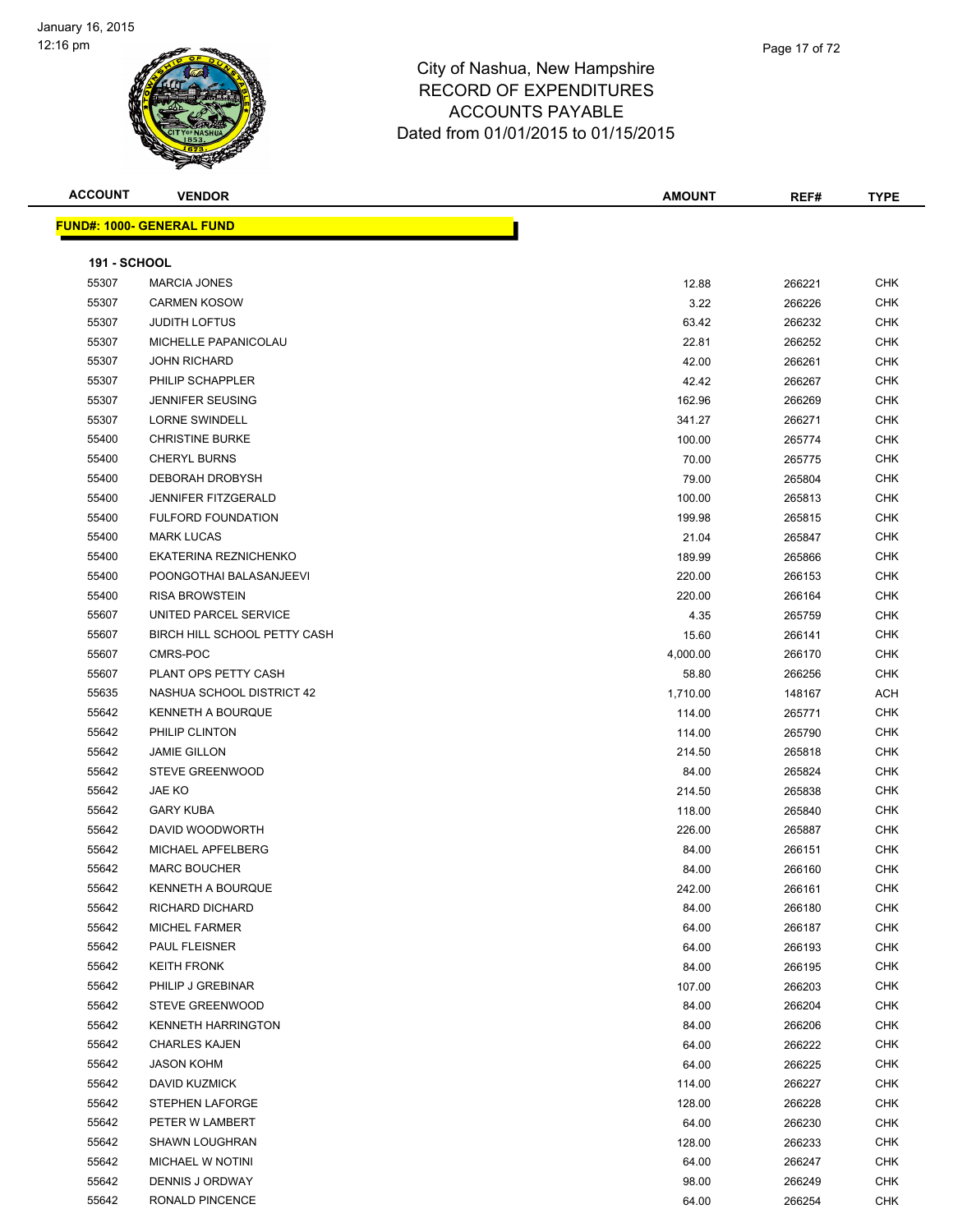| <b>ACCOUNT</b>      | <b>VENDOR</b>                         | <b>AMOUNT</b> | REF#   | <b>TYPE</b> |
|---------------------|---------------------------------------|---------------|--------|-------------|
|                     | <u> FUND#: 1000- GENERAL FUND</u>     |               |        |             |
|                     |                                       |               |        |             |
| <b>191 - SCHOOL</b> |                                       |               |        |             |
| 55642               | <b>DOUGLAS PLACE</b>                  | 84.00         | 266255 | <b>CHK</b>  |
| 55642               | DARRELL ROBICHAUD                     | 84.00         | 266262 | <b>CHK</b>  |
| 55642               | <b>CONNER ROOT</b>                    | 64.00         | 266263 | <b>CHK</b>  |
| 55642               | <b>JOHN E WARNER</b>                  | 96.00         | 266277 | <b>CHK</b>  |
| 55642               | <b>GREGG WEBER</b>                    | 84.00         | 266279 | CHK         |
| 55690               | FIRST STUDENT INC                     | 15,498.42     | 266192 | CHK         |
| 55691               | <b>BRAD CANFIELD</b>                  | 952.00        | 265778 | CHK         |
| 55691               | <b>SARAH WINSLOW</b>                  | 164.86        | 265885 | CHK         |
| 55691               | <b>CARING HANDS TRANSPORTATION LL</b> | 12,345.00     | 266166 | <b>CHK</b>  |
| 55691               | FIRST STUDENT INC                     | 59,879.39     | 266192 | CHK         |
| 55694               | ADULT LEARNING CENTER                 | 29,054.70     | 265760 | CHK         |
| 55694               | EASTER SEALS OF NEW HAMPSHIRE         | 4,510.99      | 265805 | CHK         |
| 61100               | KAYLA BASSETT                         | 98.04         | 265765 | CHK         |
| 61100               | BIRCH HILL SCHOOL PETTY CASH          | 39.99         | 266141 | CHK         |
| 61100               | WB MASON CO INC                       | 139.30        | 266278 | CHK         |
| 61135               | <b>BELLETETES INC</b>                 | 37.87         | 265767 | CHK         |
| 61135               | <b>LYNNE BROWN</b>                    | 40.00         | 265773 | CHK         |
| 61135               | <b>CANON SOLUTIONS AMERICA</b>        | 340.00        | 265779 | CHK         |
| 61135               | CARTRIDGE WORLD NASHUA                | 59.99         | 265782 | CHK         |
| 61135               | <b>ELECTRONIX EXPRESS</b>             | 21.50         | 265808 | <b>CHK</b>  |
| 61135               | <b>GENERAL LINEN SERVICE INC</b>      | 105.54        | 265817 | CHK         |
| 61135               | ROBERT GRACE                          | 160.00        | 265821 | <b>CHK</b>  |
| 61135               | <b>HANNAFORD</b>                      | 220.16        | 265827 | <b>CHK</b>  |
| 61135               | HOME DEPOT CREDIT SERVICE             | 166.75        | 265830 | CHK         |
| 61135               | <b>HOUGHTON MIFFLIN HARCOURT PUBL</b> | 31.40         | 265831 | CHK         |
| 61135               | <b>MAKERBOT INDUSTRIES LLC</b>        | 2,065.18      | 265851 | CHK         |
| 61135               | MARKET BASKET ACCT 2589096            | 72.26         | 265852 | CHK         |
| 61135               | MSC INDUSTRIAL SUPPLY CO INC          | 288.86        | 265855 | CHK         |
| 61135               | <b>DAVID PELLETIER</b>                | 93.72         | 265861 | CHK         |
| 61135               | <b>SCHOOL SPECIALTY</b>               | 196.67        | 265872 | CHK         |
| 61135               | STEPHANIE SEWHUK-THOMAS               | 20.97         | 265875 | <b>CHK</b>  |
| 61135               | WOODWIND & BRASSWIND                  | 1,413.00      | 265886 | <b>CHK</b>  |
| 61135               | BIRCH HILL SCHOOL PETTY CASH          | 128.69        | 266141 | <b>CHK</b>  |
| 61135               | <b>ERIN ANDERSON</b>                  | 60.79         | 266150 | <b>CHK</b>  |
| 61135               | KAITLYN M BALLOU                      | 133.99        | 266154 | <b>CHK</b>  |
| 61135               | <b>NANCY BARNES</b>                   | 99.96         | 266155 | <b>CHK</b>  |
| 61135               | DANIELLE BOUTIN                       | 120.71        | 266162 | CHK         |
| 61135               | CARTRIDGE WORLD NASHUA                | 189.99        | 266168 | CHK         |
| 61135               | COMPUTER HUT dba IT INSIDERS          | 59.95         | 266173 | <b>CHK</b>  |
| 61135               | <b>JENNIFER DIMARIA</b>               | 31.11         | 266181 | <b>CHK</b>  |
| 61135               | <b>KIM ELLIOT</b>                     | 150.41        | 266184 | CHK         |
| 61135               | <b>WALTER FREEMAN</b>                 | 35.00         | 266194 | <b>CHK</b>  |
| 61135               | HANNAFORD                             | 109.13        | 266205 | CHK         |
| 61135               | HOME DEPOT CREDIT SERVICE             | 214.15        | 266214 | CHK         |
| 61135               | <b>HOUGHTON MIFFLIN HARCOURT PUB</b>  | 167.76        | 266215 | CHK         |
| 61135               | J W PEPPER & SON INC                  | 466.98        | 266219 | CHK         |
| 61135               | <b>DENNIS KEENEY</b>                  | 12.10         | 266223 | <b>CHK</b>  |
| 61135               | ROBERT LALANCETTE                     | 96.50         | 266229 | CHK         |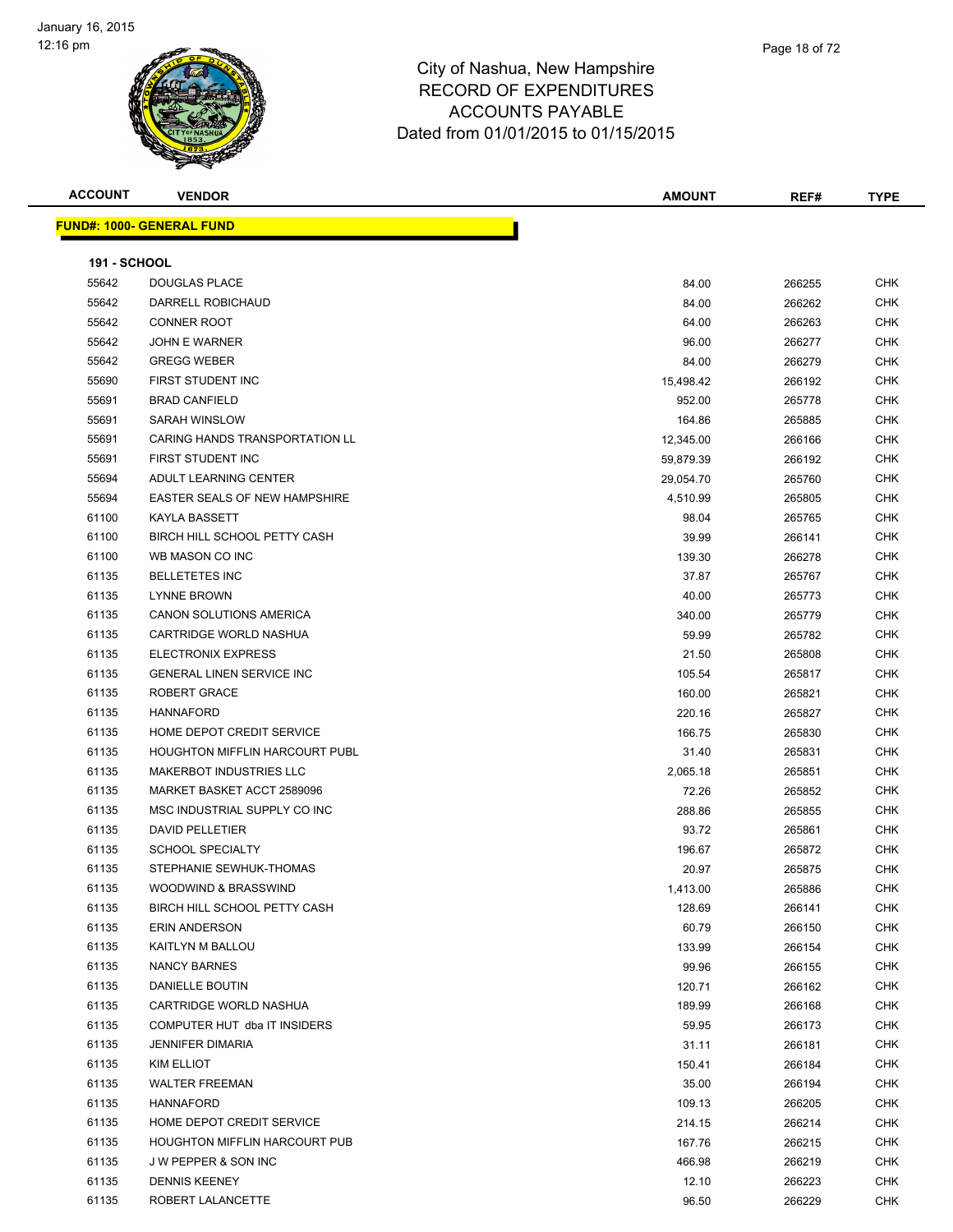

| <b>ACCOUNT</b>      | <b>VENDOR</b>                        | <b>AMOUNT</b> | REF#   | <b>TYPE</b> |
|---------------------|--------------------------------------|---------------|--------|-------------|
|                     | <u> FUND#: 1000- GENERAL FUND</u>    |               |        |             |
| <b>191 - SCHOOL</b> |                                      |               |        |             |
| 61135               | MARKET BASKET ACCT 2589096           | 359.17        | 266236 | CHK         |
| 61135               | ONLINE STORES INC                    | 80.05         | 266248 | <b>CHK</b>  |
| 61135               | OXFORD UNIVERSITY PRESS              | 506.08        | 266251 | CHK         |
| 61135               | <b>CATHERINE POULIN</b>              | 194.38        | 266257 | CHK         |
| 61135               | SADDLEBACK EDUCATIONAL INC           | 8.91          | 266264 | <b>CHK</b>  |
| 61135               | <b>JENNIFER SCARPATI</b>             | 69.00         | 266266 | CHK         |
| 61135               | <b>SCHOOL SPECIALTY</b>              | 922.60        | 266268 | <b>CHK</b>  |
| 61135               | KATHLEEN VERSPRILLE                  | 44.28         | 266274 | CHK         |
| 61135               | <b>WAL-MART</b>                      | 53.06         | 266276 | CHK         |
| 61135               | WB MASON CO INC                      | 812.38        | 266278 | CHK         |
| 61249               | <b>HOUGHTON MIFFLIN HARCOURT PUB</b> | 157.08        | 265832 | CHK         |
| 61249               | <b>HOUGHTON MIFFLIN HARCOURT PUB</b> | 139.80        | 266215 | <b>CHK</b>  |
| 61249               | <b>NCS PEARSON</b>                   | 419.76        | 266245 | <b>CHK</b>  |
| 61299               | TREASURER STATE OF NH                | 1,160.85      | 265758 | CHK         |
| 61299               | <b>BELLETETES INC</b>                | 55.90         | 265767 | CHK         |
| 61299               | <b>FASTENAL CO</b>                   | 276.86        | 265810 | CHK         |
| 61299               | PASEK CORP                           | 1,701.95      | 265859 | CHK         |
| 61299               | <b>CHELSEY ROTHERMEL</b>             | 45.47         | 265868 | CHK         |
| 61299               | ANCO SIGNS & STAMPS INC              | 39.80         | 266149 | CHK         |
| 61299               | <b>BELLETETES INC</b>                | 106.31        | 266157 | CHK         |
| 61299               | <b>FASTENAL CO</b>                   | 99.70         | 266188 | CHK         |
| 61299               | <b>IDEAL BUSINESS MACHINES INC</b>   | 144.35        | 266217 | CHK         |
| 61299               | <b>JAMES PUGLIANO</b>                | 147.00        | 266259 | CHK         |
| 61407               | M & M ELECTRICAL SUPPLY CO INC       | 1,600.04      | 265848 | <b>CHK</b>  |
| 61407               | INTERSTATE BATTERY OF SOUTHERN       | 199.90        | 266218 | CHK         |
| 61407               | M & M ELECTRICAL SUPPLY CO INC       | 277.30        | 266234 | CHK         |
| 61414               | F W WEBB CO                          | 201.29        | 265809 | <b>CHK</b>  |
| 61414               | PEABODY SUPPLY CO                    | 271.05        | 265860 | <b>CHK</b>  |
| 61414               | F W WEBB CO                          | 183.83        | 266186 | CHK         |
| 61421               | ARCSOURCE INC                        | 17.95         | 265763 | CHK         |
| 61421               | BEARINGS SPECIALTY CO INC            | 27.43         | 265766 | <b>CHK</b>  |
| 61421               | CAPP INC                             | 998.00        | 265780 | <b>CHK</b>  |
| 61421               | <b>GRAINGER</b>                      | 3,313.46      | 265822 | CHK         |
| 61421               | <b>GRAINGER</b>                      | 16.94         | 266201 | CHK         |
| 61599               | CORRIVEAU ROUTHIER INC               | 21.18         | 265797 | <b>CHK</b>  |
| 61599               | NASHUA OUTDOOR POWER EQUIPMENT       | 45.20         | 265857 | CHK         |
| 61599               | NASHUA OUTDOOR POWER EQUIPMENT       | 236.44        | 266244 | <b>CHK</b>  |
| 61607               | COMPUTER HUT dba IT INSIDERS         | 823.20        | 265794 | <b>CHK</b>  |
| 61607               | CUSTOM COMPUTER SPECIALIST INC       | 1,395.29      | 265800 | <b>CHK</b>  |
| 61650               | CANON SOLUTIONS AMERICA              | 125.00        | 265779 | <b>CHK</b>  |
| 61814               | FOLLETT LIBRARY RESOURCES            | 3,076.80      | 265814 | <b>CHK</b>  |
| 61821               | THE TELEGRAPH                        | 208.00        | 265756 | <b>CHK</b>  |
| 61821               | <b>DISCOVER MAGAZINE</b>             | 19.95         | 266182 | <b>CHK</b>  |
| 61875               | WILLIAM H SADLIER INC                | 1,532.16      | 265884 | <b>CHK</b>  |
| 71221               | COMPUTER HUT dba IT INSIDERS         | 699.45        | 265794 | <b>CHK</b>  |
| 71228               | CUSTOM COMPUTER SPECIALIST INC       | 3,600.00      | 265801 | <b>CHK</b>  |
| 71228               | EDUCATOR SOFTWARE SOLUTIONS          | 7,500.00      | 265807 | CHK         |
| 71228               | <b>CURRICULUM ASSOCIATES LLC</b>     | 180.00        | 266177 | <b>CHK</b>  |
|                     |                                      |               |        |             |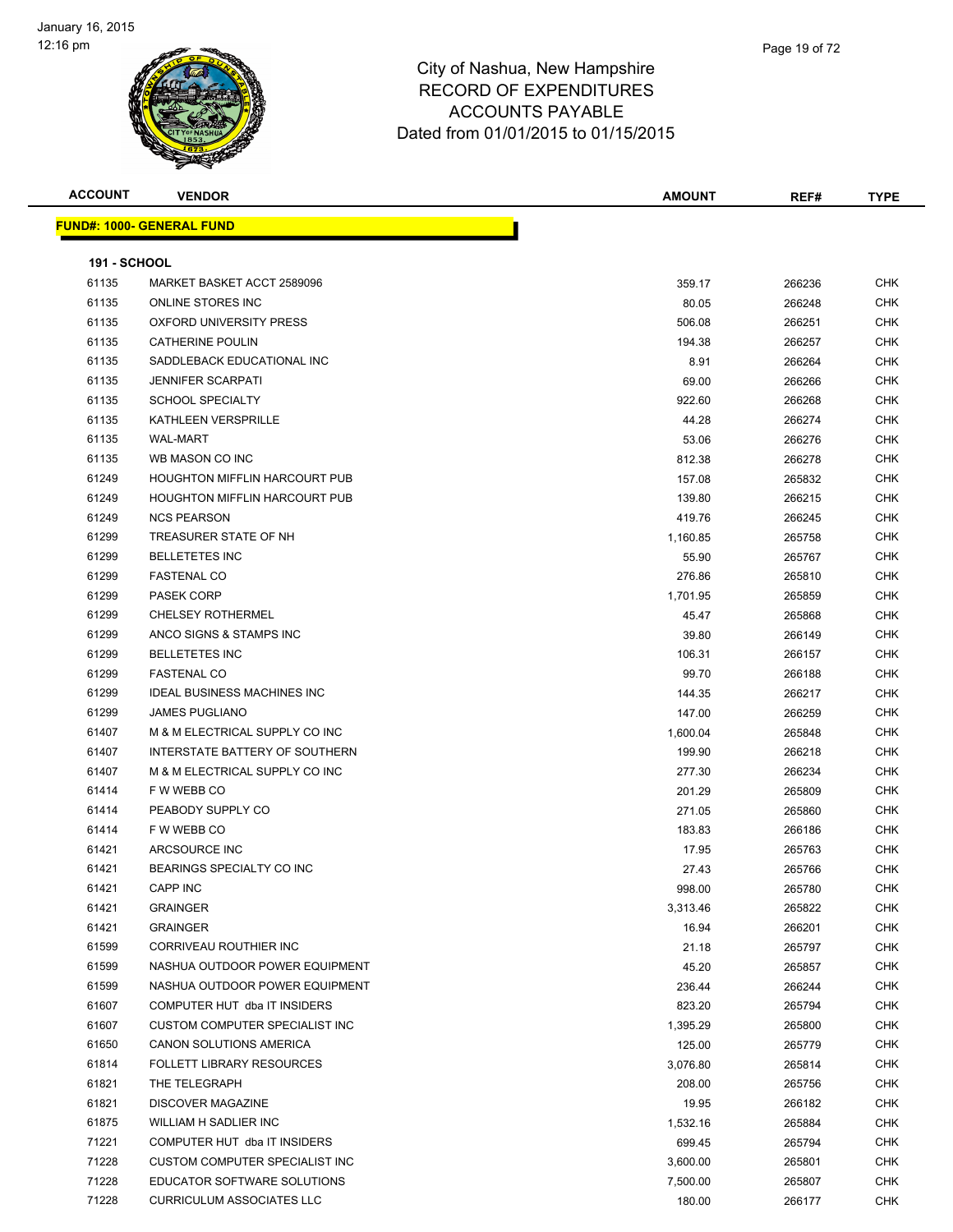| <b>ACCOUNT</b>      | <b>VENDOR</b>                                         | <b>AMOUNT</b>  | REF#   | <b>TYPE</b> |
|---------------------|-------------------------------------------------------|----------------|--------|-------------|
|                     | <b>FUND#: 1000- GENERAL FUND</b>                      |                |        |             |
| <b>191 - SCHOOL</b> |                                                       |                |        |             |
| 71800               | <b>PARTS &amp; PIECES</b>                             | 10,500.00      | 266253 | <b>CHK</b>  |
| 71999               | PRO AV SYSTEMS INC                                    | 3,321.00       | 265863 | <b>CHK</b>  |
| 71999               | COMPUTER HUT dba IT INSIDERS                          | 299.95         | 266173 | <b>CHK</b>  |
| 71999               | <b>MUSIC &amp; ART CENTERS</b>                        | 1,666.60       | 266242 | <b>CHK</b>  |
|                     | <b>TOTAL 191 - SCHOOL</b>                             | \$440,600.87   |        |             |
|                     | <b>193 - DEBT SERVICE</b>                             |                |        |             |
| 75200               | US BANK N.A. (091000022)                              | 965,225.01     | 148182 | <b>ACH</b>  |
|                     | <b>TOTAL 193 - DEBT SERVICE</b>                       | \$965,225.01   |        |             |
|                     | <b>TOTAL FUND 1000 - GENERAL FUND</b>                 | \$5,749,993.39 |        |             |
|                     | <b>FUND#: 1001- GF-CAPITAL IMPROVEMENTS</b>           |                |        |             |
|                     | 161 - STREETS-CAP IMP                                 |                |        |             |
| 81100               | <b>BARLO SIGNS</b>                                    | 590.00         | 265611 | <b>CHK</b>  |
| 81100               | <b>BROX INDUSTRIES INC</b>                            | 842.80         | 265622 | <b>CHK</b>  |
| 81100               | <b>BROX INDUSTRIES INC</b>                            | 164.28         | 266004 | <b>CHK</b>  |
|                     | TOTAL 161 - STREETS-CAP IMP                           | \$1,597.08     |        |             |
|                     | <b>TOTAL FUND 1001 - GF-CAPITAL IMPROVEMENTS</b>      | \$1,597.08     |        |             |
|                     | FUND#: 1010- GF-PRIOR YEAR ESCROWS/EXPENSES           |                |        |             |
|                     | <b>109 - CIVIC&amp;COMMUNITY ACT-PRIOR YEAR</b>       |                |        |             |
| 56203               | <b>CANVASWORK INC</b>                                 | 3,229.00       | 265625 | <b>CHK</b>  |
|                     | <b>TOTAL 109 - CIVIC&amp;COMMUNITY ACT-PRIOR YEAR</b> | \$3,229.00     |        |             |
|                     | <b>126 - FINANCIAL SERVICES</b>                       |                |        |             |
| 71800               | OFFICE ALTERNATIVES LLC<br>.                          | 3,000.00       | 265536 | <b>CHK</b>  |
|                     | <b>TOTAL 126 - FINANCIAL SERVICES</b>                 | \$3,000.00     |        |             |
|                     | 177 - PARKS & RECREATION-PRIOR YEAR                   |                |        |             |
|                     | GATE CITY FENCE CO INC                                | 1,965.00       | 265656 | <b>CHK</b>  |
| 81650               |                                                       |                |        |             |
|                     | TOTAL 177 - PARKS & RECREATION-PRIOR YEAR             | \$1,965.00     |        |             |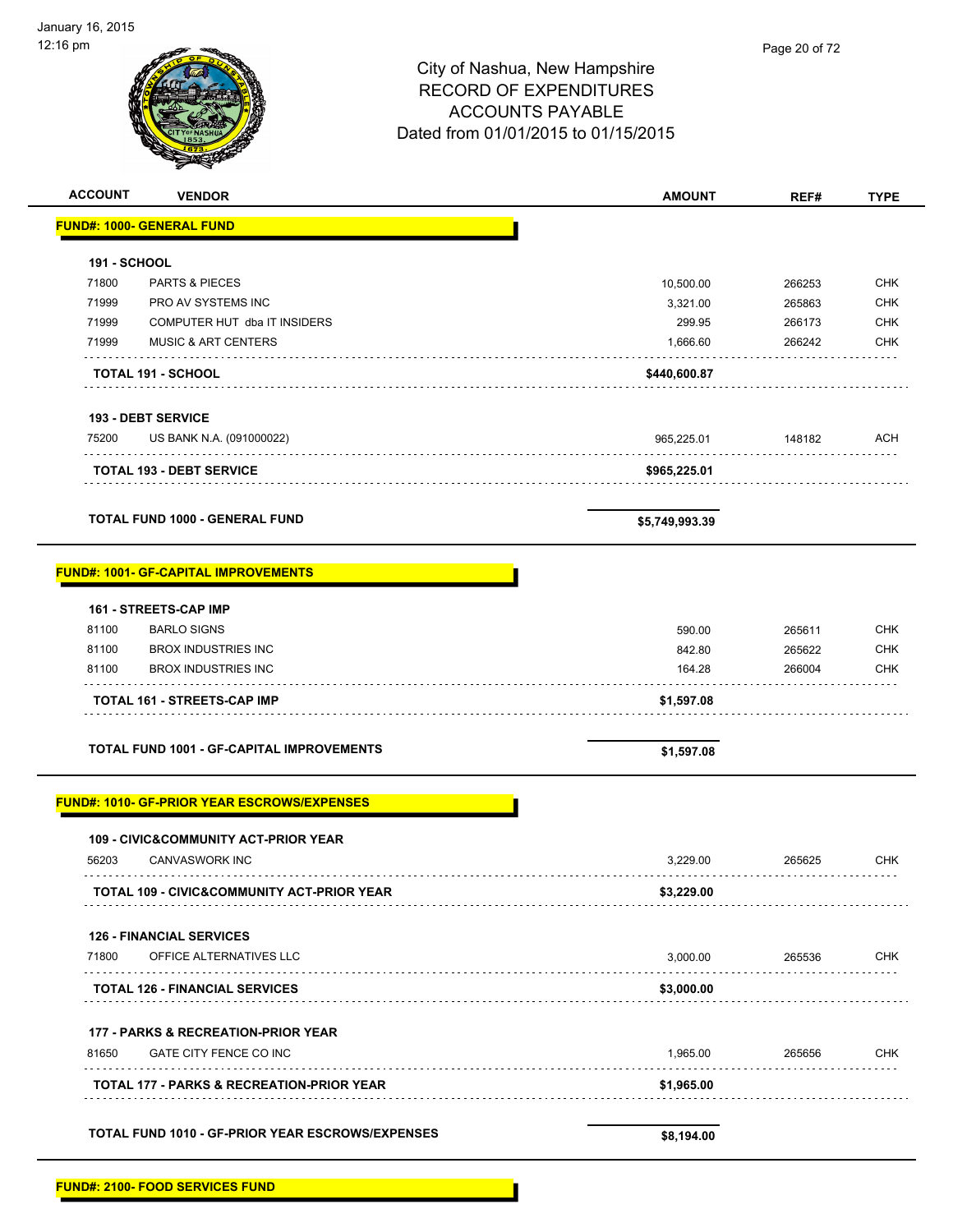

| <b>ACCOUNT</b> | <b>VENDOR</b>                               | <b>AMOUNT</b> | REF#   | <b>TYPE</b> |
|----------------|---------------------------------------------|---------------|--------|-------------|
|                | <b>FUND#: 2100- FOOD SERVICES FUND</b>      |               |        |             |
| 53628          | JOHN BENNETT CREATIVE SERVICES              | 495.00        | 266220 | <b>CHK</b>  |
| 54487          | AFFILIATED HVAC SERVICES LLC                | 388.50        | 265761 | CHK         |
| 54487          | <b>HOBART SERVICE</b>                       | 323.65        | 265829 | CHK         |
| 54487          | AFFILIATED HVAC SERVICES LLC                | 446.00        | 266145 | CHK         |
| 54487          | <b>BASSETT SERVICES CORPORATION</b>         | 566.65        | 266156 | <b>CHK</b>  |
| 54487          | <b>HOBART SERVICE</b>                       | 210.54        | 266212 | <b>CHK</b>  |
| 54487          | KITTREDGE EQUIPMENT CO - NH                 | 620.00        | 266224 | <b>CHK</b>  |
| 54487          | <b>RAY'S REFRIGERATION SERVICES</b>         | 105.00        | 266260 | <b>CHK</b>  |
| 55307          | LISA BORDELEAU                              | 87.22         | 265769 | CHK         |
| 55307          | <b>AMY CASSIDY</b>                          | 27.30         | 265784 | CHK         |
| 55307          | PAMELA CORREA                               | 73.78         | 265796 | CHK         |
| 55307          | <b>KAREN GUSTIN</b>                         | 127.68        | 265825 | CHK         |
| 55307          | <b>KARYN LAWLESS</b>                        | 75.60         | 265843 | CHK         |
| 55307          | PAULE RALPH                                 | 51.52         | 265864 | CHK         |
| 55307          | <b>ODETTE SLOSEK</b>                        | 81.34         | 265876 | CHK         |
| 55400          | SNA LOCKBOX CREDENTIALING                   | 117.50        | 265753 | CHK         |
| 55400          | <b>ODETTE SLOSEK</b>                        | 10.00         | 266270 | <b>CHK</b>  |
| 61100          | WB MASON CO INC                             | 831.00        | 266278 | <b>CHK</b>  |
| 61214          | <b>BIMBO FOODS BAKERIES INC</b>             | 1,702.65      | 265768 | <b>CHK</b>  |
| 61214          | <b>BOSTON PIE INC</b>                       | 558.60        | 265770 | <b>CHK</b>  |
| 61214          | COCA COLA BOTTLING CO                       | 877.10        | 265791 | CHK         |
| 61214          | COSTA FRUIT & PRODUCE CO INC                | 29,556.95     | 265798 | CHK         |
| 61214          | <b>GARELICK FARMS LYNN</b>                  | 19,814.29     | 265816 | CHK         |
| 61214          | GILLS PIZZA CO                              | 3,584.05      | 265819 | CHK         |
| 61214          | <b>GREAT STATE BEVERAGES INC</b>            | 196.00        | 265823 | CHK         |
| 61214          | <b>M SAUNDERS INC</b>                       | 8,782.14      | 265849 | CHK         |
| 61214          | <b>BIMBO FOODS BAKERIES INC</b>             | 1,792.20      | 266158 | <b>CHK</b>  |
| 61214          | COCA COLA BOTTLING CO                       | 1,661.50      | 266171 | <b>CHK</b>  |
| 61214          | COSTA FRUIT & PRODUCE CO INC                | 22,031.30     | 266175 | CHK         |
| 61214          | <b>GARELICK FARMS LYNN</b>                  | 11,122.57     | 266196 | <b>CHK</b>  |
| 61214          | GILLS PIZZA CO                              | 2,291.15      | 266197 | CHK         |
| 61214          | <b>GREAT STATE BEVERAGES INC</b>            | 602.05        | 266202 | CHK         |
| 61214          | <b>M SAUNDERS INC</b>                       | 7,166.79      | 266235 | CHK         |
| 61214          | NEW ENGLAND ICE CREAM                       | 703.50        | 266246 | CHK         |
| 61214          | ORIGINAL CRISPY PIZZA CRUST CO              | 1,184.25      | 266250 | <b>CHK</b>  |
| 61299          | CENTRAL PAPER PRODUCTS CO                   | 5,835.13      | 265787 | <b>CHK</b>  |
| 61299          | CENTRAL PAPER PRODUCTS CO                   | 9,090.89      | 266169 | <b>CHK</b>  |
| 71000          | KITTREDGE EQUIPMENT CO - NH                 | 198.00        | 265837 | <b>CHK</b>  |
| 71000          | TRI STATE FIRE PROTECTION LLC               | 185.00        | 265881 | <b>CHK</b>  |
| 71000          | KITTREDGE EQUIPMENT CO - NH                 | 83.70         | 266224 | <b>CHK</b>  |
| 71000          | <b>VEND-UCATION</b>                         | 4,975.00      | 266273 | <b>CHK</b>  |
|                | <b>TOTAL FUND 2100 - FOOD SERVICES FUND</b> | \$138,633.09  |        |             |

### **FUND#: 2212- ATHLETICS REVENUE FUND**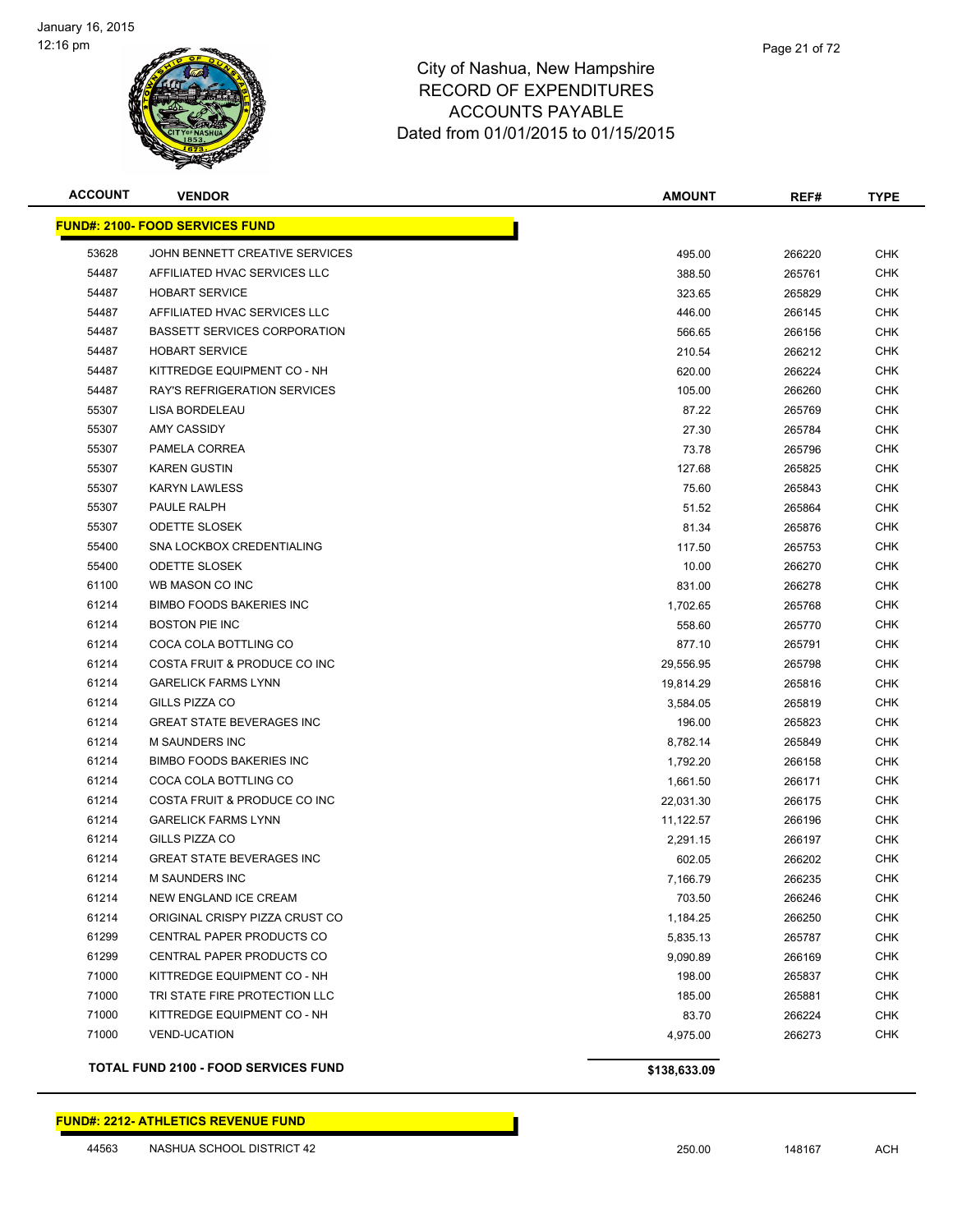| <b>ACCOUNT</b> | <b>VENDOR</b>                                               | <b>AMOUNT</b> | REF#   | <b>TYPE</b> |
|----------------|-------------------------------------------------------------|---------------|--------|-------------|
|                | <b>TOTAL FUND 2212 - ATHLETICS REVENUE FUND</b>             | \$250.00      |        |             |
|                | <b>FUND#: 2222- AFTER SCHOOL PROGRAM</b>                    |               |        |             |
| 55690          | FIRST STUDENT INC                                           | 1,512.18      | 265812 | <b>CHK</b>  |
| 61299          | <b>GARELICK FARMS LYNN</b>                                  | 135.87        | 265816 | <b>CHK</b>  |
| 61299          | LINDA HAMM                                                  | 89.14         | 265826 | <b>CHK</b>  |
| 61299          | M SAUNDERS INC                                              | 79.85         | 266235 | <b>CHK</b>  |
| 61299          | MARKET BASKET ACCT 2589096                                  | 77.61         | 266236 | <b>CHK</b>  |
| 61299          | WB MASON CO INC                                             | 449.32        | 266278 | <b>CHK</b>  |
|                | <b>TOTAL FUND 2222 - AFTER SCHOOL PROGRAM</b>               | \$2,343.97    |        |             |
|                | <b>FUND#: 2247- CULINARY ARTS</b>                           |               |        |             |
| 61135          | <b>HANNAFORD</b>                                            | 148.96        | 266205 | <b>CHK</b>  |
|                | <b>TOTAL FUND 2247 - CULINARY ARTS</b>                      | \$148.96      |        |             |
|                | <b>FUND#: 2501- PUBLIC HEALTH CLIENT FEES FUND</b>          |               |        |             |
| 55845          | TREASURER STATE OF NH                                       | 65.00         | 265984 | <b>CHK</b>  |
|                | <b>TOTAL FUND 2501 - PUBLIC HEALTH CLIENT FEES FUND</b>     | \$65.00       |        |             |
|                | <b>FUND#: 2503- PARKS &amp; REC PROGRAMS FUND</b>           |               |        |             |
|                |                                                             |               |        |             |
| 55658          | THE COACH CO                                                | 895.00        | 265634 | <b>CHK</b>  |
| 55658          | <b>BOSTON RED SOX TICKET OFFICE</b>                         | 6,730.00      | 265969 | <b>CHK</b>  |
|                | <b>TOTAL FUND 2503 - PARKS &amp; REC PROGRAMS FUND</b>      | \$7,625.00    |        |             |
|                | <b>FUND#: 2505- GOVT &amp; EDUCATION CHANNELS FUND</b>      |               |        |             |
| 53470          | JOHN COLLINS                                                | 350.00        | 265635 | <b>CHK</b>  |
| 53470          | <b>THOMAS KING</b>                                          | 400.00        | 265683 | <b>CHK</b>  |
| 53470          | <b>JIM MCLEAN</b>                                           | 225.00        | 265700 | <b>CHK</b>  |
| 53470          | TIM O'NEIL                                                  | 450.00        | 265721 | <b>CHK</b>  |
| 53470          | FRANK J WALLENT                                             | 225.00        | 265743 | <b>CHK</b>  |
| 54100          | <b>PSNH</b>                                                 | 262.62        | 265582 | <b>CHK</b>  |
| 54114          | <b>LIBERTY UTILITIES - NH</b>                               | 28.60         | 265556 | CHK         |
| 54114          | <b>DIRECT ENERGY BUSINESS</b>                               | 54.42         | 266022 | <b>CHK</b>  |
| 55699          | COMCAST CABLE COMMUNICATIONS I                              | 10.39         | 265550 | <b>CHK</b>  |
| 55699          | AARDVARK THE DEAN OF CLEAN                                  | 195.00        | 265595 | <b>CHK</b>  |
|                | <b>TOTAL FUND 2505 - GOVT &amp; EDUCATION CHANNELS FUND</b> | \$2,201.03    |        |             |
|                | <b>FUND#: 2506- HUNT BLDG SPECIAL REVENUE FUND</b>          |               |        |             |
| 54100          | <b>PSNH</b>                                                 | 577.86        | 265582 | <b>CHK</b>  |
| 54114          | LIBERTY UTILITIES - NH                                      | 309.42        | 265574 | <b>CHK</b>  |
|                |                                                             |               |        |             |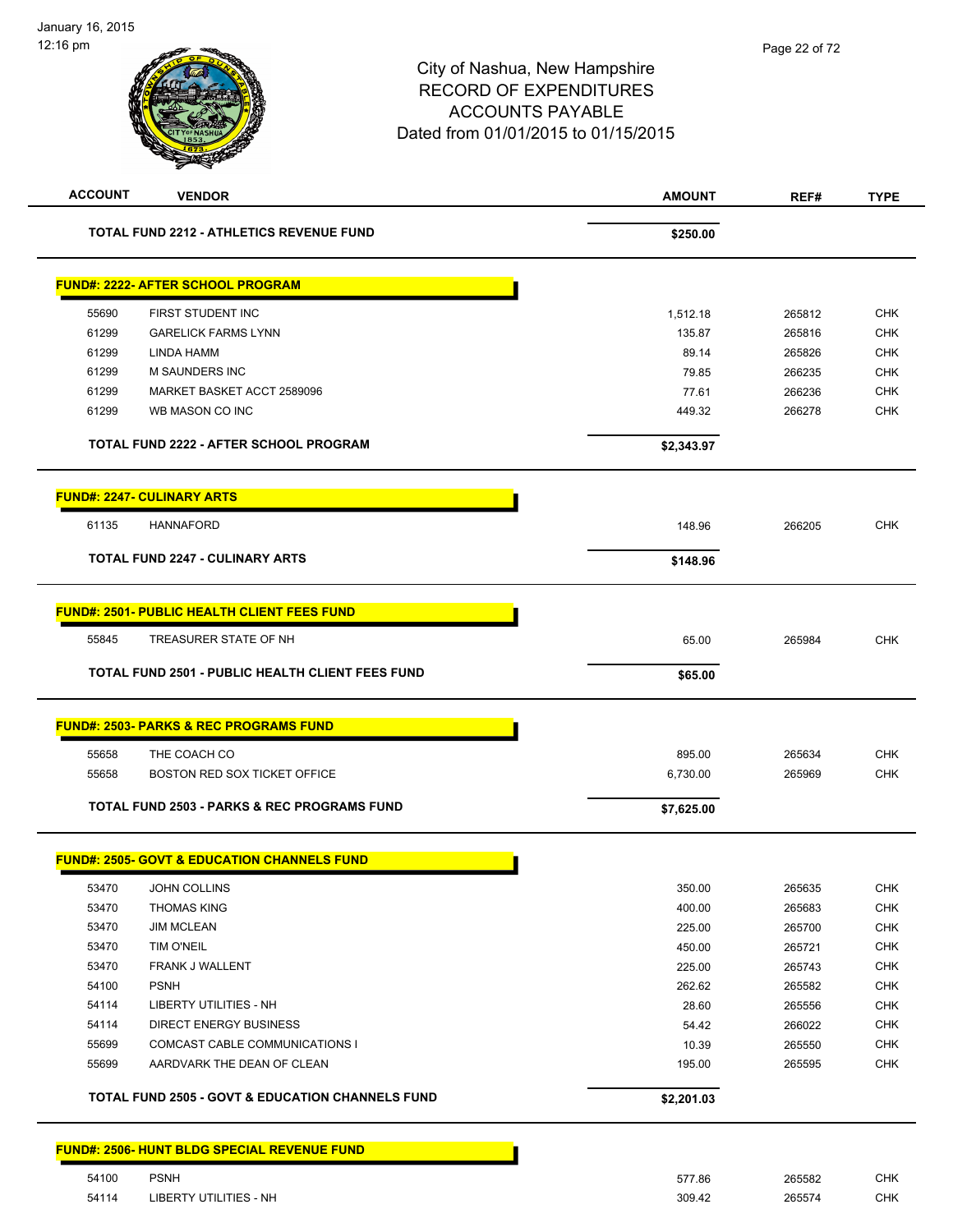

| <b>ACCOUNT</b> | <b>VENDOR</b>                                         | <b>AMOUNT</b>  | REF#   | <b>TYPE</b> |
|----------------|-------------------------------------------------------|----------------|--------|-------------|
|                | <b>FUND#: 2506- HUNT BLDG SPECIAL REVENUE FUND</b>    |                |        |             |
| 54114          | <b>DIRECT ENERGY BUSINESS</b>                         | 575.82         | 266022 | <b>CHK</b>  |
| 54200          | ERICKSON CLEANING SERVICES LLC                        | 500.00         | 265646 | <b>CHK</b>  |
| 54236          | PROTECTION ONE ALARM MONTORING                        | 54.00          | 265724 | <b>CHK</b>  |
| 68350          | <b>GRANITE CLOVER SELF STORAGE</b>                    | 59.98          | 265661 | <b>CHK</b>  |
|                | TOTAL FUND 2506 - HUNT BLDG SPECIAL REVENUE FUND      | \$2,077.08     |        |             |
|                | <b>FUND#: 2508- SPECIAL ROAD &amp; HIGHWAY FUND</b>   |                |        |             |
| 81704          | <b>BROX INDUSTRIES INC</b>                            | 62,775.50      | 265621 | <b>CHK</b>  |
|                | TOTAL FUND 2508 - SPECIAL ROAD & HIGHWAY FUND         | \$62,775.50    |        |             |
|                | <b>FUND#: 2510- PENNICHUCK BOND FUND</b>              |                |        |             |
| 75100          | US BANK N.A. (091000022)                              | 3,280,000.00   | 148183 | <b>ACH</b>  |
| 75200          | US BANK N.A. (091000022)                              | 2,741,560.65   | 148183 | <b>ACH</b>  |
|                |                                                       |                |        |             |
|                | <b>TOTAL FUND 2510 - PENNICHUCK BOND FUND</b>         | \$6,021,560.65 |        |             |
|                | <b>FUND#: 3050- POLICE GRANTS FUND</b>                |                |        |             |
| 55400          | <b>TACTICAL ELECTRONICS</b>                           | 49,101.98      | 266123 | <b>CHK</b>  |
|                | <b>TOTAL FUND 3050 - POLICE GRANTS FUND</b>           | \$49,101.98    |        |             |
|                | <b>FUND#: 3068- COMMUNITY SERVICES GRANTS FUND</b>    |                |        |             |
| 53999          | GREATER NASHUA MENTAL HEALTH                          | 7,996.32       | 265662 | <b>CHK</b>  |
| 61100          | WB MASON CO INC                                       | 45.99          | 265745 | <b>CHK</b>  |
|                | TOTAL FUND 3068 - COMMUNITY SERVICES GRANTS FUND      |                |        |             |
|                |                                                       | \$8,042.31     |        |             |
|                | <b>FUND#: 3070- COMMUNITY HEALTH GRANTS FUND</b>      |                |        |             |
| 54221          | <b>STERICYCLE INC</b>                                 | 88.72          | 266120 | <b>CHK</b>  |
| 55300          | LUIS PORRES                                           | 25.20          | 265958 | <b>CHK</b>  |
| 55300          | THERESA CALOPE                                        | 23.52          | 265965 | <b>CHK</b>  |
| 55300          | <b>BETTY WENDT</b>                                    | 22.68          | 265967 | <b>CHK</b>  |
| 55300          | <b>SHANNON CASEY</b>                                  | 16.80          | 266115 | CHK         |
| 55300          | LUIS PORRES                                           | 2.80           | 265958 | CHK         |
| 55300          | THERESA CALOPE                                        | 24.64          | 265965 | CHK         |
| 55300          | <b>LUIS PORRES</b>                                    | 21.84          | 265958 | <b>CHK</b>  |
| 61142          | ORASURE TECHNOLOGIES INC                              | 645.72         | 265722 | <b>CHK</b>  |
|                | <b>TOTAL FUND 3070 - COMMUNITY HEALTH GRANTS FUND</b> | \$871.92       |        |             |
|                | <b>FUND#: 3090- URBAN PROGRAM GRANTS FUND</b>         |                |        |             |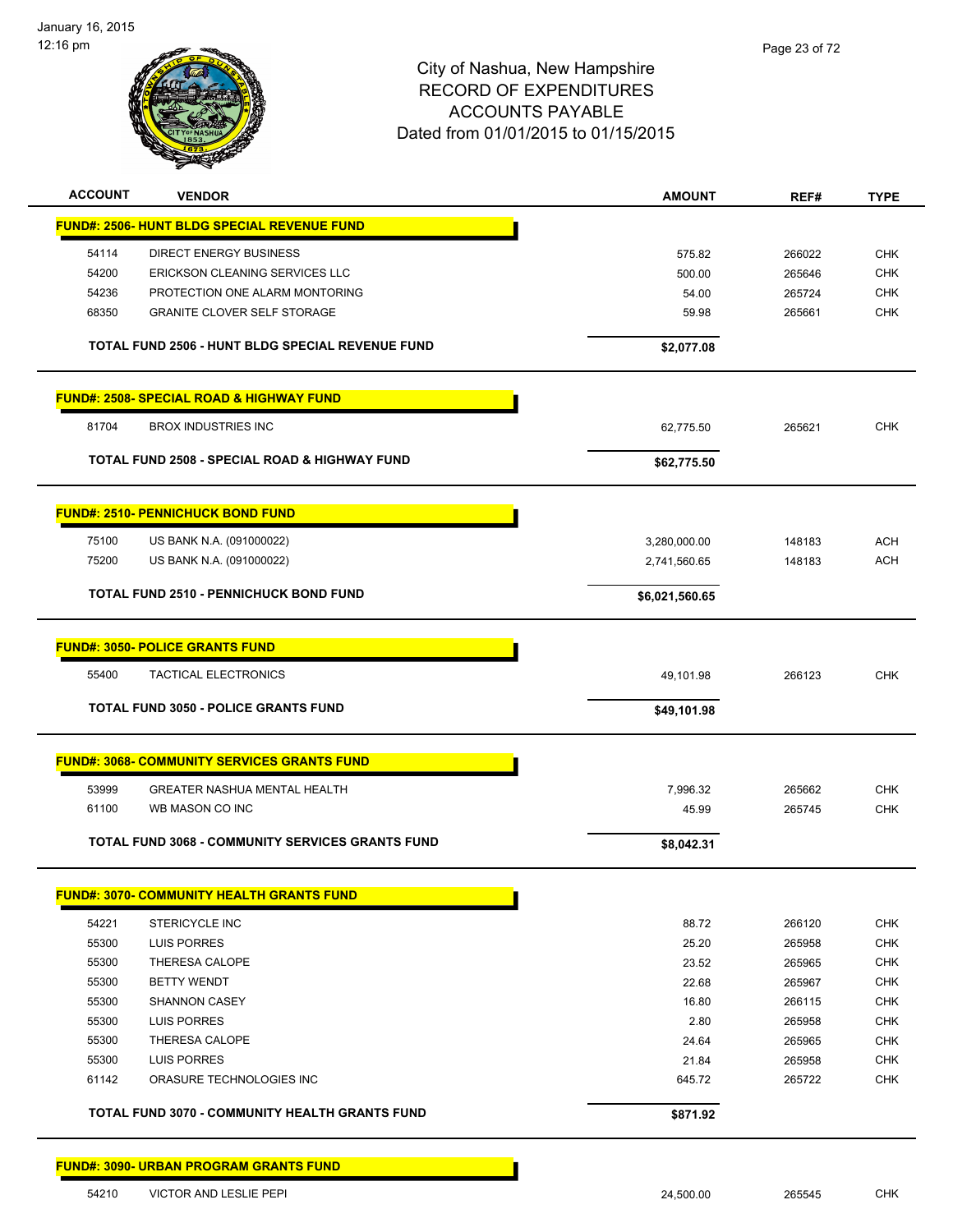

| <b>ACCOUNT</b> | <b>VENDOR</b>                                 | <b>AMOUNT</b> | REF#   | <b>TYPE</b> |
|----------------|-----------------------------------------------|---------------|--------|-------------|
|                | <b>FUND#: 3090- URBAN PROGRAM GRANTS FUND</b> |               |        |             |
| 54210          | <b>VICTOR AND LESLIE PEPI</b>                 | 500.00        | 265545 | <b>CHK</b>  |
| 55300          | <b>ELINETH MORE</b>                           | 927.87        | 265533 | <b>CHK</b>  |
| 55300          | <b>DAVID SULLIVAN</b>                         | 1,022.92      | 265541 | <b>CHK</b>  |
| 55307          | SHAWNASEY MADISON                             | 138.32        | 265963 | <b>CHK</b>  |
| 55307          | <b>ROBERT RICE</b>                            | 243.04        | 265961 | <b>CHK</b>  |
| 55614          | <b>HILLSBOROUGH COUNTY REGISTRY</b>           | 5.00          | 266050 | <b>CHK</b>  |
| 61900          | <b>ELINETH MORE</b>                           | 105.00        | 265533 | <b>CHK</b>  |
| 61900          | <b>DAVID SULLIVAN</b>                         | 105.00        | 265541 | <b>CHK</b>  |
| 68345          | ZACHARY JOSEPH HORNE                          | 400.00        | 265947 | <b>CHK</b>  |
| 68345          | <b>NICKY LEE FROST</b>                        | 400.00        | 265953 | CHK         |
| 69025          | DAPIEDADE, EZEQUIEL AND                       | 3,420.00      | 265942 | <b>CHK</b>  |
| 69025          | DAPIEDADE, EZEQUIEL AND                       | 6,890.00      | 265942 | <b>CHK</b>  |
|                | TOTAL FUND 3090 - URBAN PROGRAM GRANTS FUND   | \$38,657.15   |        |             |

|       | <u> FUND#: 3120- TRANSIT GRANTS FUND</u> |            |        |  |
|-------|------------------------------------------|------------|--------|--|
| 54100 | <b>PSNH</b>                              | 971.71     | 265582 |  |
| 54100 | <b>PSNH</b>                              | 855.32     | 265582 |  |
| 54100 | <b>PSNH</b>                              | 309.34     | 265582 |  |
| 54114 | LIBERTY UTILITIES - NH                   | 105.82     | 265556 |  |
| 54114 | <b>DIRECT ENERGY BUSINESS</b>            | 201.36     | 266022 |  |
| 54114 | LIBERTY UTILITIES - NH                   | 297.48     | 265557 |  |
| 54114 | <b>DIRECT ENERGY BUSINESS</b>            | 571.67     | 266022 |  |
| 54114 | LIBERTY UTILITIES - NH                   | 154.79     | 265976 |  |
| 55109 | <b>FAIRPOINT COMMUNICATIONS</b>          | 50.00      | 265551 |  |
| 55607 | UNITED PARCEL SERVICE                    | 21.77      | 265588 |  |
| 55699 | FIRST TRANSIT INC                        | 131,573.38 | 266035 |  |
| 55699 | <b>PRINT FACTORY</b>                     | 90.00      | 266107 |  |
| 55699 | <b>CINTAS UNIFORMS</b>                   | 34.96      | 265632 |  |
| 55699 | AVENTURA TECHNOLOGIES INC                | 495.00     | 265994 |  |
| 55699 | <b>CINTAS UNIFORMS</b>                   | 34.96      | 266011 |  |
| 61299 | HOME DEPOT CREDIT SERVICE 3065           | 19.50      | 265669 |  |
| 61299 | F W WEBB CO                              | 61.21      | 266032 |  |
| 61299 | HOME DEPOT CREDIT SERVICE 3065           | 150.73     | 266051 |  |
| 61299 | SERVICE LIGHTING EXPRESS INC             | 198.50     | 266114 |  |
| 61300 | CITY OF NASHUA/TAX COLLECTORS            | 89.35      | 265941 |  |
| 61310 | AVSG LP                                  | 1,626.57   | 265995 |  |
| 61799 | <b>GILLIG LLC</b>                        | 169.60     | 265658 |  |
| 61799 | <b>CUMMINS NORTHEAST LLC</b>             | 336.07     | 266016 |  |
| 61799 | <b>GILLIG LLC</b>                        | 484.47     | 266042 |  |
| 61799 | NAPA AUTO PARTS                          | 646.36     | 266090 |  |
| 61799 | SERVICE LIGHTING EXPRESS INC             | 174.50     | 266114 |  |
| 61799 | NAPA AUTO PARTS                          | 38.76      | 265712 |  |
| 61799 | NAPA AUTO PARTS                          | 98.71      | 266090 |  |
| 61799 | <b>CUMMINS NORTHEAST LLC</b>             | 169.11     | 266016 |  |
| 61799 | <b>FASTENAL CO</b>                       | 69.97      | 266033 |  |

 HOME DEPOT CREDIT SERVICE 3065 59.28 266051 CHK NAPA AUTO PARTS 7.00 266090 CHK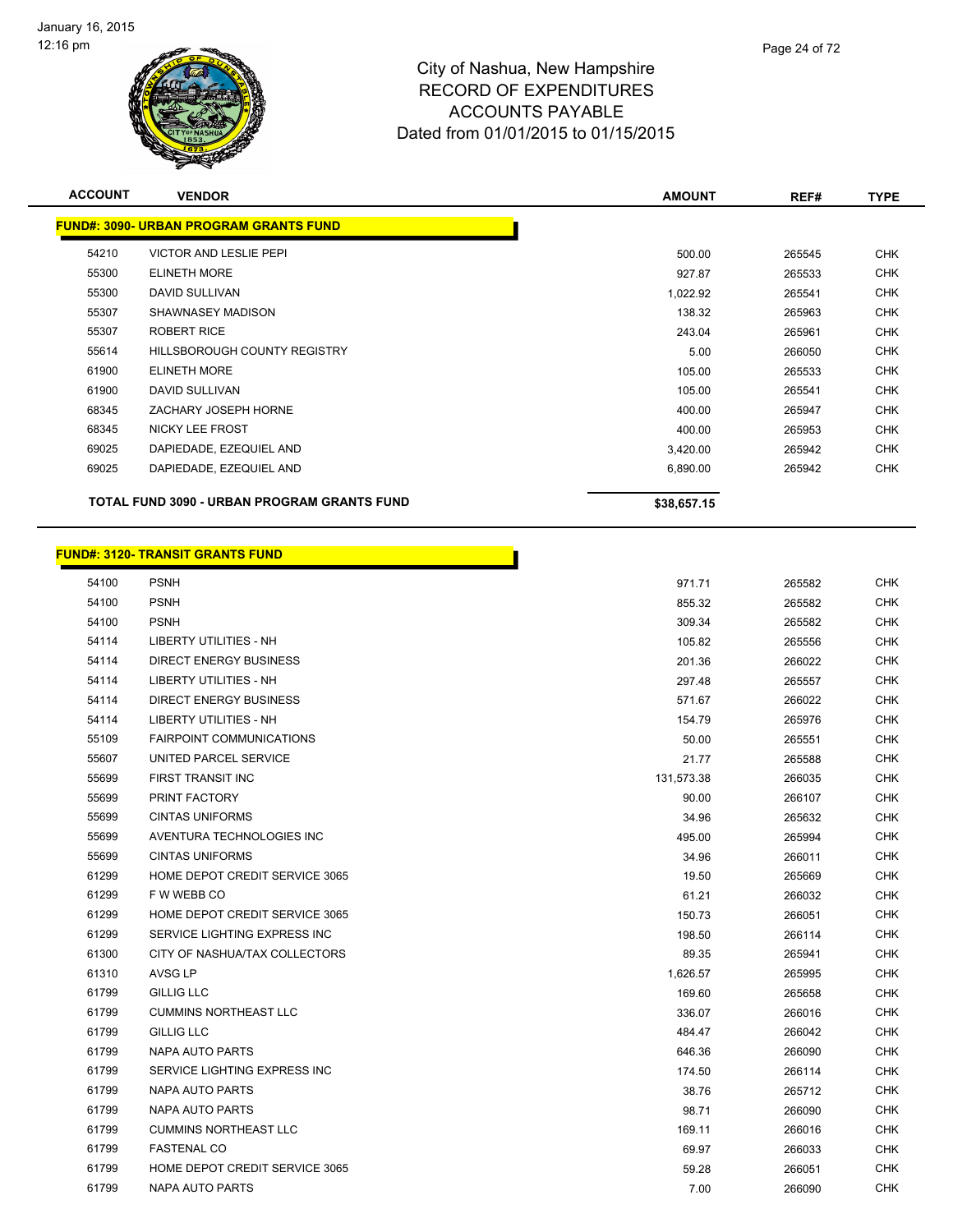

| <b>ACCOUNT</b> | <b>VENDOR</b>                                | <b>AMOUNT</b> | REF#   | <b>TYPE</b> |
|----------------|----------------------------------------------|---------------|--------|-------------|
|                | <b>FUND#: 3120- TRANSIT GRANTS FUND</b>      |               |        |             |
| 61799          | RYDER FLEET PRODUCTS COM INC                 | 98.11         | 266109 | <b>CHK</b>  |
| 61799          | NAPA AUTO PARTS                              | 34.92         | 266090 | <b>CHK</b>  |
| 71999          | <b>GAMBACCINI TRANSIT SALES INC</b>          | 611.57        | 265655 | <b>CHK</b>  |
|                | <b>TOTAL FUND 3120 - TRANSIT GRANTS FUND</b> | \$140,911.85  |        |             |

|       | <u> FUND#: 3800- SCHOOL GRANTS FUND</u>     |             |        |            |
|-------|---------------------------------------------|-------------|--------|------------|
| 53607 | <b>MARGARET M THERIAULT</b>                 | 700.00      | 265880 | <b>CHK</b> |
| 53607 | AUDREY VARGA                                | 262.50      | 265882 | <b>CHK</b> |
| 53607 | <b>TARA L HASBROUCK</b>                     | 437.50      | 266207 | <b>CHK</b> |
| 53628 | CENTER FOR TEACHING                         | 10,401.81   | 265786 | <b>CHK</b> |
| 53628 | <b>MARIAH CAMPBELL</b>                      | 175.00      | 265777 | <b>CHK</b> |
| 53628 | THE CARROLL CENTER FOR THE BLI              | 303.75      | 265781 | <b>CHK</b> |
| 53628 | <b>KARYN SCHNEIDER</b>                      | 50.00       | 265871 | <b>CHK</b> |
| 53628 | KATHERINE S GOLTSOV                         | 25.00       | 266199 | <b>CHK</b> |
| 53628 | THE CARROLL CENTER FOR THE BLI              | 5,100.50    | 265781 | <b>CHK</b> |
| 53628 | <b>INTERIM HEALTH CARE</b>                  | 9,059.00    | 265834 | <b>CHK</b> |
| 53628 | <b>TERESA BOLICK PHD</b>                    | 3,000.00    | 265879 | <b>CHK</b> |
| 54807 | <b>FIRST CHURCH</b>                         | 3,746.00    | 265811 | CHK        |
| 55109 | <b>FAIRPOINT COMMUNICATIONS</b>             | 170.26      | 265971 | CHK        |
| 55300 | TARA VEIT                                   | 402.37      | 265883 | <b>CHK</b> |
| 55300 | <b>CORRINE KRYCKI</b>                       | 595.00      | 265839 | <b>CHK</b> |
| 55300 | TIMOTHY F BOSCH                             | 108.64      | 266159 | <b>CHK</b> |
| 55300 | <b>TARA VEIT</b>                            | 36.01       | 265883 | <b>CHK</b> |
| 55500 | FED EX OFFICE                               | 3,311.18    | 265750 | <b>CHK</b> |
| 55607 | TITLE ONE PETTY CASH                        | 17.37       | 265757 | <b>CHK</b> |
| 61135 | LAZEL                                       | 99.95       | 265844 | <b>CHK</b> |
| 61135 | KATHLEEN MACINTYRE                          | 59.98       | 265850 | CHK        |
| 61299 | <b>GIOVANNIS</b>                            | 489.46      | 265820 | <b>CHK</b> |
| 61299 | TITLE ONE PETTY CASH                        | 52.36       | 265757 | <b>CHK</b> |
| 61299 | KATHY HOGAN                                 | 9.56        | 266213 | CHK        |
| 61299 | <b>CYNTHIA MICHAUD</b>                      | 420.18      | 266240 | <b>CHK</b> |
| 61299 | LAURA FINOCCHIARO                           | 153.63      | 266190 | <b>CHK</b> |
| 61875 | UNITED PARCEL SERVICE                       | 21.03       | 265759 | <b>CHK</b> |
| 61875 | <b>HEINEMANN</b>                            | 1,587.30    | 266208 | <b>CHK</b> |
| 71999 | CARTRIDGE WORLD NASHUA                      | 72.99       | 266168 | CHK        |
| 71999 | THE CAMERA COMPANY                          | 12,976.54   | 265833 | <b>CHK</b> |
| 71999 | PRO AV SYSTEMS INC                          | 4,253.00    | 265863 | <b>CHK</b> |
|       | <b>TOTAL FUND 3800 - SCHOOL GRANTS FUND</b> | \$58,097.87 |        |            |
|       |                                             |             |        |            |

### **FUND#: 3810- FOOD SERVICE GRANTS FUND**

| 61214 | M SAUNDERS INC               | 765.55 | 266235 | CHK |
|-------|------------------------------|--------|--------|-----|
| 61214 | M SAUNDERS INC               | 534.90 | 266235 | СНК |
| 61299 | CENTRAL PAPER PRODUCTS CO    | 48.46  | 265787 | СНК |
| 61299 | COSTA FRUIT & PRODUCE CO INC | 32.00  | 266175 | СНК |
| 61299 | COSTA FRUIT & PRODUCE CO INC | 32.00  | 266175 | СНК |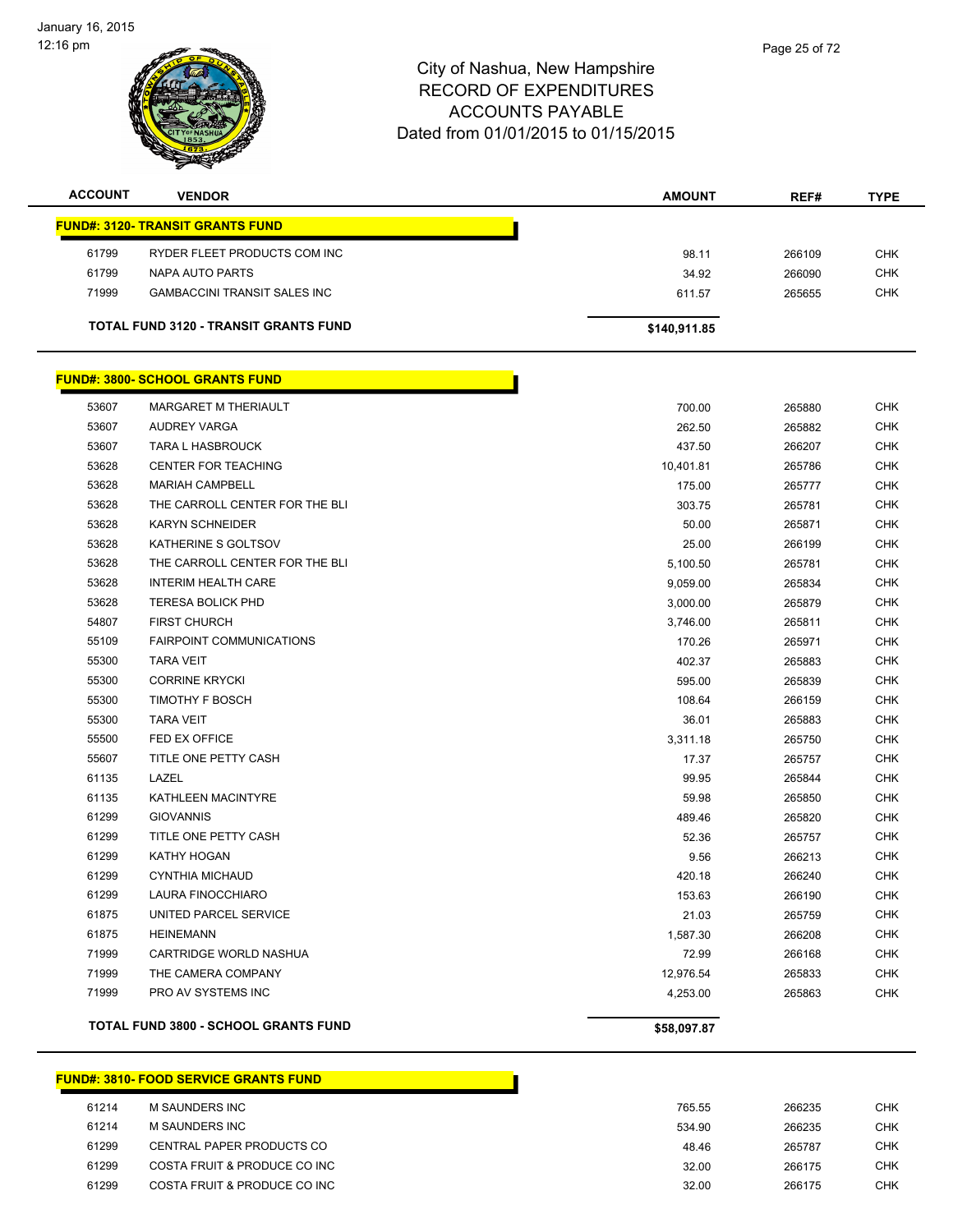January 16, 2015 12:16 pm



| <b>ACCOUNT</b> | <b>VENDOR</b>                                         | <b>AMOUNT</b> | REF#   | <b>TYPE</b> |
|----------------|-------------------------------------------------------|---------------|--------|-------------|
|                | <b>FUND#: 3810- FOOD SERVICE GRANTS FUND</b>          |               |        |             |
| 61299          | CENTRAL PAPER PRODUCTS CO                             | 70.78         | 265787 | <b>CHK</b>  |
| 61299          | COSTA FRUIT & PRODUCE CO INC                          | 32.00         | 266175 | <b>CHK</b>  |
| 61299          | CENTRAL PAPER PRODUCTS CO                             | 22.56         | 265787 | <b>CHK</b>  |
|                | <b>TOTAL FUND 3810 - FOOD SERVICE GRANTS FUND</b>     | \$1,538.25    |        |             |
|                | <b>FUND#: 4005- TRAFFIC VIOLATIONS FUND</b>           |               |        |             |
| 55607          | MAILINGS UNLIMITED - MVR                              | 760.00        | 148146 | <b>ACH</b>  |
| 55607          | <b>MAILINGS UNLIMITED</b>                             | 39.39         | 266074 | <b>CHK</b>  |
| 55699          | VERIZON WIRELESS-742016226                            | 192.90        | 265988 | <b>CHK</b>  |
| 81500          | <b>MHQ MUNICIPAL VEHICLES</b>                         | 52,662.00     | 266083 | <b>CHK</b>  |
|                | <b>TOTAL FUND 4005 - TRAFFIC VIOLATIONS FUND</b>      | \$53,654.29   |        |             |
|                | <b>FUND#: 4010- MOTOR VEHICLE ADMIN FUND</b>          |               |        |             |
| 53467          | <b>MAILINGS UNLIMITED</b>                             | 146.45        | 266074 | <b>CHK</b>  |
|                | <b>TOTAL FUND 4010 - MOTOR VEHICLE ADMIN FUND</b>     | \$146.45      |        |             |
|                | <b>FUND#: 4020- POLICE DRUG ENFORCEMENT FUND</b>      |               |        |             |
| 45422          | <b>JENCY DIAZ</b>                                     | 285.00        | 265948 | <b>CHK</b>  |
| 55699          | <b>TRANSUNION RISK &amp; ALTERNATIVE</b>              | 110.00        | 266125 | <b>CHK</b>  |
|                | <b>TOTAL FUND 4020 - POLICE DRUG ENFORCEMENT FUND</b> | \$395.00      |        |             |
|                | <b>FUND#: 4025- DOJ DRUG FORFEITURE FUND</b>          |               |        |             |
| 54100          | <b>PSNH</b>                                           | 176.33        | 265917 | <b>CHK</b>  |
| 55118          | VERIZON WIRELESS-785728687                            | 681.69        | 265590 | <b>CHK</b>  |
| 56315          | HILLSBOROUGH COUNTY CHILD                             | 1,666.66      | 265630 | <b>CHK</b>  |
| 61799          | MAYNARD & LESIEUR INC                                 | 372.52        | 266077 | <b>CHK</b>  |
| 61799          | NORTHERN FOREIGN CAR PARTS INC                        | 292.53        | 266096 | <b>CHK</b>  |
| 61799          | TOWERS MOTOR PARTS CORP                               | 187.01        | 266124 | <b>CHK</b>  |
|                | TOTAL FUND 4025 - DOJ DRUG FORFEITURE FUND            | \$3,376.74    |        |             |
|                | <b>FUND#: 4030- POLICE SPECIAL DETAILS FUND</b>       |               |        |             |
| 44542          | NASHUA POLICE DEPARTMENT                              | 55.93         | 265952 | <b>CHK</b>  |
|                | TOTAL FUND 4030 - POLICE SPECIAL DETAILS FUND         | \$55.93       |        |             |
|                | <b>FUND#: 4090- LIB-LOST/DAMAGED BOOK FINES</b>       |               |        |             |
| 55200          | <b>BOSTON CHILDREN'S MUSEUM</b>                       | 700.00        | 265968 | <b>CHK</b>  |
| 61814          | <b>MIDWEST TAPE</b>                                   | 88.23         | 265706 | <b>CHK</b>  |
| 61814          | <b>MIDWEST TAPE</b>                                   | 217.03        | 266085 | <b>CHK</b>  |
|                |                                                       |               |        |             |
|                |                                                       |               |        |             |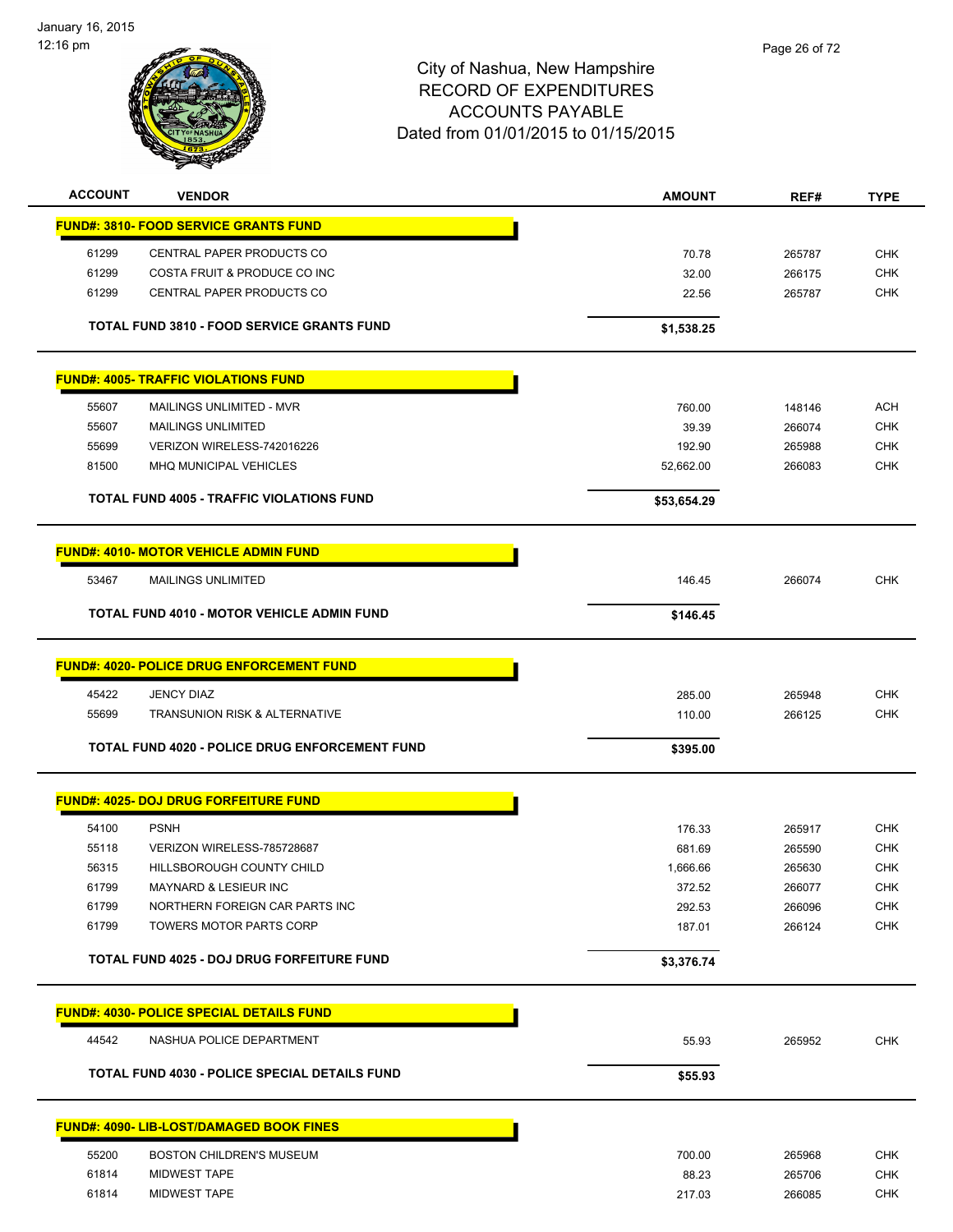| <b>ACCOUNT</b> | <b>VENDOR</b>                                   | <b>AMOUNT</b>        | REF#             | <b>TYPE</b>              |
|----------------|-------------------------------------------------|----------------------|------------------|--------------------------|
|                | <b>FUND#: 4090- LIB-LOST/DAMAGED BOOK FINES</b> |                      |                  |                          |
| 61875          | <b>BAKER &amp; TAYLOR</b>                       | 169.31               | 265610           | <b>CHK</b>               |
|                |                                                 |                      |                  |                          |
|                | TOTAL FUND 4090 - LIB-LOST/DAMAGED BOOK FINES   | \$1,174.57           |                  |                          |
|                | <b>FUND#: 5050- CAPITAL PROJ-COMMUNICATIONS</b> |                      |                  |                          |
| 55421          | <b>WILLIAM R MANSFIELD</b>                      | 625.11               | 265950           | <b>CHK</b>               |
| 81300          | <b>EATON CORPORATION</b>                        | 12,712.00            | 266028           | <b>CHK</b>               |
| 81300          | NU-VISION TECHNOLOGIES                          | 1,978.69             | 266097           | <b>CHK</b>               |
| 81300          | <b>DELL MARKETING LP</b>                        | 4,256.43             | 266018           | <b>CHK</b>               |
|                | TOTAL FUND 5050 - CAPITAL PROJ-COMMUNICATIONS   |                      |                  |                          |
|                |                                                 | \$19,572.23          |                  |                          |
|                | <b>FUND#: 5200- CAPITAL PROJECTS-STREETS</b>    |                      |                  |                          |
| 81700          | R S AUDLEY INC                                  | 277,585.51           | 266108           | <b>CHK</b>               |
| 81700          | VANASSE HANGEN BRUSTLIN INC                     | 891.65               | 266133           | <b>CHK</b>               |
|                | TOTAL FUND 5200 - CAPITAL PROJECTS-STREETS      | \$278,477.16         |                  |                          |
|                |                                                 |                      |                  |                          |
|                | <b>FUND#: 5700- CAP PROJECTS-BROAD ST PKWY</b>  |                      |                  |                          |
| 81700          | NASHUA MILLYARD ASSOC INC                       | 703.46               | 265714           | <b>CHK</b>               |
|                |                                                 |                      |                  |                          |
|                |                                                 |                      |                  |                          |
|                | TOTAL FUND 5700 - CAP PROJECTS-BROAD ST PKWY    | \$703.46             |                  |                          |
|                | <b>FUND#: 6000- SOLID WASTE FUND</b>            |                      |                  |                          |
|                | <b>CASELLA RECYCLING</b>                        |                      |                  |                          |
| 12400<br>54100 | <b>PSNH</b>                                     | 1,000.00<br>1,059.91 | 266008<br>265582 | <b>CHK</b><br><b>CHK</b> |
| 54114          | <b>ENERGYNORTH PROPANE</b>                      | 2,441.69             | 266030           | <b>CHK</b>               |
| 54200          | BILLS WORLD CLASS CLEANING SER                  | 780.00               | 266002           | <b>CHK</b>               |
| 54280          | HOME DEPOT CREDIT SERVICE 3065                  | 157.88               | 266051           | <b>CHK</b>               |
| 54600          | LIBERTY INTNL TRUCKS OF NH LLC                  | 613.34               | 265688           | <b>CHK</b>               |
| 54600          | MCDEVITT TRUCKS INC                             | (236.15)             | 265699           | CHK                      |
| 54600          | MCNEILUS TRUCK & MANUFACTURING                  | 150.02               | 265702           | <b>CHK</b>               |
| 54600          | NAPA AUTO PARTS                                 | 89.08                | 265711           | <b>CHK</b>               |
| 54600          | <b>CARPARTS OF NASHUA</b>                       | 43.12                | 266007           | <b>CHK</b>               |
| 54600          | MCDEVITT TRUCKS INC                             | 181.04               | 266079           | <b>CHK</b>               |
| 54600          | NAPA AUTO PARTS                                 | 66.08                | 266089           | <b>CHK</b>               |
| 54828          | US BANK EQUIPMENT FINANCE                       | 113.54               | 265919           | <b>CHK</b>               |
| 54828          | US BANK EQUIPMENT FINANCE                       | 28.14                | 265920           | <b>CHK</b>               |
| 55109          | COMCAST CABLE COMMUNICATIONS I                  | 107.14               | 265550           | <b>CHK</b>               |
| 55699          | NRRA (NORTHEAST RESOURCE RECOV                  | 111.00               | 265719           | <b>CHK</b>               |
| 55699          | AFSCME LOCAL 365                                | 396.00               | 265939           | <b>CHK</b>               |
| 55699          | AMHERST APPLIANCE REPAIR                        | 749.00               | 265992           | <b>CHK</b>               |
| 55699          | CALLOGIX INC                                    | 78.87                | 266005           | <b>CHK</b>               |
| 55699          | JAMES S COOPER                                  | 1,525.00             | 266013           | <b>CHK</b>               |

UNIVERSAL RECYCLING TECH 2,774.09 266131 CHK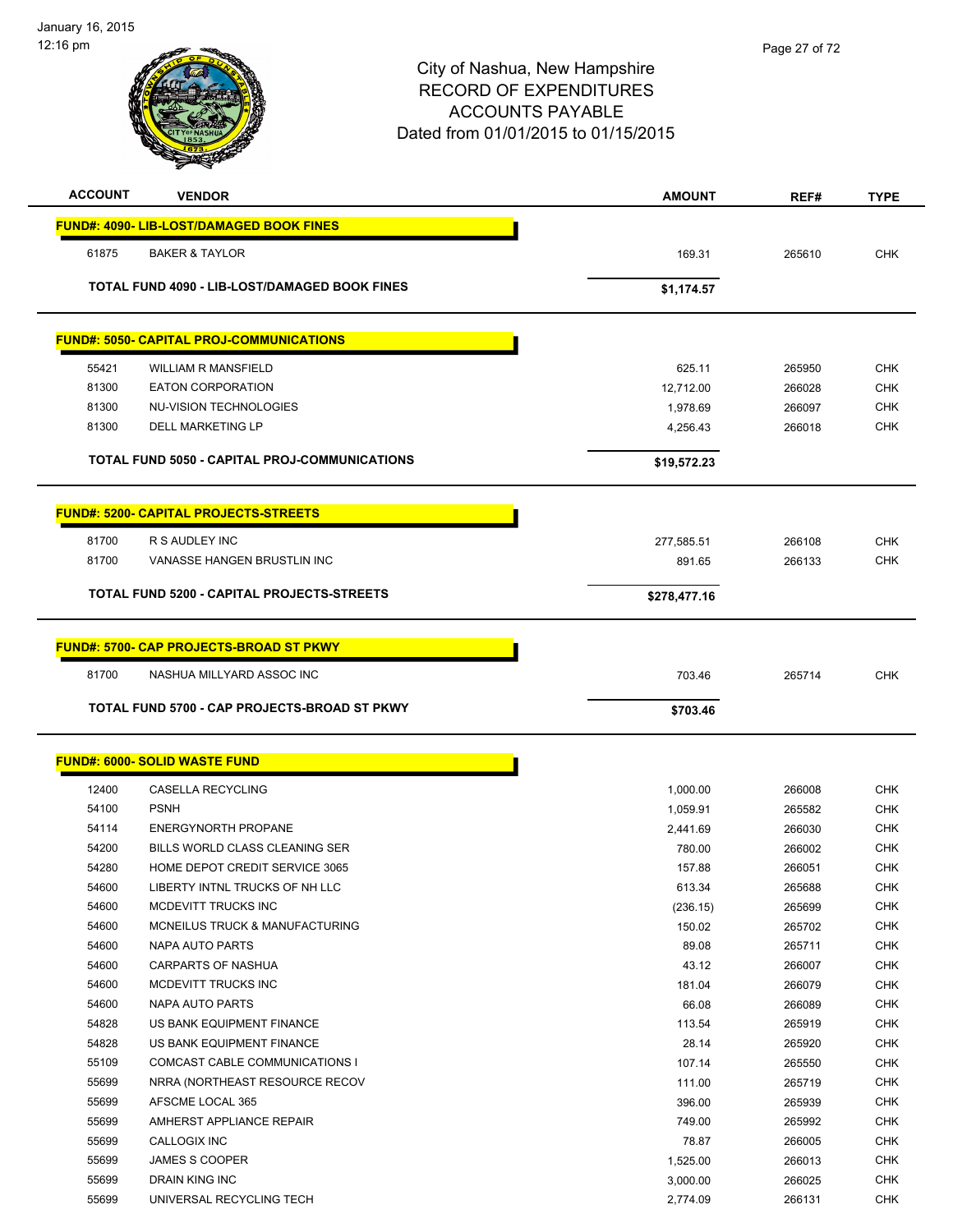

| <b>ACCOUNT</b> | <b>VENDOR</b>                        | <b>AMOUNT</b> | REF#   | <b>TYPE</b> |
|----------------|--------------------------------------|---------------|--------|-------------|
|                | <b>FUND#: 6000- SOLID WASTE FUND</b> |               |        |             |
| 61100          | WB MASON CO INC                      | 9.48          | 266134 | <b>CHK</b>  |
| 61100          | PETTY CASH                           | 29.90         | 266351 | <b>CHK</b>  |
| 61107          | UNIFIRST CORPORATION                 | 184.66        | 265740 | <b>CHK</b>  |
| 61107          | UNIFIRST CORPORATION                 | 184.66        | 266130 | <b>CHK</b>  |
| 61142          | WB MASON CO INC                      | 74.90         | 266134 | <b>CHK</b>  |
| 61307          | SHATTUCK MALONE OIL CO               | 933.51        | 265584 | <b>CHK</b>  |
| 61307          | SHATTUCK MALONE OIL CO               | 307.63        | 265980 | <b>CHK</b>  |
| 61310          | AVSG LP                              | 15,764.25     | 265995 | <b>CHK</b>  |
| 61705          | <b>MAYNARD &amp; LESIEUR INC</b>     | 350.00        | 265696 | <b>CHK</b>  |
| 61705          | <b>GCR TIRES AND SERVICE</b>         | 624.37        | 266041 | <b>CHK</b>  |
| 71000          | <b>ISCO INDUSTRIES</b>               | 393.37        | 265677 | <b>CHK</b>  |
| 71000          | <b>ISCO INDUSTRIES</b>               | 116.98        | 266058 | <b>CHK</b>  |
| 71000          | PETTY CASH                           | 38.23         | 266351 | CHK         |
| 71228          | <b>DLT SOLUTIONS</b>                 | 817.60        | 266023 | <b>CHK</b>  |
|                | TOTAL FUND 6000 - SOLID WASTE FUND   | \$35,058.33   |        |             |

### **FUND#: 6200- WASTEWATER FUND** And the set of the set of the set of the set of the set of the set of the set of the set of the set of the set of the set of the set of the set of the set of the set of the set of the set of the set of the set of the set o CHEMSERVE ENVIRONMENTAL ANALYS 4,982.71 266010 CHK EASTERN ANALYTICAL INC 321.75 266026 CHK MAILINGS UNLIMITED - NWS 7,000.00 148180 ACH 53467 MAILINGS UNLIMITED **1,387.02** 266074 CHK PSNH 1,278.71 265582 CHK LIBERTY UTILITIES - NH 71.24 265563 CHK LIBERTY UTILITIES - NH 136.23 265566 CHK 54114 LIBERTY UTILITIES - NH 154.19 265567 CHK LIBERTY UTILITIES - NH 181.06 265568 CHK LIBERTY UTILITIES - NH 668.13 265569 CHK LIBERTY UTILITIES - NH 145.42 265570 CHK LIBERTY UTILITIES - NH 62.71 265571 CHK LIBERTY UTILITIES - NH 148.94 265572 CHK DIRECT ENERGY BUSINESS 2,177.96 266022 CHK PENNICHUCK WATER WORKS INC 2,909.87 265581 CHK ALL GREEN COMMERCIAL JANITORS 693.33 265601 CHK DEPENDABLE LOCK SERVICE INC 396.00 266020 CHK KENT CLEAN SEPTIC SERVICE LLC 310.00 266064 CHK 54300 BROX INDUSTRIES INC 61.0 CHK STATES INC 51.72 266004 CHK CORRIVEAU ROUTHIER INC 54.00 266014 CHK F W WEBB CO 199.06 265648 CHK HIGHLAND POWER 4,050.00 265665 CHK J LAWRENCE HALL INC 7,352.80 265678 CHK M & B MACHINING AND WELDING 356.00 265692 CHK M & M ELECTRICAL SUPPLY CO INC 56.16 265693 CHK XYLEM DEWATERING SOLUTIONS 2,062.00 265746 CHK CHASE ELECTRIC MOTORS LLC 5,495.00 266009 CHK FASTENAL CO 151.82 266033 CHK G H BERLIN WINDWARD 933.50 266039 CHK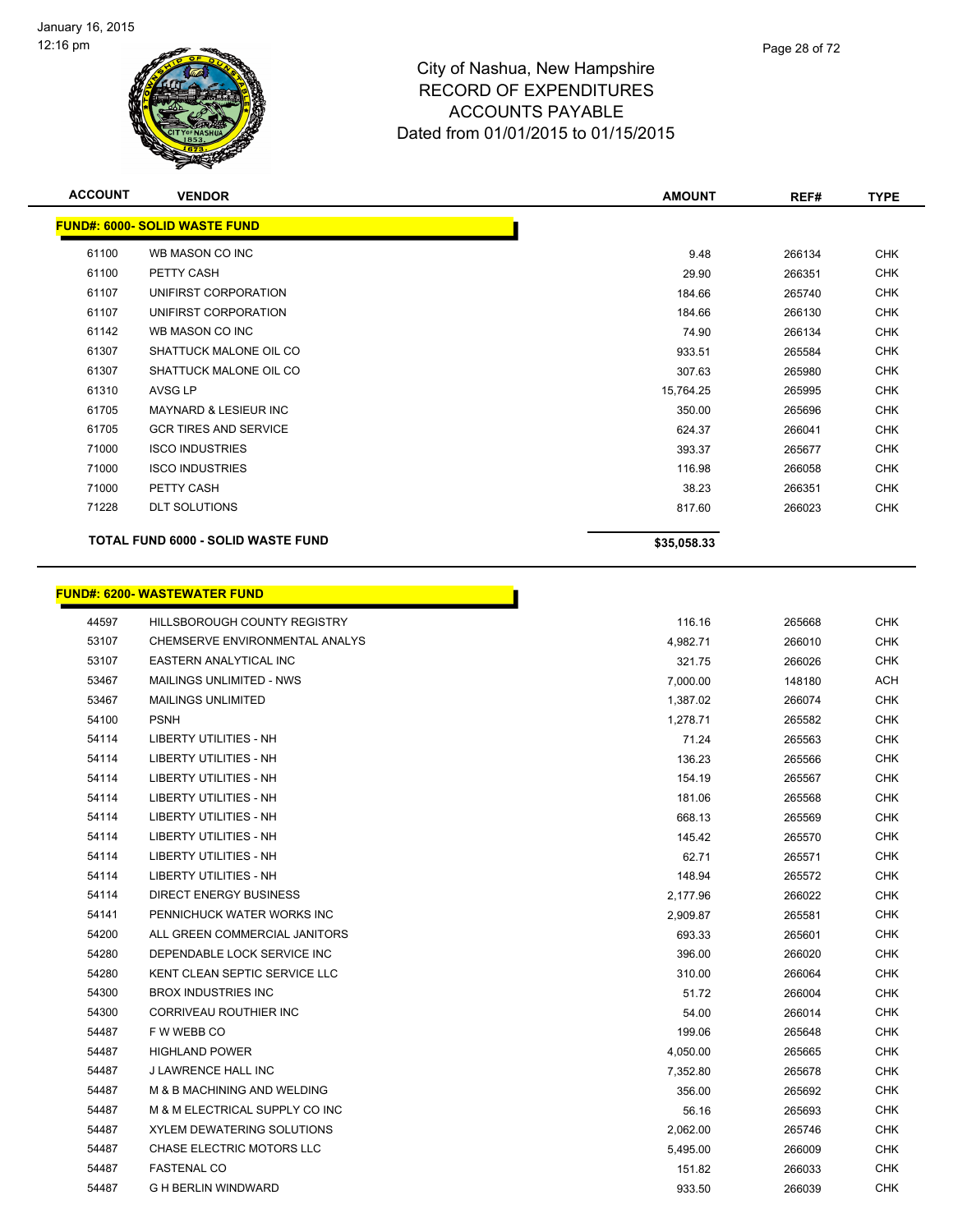

| <b>ACCOUNT</b> | <b>VENDOR</b>                       | <b>AMOUNT</b> | REF#   | <b>TYPE</b> |
|----------------|-------------------------------------|---------------|--------|-------------|
|                | <b>FUND#: 6200- WASTEWATER FUND</b> |               |        |             |
| 54487          | <b>GRAINGER</b>                     | 1,491.72      | 266043 | <b>CHK</b>  |
| 54487          | HOME DEPOT CREDIT SERVICE 3065      | 278.76        | 266051 | <b>CHK</b>  |
| 54487          | M & M ELECTRICAL SUPPLY CO INC      | 24.36         | 266073 | <b>CHK</b>  |
| 54487          | MCMASTER-CARR                       | 848.88        | 266081 | <b>CHK</b>  |
| 54487          | PINE MOTOR PARTS                    | 545.00        | 266104 | <b>CHK</b>  |
| 54828          | US BANK EQUIPMENT FINANCE           | 28.14         | 265920 | <b>CHK</b>  |
| 54828          | US BANK EQUIPMENT FINANCE           | 113.54        | 265922 | CHK         |
| 55109          | <b>FAIRPOINT COMMUNICATIONS</b>     | 734.38        | 265971 | <b>CHK</b>  |
| 55109          | <b>FAIRPOINT COMMUNICATIONS</b>     | 76.76         | 265972 | <b>CHK</b>  |
| 55118          | AT & T MOBILITY                     | 100.73        | 265549 | <b>CHK</b>  |
| 55400          | NEIWPCC TRAINING                    | 240.00        | 265978 | <b>CHK</b>  |
| 55400          | <b>NHWPCA</b>                       | 35.00         | 265979 | <b>CHK</b>  |
| 55618          | <b>CITIZENS BANK</b>                | 1,600.61      | 148208 | ACH         |
| 55618          | <b>CITIZENS BANK</b>                | 1,391.27      | 148209 | ACH         |
| 55699          | <b>IMTEK REPROGRAPHICS INC</b>      | 125.60        | 265675 | <b>CHK</b>  |
| 55699          | CALLOGIX INC                        | 166.00        | 266005 | <b>CHK</b>  |
| 55699          | ELECTRICAL INSTALLATIONS INC        | 1,900.00      | 266029 | <b>CHK</b>  |
| 55699          | WILDCO-PES                          | 270.27        | 266135 | <b>CHK</b>  |
| 61100          | WB MASON CO INC                     | 63.10         | 265745 | <b>CHK</b>  |
| 61149          | <b>IDEXX DISTRIBUTION INC</b>       | 1,345.85      | 265674 | <b>CHK</b>  |
| 61149          | M & M ELECTRICAL SUPPLY CO INC      | 59.65         | 266073 | <b>CHK</b>  |
| 61156          | <b>JCI JONES CHEMICALS INC</b>      | 2,115.76      | 265680 | <b>CHK</b>  |
| 61156          | PVS CHEMICAL SOLUTIONS INC          | 3,910.09      | 265725 | <b>CHK</b>  |
| 61156          | <b>BASF CORP</b>                    | 14,217.11     | 265998 | <b>CHK</b>  |
| 61299          | <b>GRAINGER</b>                     | 629.55        | 266043 | <b>CHK</b>  |
| 61299          | MOORE MEDICAL LLC                   | 115.14        | 266088 | <b>CHK</b>  |
| 61300          | DENNIS K BURKE INC                  | 1,254.49      | 265640 | <b>CHK</b>  |
| 61307          | SHATTUCK MALONE OIL CO              | 7,561.74      | 265584 | <b>CHK</b>  |
| 61310          | AVSG LP                             | 792.68        | 265995 | <b>CHK</b>  |
| 71025          | HOME DEPOT CREDIT SERVICE 3065      | 23.88         | 266051 | <b>CHK</b>  |
| 71228          | <b>DLT SOLUTIONS</b>                | 3,270.40      | 266023 | <b>CHK</b>  |
| 81200          | EVOQUA WATER TECHNOLOGIES LLC       | 606.00        | 265647 | <b>CHK</b>  |
| 81200          | <b>HACH COMPANY</b>                 | 21,280.26     | 265663 | <b>CHK</b>  |
| 81200          | MCMASTER-CARR                       | 2,236.27      | 265701 | <b>CHK</b>  |
| 81200          | <b>HORIZON SOLUTIONS LLC</b>        | 292.16        | 266053 | CHK         |
| 81200          | INDEPENDENT PIPE & SUPPLY CORP      | 13,599.97     | 266056 | <b>CHK</b>  |
| 81300          | HEATING SPECIALTIES OF NH INC       | 2,748.75      | 265664 | <b>CHK</b>  |
| 81300          | T BUCK CONSTRUCTION INC             | 6,000.00      | 266122 | <b>CHK</b>  |
| 81700          | <b>BROX INDUSTRIES INC</b>          | 23,663.54     | 265621 | <b>CHK</b>  |
| 81700          | METHUEN CONSTRUCTION CO             | 72,200.81     | 266082 | <b>CHK</b>  |
| 81700          | ALBANESE D & S INC                  | 377,729.36    | 265915 | <b>CHK</b>  |
| 81700          | ALBANESE D & S INC                  | 130,898.98    | 265915 | <b>CHK</b>  |
|                | TOTAL FUND 6200 - WASTEWATER FUND   | \$740,490.05  |        |             |

### **FUND#: 6500- PROPERTY & CASUALTY FUND**

| 54267 | TREASURER STATE OF NH   | 200.00  | 265982 | <b>CHK</b> |
|-------|-------------------------|---------|--------|------------|
| 54267 | STANLEY ELEVATOR CO INC | .295.88 | 266117 | CHK        |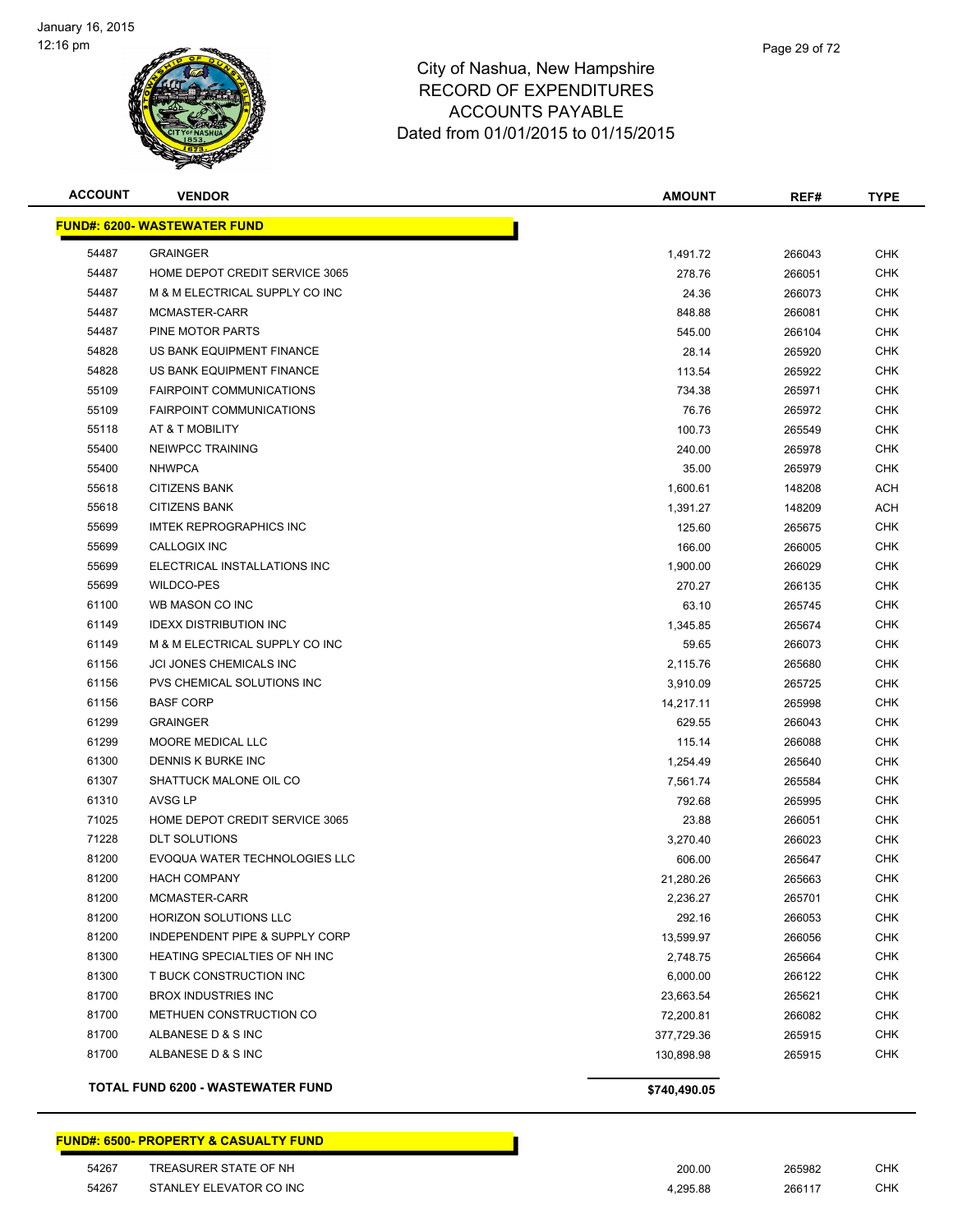

| Hampshire       |  |  |
|-----------------|--|--|
| <b>IDITURES</b> |  |  |
| $\cdots$        |  |  |

Page 30 of 72

| <b>ACCOUNT</b> | <b>VENDOR</b>                                         | <b>AMOUNT</b> | REF#   | <b>TYPE</b> |
|----------------|-------------------------------------------------------|---------------|--------|-------------|
|                | <b>FUND#: 6500- PROPERTY &amp; CASUALTY FUND</b>      |               |        |             |
| 55307          | <b>ROSS DUGAS</b>                                     | 37.52         | 265943 | <b>CHK</b>  |
| 59207          | ASSOCIATED RADIOLOGISTS PA                            | 616.00        | 265897 | <b>CHK</b>  |
| 59207          | <b>CPTE NASHUA</b>                                    | 1,420.00      | 265898 | <b>CHK</b>  |
| 59207          | FLEISCHER SPINE PLLC                                  | 514.57        | 265900 | <b>CHK</b>  |
| 59207          | FOUNDATION MEDICAL PARTNERS                           | 158.00        | 265901 | <b>CHK</b>  |
| 59207          | <b>HEALTH STOP INC</b>                                | 162.50        | 265902 | <b>CHK</b>  |
| 59207          | INJURED WORKERS PHARMACY LLC                          | 269.95        | 265904 | <b>CHK</b>  |
| 59207          | KING MEDICAL ASSOCIATES                               | 125.00        | 265905 | <b>CHK</b>  |
| 59207          | MARY HITCHCOCK MEMORIAL HOSP                          | 78.00         | 265906 | <b>CHK</b>  |
| 59207          | NASHUA RADIOLOGY PA                                   | 242.00        | 265907 | <b>CHK</b>  |
| 59207          | OCCUPATIONAL HEALTH CTRS SOUTH                        | 158.10        | 265908 | <b>CHK</b>  |
| 59207          | ORTHOPEDIC SURGICAL ASSOCIATES                        | 261.00        | 265909 | <b>CHK</b>  |
| 59207          | PAIN SOLUTIONS PLLC                                   | 300.00        | 265910 | <b>CHK</b>  |
| 59207          | PERFORMANCE REHAB INC                                 | 150.00        | 265911 | <b>CHK</b>  |
| 59207          | ST JOSEPHS HOSPITAL                                   | 1,528.75      | 265912 | <b>CHK</b>  |
| 59207          | STONERIVER PHARMACY SOLUTIONS                         | 1,585.66      | 265913 | <b>CHK</b>  |
| 59207          | DARTMOUTH HITCHCOCK CLINIC                            | 1,259.00      | 266337 | <b>CHK</b>  |
| 59207          | INJURED WORKERS PHARMACY LLC                          | 539.90        | 266339 | <b>CHK</b>  |
| 59207          | NASHUA RADIOLOGY PA                                   | 77.00         | 266342 | <b>CHK</b>  |
| 59207          | ORTHOCARE MEDICAL EQUIPMENT LL                        | 39.76         | 266343 | <b>CHK</b>  |
| 59207          | PERFORMANCE REHAB INC                                 | 450.00        | 266344 | <b>CHK</b>  |
| 59207          | PRATT ORTHOPAEDIC ASSOC INC                           | 266.00        | 266345 | <b>CHK</b>  |
| 59207          | SO NH REGIONAL MEDICAL CENTER                         | 18,783.99     | 266346 | <b>CHK</b>  |
| 59207          | ST JOSEPH BUSINESS & HEALTH                           | 460.50        | 266347 | <b>CHK</b>  |
| 59207          | ST JOSEPHS HOSPITAL                                   | 5,026.35      | 266348 | <b>CHK</b>  |
| 59207          | STONERIVER PHARMACY SOLUTIONS                         | 73.96         | 266350 | <b>CHK</b>  |
| 59275          | <b>ENTERPRISE HOLDINGS INC</b>                        | 895.69        | 265899 | <b>CHK</b>  |
| 59275          | <b>ILLG AUTOMOTIVE CORP</b>                           | 1,661.66      | 265903 | <b>CHK</b>  |
| 59275          | <b>BUMP CLINIC</b>                                    | 668.70        | 266336 | <b>CHK</b>  |
| 59275          | <b>ILLG AUTOMOTIVE CORP</b>                           | 2,083.82      | 266338 | <b>CHK</b>  |
| 59275          | <b>KAREN BRIEN</b>                                    | 200.00        | 266340 | <b>CHK</b>  |
| 59275          | MINUTEMAN TRUCKS INC                                  | 7,531.05      | 266341 | <b>CHK</b>  |
| 59275          | STATEWIDE COLLISION LLC                               | 250.00        | 266349 | <b>CHK</b>  |
|                | <b>TOTAL FUND 6500 - PROPERTY &amp; CASUALTY FUND</b> | \$52,370.31   |        |             |

### **FUND#: 6600- BENEFITS SELF INSURANCE FUND**

| 21500 | <b>ITT HARTFORD</b>            | 35.783.64 |
|-------|--------------------------------|-----------|
| 21516 | BOSTON MUTUAL LIFE INSURANCE   | 10.843.78 |
| 21520 | SUN LIFE ASSURANCE CO OF CANAD | 6.807.46  |
| 21585 | VISION SERVICE PLAN NH         | 7.569.83  |
| 52815 | <b>ANTHEM - EAP</b>            | 14.094.00 |
| 53121 | THE HOWARD E NYHART COMPANY    | 8.925.00  |
| 59165 | <b>HCC LIFE INSURANCE CO</b>   | 95.464.10 |
| 59500 | HARVARD PILGRIM HEALTH CARE    | 22.506.12 |
| 59500 | ANTHEM BCBS OF NE              | 87.502.80 |
| 59507 | ANTHEM BCBS OF NE              | 34.313.71 |
| 59507 | ANTHEM BCBS OF NE              | 45.736.53 |
|       |                                |           |

П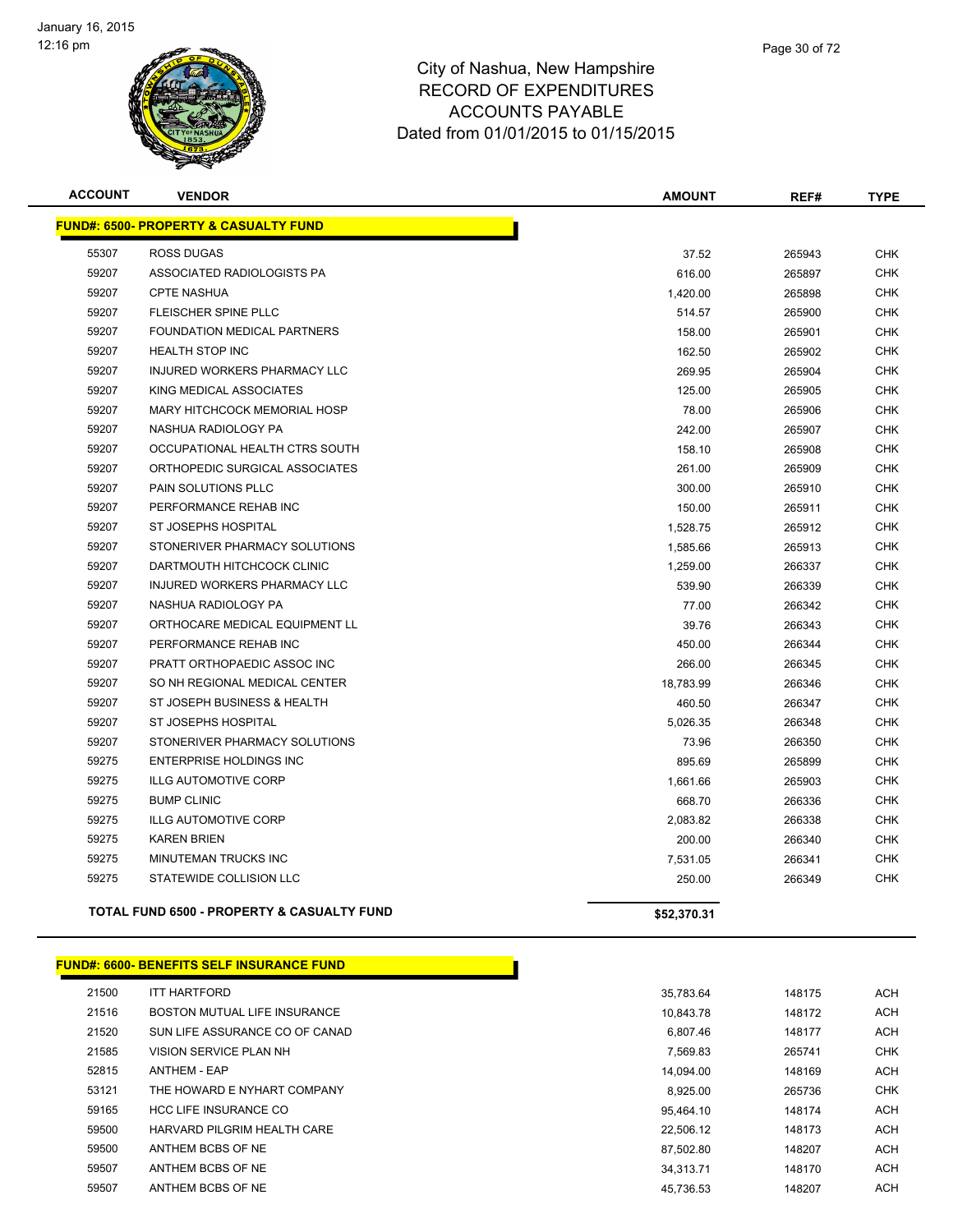

| <b>ACCOUNT</b> | <b>VENDOR</b>                                          | <b>AMOUNT</b>           | REF#             | <b>TYPE</b>              |
|----------------|--------------------------------------------------------|-------------------------|------------------|--------------------------|
|                | <b>FUND#: 6600- BENEFITS SELF INSURANCE FUND</b>       |                         |                  |                          |
| 59507          | ANTHEM BCBS OF NE                                      | 474,385.22              | 148170           | <b>ACH</b>               |
| 59507          | ANTHEM BCBS OF NE                                      | 320,430.62              | 148207           | <b>ACH</b>               |
| 59507          | ANTHEM BCBS OF NE                                      | 33,405.19               | 148170           | <b>ACH</b>               |
| 59507          | ANTHEM BCBS OF NE                                      | 49,418.57               | 148207           | <b>ACH</b>               |
| 59507          | HARVARD PILGRIM HEALTH CARE                            | 81,810.96               | 148173           | <b>ACH</b>               |
| 59507          | HARVARD PILGRIM HEALTH CARE                            | 139,369.09              | 148210           | <b>ACH</b>               |
| 59525          | NORTHEAST DELTA DENTAL                                 | 18,719.84               | 148176           | <b>ACH</b>               |
| 59525          | NORTHEAST DELTA DENTAL                                 | 43,966.14               | 148211           | <b>ACH</b>               |
| 59585          | PAY.GOV                                                | 288,435.00              | 20150108         | <b>ACH</b>               |
|                | TOTAL FUND 6600 - BENEFITS SELF INSURANCE FUND         | \$1,819,487.60          |                  |                          |
|                |                                                        |                         |                  |                          |
|                | <b>FUND#: 7020- UAW EDUCATIONAL ASSISTANCE</b>         |                         |                  |                          |
| 51607          | <b>LOUISE BROWN</b>                                    | 1,050.00                | 265691           | <b>CHK</b>               |
|                | <b>TOTAL FUND 7020 - UAW EDUCATIONAL ASSISTANCE</b>    | \$1,050.00              |                  |                          |
|                | <b>FUND#: 7026- CAPITAL EQUIPMENT RESERVE FUND</b>     |                         |                  |                          |
| 81500          | HOWARD P FAIRFIELD LLC                                 |                         |                  | <b>CHK</b>               |
| 81500          | HOWARD P FAIRFIELD LLC                                 | 71,856.50               | 265672           |                          |
| 81500          | HOWARD P FAIRFIELD LLC                                 | 71,856.50<br>111,789.00 | 266054<br>265672 | <b>CHK</b><br><b>CHK</b> |
|                |                                                        |                         |                  |                          |
|                | TOTAL FUND 7026 - CAPITAL EQUIPMENT RESERVE FUND       | \$255,502.00            |                  |                          |
|                | <b>FUND#: 7078- CITY BUILDINGS ETF</b>                 |                         |                  |                          |
| 54280          | KAPESCO PAINTING LLC                                   | 1,415.00                | 265949           | <b>CHK</b>               |
|                | <b>TOTAL FUND 7078 - CITY BUILDINGS ETF</b>            | \$1,415.00              |                  |                          |
|                | <b>FUND#: 7504- ETF CONTRIB EDGEWOOD-DEED FUND</b>     |                         |                  |                          |
| 61299          | <b>HARDY DORIC INC</b>                                 | 975.00                  | 266048           | <b>CHK</b>               |
|                | TOTAL FUND 7504 - ETF CONTRIB EDGEWOOD-DEED FUND       | \$975.00                |                  |                          |
|                | <b>FUND#: 7514- PW-AMHERST ST TRAF MITIGATION</b>      |                         |                  |                          |
|                |                                                        |                         |                  |                          |
| 61560          | <b>BROX INDUSTRIES INC</b>                             | 1,012.28                | 266004           | <b>CHK</b>               |
|                | <b>TOTAL FUND 7514 - PW-AMHERST ST TRAF MITIGATION</b> | \$1,012.28              |                  |                          |
|                | <b>FUND#: 8063- LIBRARY-HENRY STEARNS FUND</b>         |                         |                  |                          |
| 61807          | <b>BAKER &amp; TAYLOR</b>                              | 269.63                  | 265610           | <b>CHK</b>               |
| 61807          | <b>BAKER &amp; TAYLOR</b>                              | 28.34                   | 265997           | <b>CHK</b>               |
| 61807          | PERMA-BOUND                                            | 490.76                  | 266103           | <b>CHK</b>               |
| 61830          | ADVANTAGE PRESERVATION                                 | 9,600.00                | 265596           | CHK                      |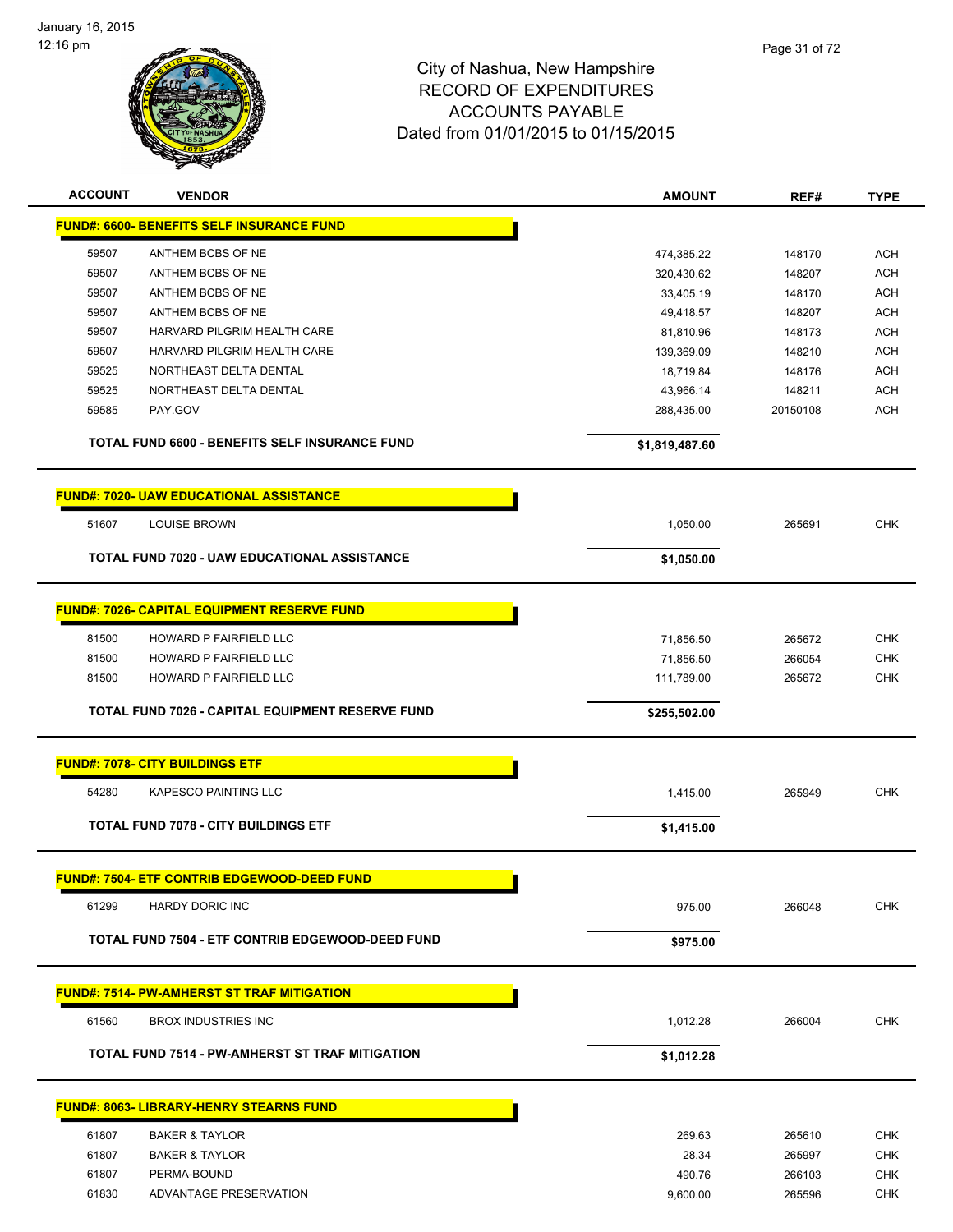| January 16, 2015 |                                                |                                                                                                                                  |               |             |
|------------------|------------------------------------------------|----------------------------------------------------------------------------------------------------------------------------------|---------------|-------------|
| 12:16 pm         |                                                | City of Nashua, New Hampshire<br><b>RECORD OF EXPENDITURES</b><br><b>ACCOUNTS PAYABLE</b><br>Dated from 01/01/2015 to 01/15/2015 | Page 32 of 72 |             |
| <b>ACCOUNT</b>   | <b>VENDOR</b>                                  | <b>AMOUNT</b>                                                                                                                    | REF#          | <b>TYPE</b> |
|                  | <b>FUND#: 8063- LIBRARY-HENRY STEARNS FUND</b> |                                                                                                                                  |               |             |
| 61830            | THE PARK STREET FOUNDATION                     | 15,823.00                                                                                                                        | 266102        | <b>CHK</b>  |
|                  | TOTAL FUND 8063 - LIBRARY-HENRY STEARNS FUND   | \$26,211.73                                                                                                                      |               |             |

**Grand Total:**

**\$15,585,814.21**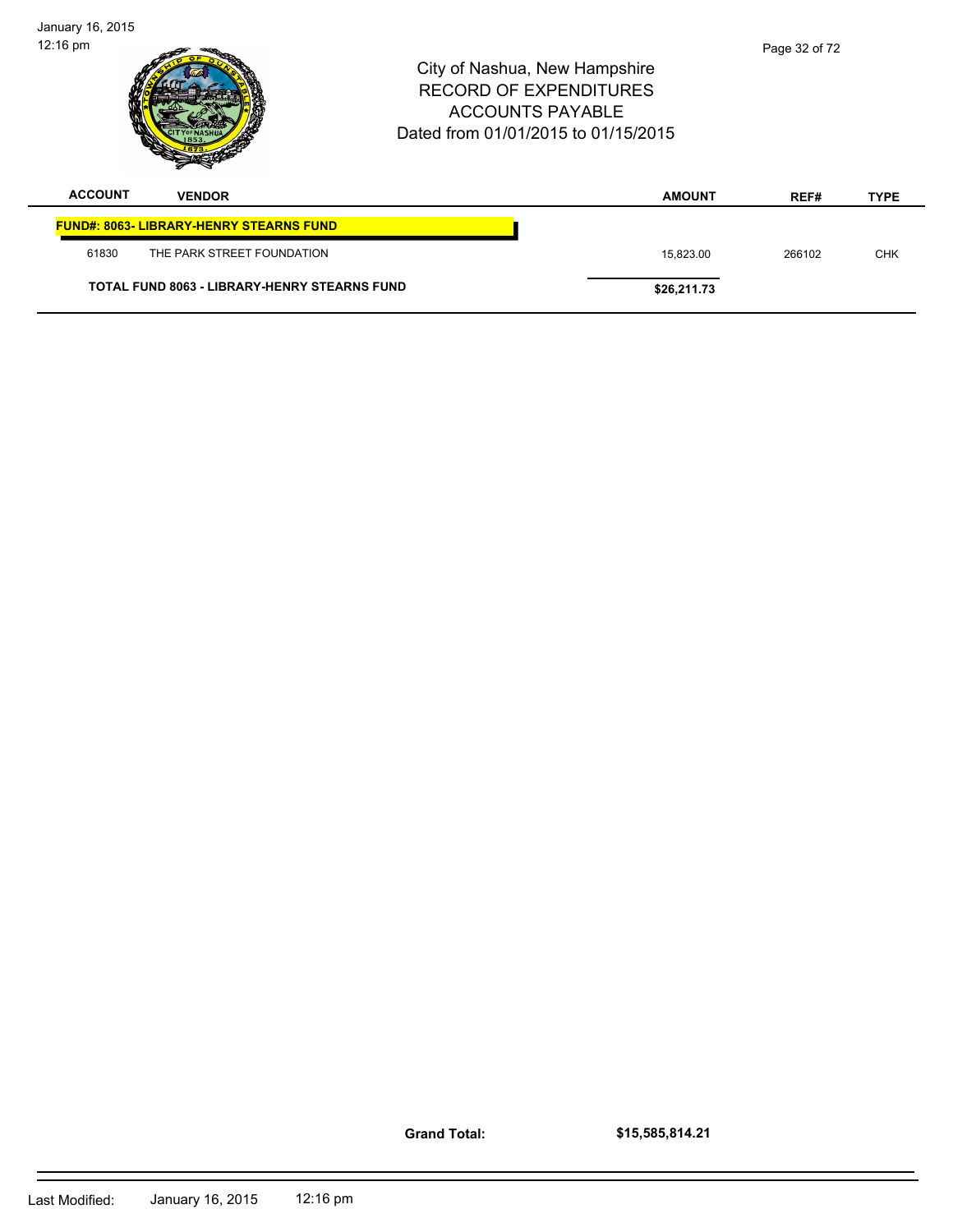

### City of Nashua, New Hampshire RECORD OF EXPENDITURES PAYROLL-GROSS WAGES Dated from 01/01/2015- 01/15/2015

Page 33 of 72

| $\rightarrow$ | <b>PAY DATE</b>                   | <b>ACCOUNT</b>                       | <b>DESCRIPTION</b>                    | <b>AMOUNT</b> |
|---------------|-----------------------------------|--------------------------------------|---------------------------------------|---------------|
|               | <b>FUND#: 1000 - GENERAL FUND</b> |                                      |                                       |               |
|               |                                   |                                      |                                       |               |
| 101           | <b>MAYOR</b>                      |                                      |                                       |               |
|               | 1/8/15                            | 51100                                | CITIZEN SERVICES DIRECTOR             | 903.15        |
|               | 1/15/15                           | 51100                                | CITIZEN SERVICES DIRECTOR             | 940.46        |
|               | 1/8/15                            | 51100                                | <b>COMMUNICATIONS DIRECTOR</b>        | 852.15        |
|               | 1/15/15                           | 51100                                | <b>COMMUNICATIONS DIRECTOR</b>        | 852.15        |
|               | 1/8/15                            | 51100                                | EXECUTIVE SECRETARY AA                | 903.15        |
|               | 1/15/15                           | 51100                                | EXECUTIVE SECRETARY AA                | 940.46        |
|               | 1/8/15                            | 51100                                | SECRETARY RECEPTIONIST                | 565.55        |
|               | 1/15/15                           | 51100                                | SECRETARY RECEPTIONIST                | 565.55        |
|               | 1/8/15                            | 51500                                | <b>MAYOR</b>                          | 2,115.95      |
|               | 1/15/15                           | 51500                                | <b>MAYOR</b>                          | 2,115.95      |
|               | <b>TOTAL 101 - MAYOR</b>          |                                      |                                       | \$10,754.52   |
| 102           |                                   | <b>BOARD OF ALDERMEN</b>             |                                       |               |
|               | 1/8/15                            | 51100                                | ALDERMANIC LEGISLATION MANAGER        | 1,446.40      |
|               | 1/15/15                           | 51100                                | ALDERMANIC LEGISLATION MANAGER        | 1,446.40      |
|               | 1/8/15                            | 51200                                | LEGISLATIVE TRANSCRIPTION SPEC        | 381.22        |
|               | 1/15/15                           | 51200                                | <b>LEGISLATIVE TRANSCRIPTION SPEC</b> | 446.22        |
|               |                                   |                                      |                                       |               |
|               |                                   | <b>TOTAL 102 - BOARD OF ALDERMEN</b> |                                       | \$3,720.24    |
|               |                                   |                                      |                                       |               |
| 103           | <b>LEGAL</b>                      |                                      |                                       |               |
|               | 1/8/15                            | 51100                                | ASSISTANT CORP COUNSEL                | 1,364.20      |
|               | 1/15/15                           | 51100                                | ASSISTANT CORP COUNSEL                | 1,364.21      |
|               | 1/8/15                            | 51100                                | <b>CORPORATION COUNSEL</b>            | 2,229.60      |
|               | 1/15/15                           | 51100                                | <b>CORPORATION COUNSEL</b>            | 2,229.60      |
|               | 1/8/15                            | 51100                                | DEPUTY CORPORATION COUNSEL            | 2,028.40      |
|               | 1/15/15                           | 51100                                | DEPUTY CORPORATION COUNSEL            | 2,028.40      |
|               | 1/8/15                            | 51100                                | <b>LEGAL ASSISTANT</b>                | 1,901.05      |
|               | 1/15/15                           | 51100                                | <b>LEGAL ASSISTANT</b>                | 1,901.05      |
|               | <b>TOTAL 103 - LEGAL</b>          |                                      |                                       | \$15,046.51   |
| 107           | <b>CITY CLERK</b>                 |                                      |                                       |               |
|               | 1/8/15                            | 51100                                | <b>CITY CLERK</b>                     | 1,823.90      |
|               | 1/15/15                           | 51100                                | <b>CITY CLERK</b>                     | 1,823.90      |
|               | 1/8/15                            | 51100                                | <b>CLERK VITAL RECORDS II</b>         | 1,303.80      |
|               | 1/15/15                           | 51100                                | CLERK VITAL RECORDS II                | 2,122.71      |
|               | 1/8/15                            | 51100                                | DEPARTMENT COORDINATOR, CC            | 817.35        |
|               | 1/15/15                           |                                      | DEPARTMENT COORDINATOR, CC            | 817.35        |
|               | 1/8/15                            | 51100                                | DEPUTY CITY CLERK                     | 1,411.70      |
|               |                                   | 51100                                |                                       | 1,411.70      |
|               | 1/15/15                           | 51100                                | DEPUTY CITY CLERK                     | 398.82        |
|               | 1/15/15                           | 51300                                | OVERTIME-REGULAR                      |               |
|               | 1/15/15                           | 51500                                | ELECTED BALLOT INSPECTOR              | 100.00        |
|               | 1/15/15                           | 51500                                | ELECTED DEPUTY VOTER REGISTRAR        | 100.00        |
|               | 1/15/15                           | 51500                                | ELECTED MODERATOR                     | 300.00        |
|               | 1/15/15                           | 51500                                | ELECTED SELECTMAN                     | 300.00        |
|               | 1/15/15                           | 51500                                | ELECTED WARD CLERK                    | 200.00        |
|               | 1/15/15                           | 51512                                | WAGES APPOINTED OFFICIALS             | 1,100.00      |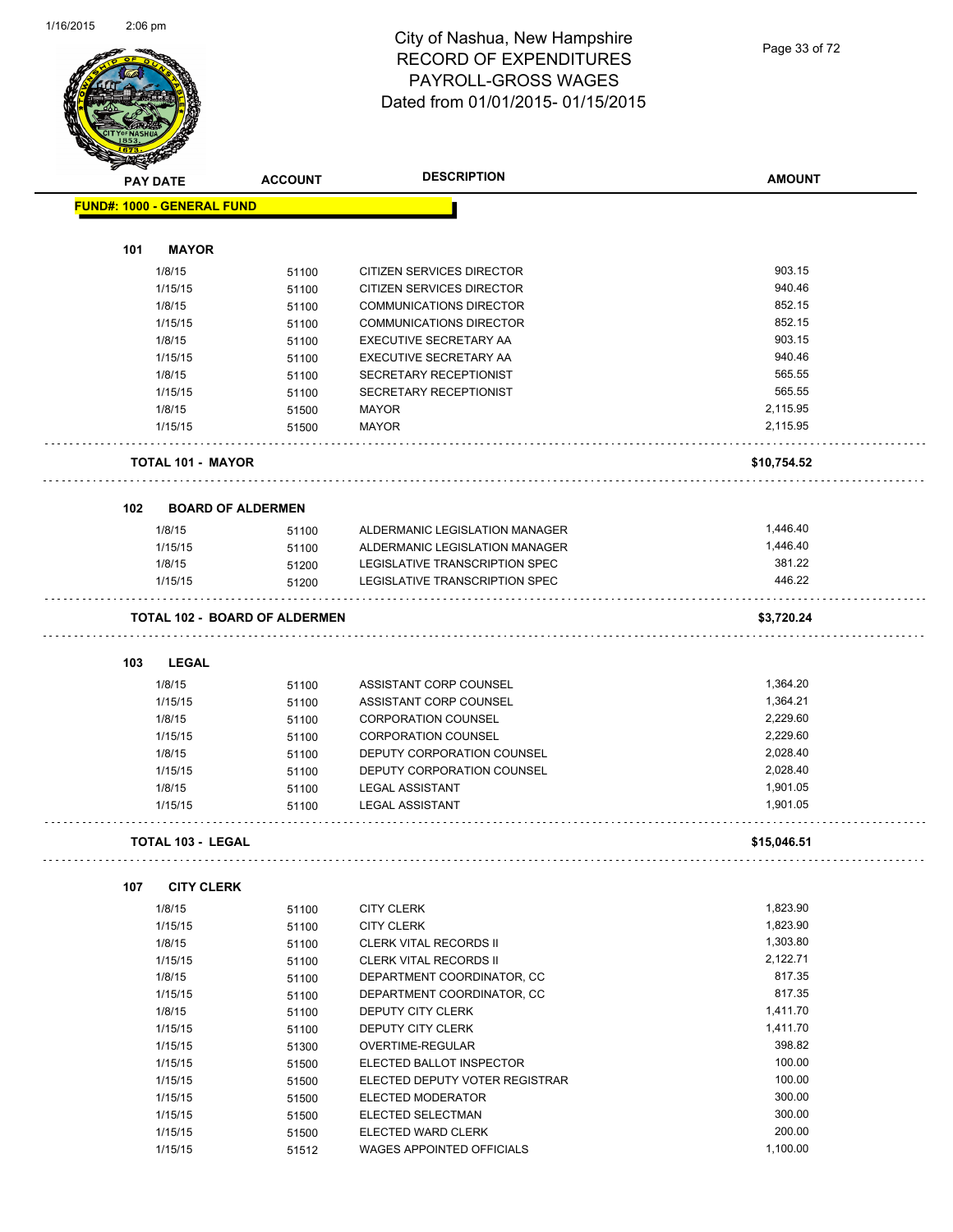| 1/16/2015 | 2:07 pm                           |                                           | City of Nashua, New Hampshire<br><b>RECORD OF EXPENDITURES</b><br>PAYROLL-GROSS WAGES<br>Dated from 01/01/2015-01/15/2015 | Page 34 of 72        |
|-----------|-----------------------------------|-------------------------------------------|---------------------------------------------------------------------------------------------------------------------------|----------------------|
|           | <b>PAY DATE</b>                   | <b>ACCOUNT</b>                            | <b>DESCRIPTION</b>                                                                                                        | <b>AMOUNT</b>        |
|           | <b>FUND#: 1000 - GENERAL FUND</b> |                                           |                                                                                                                           |                      |
|           | <b>TOTAL 107 - CITY CLERK</b>     |                                           |                                                                                                                           | \$14,031.23          |
|           | 111                               | <b>HUMAN RESOURCES</b>                    |                                                                                                                           |                      |
|           | 1/8/15                            | 51100                                     | <b>HR ANALYST</b>                                                                                                         | 1,044.70             |
|           | 1/15/15                           | 51100                                     | <b>HR ANALYST</b>                                                                                                         | 1,044.70             |
|           | 1/8/15                            | 51100                                     | HUMAN RESOURCES DIRECTOR                                                                                                  | 1,286.80             |
|           | 1/15/15                           | 51100                                     | HUMAN RESOURCES DIRECTOR                                                                                                  | 1,286.80             |
|           | 1/8/15                            | 51200                                     | ADMINISTRATIVE ASSISTANT I                                                                                                | 276.82               |
|           | 1/15/15                           | 51200                                     | ADMINISTRATIVE ASSISTANT I                                                                                                | 283.66               |
|           |                                   | <b>TOTAL 111 - HUMAN RESOURCES</b>        |                                                                                                                           | \$5,223.48           |
|           | 122                               | <b>INFORMATION TECHNOLOGY</b>             |                                                                                                                           |                      |
|           | 1/8/15                            | 51100                                     | ADMIN ASSISTANT II                                                                                                        | 687.40               |
|           | 1/15/15                           | 51100                                     | ADMIN ASSISTANT II                                                                                                        | 687.40               |
|           | 1/8/15                            | 51100                                     | ENTERPRISE SYS ADMINISTRATOR                                                                                              | 1,364.20             |
|           | 1/15/15                           | 51100                                     | <b>ENTERPRISE SYS ADMINISTRATOR</b>                                                                                       | 1,364.20             |
|           | 1/8/15                            | 51100                                     | ERP SYSTEM ADMIN DBA                                                                                                      | 1,670.35             |
|           | 1/15/15                           | 51100                                     | ERP SYSTEM ADMIN DBA                                                                                                      | 1,670.35             |
|           | 1/8/15                            | 51100                                     | INTER INTRA APPL DEV PROJ LDR                                                                                             | 1,626.11             |
|           | 1/15/15                           | 51100                                     | INTER INTRA APPL DEV PROJ LDR                                                                                             | 1,626.11             |
|           | 1/8/15                            | 51100                                     | IT APPLICATIONS ANALYST                                                                                                   | 1,176.05             |
|           | 1/15/15                           | 51100                                     | IT APPLICATIONS ANALYST                                                                                                   | 1,176.05             |
|           | 1/8/15                            | 51100                                     | IT DIVISION DIRECTOR                                                                                                      | 2,028.40             |
|           | 1/15/15                           | 51100                                     | IT DIVISION DIRECTOR                                                                                                      | 2,028.40             |
|           | 1/8/15                            | 51100                                     | IT INFRASTRUCTURE TEAM LEADER                                                                                             | 1,823.90             |
|           | 1/15/15                           | 51100                                     | IT INFRASTRUCTURE TEAM LEADER                                                                                             | 1,823.90             |
|           | 1/8/15                            | 51100                                     | SYSTEMS ADM DATABASE ADM                                                                                                  | 1,655.70             |
|           | 1/15/15                           | 51100                                     | SYSTEMS ADM DATABASE ADM                                                                                                  | 1,655.69             |
|           | 1/8/15                            | 51100                                     | TECH SUPPORT TEAM LEADER                                                                                                  | 1,537.40             |
|           | 1/15/15                           | 51100                                     | TECH SUPPORT TEAM LEADER                                                                                                  | 1,537.40             |
|           | 1/8/15                            | 51100                                     | TECHNICAL SPEC II NET SUPPORT                                                                                             | 1,140.00<br>1,140.00 |
|           | 1/15/15<br>1/8/15                 | 51100                                     | TECHNICAL SPEC II NET SUPPORT<br><b>TECHNICAL SPECIALIST I</b>                                                            | 709.90               |
|           | 1/15/15                           | 51100<br>51100                            | <b>TECHNICAL SPECIALIST I</b>                                                                                             | 709.90               |
|           | 1/8/15                            |                                           | <b>WEB DESIGNER</b>                                                                                                       | 654.20               |
|           | 1/15/15                           | 51100<br>51100                            | <b>WEB DESIGNER</b>                                                                                                       | 654.20               |
|           | 1/15/15                           | 51300                                     | OVERTIME-REGULAR                                                                                                          | 10.68                |
|           |                                   | <b>TOTAL 122 - INFORMATION TECHNOLOGY</b> |                                                                                                                           | \$32,157.89          |
|           | 126                               | <b>FINANCIAL SERVICES</b>                 |                                                                                                                           |                      |
|           | 41014E                            |                                           | ACCOUNTING COMPLIANCE MOD                                                                                                 | 1.105A5              |

1/8/15 51100 ACCOUNTING COMPLIANCE MGR 1,105.45 1/15/15 51100 ACCOUNTING COMPLIANCE MGR 1,105.45 1/8/15 51100 ACCOUNTS PAYABLE COORDINATOR 2,260.60 1/15/15 51100 ACCOUNTS PAYABLE COORDINATOR 2,260.59 1/8/15 51100 ADMINISTRATIVE ASSISTANT I 666.89 1/15/15 579.37 51100 ADMINISTRATIVE ASSISTANT I 1/8/15 51100 CFO COMPTROLLER 2,059.25 1/15/15 51100 CFO COMPTROLLER 2,059.25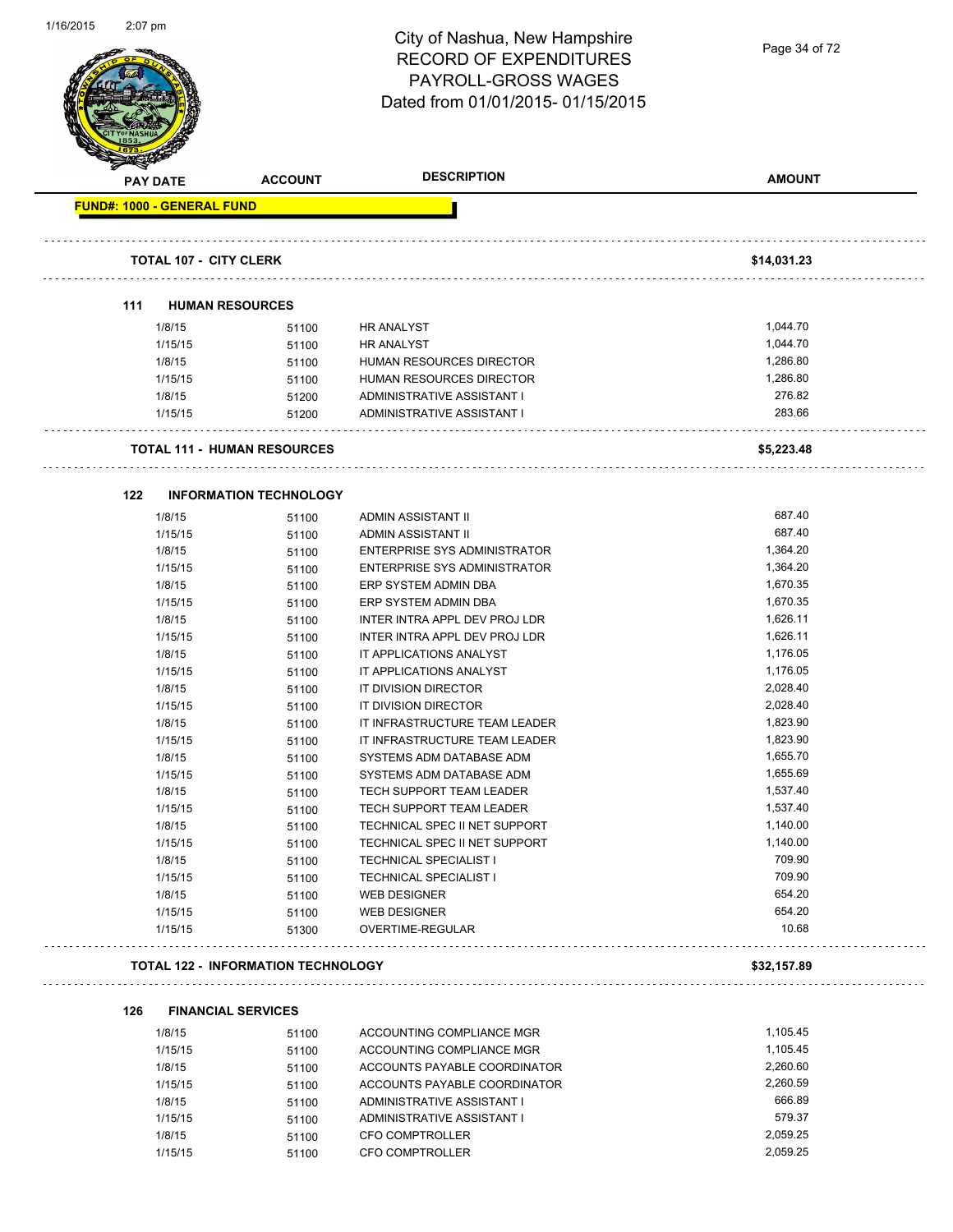

### City of Nashua, New Hampshire RECORD OF EXPENDITURES PAYROLL-GROSS WAGES Dated from 01/01/2015- 01/15/2015

| <b>PAY DATE</b> |                                   | <b>ACCOUNT</b>                        | <b>DESCRIPTION</b>                | <b>AMOUNT</b> |
|-----------------|-----------------------------------|---------------------------------------|-----------------------------------|---------------|
|                 | <b>FUND#: 1000 - GENERAL FUND</b> |                                       |                                   |               |
| 126             | <b>FINANCIAL SERVICES</b>         |                                       |                                   |               |
|                 | 1/8/15                            | 51100                                 | <b>COMPENSATION MANAGER</b>       | 1,579.20      |
|                 | 1/15/15                           | 51100                                 | <b>COMPENSATION MANAGER</b>       | 1,579.20      |
|                 | 1/8/15                            | 51100                                 | DEP TREASURER TAX COLLECTOR       | 1,098.80      |
|                 | 1/15/15                           | 51100                                 | DEP TREASURER TAX COLLECTOR       | 1,098.80      |
|                 | 1/8/15                            | 51100                                 | <b>FINANCE AND ADMIN MANAGER</b>  | 766.80        |
|                 | 1/15/15                           | 51100                                 | <b>FINANCE AND ADMIN MANAGER</b>  | 766.80        |
|                 | 1/8/15                            | 51100                                 | FINANCIAL MANAGER GENERAL GOVT    | 1,408.20      |
|                 | 1/15/15                           | 51100                                 | FINANCIAL MANAGER GENERAL GOVT    | 1,408.20      |
|                 | 1/8/15                            | 51100                                 | FINANCIAL SERVICES COORDINATOR    | 964.35        |
|                 | 1/15/15                           | 51100                                 | FINANCIAL SERVICES COORDINATOR    | 964.35        |
|                 | 1/8/15                            | 51100                                 | MOTOR VEHICLE COORDINATOR         | 666.89        |
|                 | 1/15/15                           | 51100                                 | MOTOR VEHICLE COORDINATOR         | 666.90        |
|                 | 1/8/15                            | 51100                                 | MV CLERK II REGISTRATION          | 651.65        |
|                 | 1/15/15                           | 51100                                 | MV CLERK II REGISTRATION          | 651.65        |
|                 | 1/8/15                            | 51100                                 | OPERATIONS ANALYST                | 742.60        |
|                 | 1/15/15                           | 51100                                 | <b>OPERATIONS ANALYST</b>         | 742.60        |
|                 | 1/8/15                            | 51100                                 | PAYROLL ANALYST                   | 1,883.89      |
|                 | 1/15/15                           | 51100                                 | PAYROLL ANALYST                   | 1,883.91      |
|                 | 12/31/14                          | 51100                                 | <b>RESOURCE COORDINATOR</b>       | (1, 295.36)   |
|                 | 1/8/15                            | 51100                                 | <b>RESOURCE COORDINATOR</b>       | 486.35        |
|                 | 1/15/15                           | 51100                                 | <b>RESOURCE COORDINATOR</b>       | 486.35        |
|                 | 1/8/15                            | 51100                                 | REVENUE ACCOUNTS SPEC             | 757.75        |
|                 | 1/15/15                           | 51100                                 | REVENUE ACCOUNTS SPEC             | 757.75        |
|                 | 1/8/15                            | 51100                                 | REVENUE COORDINATOR               | 988.15        |
|                 | 1/15/15                           | 51100                                 | REVENUE COORDINATOR               | 988.15        |
|                 | 1/8/15                            | 51100                                 | SENIOR ACCOUNTANT                 | 1,042.70      |
|                 | 1/15/15                           | 51100                                 | <b>SENIOR ACCOUNTANT</b>          | 1,042.69      |
|                 | 1/8/15                            | 51100                                 | SENIOR FINANCIAL ANALYST          | 1,131.65      |
|                 | 1/15/15                           | 51100                                 | SENIOR FINANCIAL ANALYST          | 1,131.65      |
|                 | 1/8/15                            | 51100                                 | <b>SUPV VEHICLE REGISTRATION</b>  | 1,075.60      |
|                 | 1/15/15                           | 51100                                 | <b>SUPV VEHICLE REGISTRATION</b>  | 1,075.60      |
|                 | 1/8/15                            | 51100                                 | TREASURER TAX COLLECTOR           | 1,823.90      |
|                 | 1/15/15                           | 51100                                 | TREASURER TAX COLLECTOR           | 1,823.90      |
|                 | 1/8/15                            | 51100                                 | <b>VEHICLE REGISTRATION CLERK</b> | 1,676.11      |
|                 | 1/15/15                           | 51100                                 | <b>VEHICLE REGISTRATION CLERK</b> | 1,676.11      |
|                 | 1/8/15                            | 51200                                 | TRUST ACCOUNTANT PT               | 689.88        |
|                 | 1/15/15                           | 51200                                 | <b>TRUST ACCOUNTANT PT</b>        | 689.88        |
|                 | 12/31/14                          | 51300                                 | OVERTIME-REGULAR                  | (7.71)        |
|                 | 1/8/15                            | 51300                                 | OVERTIME-REGULAR                  | 280.71        |
|                 | 1/15/15                           | 51300                                 | OVERTIME-REGULAR                  | 213.45        |
|                 |                                   | <b>TOTAL 126 - FINANCIAL SERVICES</b> |                                   | \$50,156.90   |

## 

#### **129 CITY BUILDINGS**

 $\sim 100$ 

| 1/8/15  | 51100 | <b>BUILDING MANAGER</b> | 811.80   |
|---------|-------|-------------------------|----------|
| 1/15/15 | 51100 | <b>BUILDING MANAGER</b> | 811.80   |
| 1/8/15  | 51100 | <b>CUSTODIAN I</b>      | 1.192.44 |
| 1/15/15 | 51100 | <b>CUSTODIAN I</b>      | 1.223.01 |
| 1/8/15  | 51100 | MAINTENANCE SPEC        | 685.70   |
| 1/15/15 | 51100 | MAINTENANCE SPEC        | 685.70   |
| 1/8/15  | 51200 | <b>CUSTODIAN I</b>      | 318.45   |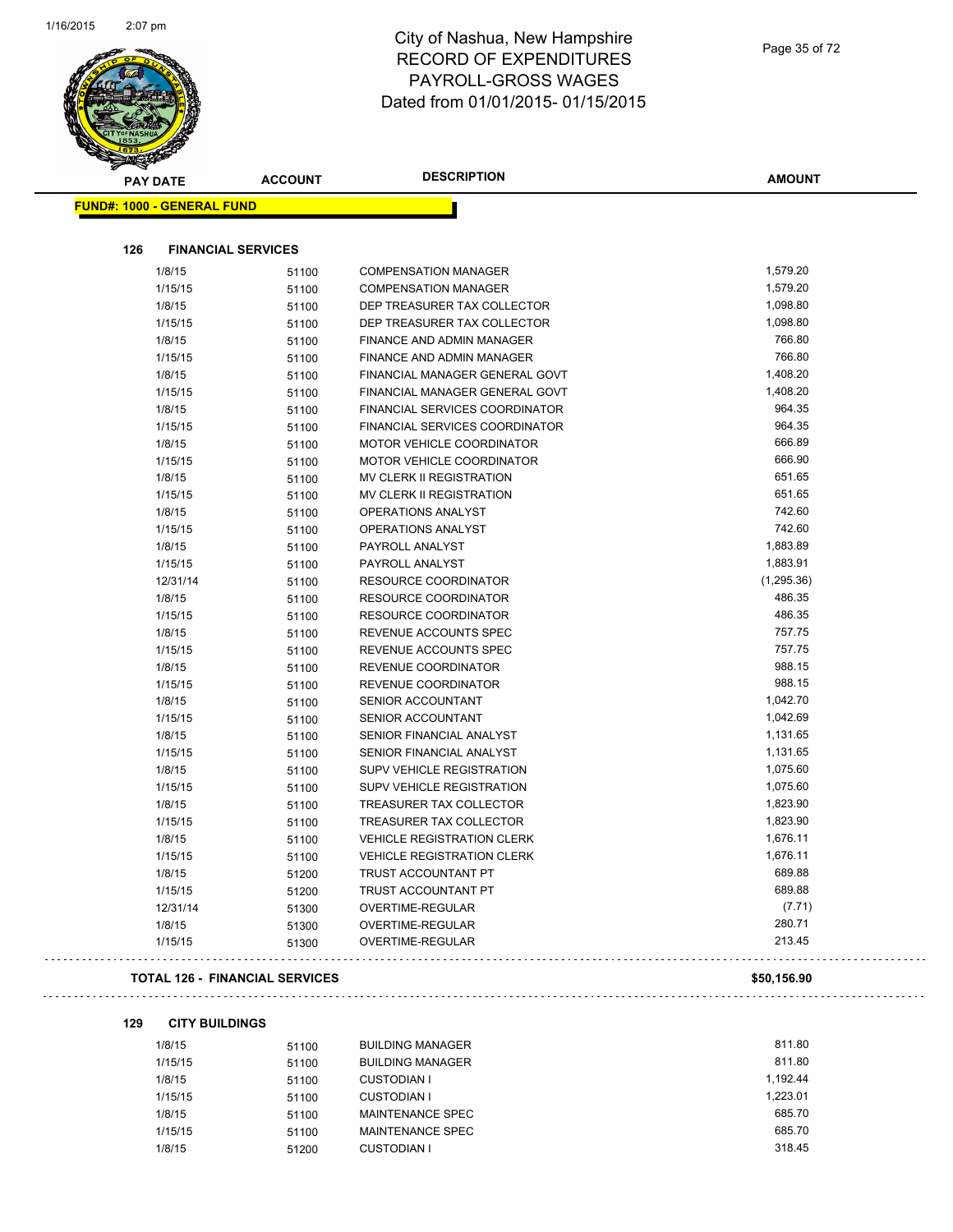## City of Nashua, New Hampshire RECORD OF EXPENDITURES PAYROLL-GROSS WAGES Dated from 01/01/2015- 01/15/2015

Page 36 of 72

|     | <b>PAY DATE</b>                   | <b>ACCOUNT</b>                    | <b>DESCRIPTION</b>                       | <b>AMOUNT</b>    |
|-----|-----------------------------------|-----------------------------------|------------------------------------------|------------------|
|     | <b>FUND#: 1000 - GENERAL FUND</b> |                                   |                                          |                  |
| 129 |                                   | <b>CITY BUILDINGS</b>             |                                          |                  |
|     | 1/15/15                           | 51200                             | <b>CUSTODIAN I</b>                       | 318.45           |
|     | 1/8/15                            | 51300                             | OVERTIME-REGULAR                         | 61.09            |
|     | 1/15/15                           | 51300                             | OVERTIME-REGULAR                         | 167.45           |
|     |                                   | <b>TOTAL 129 - CITY BUILDINGS</b> |                                          | \$6,275.89       |
|     |                                   |                                   |                                          |                  |
| 130 |                                   | <b>PURCHASING</b>                 |                                          |                  |
|     | 1/8/15                            | 51100                             | PRINTING TECH MAIL DIST                  | 999.20           |
|     | 1/15/15                           | 51100                             | PRINTING TECH MAIL DIST                  | 999.20<br>682.50 |
|     | 1/8/15<br>1/15/15                 | 51100                             | PURCHASING AGENT I<br>PURCHASING AGENT I | 682.50           |
|     | 1/8/15                            | 51100<br>51100                    | PURCHASING AGENT II                      | 1,048.70         |
|     | 1/15/15                           | 51100                             | PURCHASING AGENT II                      | 1,048.70         |
|     |                                   | <b>TOTAL 130 - PURCHASING</b>     |                                          | \$5,460.80       |
|     |                                   |                                   |                                          |                  |
|     |                                   | 131 HUNT BUILDING                 |                                          |                  |
|     | 1/8/15                            | 51200                             | HUNT BUILDING ADMINISTRATOR              | 322.49           |
|     | 1/15/15                           | 51200                             | HUNT BUILDING ADMINISTRATOR              | 355.57           |
|     |                                   | <b>TOTAL 131 - HUNT BUILDING</b>  |                                          | \$678.06         |
| 132 | <b>ASSESSING</b>                  |                                   |                                          |                  |
|     | 1/8/15                            | 51100                             | <b>APPRAISER I</b>                       | 877.90           |
|     | 1/15/15                           | 51100                             | <b>APPRAISER I</b>                       | 877.90           |
|     | 1/8/15                            | 51100                             | <b>APPRAISER II</b>                      | 1,048.70         |
|     | 1/15/15                           | 51100                             | <b>APPRAISER II</b>                      | 1,048.70         |
|     | 1/8/15                            | 51100                             | <b>APPRAISER III</b>                     | 1,194.60         |
|     | 1/15/15                           | 51100                             | <b>APPRAISER III</b>                     | 1,194.60         |
|     | 1/8/15                            | 51100                             | ASSESSING ADMIN SPEC I CSR               | 621.10           |
|     | 1/15/15                           | 51100                             | ASSESSING ADMIN SPEC I CSR               | 621.10           |
|     | 1/8/15                            | 51100                             | ASSESSING ADMIN SPEC II CSR              | 722.29           |
|     | 1/15/15                           | 51100                             | ASSESSING ADMIN SPEC II CSR              | 722.29           |
|     | 1/8/15                            | 51100                             | ASSESSING ADMIN SPEC III CSR             | 913.35           |
|     | 1/15/15                           | 51100                             | ASSESSING ADMIN SPEC III CSR             | 913.35           |
|     | 1/8/15                            | 51100                             | CHIEF ASSESSOR GIS MANAGER               | 2,120.90         |
|     | 1/15/15                           | 51100                             | CHIEF ASSESSOR GIS MANAGER               | 2,120.90         |
|     | 1/8/15                            | 51100                             | DEPARTMENT COORDINATOR                   | 867.35           |
|     | 1/15/15                           | 51100                             | DEPARTMENT COORDINATOR                   | 867.35           |
|     | 1/8/15                            | 51100                             | DEPUTY MANAGER APPRAISER IV              | 1,493.05         |
|     | 1/15/15                           | 51100                             | DEPUTY MANAGER APPRAISER IV              | 1,493.06         |
|     |                                   | <b>TOTAL 132 - ASSESSING</b>      |                                          | \$19,718.49      |
|     |                                   |                                   |                                          |                  |
|     |                                   |                                   |                                          |                  |
| 134 | GIS<br>1/8/15                     | 51100                             | <b>GIS TECHNICIAN II</b>                 | 1,072.10         |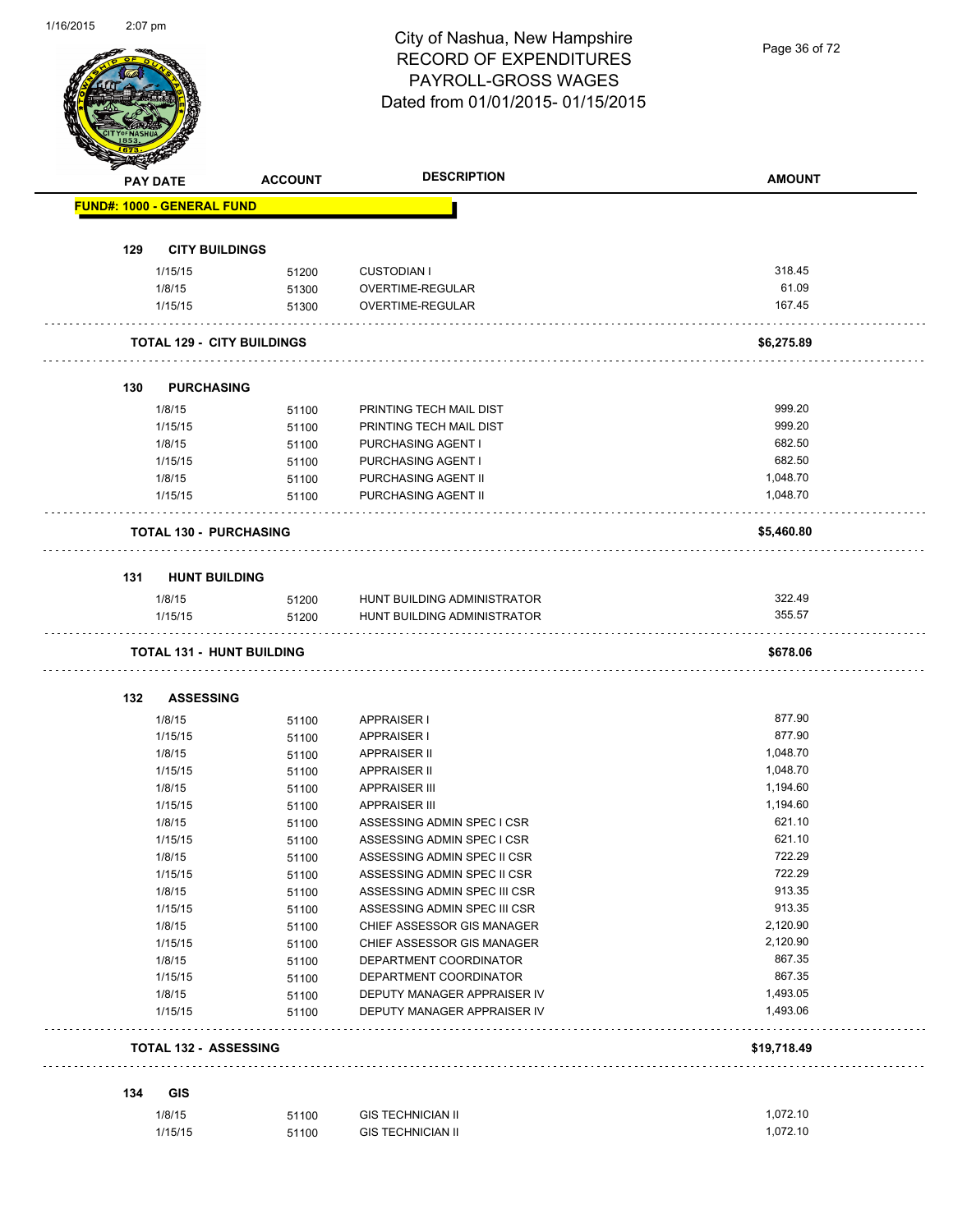

Page 37 of 72

|     | <b>PAY DATE</b>                   | <b>ACCOUNT</b>                       | <b>DESCRIPTION</b>               | <b>AMOUNT</b> |
|-----|-----------------------------------|--------------------------------------|----------------------------------|---------------|
|     | <b>FUND#: 1000 - GENERAL FUND</b> |                                      |                                  |               |
|     | <b>TOTAL 134 - GIS</b>            |                                      |                                  | \$2,144.20    |
|     |                                   |                                      |                                  |               |
| 142 |                                   | <b>WOODLAWN CEMETERY</b>             |                                  |               |
|     | 1/8/15                            | 51100                                | <b>GROUNDSKEEPER CEMETERY</b>    | 1,301.50      |
|     | 1/15/15                           | 51100                                | <b>GROUNDSKEEPER CEMETERY</b>    | 1,301.50      |
|     | 1/8/15                            | 51100                                | SUBFOREMAN CEMETERY              | 744.15        |
|     | 1/15/15                           | 51100                                | SUBFOREMAN CEMETERY              | 744.15        |
|     | 1/8/15                            | 51100                                | SUPERINTENDENT CEMETERY I        | 1,044.70      |
|     | 1/15/15                           | 51100                                | SUPERINTENDENT CEMETERY I        | 1,044.70      |
|     | 1/15/15                           | 51300                                | OVERTIME-REGULAR                 | 170.82        |
|     |                                   | <b>TOTAL 142 - WOODLAWN CEMETERY</b> |                                  | \$6,351.52    |
| 144 | <b>EDGEWOOD CEMETERY</b>          |                                      |                                  |               |
|     | 1/8/15                            | 51100                                | <b>GROUNDSKEEPER CEMETERY</b>    | 1,127.15      |
|     | 1/15/15                           | 51100                                | <b>GROUNDSKEEPER CEMETERY</b>    | 1,127.14      |
|     | 1/8/15                            | 51100                                | SUBFOREMAN CEMETERY              | 811.80        |
|     | 1/15/15                           | 51100                                | SUBFOREMAN CEMETERY              | 811.80        |
|     | 1/8/15                            | 51100                                | SUPERINTENDENT CEMETERY II       | 1,148.25      |
|     | 1/15/15                           | 51100                                | SUPERINTENDENT CEMETERY II       | 1,148.25      |
|     | 1/8/15                            | 51300                                | OVERTIME-REGULAR                 | 7.61          |
|     |                                   | <b>TOTAL 144 - EDGEWOOD CEMETERY</b> |                                  | \$6,182.00    |
| 150 | <b>POLICE</b>                     |                                      |                                  |               |
|     | 1/8/15                            | 51100                                | <b>1ST YEAR OFFICERS</b>         | 13,344.80     |
|     | 1/15/15                           | 51100                                | <b>1ST YEAR OFFICERS</b>         | 13,344.77     |
|     | 1/8/15                            | 51100                                | <b>ACCOUNT CLERK III</b>         | 2,143.10      |
|     | 1/15/15                           | 51100                                | <b>ACCOUNT CLERK III</b>         | 2,143.10      |
|     | 1/8/15                            | 51100                                | ADMINISTRATIVE PROJECT SPEC      | 1,248.00      |
|     | 1/15/15                           | 51100                                | ADMINISTRATIVE PROJECT SPEC      | 1,248.00      |
|     | 1/8/15                            | 51100                                | ANIMAL CONTROL OFFICER           | 927.40        |
|     | 1/15/15                           | 51100                                | ANIMAL CONTROL OFFICER           | 927.39        |
|     | 1/8/15                            | 51100                                | ASSISTANT RECORDS MANAGER        | 962.10        |
|     | 1/15/15                           | 51100                                | ASSISTANT RECORDS MANAGER        | 962.10        |
|     | 1/8/15                            | 51100                                | AUTO MECHANIC 1ST CLASS          | 1,589.34      |
|     | 1/15/15                           | 51100                                | AUTO MECHANIC 1ST CLASS          | 1,589.35      |
|     | 1/8/15                            | 51100                                | <b>BUILDING MAINTENANCE SUPV</b> | 962.00        |
|     | 1/15/15                           | 51100                                | <b>BUILDING MAINTENANCE SUPV</b> | 962.00        |
|     | 1/8/15                            | 51100                                | <b>CAPTAIN</b>                   | 14,341.25     |
|     | 1/15/15                           | 51100                                | <b>CAPTAIN</b>                   | 14,341.25     |
|     | 1/8/15                            | 51100                                | CHIEF OF POLICE                  | 3,896.80      |
|     | 1/15/15                           | 51100                                | CHIEF OF POLICE                  | 2,524.30      |
|     | 1/8/15                            | 51100                                | COMM TECH ALL DESIGNATIONS       | 8,995.12      |
|     | 1/15/15                           | 51100                                | COMM TECH ALL DESIGNATIONS       | 8,995.12      |
|     | 1/8/15                            | 51100                                | COMMUNITY POLICE COORD CEMD      | 1,266.80      |
|     | 1/15/15                           | 51100                                | COMMUNITY POLICE COORD CEMD      | 1,266.80      |
|     | 1/8/15                            | 51100                                | <b>CRIME ANALYST</b>             | 1,229.75      |
|     | 1/15/15                           | 51100                                | <b>CRIME ANALYST</b>             | 1,229.75      |
|     | 1/8/15                            |                                      | <b>CUSTODIAN II</b>              | 741.45        |
|     |                                   | 51100                                |                                  |               |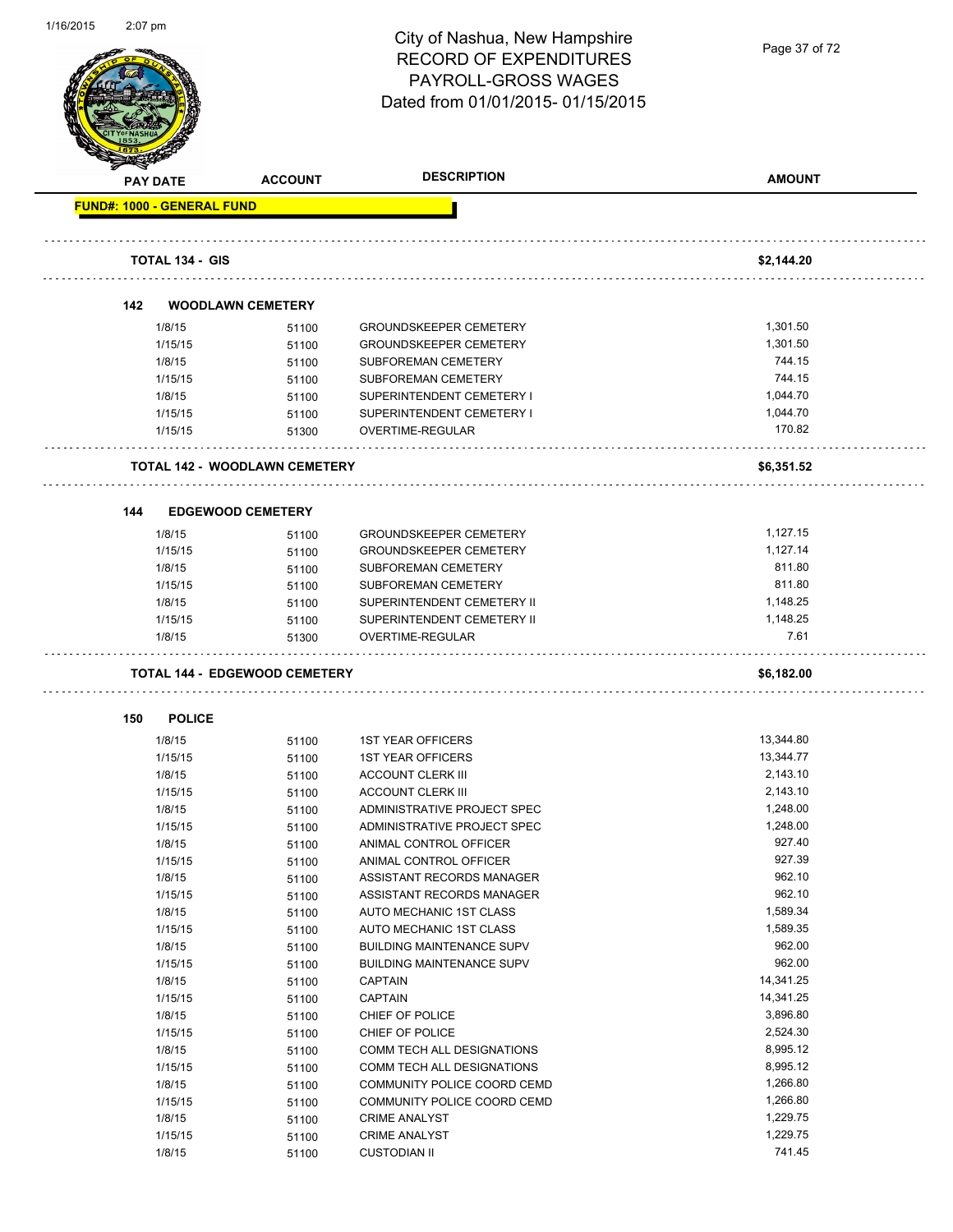

|     | <b>PAY DATE</b>                   | <b>ACCOUNT</b> | <b>DESCRIPTION</b>                      | <b>AMOUNT</b>        |
|-----|-----------------------------------|----------------|-----------------------------------------|----------------------|
|     | <b>FUND#: 1000 - GENERAL FUND</b> |                |                                         |                      |
|     |                                   |                |                                         |                      |
|     |                                   |                |                                         |                      |
| 150 | <b>POLICE</b>                     |                |                                         |                      |
|     | 1/15/15                           | 51100          | <b>CUSTODIAN II</b>                     | 741.45               |
|     | 1/8/15                            | 51100          | <b>CUSTODIAN III</b>                    | 1,449.37             |
|     | 1/15/15                           | 51100          | <b>CUSTODIAN III</b>                    | 1,449.35             |
|     | 1/8/15                            | 51100          | DEPUTY CHIEF OF POLICE                  | 2,287.50             |
|     | 1/15/15                           | 51100          | DEPUTY CHIEF OF POLICE                  | 2,287.50             |
|     | 1/8/15                            | 51100          | <b>DETENTION SPEC</b>                   | 837.65               |
|     | 1/15/15                           | 51100          | <b>DETENTION SPEC</b>                   | 837.65               |
|     | 1/8/15                            | 51100          | DISPATCHERS ALL DESIGNATIONS            | 5,011.69             |
|     | 1/15/15                           | 51100          | DISPATCHERS ALL DESIGNATIONS            | 5,011.70             |
|     | 1/8/15                            | 51100          | FLEET MAINTENANCE ASST SUPV             | 900.80               |
|     | 1/15/15                           | 51100          | FLEET MAINTENANCE ASST SUPV             | 900.80               |
|     | 1/8/15                            | 51100          | IT MANAGER/SOFTWARE SPECIALIST          | 1,616.40             |
|     | 1/15/15                           | 51100          | IT MANAGER/SOFTWARE SPECIALIST          | 1,616.40             |
|     | 1/8/15                            | 51100          | <b>LEGAL SECRETARY</b>                  | 678.40               |
|     | 1/15/15                           | 51100          | <b>LEGAL SECRETARY</b>                  | 678.40               |
|     | 1/8/15                            | 51100          | <b>LIEUTENANT</b>                       | 15,632.55            |
|     | 1/15/15                           | 51100          | LIEUTENANT                              | 15,285.16            |
|     | 1/8/15                            | 51100          | NPD BUSINESS COORDINATOR                | 962.00               |
|     | 1/15/15                           | 51100          | NPD BUSINESS COORDINATOR                | 962.00               |
|     | 1/8/15                            | 51100          | NPD BUSINESS MANAGER                    | 1,709.65             |
|     | 1/15/15                           | 51100          | NPD BUSINESS MANAGER                    | 1,709.65             |
|     | 1/8/15                            | 51100          | NPD NETWORK ADMINISTRATOR               | 1,288.45             |
|     | 1/15/15                           | 51100          | NPD NETWORK ADMINISTRATOR               | 1,288.45             |
|     | 1/8/15                            | 51100          | PARALEGAL                               | 948.65               |
|     | 1/15/15                           | 51100          | PARALEGAL                               | 948.65               |
|     | 1/8/15                            | 51100          | PATROLMAN ALL RANKS                     | 156,986.09           |
|     | 1/15/15                           | 51100          | PATROLMAN ALL RANKS                     | 156,862.05           |
|     | 1/8/15                            | 51100          | POLICE ATTORNEY                         | 1,561.60             |
|     | 1/15/15                           | 51100          | POLICE ATTORNEY                         | 1,561.60             |
|     | 1/8/15                            | 51100          | RECORDS & COMMUNICATIONS MGR            | 1,486.65             |
|     | 1/15/15                           | 51100          | <b>RECORDS &amp; COMMUNICATIONS MGR</b> | 1,486.65             |
|     | 1/8/15                            | 51100          | <b>RECORDS TECHNICIAN I</b>             | 1,900.30             |
|     | 1/15/15                           | 51100          | <b>RECORDS TECHNICIAN I</b>             | 1,900.30             |
|     | 1/8/15                            | 51100          | RECORDS TECHNICIAN II                   | 824.10               |
|     | 1/15/15                           | 51100          | RECORDS TECHNICIAN II                   | 824.10               |
|     | 1/8/15                            | 51100          | SEC DOMESTIC VIOLENCE UNIT              | 701.05               |
|     | 1/15/15                           | 51100          | SEC DOMESTIC VIOLENCE UNIT              | 701.05               |
|     | 1/8/15                            | 51100          | SECRETARIAL SUPV DET BUREAU             | 882.80               |
|     | 1/15/15                           | 51100          | SECRETARIAL SUPV DET BUREAU             | 882.80<br>2,728.95   |
|     | 1/8/15                            | 51100          | <b>SECRETARY III</b>                    |                      |
|     | 1/15/15                           | 51100          | <b>SECRETARY III</b>                    | 2,728.95<br>3,238.10 |
|     | 1/8/15                            | 51100          | <b>SECRETARY V</b>                      | 3,238.11             |
|     | 1/15/15                           | 51100          | <b>SECRETARY V</b>                      |                      |
|     | 1/8/15                            | 51100          | SERGEANT<br><b>SERGEANT</b>             | 34,944.72            |
|     | 1/15/15                           | 51100          |                                         | 34,944.67            |
|     | 1/8/15                            | 51100          | SHIFT LEADER                            | 2,971.22             |
|     | 1/15/15                           | 51100          | SHIFT LEADER                            | 2,971.22             |
|     | 1/8/15                            | 51100          | <b>SUPV POLICE FLEET</b>                | 1,222.00             |
|     | 1/15/15                           | 51100          | <b>SUPV POLICE FLEET</b>                | 1,222.00             |
|     | 12/31/14                          | 51200          | <b>ACCREDITATION MANAGER</b>            | 260.80               |
|     | 1/8/15                            | 51200          | <b>ACCREDITATION MANAGER</b>            | 1,043.20             |
|     | 1/15/15                           | 51200          | <b>ACCREDITATION MANAGER</b>            | 1,043.20             |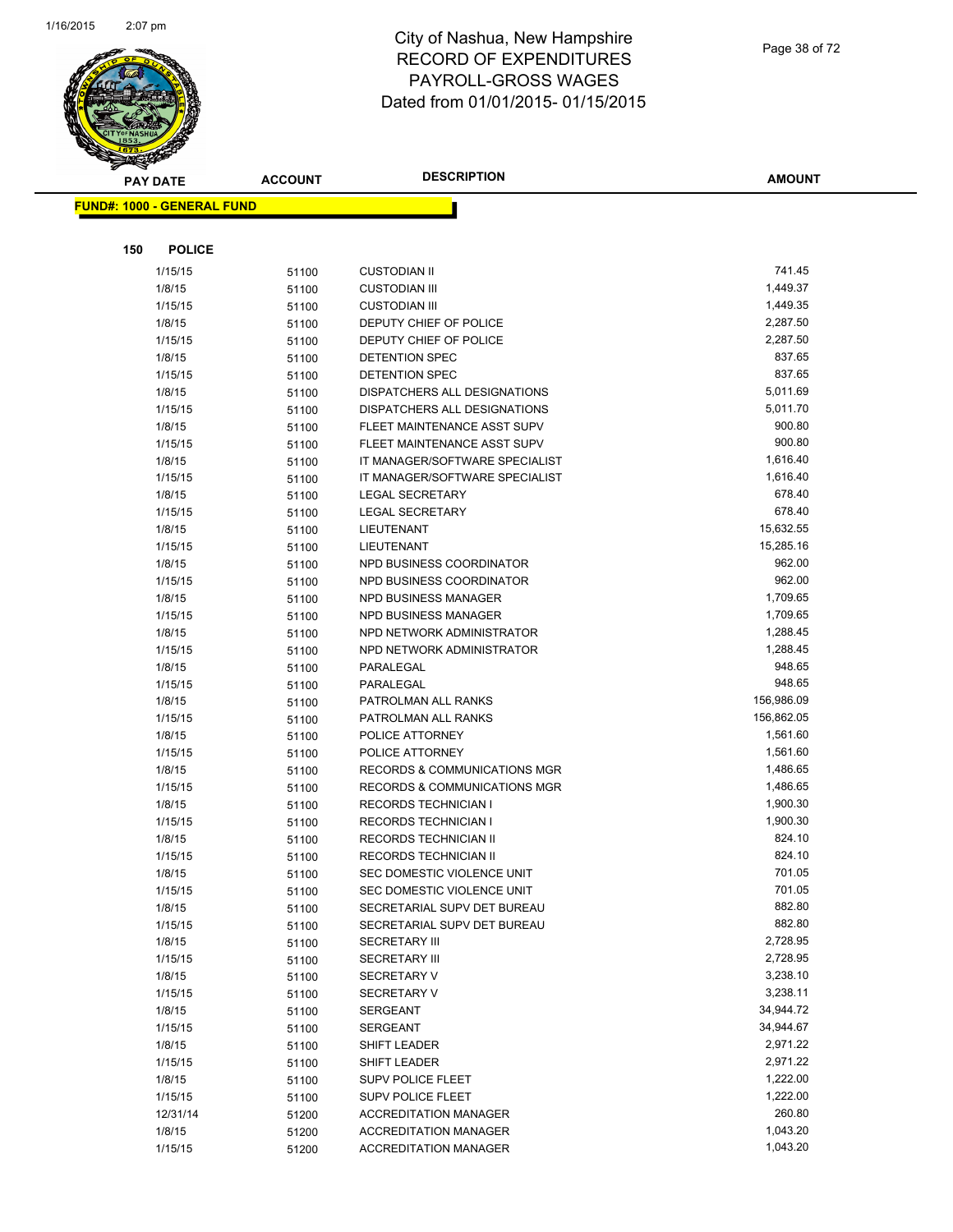L.



#### City of Nashua, New Hampshire RECORD OF EXPENDITURES PAYROLL-GROSS WAGES Dated from 01/01/2015- 01/15/2015

Page 39 of 72

| <b>SANGA</b>                      |                |                                                                  |                      |
|-----------------------------------|----------------|------------------------------------------------------------------|----------------------|
| <b>PAY DATE</b>                   | <b>ACCOUNT</b> | <b>DESCRIPTION</b>                                               | <b>AMOUNT</b>        |
| <b>FUND#: 1000 - GENERAL FUND</b> |                |                                                                  |                      |
|                                   |                |                                                                  |                      |
| 150<br><b>POLICE</b>              |                |                                                                  |                      |
| 1/8/15                            | 51200          | <b>DETENTION SPEC</b>                                            | 716.64               |
| 1/15/15                           | 51200          | DETENTION SPEC                                                   | 716.64               |
| 1/8/15                            | 51200          | POLICE ATTORNEY PT                                               | 1,208.96             |
| 1/15/15                           | 51200          | POLICE ATTORNEY PT                                               | 1,208.96             |
| 1/8/15                            | 51200          | PRISONER TRANSPORT OFFICER                                       | 775.80               |
| 1/15/15                           | 51200          | PRISONER TRANSPORT OFFICER                                       | 775.80               |
| 1/8/14                            | 51300          | OVERTIME-REGULAR                                                 | 51.02                |
| 1/8/15                            | 51300          | OVERTIME-REGULAR                                                 | 2,398.31             |
| 1/15/15                           | 51300          | OVERTIME-REGULAR                                                 | 3,444.00             |
| 1/8/15                            | 51309          | OVERTIME-TRAINING                                                | 489.24               |
| 1/8/15                            | 51315          | <b>OVERTIME-WITNESS</b>                                          | 4,380.53             |
| 1/15/15                           | 51315          | <b>OVERTIME-WITNESS</b>                                          | 3,806.53             |
| 1/8/15                            | 51322          | OVERTIME-INVESTIGATIVE                                           | 5,714.84             |
| 1/15/15                           | 51322          | OVERTIME-INVESTIGATIVE                                           | 5,027.79             |
| 1/8/15                            | 51330          | OVERTIME-COVERAGE                                                | 11,397.02            |
| 1/15/15                           | 51330          | OVERTIME-COVERAGE                                                | 7,738.08             |
| 1/8/15                            | 51412          | <b>WAGES PER DIEM</b>                                            | 656.00               |
| 1/15/15                           | 51412          | <b>WAGES PER DIEM</b>                                            | 1,312.00             |
| 1/8/15                            | 51600          | <b>LONGEVITY</b>                                                 | 3,800.00             |
| 1/15/15                           | 51600          | <b>LONGEVITY</b>                                                 | 2,050.00             |
| 12/31/14                          | 51628          | <b>EXTRA HOLIDAY</b>                                             | (260.80)             |
| 1/8/15                            | 51628          | <b>EXTRA HOLIDAY</b>                                             | 52,295.25            |
| 1/8/15                            | 51750          | <b>RETIREMENT &amp; SEPARATION PAY</b>                           | 80,777.73            |
| 1/15/15                           | 61107          | <b>CLOTHING &amp; UNIFORMS</b>                                   | 1,668.26             |
|                                   |                |                                                                  |                      |
| <b>TOTAL 150 - POLICE</b>         |                |                                                                  | \$781,488.99         |
| 152<br><b>FIRE</b>                |                |                                                                  |                      |
| 1/8/15                            |                | ADMINISTRATIVE ASSISTANT II                                      | 2,278.50             |
| 1/15/15                           | 51100          | ADMINISTRATIVE ASSISTANT II                                      | 2,278.50             |
| 1/8/15                            | 51100          | <b>ASST FIRE CHIEF</b>                                           | 2,075.08             |
| 1/15/15                           | 51100          | <b>ASST FIRE CHIEF</b>                                           | 2,075.08             |
| 1/8/15                            | 51100          | ASST SUPERINTENDENT FIRE ALARM                                   | 1,605.36             |
| 1/15/15                           | 51100          | ASST SUPERINTENDENT FIRE ALARM                                   | 1,512.76             |
| 1/8/15                            | 51100          |                                                                  | 1,497.76             |
| 1/15/15                           | 51100          | ASST SUPERINTENDENT FIRE FLEET<br>ASST SUPERINTENDENT FIRE FLEET | 1,497.76             |
|                                   | 51100          | ASST SUPERINTENDENT PREVENTION                                   | 3,118.12             |
| 1/8/15                            | 51100          | ASST SUPERINTENDENT PREVENTION                                   | 3,010.52             |
| 1/15/15                           | 51100          |                                                                  | 12,179.18            |
| 1/8/15                            | 51100          | <b>CAPTAIN</b>                                                   | 12,179.17            |
| 1/15/15<br>1/8/15                 | 51100          | <b>CAPTAIN</b><br>CAPTAIN FIRE TRAINING SAFETY                   | 1,704.12             |
|                                   | 51100          | CAPTAIN FIRE TRAINING SAFETY                                     | 1,704.12             |
| 1/15/15                           | 51100          |                                                                  |                      |
| 1/8/15                            | 51100          | DEPUTY FIRE CHIEF                                                | 7,506.71<br>7,506.71 |
| 1/15/15                           | 51100          | DEPUTY FIRE CHIEF                                                |                      |
| 1/8/15                            | 51100          | <b>EXEC ASST BUSINESS COORD</b>                                  | 1,070.15<br>1,070.15 |
| 1/15/15                           | 51100          | EXEC ASST BUSINESS COORD                                         |                      |
| 1/8/15                            | 51100          | FIRE CHIEF                                                       | 2,380.24             |
| 1/15/15                           | 51100          | FIRE CHIEF                                                       | 2,380.24             |
| 1/8/15                            | 51100          | FIRE DISPATCH ALL RANKS                                          | 6,969.68             |
| 1/15/15                           | 51100          | FIRE DISPATCH ALL RANKS                                          | 7,103.08             |
| 1/8/15                            | 51100          | FIRE DISPATCHER CLERK TRAINER                                    | 1,531.02             |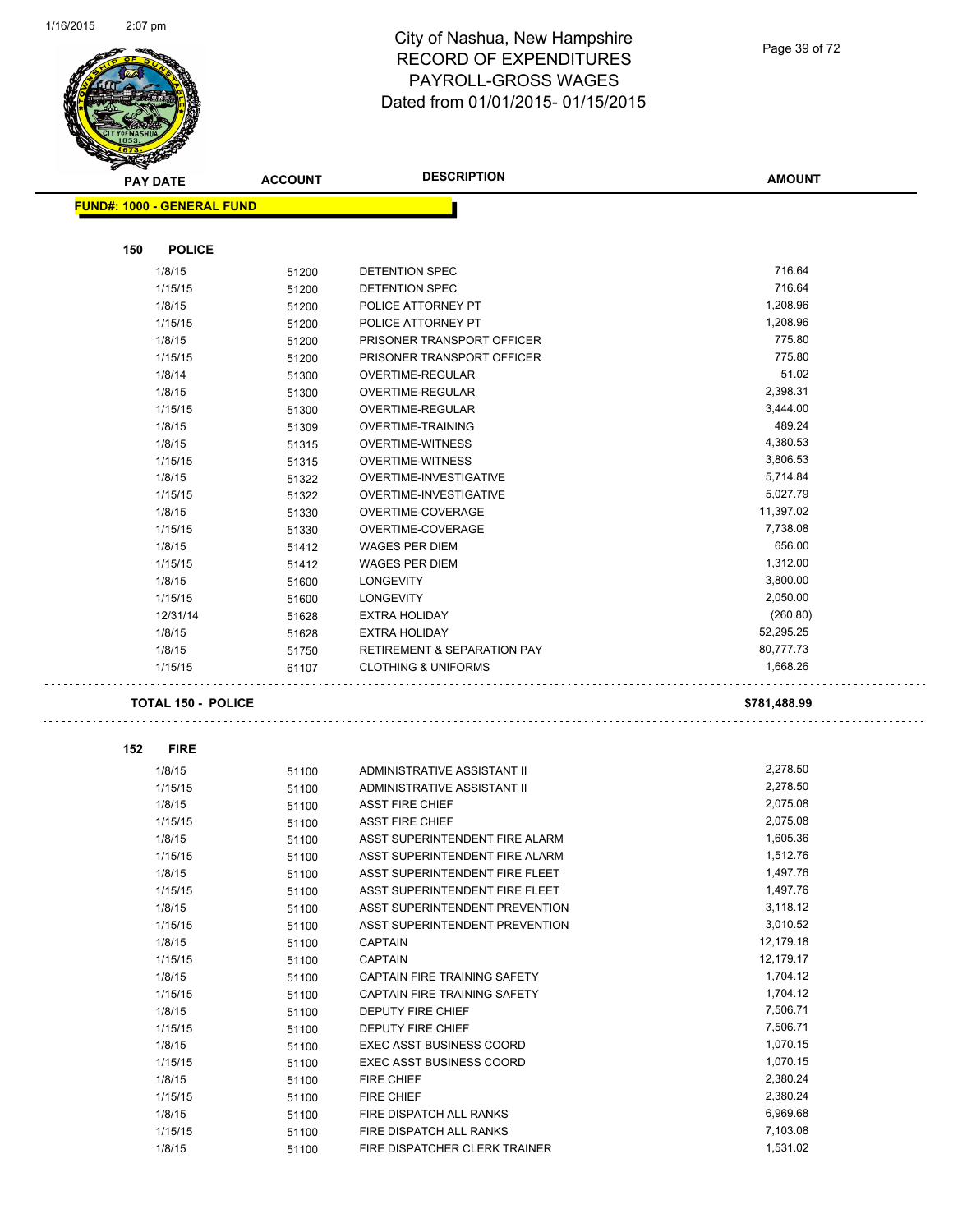

| <b>PAY DATE</b>                        | <b>ACCOUNT</b>             | <b>DESCRIPTION</b>                     | <b>AMOUNT</b> |
|----------------------------------------|----------------------------|----------------------------------------|---------------|
| <b>FUND#: 1000 - GENERAL FUND</b>      |                            |                                        |               |
|                                        |                            |                                        |               |
| 152<br><b>FIRE</b>                     |                            |                                        |               |
| 1/15/15                                | 51100                      | FIRE DISPATCHER CLERK TRAINER          | 1,531.02      |
| 1/8/15                                 | 51100                      | FIRE LIEUTENANT                        | 37,489.31     |
| 1/15/15                                | 51100                      | FIRE LIEUTENANT                        | 37,489.30     |
| 1/8/15                                 | 51100                      | <b>FIRE MECHANIC</b>                   | 1,341.20      |
| 1/15/15                                | 51100                      | <b>FIRE MECHANIC</b>                   | 1,341.20      |
| 1/8/15                                 | 51100                      | FIRE TRAINING OFFICER                  | 1,605.36      |
| 1/15/15                                | 51100                      | FIRE TRAINING OFFICER                  | 1,482.96      |
| 12/31/14                               | 51100                      | <b>FIREFIGHTERS ALL RANKS</b>          | (611.71)      |
| 1/8/15                                 | 51100                      | <b>FIREFIGHTERS ALL RANKS</b>          | 119,043.21    |
| 1/15/15                                | 51100                      | <b>FIREFIGHTERS ALL RANKS</b>          | 119,697.43    |
| 1/8/15                                 | 51100                      | SUPERINTENDENT FIRE ALARM              | 1,670.56      |
| 1/15/15                                | 51100                      | SUPERINTENDENT FIRE ALARM              | 1,670.56      |
| 1/8/15                                 | 51100                      | SUPERINTENDENT FIRE FLEET              | 1,670.56      |
| 1/15/15                                | 51100                      | SUPERINTENDENT FIRE FLEET              | 1,670.56      |
| 1/8/15                                 | 51100                      | SUPERINTENDENT FIRE PREVENTION         | 1,670.56      |
| 1/15/15                                | 51100                      | SUPERINTENDENT FIRE PREVENTION         | 1,670.56      |
| 1/8/15                                 | 51300                      | OVERTIME-REGULAR                       | 2,715.11      |
| 1/15/15                                | 51300                      | OVERTIME-REGULAR                       | 1,943.14      |
| 1/8/15                                 | 51330                      | OVERTIME-COVERAGE                      | 12,445.50     |
| 1/15/15                                | 51330                      | OVERTIME-COVERAGE                      | 12,026.63     |
| 1/8/15                                 | 51628                      | <b>EXTRA HOLIDAY</b>                   | 51,599.13     |
| 1/8/15                                 | 51650                      | <b>ADDITIONAL HOURS</b>                | 31,677.38     |
| 1/15/15                                | 51650                      | <b>ADDITIONAL HOURS</b>                | 28,867.68     |
| 1/8/15                                 | 51700                      | <b>STIPENDS</b>                        | 4,534.03      |
| 1/15/15                                | 51700                      | <b>STIPENDS</b>                        | 4,534.03      |
| 12/31/14                               | 51750                      | <b>RETIREMENT &amp; SEPARATION PAY</b> | 611.71        |
| <b>TOTAL 152 - FIRE</b>                |                            |                                        | \$567,620.99  |
| 153                                    | <b>BUILDING INSPECTION</b> |                                        |               |
| 1/8/15                                 | 51100                      | <b>BUILDING AND UTILITIES INSPCTR</b>  | 3,314.21      |
| 1/15/15                                | 51100                      | BUILDING AND UTILITIES INSPCTR         | 3,314.22      |
| 1/8/15                                 | 51100                      | <b>BUILDING DEPARTMENT MANAGER</b>     | 1,408.20      |
| 1/15/15                                | 51100                      | <b>BUILDING DEPARTMENT MANAGER</b>     | 1,408.20      |
| 1/8/15                                 | 51100                      | PERMIT TECHNICIAN I                    | 618.60        |
| 1/15/15                                | 51100                      | PERMIT TECHNICIAN I                    | 618.60        |
| 1/8/15                                 | 51100                      | PERMIT TECHNICIAN III                  | 758.85        |
| 1/15/15                                | 51100                      | PERMIT TECHNICIAN III                  | 758.85        |
| 1/8/15                                 | 51100                      | <b>PLANS EXAMINER</b>                  | 1,162.75      |
| 1/15/15                                | 51100                      | <b>PLANS EXAMINER</b>                  | 1,162.75      |
| 1/8/15                                 | 51200                      | <b>BUILDING AND UTILITIES INSPCTR</b>  | 803.02        |
| 1/15/15                                | 51200                      | <b>BUILDING AND UTILITIES INSPCTR</b>  | 789.85        |
| <b>TOTAL 153 - BUILDING INSPECTION</b> |                            |                                        | \$16,118.10   |
| 155                                    | <b>CODE ENFORCEMENT</b>    |                                        |               |
| 1/8/15                                 | 51100                      | CODE ENFORCEMENT OFFICER II            | 2,082.70      |

| 1/8/15  | 51100 | CODE ENFORCEMENT OFFICER II | 2.082.70 |
|---------|-------|-----------------------------|----------|
| 1/15/15 | 51100 | CODE ENFORCEMENT OFFICER II | 2.082.70 |
| 1/8/15  | 51100 | MGR CODE ENFORCEMENT DEPT   | 1.328.20 |
| 1/15/15 | 51100 | MGR CODE ENFORCEMENT DEPT   | 1.328.20 |

Page 40 of 72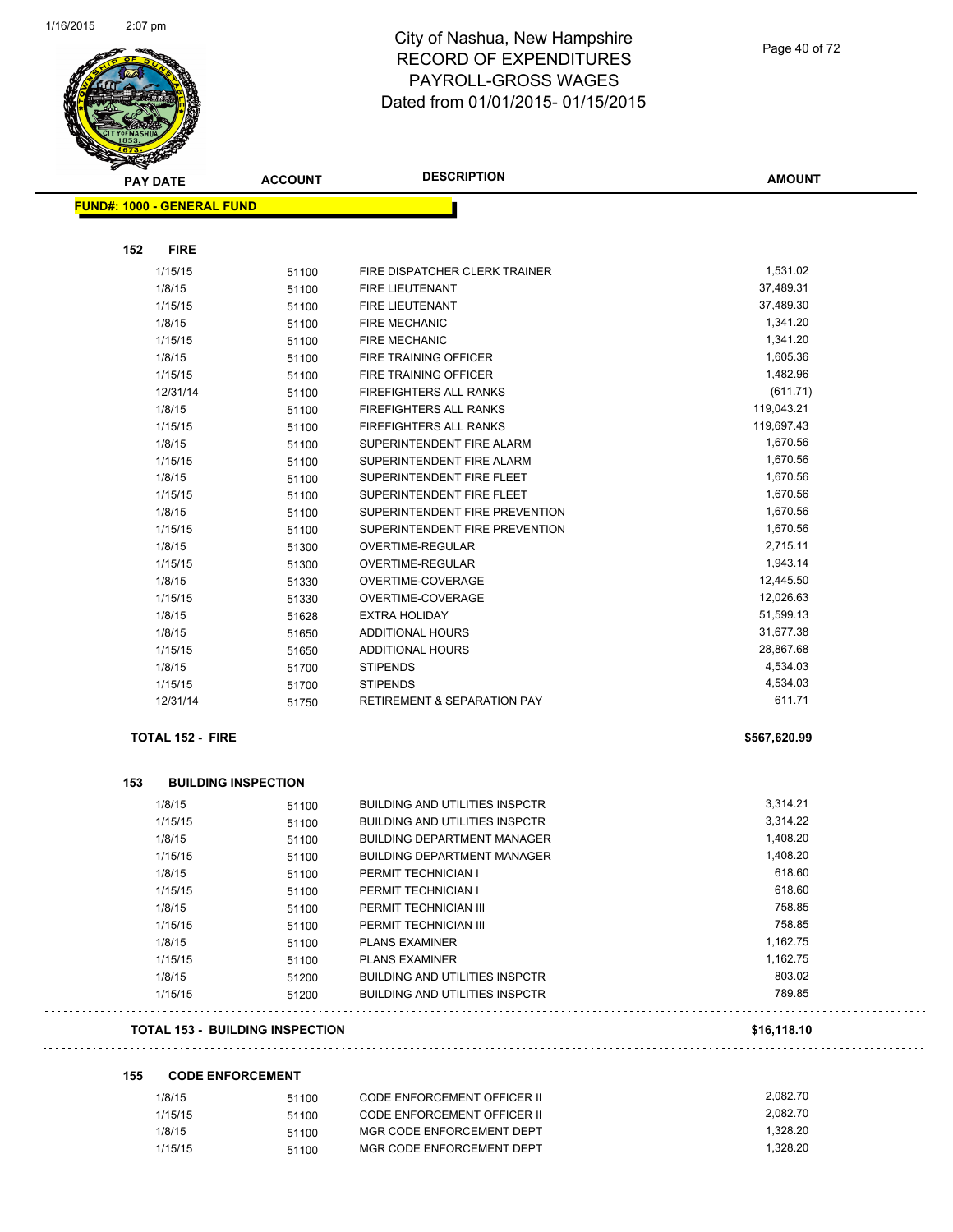| 1/16/2015 | $2:07$ pm |                   |                                            | City of Nashua, New Hampshire<br><b>RECORD OF EXPENDITURES</b><br>PAYROLL-GROSS WAGES<br>Dated from 01/01/2015-01/15/2015 | Page 41 of 72        |
|-----------|-----------|-------------------|--------------------------------------------|---------------------------------------------------------------------------------------------------------------------------|----------------------|
|           |           | PAY DATE          | <b>ACCOUNT</b>                             | <b>DESCRIPTION</b>                                                                                                        | <b>AMOUNT</b>        |
|           |           |                   | FUND#: 1000 - GENERAL FUND                 |                                                                                                                           |                      |
|           |           |                   | <b>TOTAL 155 - CODE ENFORCEMENT</b>        |                                                                                                                           | \$6,821.80           |
|           | 156       |                   | <b>EMERGENCY MANAGEMENT</b>                |                                                                                                                           |                      |
|           |           | 1/8/15<br>1/15/15 | 51100<br>51100                             | <b>EMERGENCY MANAGEMENT DIRECTOR</b><br>EMERGENCY MANAGEMENT DIRECTOR                                                     | 1,485.70<br>1,485.70 |
|           |           |                   | <b>TOTAL 156 - EMERGENCY MANAGEMENT</b>    |                                                                                                                           | \$2,971.40           |
|           | 157       |                   | <b>CITYWIDE COMMUNICATIONS</b>             |                                                                                                                           |                      |
|           |           | 1/8/15            | 51100                                      | COMM SYS ENGR TECH                                                                                                        | 1,512.40             |
|           |           | 1/15/15           | 51100                                      | <b>COMM SYS ENGR TECH</b>                                                                                                 | 1,512.40             |
|           |           | 1/8/15            | 51200                                      | RADIO SYSTEMS MANAGER                                                                                                     | 1,283.52             |
|           |           | 1/15/15           | 51200                                      | RADIO SYSTEMS MANAGER                                                                                                     | 1,283.52             |
|           |           |                   | <b>TOTAL 157 - CITYWIDE COMMUNICATIONS</b> |                                                                                                                           | \$5,591.84           |
|           | 160       |                   | <b>PUBLIC WORKS-ADMIN/ENGINEERING</b>      |                                                                                                                           |                      |
|           |           | 1/8/15            | 51100                                      | ADMINISTRATIVE ASSISTANT II                                                                                               | 687.40               |
|           |           | 1/15/15           | 51100                                      | ADMINISTRATIVE ASSISTANT II                                                                                               | 687.40               |
|           |           | 1/8/15            | 51100                                      | CITIZEN SERVICES COORDINATOR                                                                                              | 745.20               |
|           |           | 1/15/15           | 51100                                      | CITIZEN SERVICES COORDINATOR                                                                                              | 745.20               |
|           |           | 1/8/15            | 51100                                      | <b>CITY ENGINEER</b>                                                                                                      | 1,014.20             |
|           |           | 1/15/15           | 51100                                      | <b>CITY ENGINEER</b>                                                                                                      | 1,014.20             |
|           |           | 1/8/15            | 51100                                      | CONST INSP ENGINEERING ASST<br>CONST INSP ENGINEERING ASST                                                                | 928.95<br>928.95     |
|           |           | 1/15/15<br>1/8/15 | 51100                                      | DEPUTY MANAGER OF ENGINEERING                                                                                             | 690.10               |
|           |           | 1/15/15           | 51100<br>51100                             | DEPUTY MANAGER OF ENGINEERING                                                                                             | 690.10               |
|           |           | 1/8/15            | 51100                                      | DIRECTOR PUBLIC WORKS                                                                                                     | 1,484.40             |
|           |           | 1/15/15           | 51100                                      | DIRECTOR PUBLIC WORKS                                                                                                     | 1,484.40             |
|           |           | 1/8/15            | 51100                                      | DIVISION OPERATIONS MANAGER                                                                                               | 1,413.40             |
|           |           | 1/15/15           | 51100                                      | DIVISION OPERATIONS MANAGER                                                                                               | 1,413.40             |
|           |           | 1/8/15            | 51100                                      | DPW CONTRACT ADMINISTRATOR                                                                                                | 333.85               |
|           |           | 1/15/15           | 51100                                      | DPW CONTRACT ADMINISTRATOR                                                                                                | 333.85               |
|           |           | 1/8/15            | 51100                                      | <b>ENGINEERING INSPECTORS</b>                                                                                             | 1,863.40             |
|           |           | 1/15/15           | 51100                                      | <b>ENGINEERING INSPECTORS</b>                                                                                             | 1,863.40             |
|           |           | 1/8/15            | 51100                                      | <b>EXECUTIVE ASSISTANT</b>                                                                                                | 670.10               |
|           |           | 1/15/15           | 51100                                      | <b>EXECUTIVE ASSISTANT</b>                                                                                                | 670.10               |
|           |           | 1/8/15            | 51100                                      | <b>SENIOR FOREMAN</b>                                                                                                     | 1,285.00             |
|           |           | 1/15/15           | 51100                                      | <b>SENIOR FOREMAN</b>                                                                                                     | 1,284.99             |
|           |           | 1/8/15            | 51100                                      | SENIOR STAFF ENGINEER                                                                                                     | 426.90               |
|           |           | 1/15/15           | 51100                                      | SENIOR STAFF ENGINEER                                                                                                     | 426.90<br>1,579.20   |
|           |           | 1/8/15            | 51100                                      | SENIOR TRAFFIC ENGINEER                                                                                                   |                      |
|           |           | 1/15/15           | 51100                                      | SENIOR TRAFFIC ENGINEER<br>STREET CONSTRUCTION ENGINEER                                                                   | 1,579.20<br>1,312.00 |
|           |           | 1/8/15<br>1/15/15 | 51100                                      | STREET CONSTRUCTION ENGINEER                                                                                              | 1,312.00             |
|           |           | 1/8/15            | 51100<br>51100                             | <b>SURVEY TECHNICIAN</b>                                                                                                  | 1,126.95             |
|           |           | 1/15/15           | 51100                                      | SURVEY TECHNICIAN                                                                                                         | 1,126.95             |
|           |           |                   | TOTAL 160 - PUBLIC WORKS-ADMIN/ENGINEERING |                                                                                                                           | \$31,122.09          |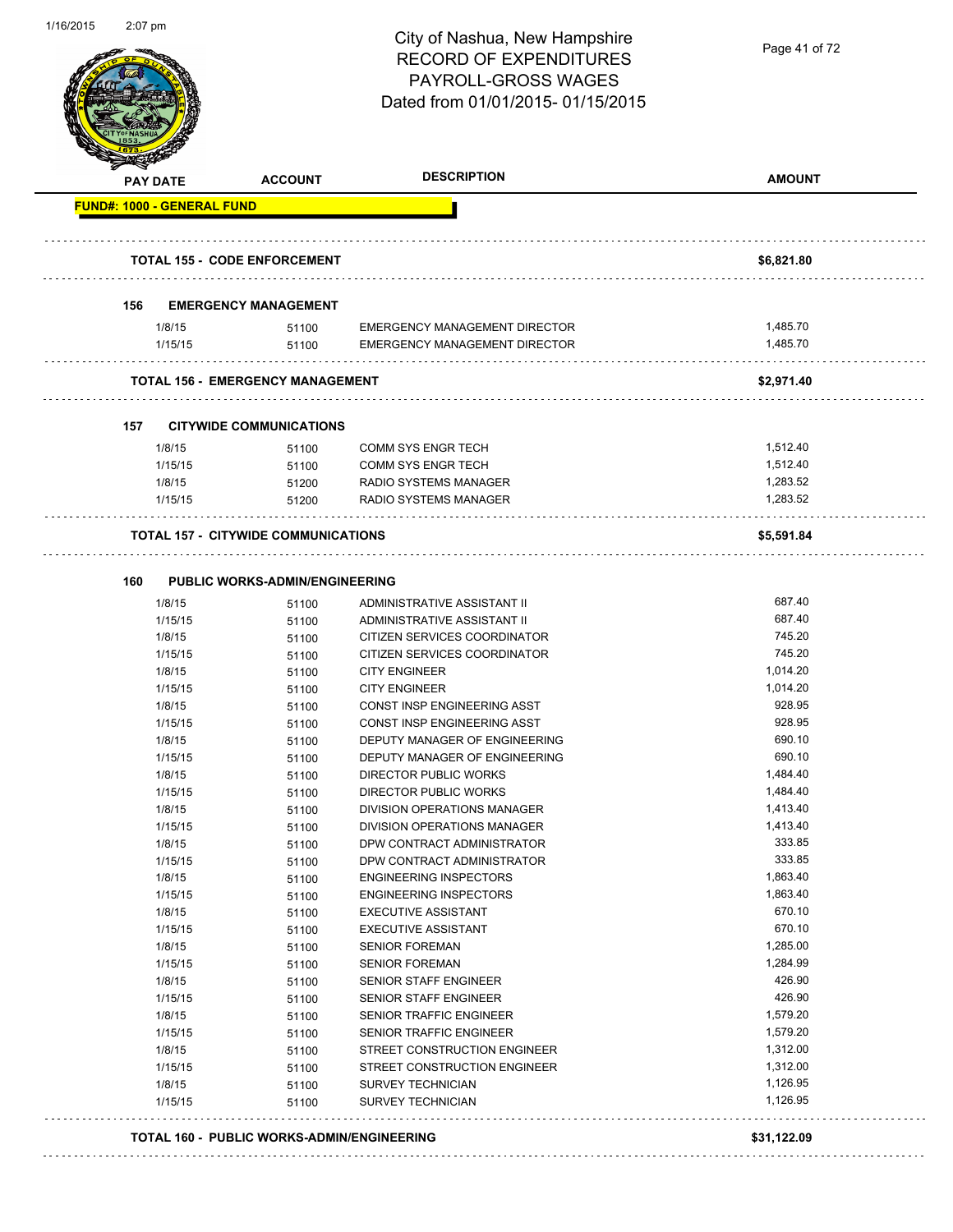

Page 42 of 72

| <b>PAY DATE</b>                   | <b>ACCOUNT</b> | <b>DESCRIPTION</b>             | <b>AMOUNT</b> |
|-----------------------------------|----------------|--------------------------------|---------------|
| <b>FUND#: 1000 - GENERAL FUND</b> |                |                                |               |
|                                   |                |                                |               |
| <b>STREETS</b><br>161             |                |                                |               |
| 1/8/15                            | 51100          | ADMINISTRATIVE ASSISTANT III   | 979.60        |
| 1/15/15                           | 51100          | ADMINISTRATIVE ASSISTANT III   | 979.60        |
| 1/8/15                            | 51100          | AUTO MECH 1ST CLASS NIGHTS     | 2,034.41      |
| 1/15/15                           | 51100          | AUTO MECH 1ST CLASS NIGHTS     | 2,022.40      |
| 1/8/15                            | 51100          | AUTO MECH 2ND CLASS            | 909.20        |
| 1/15/15                           | 51100          | AUTO MECH 2ND CLASS            | 1,818.40      |
| 1/15/15                           | 51100          | AUTO MECH 2ND CLASS NIGHTS     | 921.20        |
| 1/8/15                            | 51100          | AUTO MECHANIC 1ST CLASS        | 2,993.61      |
| 1/15/15                           | 51100          | AUTO MECHANIC 1ST CLASS        | 2,993.61      |
| 1/8/15                            | 51100          | EQUIP OPR STREET REPAIR        | 7,327.36      |
| 1/15/15                           | 51100          | EQUIP OPR STREET REPAIR        | 7,273.61      |
| 1/8/15                            | 51100          | FLEET MAINTENANCE FOREMAN      | 1,126.95      |
| 1/15/15                           | 51100          | FLEET MAINTENANCE FOREMAN      | 1,126.96      |
| 1/8/15                            | 51100          | FLEET MANAGER STREET DEPT      | 1,044.00      |
| 1/15/15                           | 51100          | FLEET MANAGER STREET DEPT      | 1,044.00      |
| 1/8/15                            | 51100          | <b>MASON PIPELAYER</b>         | 2,608.80      |
| 1/15/15                           | 51100          | <b>MASON PIPELAYER</b>         | 2,608.80      |
| 1/8/15                            | 51100          | OPERATIONS COORDINATOR         | 814.70        |
| 1/15/15                           | 51100          | OPERATIONS COORDINATOR         | 814.70        |
| 1/8/15                            | 51100          | <b>SIGN MAINTENANCE</b>        | 1,731.20      |
| 1/15/15                           |                | <b>SIGN MAINTENANCE</b>        | 1,731.20      |
| 1/8/15                            | 51100          | SIGN MAINTENANCE ASSISTANT     | 807.20        |
|                                   | 51100          | SIGN MAINTENANCE ASSISTANT     | 807.20        |
| 1/15/15<br>1/8/15                 | 51100          | STOREKEEPER PWD                | 920.45        |
| 1/15/15                           | 51100          | STOREKEEPER PWD                | 920.45        |
| 1/8/15                            | 51100          | STR CONSTR RPR AND PERMT COORD | 1,104.85      |
|                                   | 51100          | STR CONSTR RPR AND PERMT COORD | 1,114.00      |
| 1/15/15<br>1/8/15                 | 51100          | <b>STREET FOREMAN</b>          | 4,744.00      |
|                                   | 51100          |                                | 4,744.00      |
| 1/15/15                           | 51100          | <b>STREET FOREMAN</b>          |               |
| 1/8/15                            | 51100          | SUPERINTENDENT OF STREETS      | 1,771.20      |
| 1/15/15                           | 51100          | SUPERINTENDENT OF STREETS      | 1,771.20      |
| 1/8/15                            | 51100          | TRAFFIC MAINTENANCE ASSISTANT  | 860.80        |
| 1/15/15                           | 51100          | TRAFFIC MAINTENANCE ASSISTANT  | 860.80        |
| 1/8/15                            | 51100          | <b>TRAFFIC MANAGER</b>         | 1,371.00      |
| 1/15/15                           | 51100          | <b>TRAFFIC MANAGER</b>         | 1,370.99      |
| 1/8/15                            | 51100          | TRAFFIC TECHNICIAN I           | 2,071.20      |
| 1/15/15                           | 51100          | <b>TRAFFIC TECHNICIAN I</b>    | 2,071.20      |
| 1/8/15                            | 51100          | TRUCK DRIVER STREET REPAIR     | 16,728.16     |
| 1/15/15                           | 51100          | TRUCK DRIVER STREET REPAIR     | 16,646.40     |
| 1/8/15                            | 51100          | <b>WELDER FIRST CLASS</b>      | 1,984.80      |
| 1/15/15                           | 51100          | <b>WELDER FIRST CLASS</b>      | 1,984.80      |
| 1/8/15                            | 51300          | OVERTIME-REGULAR               | 27,569.73     |
| 1/15/15                           | 51300          | OVERTIME-REGULAR               | 43,703.88     |
| 1/15/15                           | 51600          | <b>LONGEVITY</b>               | 1,200.00      |
| <b>TOTAL 161 - STREETS</b>        |                |                                | \$182,032.62  |

#### **166 PARKING LOTS**

 $\sim$   $\sim$ 

| 1/8/15  | 51100 | ADMINISTRATIVE ASSISTANT II | 687.40   |
|---------|-------|-----------------------------|----------|
| 1/15/15 | 51100 | ADMINISTRATIVE ASSISTANT II | 687.40   |
| 1/8/15  | 51100 | PARKING MAINTENANCE         | 1.353.90 |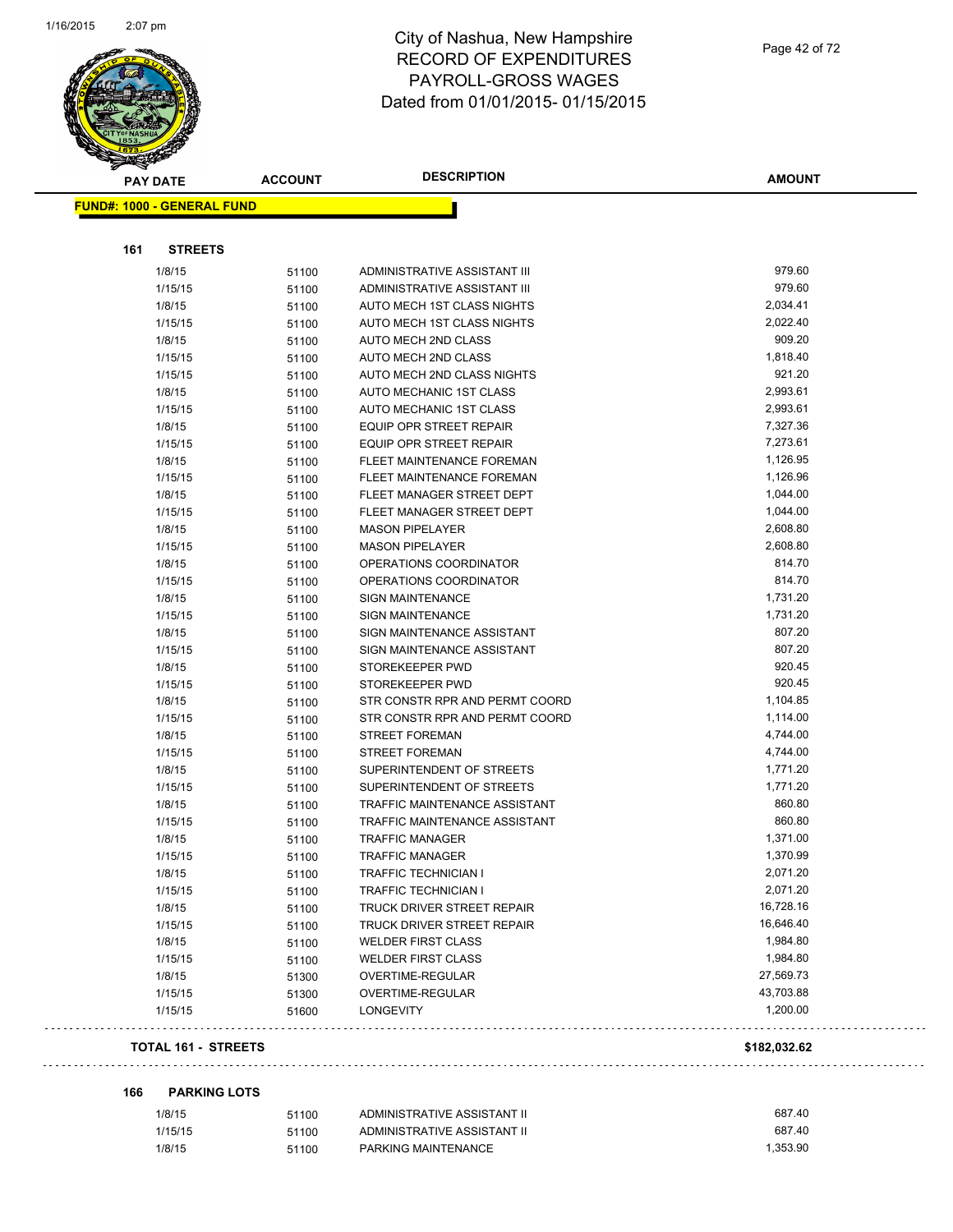Page 43 of 72

|     | <b>PAY DATE</b>                   | <b>ACCOUNT</b>                        | <b>DESCRIPTION</b>                    | <b>AMOUNT</b> |
|-----|-----------------------------------|---------------------------------------|---------------------------------------|---------------|
|     | <b>FUND#: 1000 - GENERAL FUND</b> |                                       |                                       |               |
|     |                                   |                                       |                                       |               |
| 166 | <b>PARKING LOTS</b>               |                                       |                                       |               |
|     | 1/15/15                           | 51100                                 | PARKING MAINTENANCE                   | 1,353.90      |
|     | 1/8/15                            | 51100                                 | TRANSPORTATION DEPT MANAGER           | 64.50         |
|     | 1/15/15                           | 51100                                 | <b>TRANSPORTATION DEPT MANAGER</b>    | 64.50         |
|     | 1/8/15                            | 51200                                 | <b>TRANSIT UTILITY SERVICE WORKER</b> | 238.23        |
|     | 1/15/15                           | 51200                                 | <b>TRANSIT UTILITY SERVICE WORKER</b> | 153.70        |
|     | 1/8/15                            | 51300                                 | OVERTIME-REGULAR                      | 216.97        |
|     | 1/15/15                           | 51300                                 | OVERTIME-REGULAR                      | 437.91        |
|     | TOTAL 166 - PARKING LOTS          |                                       |                                       | \$5,258.41    |
| 171 |                                   | <b>COMMUNITY SERVICES</b>             |                                       |               |
|     | 1/8/15                            | 51100                                 | DIRECTOR HEALTH AND COMM SVS          | 1,726.90      |
|     | 1/15/15                           | 51100                                 | DIRECTOR HEALTH AND COMM SVS          | 1.726.90      |
|     | 1/8/15                            | 51100                                 | PROGRAM ASSISTANT                     | 435.30        |
|     | 1/15/15                           | 51100                                 | PROGRAM ASSISTANT                     | 435.30        |
|     | 1/8/15                            | 51100                                 | PROGRAM COORDINATOR                   | 929.80        |
|     | 1/15/15                           | 51100                                 | PROGRAM COORDINATOR                   | 929.80        |
|     |                                   | <b>TOTAL 171 - COMMUNITY SERVICES</b> |                                       | \$6,184.00    |
| 172 |                                   | <b>COMMUNITY HEALTH</b>               |                                       |               |
|     | 1/8/15                            | 51100                                 | ADMINISTRATIVE ASSISTANT II           | 717.25        |
|     | 1/15/15                           | 51100                                 | ADMINISTRATIVE ASSISTANT II           | 717.24        |
|     | 1/8/15                            | 51100                                 | BILINGUAL OUTREACH WORKER             | 764.30        |
|     | 1/15/15                           | 51100                                 | <b>BILINGUAL OUTREACH WORKER</b>      | 764.30        |
|     | 1/8/15                            | 51100                                 | MANAGER COMMUNITY HEALTH              | 1,364.20      |
|     | 1/15/15                           | 51100                                 | MANAGER COMMUNITY HEALTH              | 1,364.20      |
|     | 1/8/15                            | 51100                                 | PUB HEALTH NURSE                      | 3,307.95      |
|     | 1/15/15                           | 51100                                 | PUB HEALTH NURSE                      | 3,307.95      |
|     | 1/15/15                           | 51412                                 | <b>WAGES PER DIEM</b>                 | 212.11        |
|     |                                   | <b>TOTAL 172 - COMMUNITY HEALTH</b>   |                                       | \$12,519.50   |
| 173 |                                   | <b>ENVIRONMENTAL HEALTH</b>           |                                       |               |
|     | 1/8/15                            | 51100                                 | ENVIRONMENTAL HEALTH SPEC             | 2,387.05      |
|     | 1/15/15                           | 51100                                 | ENVIRONMENTAL HEALTH SPEC             | 2,387.05      |
|     | 1/8/15                            | 51100                                 | ENVIRONMENTAL TECH OFFICE MGR         | 992.85        |
|     | 1/15/15                           | 51100                                 | ENVIRONMENTAL TECH OFFICE MGR         | 992.86        |
|     | 1/8/15                            | 51100                                 | LABORATORY DIRECTOR                   | 988.20        |
|     | 1/15/15                           | 51100                                 | <b>LABORATORY DIRECTOR</b>            | 988.20        |
|     | 1/8/15                            | 51100                                 | MANAGER ENVIRONMENTAL HEALTH          | 1,446.40      |
|     | 1/15/15                           | 51100                                 | MANAGER ENVIRONMENTAL HEALTH          | 1,446.40      |
|     |                                   | TOTAL 173 - ENVIRONMENTAL HEALTH      |                                       | \$11,629.01   |
| 174 |                                   | <b>WELFARE ADMINISTRATION</b>         |                                       |               |
|     | 1/8/15                            | 51100                                 | ADMINISTRATIVE ASSISTANT I            | 829.30        |
|     |                                   |                                       |                                       |               |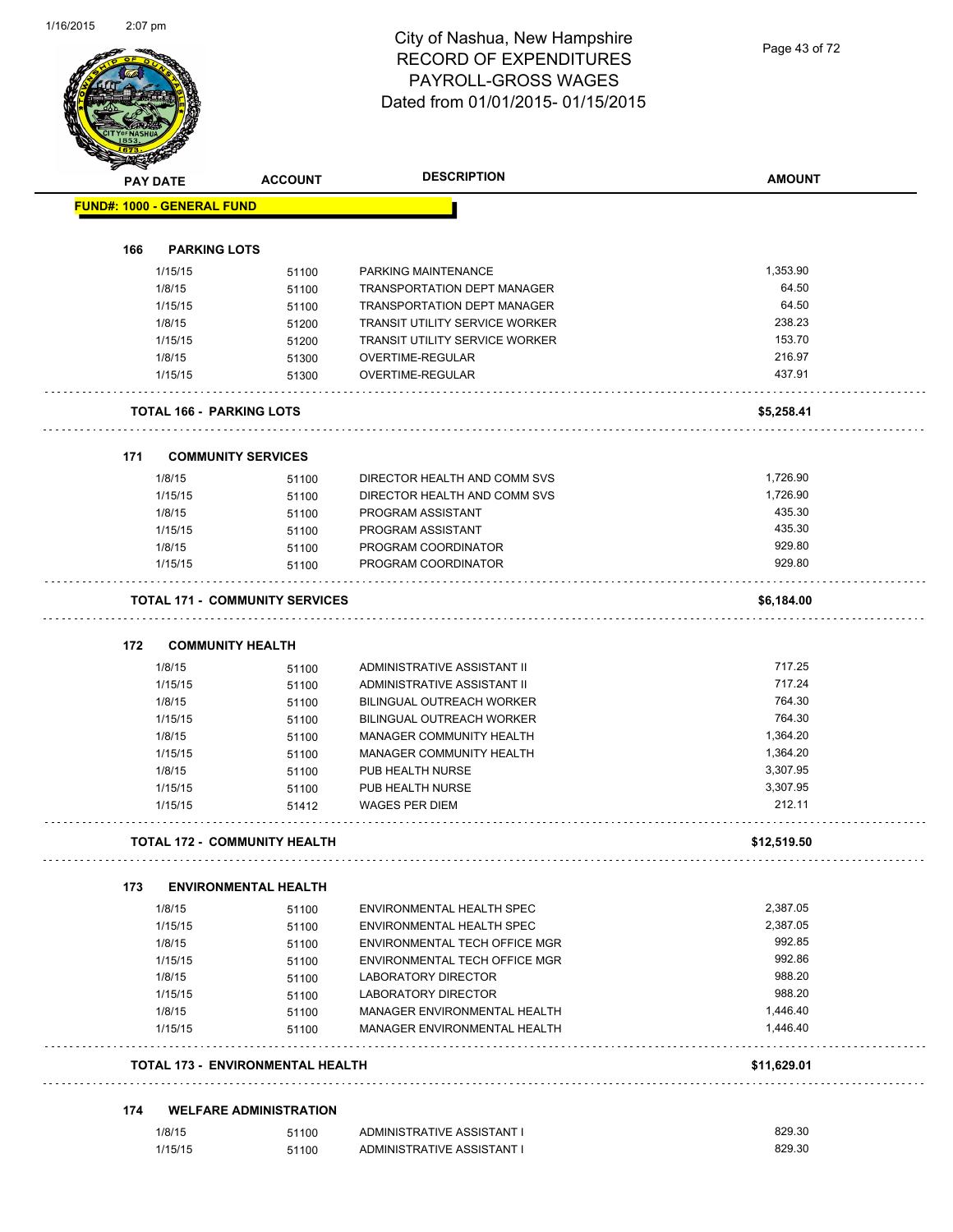|     | <b>PAY DATE</b>                   | <b>ACCOUNT</b>                            | <b>DESCRIPTION</b>                               | <b>AMOUNT</b>        |
|-----|-----------------------------------|-------------------------------------------|--------------------------------------------------|----------------------|
|     | <b>FUND#: 1000 - GENERAL FUND</b> |                                           |                                                  |                      |
|     |                                   |                                           |                                                  |                      |
| 174 |                                   | <b>WELFARE ADMINISTRATION</b>             |                                                  |                      |
|     | 1/8/15                            | 51100                                     | <b>CASE TECHNICIAN WELFARE</b>                   | 2,384.95             |
|     | 1/15/15                           | 51100                                     | CASE TECHNICIAN WELFARE                          | 2,384.95<br>936.70   |
|     | 1/8/15                            | 51100                                     | INTAKE WORKER ACCOUNTANT                         |                      |
|     | 1/15/15                           | 51100                                     | INTAKE WORKER ACCOUNTANT                         | 936.70<br>957.30     |
|     | 1/8/15                            | 51100                                     | SENIOR CASE TECHNICIAN                           |                      |
|     | 1/15/15                           | 51100                                     | SENIOR CASE TECHNICIAN                           | 957.30               |
|     | 1/8/15<br>1/15/15                 | 51100<br>51100                            | <b>WELFARE OFFICER</b><br><b>WELFARE OFFICER</b> | 1,450.00<br>1,450.00 |
|     |                                   | <b>TOTAL 174 - WELFARE ADMINISTRATION</b> |                                                  |                      |
|     |                                   |                                           |                                                  | \$13,116.50          |
| 177 |                                   | <b>PARKS &amp; RECREATION</b>             |                                                  |                      |
|     | 1/8/15                            | 51100                                     | ADMINISTRATIVE ASSISTANT II                      | 758.85               |
|     | 1/15/15                           | 51100                                     | ADMINISTRATIVE ASSISTANT II                      | 758.86               |
|     | 1/8/15                            | 51100                                     | EQUIPMENT OPERATOR, PARKS                        | 909.20               |
|     | 1/15/15                           | 51100                                     | EQUIPMENT OPERATOR, PARKS                        | 909.20               |
|     | 1/8/15                            | 51100                                     | FOREMAN LABOR PARK                               | 3,380.85             |
|     | 1/15/15                           | 51100                                     | FOREMAN LABOR PARK                               | 3,380.87             |
|     | 1/8/15                            | 51100                                     | <b>GROUNDSKEEPER MAINTENANCE</b>                 | 6,605.22             |
|     | 1/15/15                           | 51100                                     | <b>GROUNDSKEEPER MAINTENANCE</b>                 | 6,601.19             |
|     | 1/8/15                            | 51100                                     | <b>GROUNDSMAN I</b>                              | 2,338.80             |
|     | 1/15/15                           | 51100                                     | <b>GROUNDSMAN I</b>                              | 2,338.80             |
|     | 1/8/15                            | 51100                                     | <b>GROUNDSMAN II</b>                             | 818.80               |
|     | 1/15/15                           | 51100                                     | <b>GROUNDSMAN II</b>                             | 818.80               |
|     | 1/8/15                            | 51100                                     | <b>LEAD GROUNDSMAN</b>                           | 2,758.80             |
|     | 1/15/15                           | 51100                                     | <b>LEAD GROUNDSMAN</b>                           | 2,758.80             |
|     | 1/8/15                            | 51100                                     | NURSERY WORKER PARKS                             | 865.60               |
|     | 1/15/15                           | 51100                                     | NURSERY WORKER PARKS                             | 865.60               |
|     | 1/8/15                            | 51100                                     | PROGRAM COORDINATOR                              | 357.70               |
|     | 1/15/15                           | 51100                                     | PROGRAM COORDINATOR                              | 357.70               |
|     | 1/8/15                            | 51100                                     | RECREATION PROGRAM MANAGER                       | 1,098.20             |
|     | 1/15/15                           | 51100                                     | RECREATION PROGRAM MANAGER                       | 1,098.20             |
|     | 1/8/15                            | 51100                                     | STELLOS STADIUM ATTENDANT                        | 909.20               |
|     | 1/15/15                           | 51100                                     | STELLOS STADIUM ATTENDANT                        | 909.20               |
|     | 1/8/15                            | 51100                                     | SUPERINTENDENT OF PARKS RECR                     | 1,720.00             |
|     | 1/15/15                           | 51100                                     | SUPERINTENDENT OF PARKS RECR                     | 1,720.00             |
|     | 1/8/15                            | 51100                                     | <b>TRUCK DRIVER</b>                              | 832.00               |
|     | 1/15/15                           | 51100                                     | <b>TRUCK DRIVER</b>                              | 832.00               |
|     | 1/8/15                            | 51300                                     | OVERTIME-REGULAR                                 | 472.25               |
|     | 1/15/15                           | 51300                                     | OVERTIME-REGULAR                                 | 2,780.96             |
|     | 1/15/15                           | 51600                                     | <b>LONGEVITY</b>                                 | 1,600.00             |
|     | 1/15/15                           | 55642                                     | <b>GAME OFFICIALS</b>                            | 480.00               |
|     | 1/15/15                           | 61107                                     | <b>CLOTHING &amp; UNIFORMS</b>                   | 32.99                |

#### **179 LIBRARY**

| 1/8/15  | 51100 | ADMIN ASST COST ACCOUNTANT | 805.44   |
|---------|-------|----------------------------|----------|
| 1/15/15 | 51100 | ADMIN ASST COST ACCOUNTANT | 805.43   |
| 1/8/15  | 51100 | ASSISTANT DIRECTOR LIBRARY | 1.293.10 |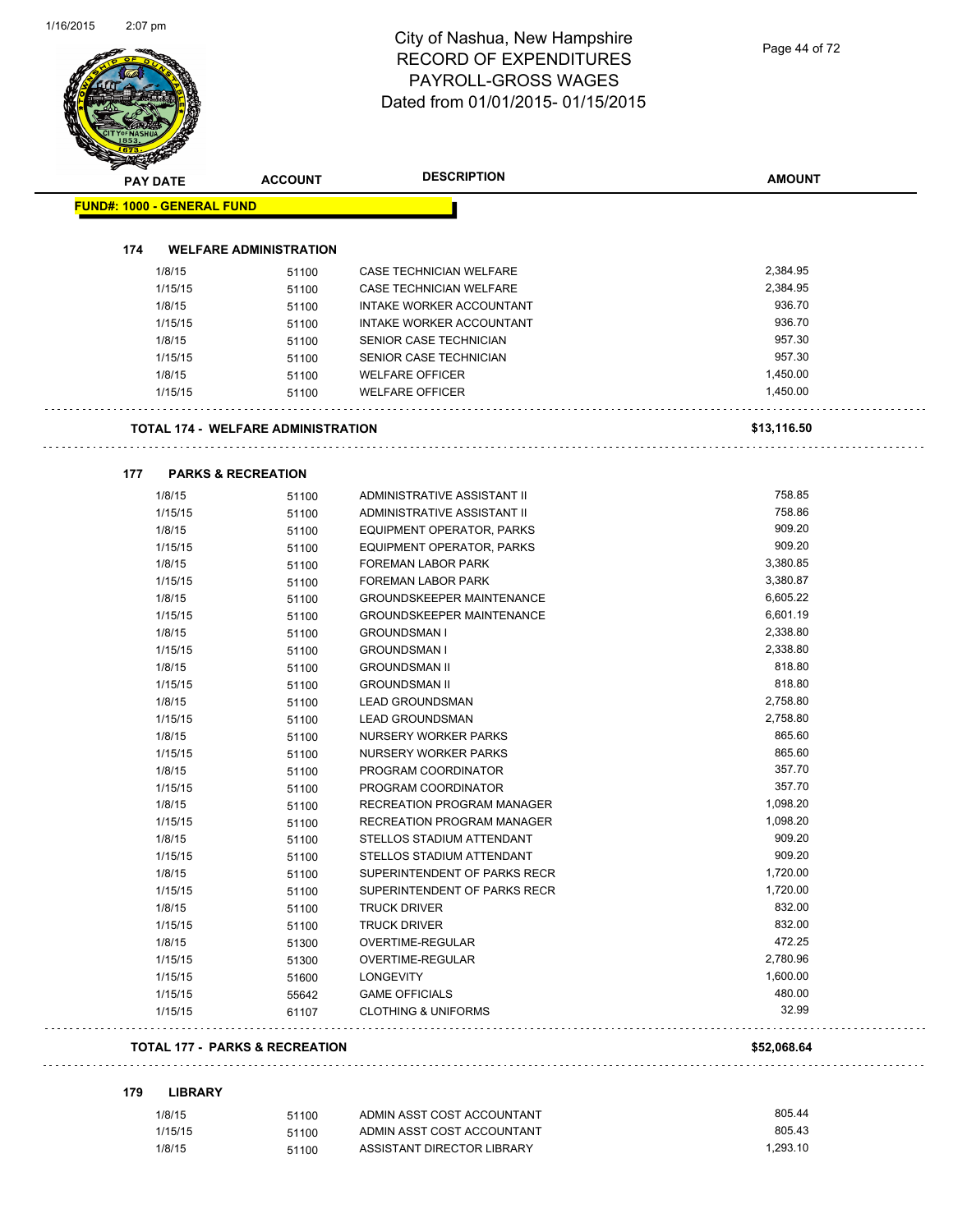

| Page 45 of 72 |
|---------------|
|               |

| <b>PAY DATE</b>                   | <b>ACCOUNT</b> | <b>DESCRIPTION</b>                | <b>AMOUNT</b> |
|-----------------------------------|----------------|-----------------------------------|---------------|
| <b>FUND#: 1000 - GENERAL FUND</b> |                |                                   |               |
|                                   |                |                                   |               |
|                                   |                |                                   |               |
| 179<br><b>LIBRARY</b>             |                |                                   |               |
| 1/15/15                           | 51100          | ASSISTANT DIRECTOR LIBRARY        | 1,293.10      |
| 1/8/15                            | 51100          | ASSISTANT LIBRARIAN CIRCULATIO    | 973.40        |
| 1/15/15                           | 51100          | ASSISTANT LIBRARIAN CIRCULATIO    | 973.40        |
| 1/8/15                            | 51100          | ASSISTANT LIBRARIAN YOUTH SERV    | 780.10        |
| 1/15/15                           | 51100          | ASSISTANT LIBRARIAN YOUTH SERV    | 780.10        |
| 1/8/15                            | 51100          | <b>DIRECTOR LIBRARY</b>           | 1,885.70      |
| 1/15/15                           | 51100          | <b>DIRECTOR LIBRARY</b>           | 1,885.70      |
| 1/8/15                            | 51100          | EXECUTIVE ASST OFFICE MANAGER     | 858.44        |
| 1/15/15                           | 51100          | EXECUTIVE ASST OFFICE MANAGER     | 858.45        |
| 1/8/15                            | 51100          | <b>JANITOR</b>                    | 490.50        |
| 1/15/15                           | 51100          | <b>JANITOR</b>                    | 487.44        |
| 1/8/15                            | 51100          | LIBRARIAN ADULT SERVICES          | 962.60        |
| 1/15/15                           | 51100          | <b>LIBRARIAN ADULT SERVICES</b>   | 962.61        |
| 1/8/15                            | 51100          | <b>LIBRARIAN CIRCULATION</b>      | 1,003.20      |
| 1/15/15                           | 51100          | <b>LIBRARIAN CIRCULATION</b>      | 1,003.20      |
| 1/8/15                            | 51100          | <b>LIBRARIAN OUTREACH SVS</b>     | 999.18        |
| 1/15/15                           | 51100          | <b>LIBRARIAN OUTREACH SVS</b>     | 1,011.67      |
| 1/8/15                            | 51100          | <b>LIBRARIAN TECH SERVICES</b>    | 1,037.15      |
| 1/15/15                           | 51100          | LIBRARIAN TECH SERVICES           | 1,043.63      |
| 1/8/15                            | 51100          | LIBRARIAN YOUTH SERVICES          | 2,283.21      |
| 1/15/15                           | 51100          | LIBRARIAN YOUTH SERVICES          | 2,283.20      |
| 1/8/15                            | 51100          | LIBRARY ASSISTANT CIRCULATION     | 5,360.94      |
| 1/15/15                           | 51100          | LIBRARY ASSISTANT CIRCULATION     | 5,460.95      |
| 1/8/15                            | 51100          | LIBRARY ASSISTANT MEDIA SERVIC    | 706.90        |
| 1/15/15                           | 51100          | LIBRARY ASSISTANT MEDIA SERVIC    | 706.90        |
| 1/8/15                            | 51100          | LIBRARY ASSISTANT TECH SVS        | 706.90        |
| 1/15/15                           | 51100          | LIBRARY ASSISTANT TECH SVS        | 706.90        |
| 12/31/14                          | 51100          | LIBRARY ASSISTANT YOUTH SERVIC    | 0.00          |
| 1/8/15                            | 51100          | LIBRARY ASSISTANT YOUTH SERVIC    | 1,328.25      |
| 1/15/15                           | 51100          | LIBRARY ASSISTANT YOUTH SERVIC    | 1,328.25      |
| 1/8/15                            | 51100          | <b>MAINTENANCE SUPV</b>           | 852.55        |
| 1/15/15                           | 51100          | MAINTENANCE SUPV                  | 852.55        |
| 1/8/15                            | 51100          | <b>MEDIA SERVICES COORDINATOR</b> | 1,205.05      |
| 1/15/15                           | 51100          | <b>MEDIA SERVICES COORDINATOR</b> | 1,205.05      |
| 1/8/15                            | 51100          | PAGE & COLLECTION COORDINATOR     | 840.00        |
| 1/15/15                           | 51100          | PAGE & COLLECTION COORDINATOR     | 840.00        |
| 1/8/15                            | 51100          | REFERENCE LIBRARIAN ADULT SERV    | 3,334.27      |
| 1/15/15                           | 51100          | REFERENCE LIBRARIAN ADULT SERV    | 3,426.28      |
| 1/8/15                            | 51100          | REFERENCE LIBRARIAN TECH SVS      | 756.45        |
| 1/15/15                           | 51100          | REFERENCE LIBRARIAN TECH SVS      | 756.45        |
| 1/8/15                            | 51100          | <b>SECURITY LIBRARY</b>           | 614.05        |
| 1/15/15                           | 51100          | <b>SECURITY LIBRARY</b>           | 614.04        |
| 1/8/15                            | 51200          | LIBRARY ASSISTANT CIRCULATION     | 324.20        |
| 1/15/15                           | 51200          | LIBRARY ASSISTANT CIRCULATION     | 324.20        |
| 1/8/15                            | 51200          | LIBRARY ASSISTANT TECH SVS        | 415.50        |
| 1/15/15                           | 51200          | <b>LIBRARY ASSISTANT TECH SVS</b> | 415.50        |
| 1/8/15                            | 51200          | LIBRARY PAGE YOUTH SERVICES       | 137.55        |
| 1/15/15                           | 51200          | LIBRARY PAGE YOUTH SERVICES       | 185.70        |
| 1/8/15                            | 51200          | LIBRARY PAGES CIRCULATION         | 529.30        |
| 1/15/15                           | 51200          | LIBRARY PAGES CIRCULATION         | 722.40        |
| 1/8/15                            | 51200          | LIBRARY PAGES MEDIA SERVICES      | 44.50         |
| 1/15/15                           | 51200          | LIBRARY PAGES MEDIA SERVICES      | 311.50        |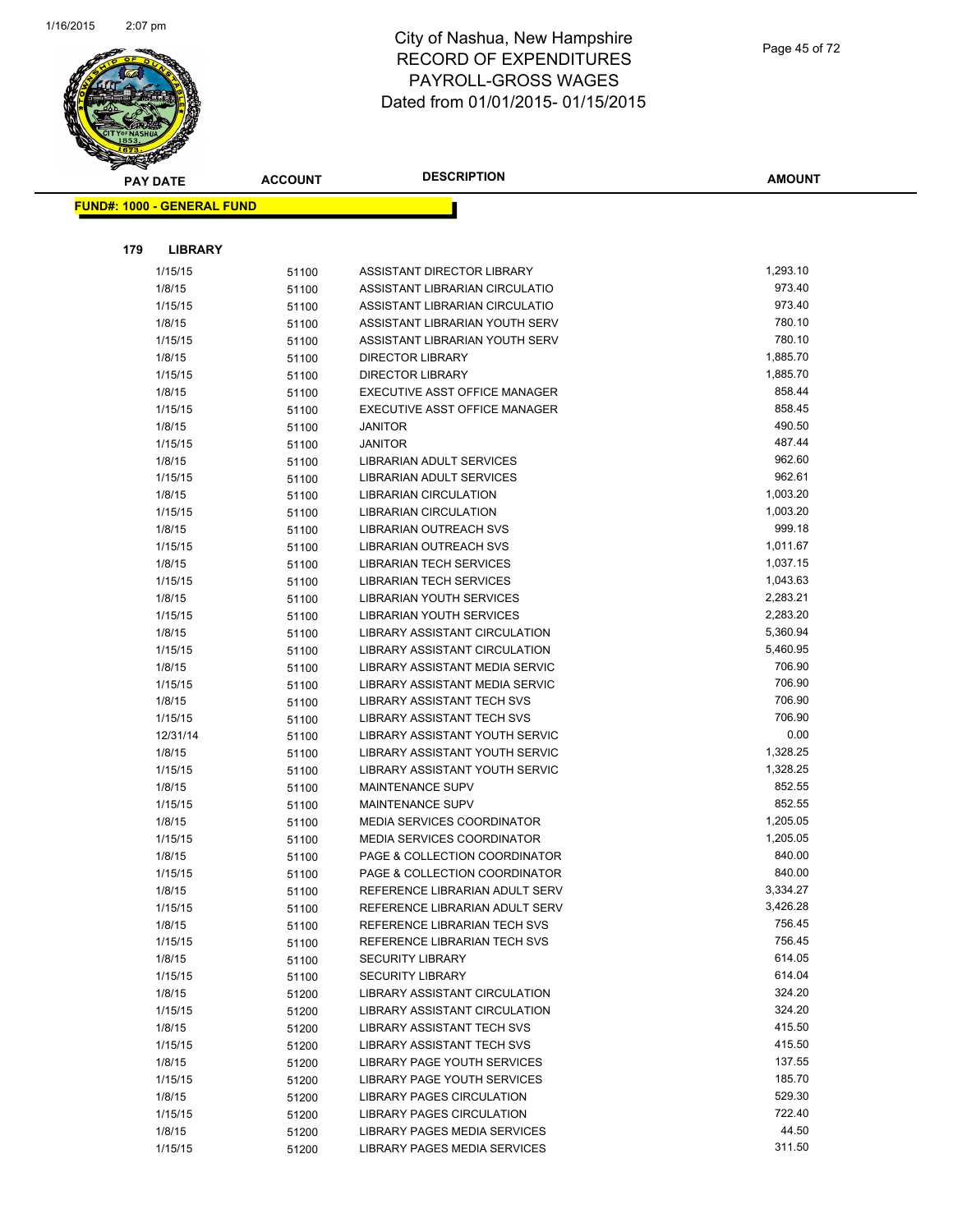Page 46 of 72

|     | <b>PAY DATE</b>                   | <b>ACCOUNT</b>                           | <b>DESCRIPTION</b>                                | <b>AMOUNT</b> |
|-----|-----------------------------------|------------------------------------------|---------------------------------------------------|---------------|
|     | <b>FUND#: 1000 - GENERAL FUND</b> |                                          |                                                   |               |
|     |                                   |                                          |                                                   |               |
| 179 | <b>LIBRARY</b>                    |                                          |                                                   |               |
|     | 1/8/15                            | 51200                                    | <b>SECURITY LIBRARY</b>                           | 342.49        |
|     | 1/15/15                           | 51200                                    | <b>SECURITY LIBRARY</b>                           | 342.48        |
|     | 12/31/14                          | 51300                                    | <b>OVERTIME-REGULAR</b>                           | (121.82)      |
|     | 1/8/15                            | 51300                                    | OVERTIME-REGULAR                                  | 1,235.99      |
|     | 1/15/15                           | 51300                                    | OVERTIME-REGULAR                                  | 1,091.39      |
|     | <b>TOTAL 179 - LIBRARY</b>        |                                          |                                                   | \$64,663.56   |
| 181 |                                   | <b>COMMUNITY DEVELOPMENT</b>             |                                                   |               |
|     | 1/8/15                            | 51100                                    | ADMINISTRATIVE ASSISTANT II                       | 687.40        |
|     | 1/15/15                           | 51100                                    | ADMINISTRATIVE ASSISTANT II                       | 687.40        |
|     | 1/8/15                            | 51100                                    | DIRECTOR COMMUNITY DEVELOPMENT                    | 1,766.75      |
|     | 1/15/15                           | 51100                                    | DIRECTOR COMMUNITY DEVELOPMENT                    | 1,766.76      |
|     | 1/8/15                            | 51200                                    | ADMINISTRATIVE ASSISTANT I                        | 347.46        |
|     | 1/15/15                           | 51200                                    | ADMINISTRATIVE ASSISTANT I                        | 347.46        |
|     |                                   |                                          |                                                   | 100.00        |
|     | 1/8/15<br>1/15/15                 | 51400<br>51400                           | WAGES TEMP-SEASONAL<br><b>WAGES TEMP-SEASONAL</b> | 100.00        |
|     |                                   |                                          |                                                   |               |
|     |                                   | <b>TOTAL 181 - COMMUNITY DEVELOPMENT</b> |                                                   | \$5,803.23    |
| 182 | <b>PLANNING &amp; ZONING</b>      |                                          |                                                   |               |
|     | 1/8/15                            | 51100                                    | DEPARTMENT COORDINATOR                            | 267.34        |
|     | 1/8/15                            | 51100                                    | DEPUTY PLANNING MANAGER                           | 2,661.20      |
|     | 1/15/15                           | 51100                                    | DEPUTY PLANNING MANAGER                           | 2,661.19      |
|     | 1/8/15                            | 51100                                    | MANAGER PLANNING DEPT                             | 1,905.00      |
|     | 1/15/15                           | 51100                                    | MANAGER PLANNING DEPT                             | 1,905.00      |
|     | 1/8/15                            | 51100                                    | PLANNER I                                         | 1,722.25      |
|     | 1/15/15                           | 51100                                    | PLANNER I                                         | 1,722.25      |
|     | 1/8/15                            | 51100                                    | PLANNER II                                        | 1,125.65      |
|     | 1/15/15                           |                                          | <b>PLANNER II</b>                                 | 1,125.65      |
|     |                                   | 51100                                    |                                                   | 704.60        |
|     | 1/8/15                            | 51100                                    | ZONING COORDINATOR                                |               |
|     | 1/15/15                           | 51100                                    | ZONING COORDINATOR                                | 704.60        |
|     | 1/15/15                           | 53428                                    | STENOGRAPHIC SERVICES                             | 250.00        |
|     |                                   | <b>TOTAL 182 - PLANNING &amp; ZONING</b> |                                                   | \$16,754.73   |
| 183 |                                   | <b>ECONOMIC DEVELOPMENT</b>              |                                                   |               |
|     | 1/8/15                            | 51100                                    | ECONOMIC DEV DIRECTOR                             | 1,873.49      |
|     | 1/15/15                           | 51100                                    | ECONOMIC DEV DIRECTOR                             | 1,873.50      |
|     | 1/8/15                            | 51100                                    | OED PROGRAM COORDINATOR                           | 558.80        |
|     | 1/15/15                           | 51100                                    | OED PROGRAM COORDINATOR                           | 558.80        |
|     |                                   |                                          |                                                   |               |
|     |                                   | <b>TOTAL 183 - ECONOMIC DEVELOPMENT</b>  |                                                   | \$4,864.59    |
| 191 | <b>SCHOOL</b>                     |                                          |                                                   |               |
|     | 1/15/15                           | 51100                                    | ASSISTANT DIRECTOR BUSINESS                       | 2,971.10      |
|     | 1/15/15                           | 51100                                    | ASSISTANT PRINCIPAL AMH                           | 1,406.13      |
|     |                                   |                                          |                                                   |               |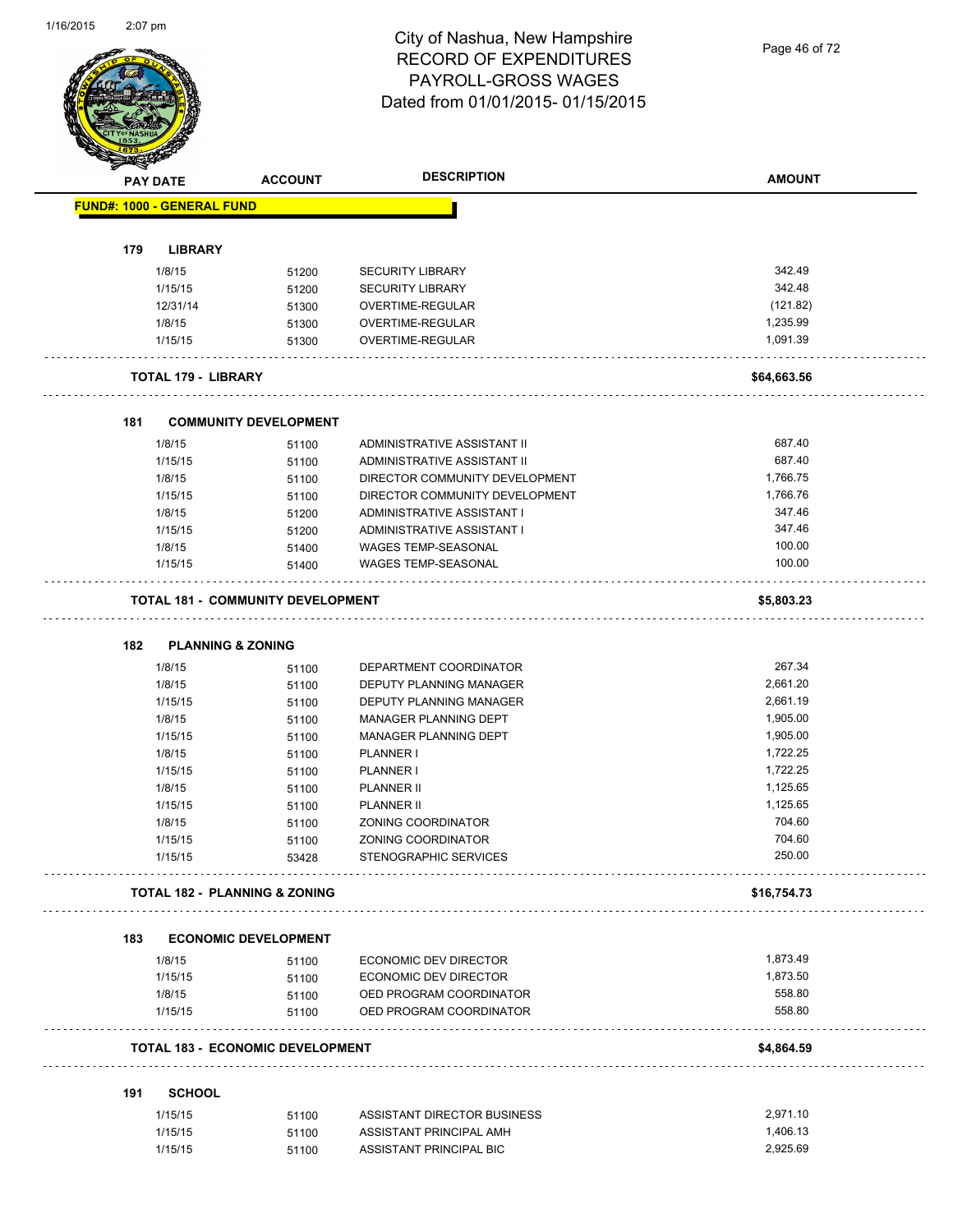

|     | <b>PAY DATE</b>                   | <b>ACCOUNT</b> | <b>DESCRIPTION</b>                               | <b>AMOUNT</b>        |
|-----|-----------------------------------|----------------|--------------------------------------------------|----------------------|
|     | <b>FUND#: 1000 - GENERAL FUND</b> |                |                                                  |                      |
|     |                                   |                |                                                  |                      |
|     |                                   |                |                                                  |                      |
| 191 | <b>SCHOOL</b>                     |                |                                                  |                      |
|     | 1/15/15                           | 51100          | ASSISTANT PRINCIPAL BRO                          | 1,403.82             |
|     | 1/15/15                           | 51100          | ASSISTANT PRINCIPAL CHARL                        | 1,483.72             |
|     | 1/15/15                           | 51100          | ASSISTANT PRINCIPAL DR CRSP                      | 2,807.70             |
|     | 1/15/15                           | 51100          | ASSISTANT PRINCIPAL ELM                          | 6,549.40             |
|     | 1/15/15                           | 51100          | ASSISTANT PRINCIPAL FES                          | 2,967.51             |
|     | 1/15/15                           | 51100          | ASSISTANT PRINCIPAL FMS                          | 3,472.50             |
|     | 1/15/15                           | 51100          | ASSISTANT PRINCIPAL LEDGE                        | 2,812.32             |
|     | 1/15/15                           | 51100          | ASSISTANT PRINCIPAL MDE                          | 1,406.13             |
|     | 1/15/15                           | 51100          | ASSISTANT PRINCIPAL MTP                          | 2,626.50             |
|     | 1/15/15                           | 51100          | ASSISTANT PRINCIPAL NHN                          | 12,595.80            |
|     | 1/15/15                           | 51100          | ASSISTANT PRINCIPAL NHS                          | 12,890.20            |
|     | 1/15/15                           | 51100          | ASSISTANT PRINCIPAL PMS                          | 3,272.60             |
|     | 1/15/15                           | 51100          | ASSISTANT PRINCIPAL SHE                          | 1,403.82             |
|     | 1/15/15                           | 51100          | ASSISTANT SUPERINTENDENT                         | 8,484.50             |
|     | 1/15/15                           | 51100          | ASST DIRECTOR PLANT OPS                          | 4,470.90             |
|     | 1/15/15                           | 51100          | <b>ASST DIRECTOR SPED</b>                        | 6,243.60             |
|     | 1/15/15                           | 51100          | ASST SYSTEMS ADMIN FULL YEAR                     | 14,234.58            |
|     | 1/15/15                           | 51100          | ASST SYSTEMS ADMIN SCH YEAR                      | 697.71               |
|     | 1/15/15                           | 51100          | ATTENDANCE OFFICER                               | 2,331.49             |
|     | 1/15/15                           | 51100          | CAREER CENTER COORD NHN                          | 1,518.29             |
|     | 1/15/15                           | 51100          | CHIEF OPERATING OFFICER                          | 4,044.00             |
|     | 1/15/15                           | 51100          | CLERICAL ACADEMY NHN                             | 3,380.81<br>2,798.71 |
|     | 1/15/15                           | 51100          | CLERICAL ACADEMY NHS                             | 745.15               |
|     | 1/8/15                            | 51100          | CLERICAL ADULT ED NHN                            | 743.21               |
|     | 1/15/15<br>1/8/15                 | 51100          | CLERICAL ADULT ED NHN<br>CLERICAL ASST SUPER SUP | 2,071.95             |
|     | 1/15/15                           | 51100          | <b>CLERICAL ASST SUPER SUP</b>                   | 2,081.78             |
|     | 1/15/15                           | 51100<br>51100 | CLERICAL ATHLETIC NHN                            | 721.15               |
|     | 1/15/15                           | 51100          | CLERICAL ATHLETIC NHS                            | 750.11               |
|     | 1/8/15                            | 51100          | <b>CLERICAL BUSINESS</b>                         | 3,718.19             |
|     | 1/15/15                           | 51100          | <b>CLERICAL BUSINESS</b>                         | 3,718.20             |
|     | 1/8/15                            | 51100          | CLERICAL CHIEF OP OFFICER SUP                    | 816.09               |
|     | 1/15/15                           | 51100          | CLERICAL CHIEF OP OFFICER SUP                    | 816.10               |
|     | 1/15/15                           | 51100          | CLERICAL CTE NHS                                 | 756.40               |
|     | 1/15/15                           | 51100          | <b>CLERICAL GUIDANCE ELM</b>                     | 756.40               |
|     | 1/15/15                           | 51100          | CLERICAL GUIDANCE NHN                            | 2,106.65             |
|     | 1/15/15                           | 51100          | <b>CLERICAL GUIDANCE NHS</b>                     | 2,079.10             |
|     | 1/8/15                            | 51100          | CLERICAL HUMAN RESOURCES                         | 2,156.70             |
|     | 1/15/15                           | 51100          | CLERICAL HUMAN RESOURCES                         | 2,151.65             |
|     | 1/8/15                            | 51100          | <b>CLERICAL PAYROLL SUP</b>                      | 677.25               |
|     | 1/15/15                           | 51100          | <b>CLERICAL PAYROLL SUP</b>                      | 677.25               |
|     | 1/8/15                            | 51100          | <b>CLERICAL PLANT OPS</b>                        | 756.40               |
|     | 1/15/15                           | 51100          | <b>CLERICAL PLANT OPS</b>                        | 756.40               |
|     | 1/15/15                           | 51100          | <b>CLERICAL PRINCIPAL AMH</b>                    | 1,312.13             |
|     | 1/15/15                           | 51100          | <b>CLERICAL PRINCIPAL BIC</b>                    | 1,365.05             |
|     | 1/15/15                           | 51100          | <b>CLERICAL PRINCIPAL BIR</b>                    | 1,512.80             |
|     | 1/15/15                           | 51100          | <b>CLERICAL PRINCIPAL BRO</b>                    | 1,452.29             |
|     | 1/15/15                           | 51100          | CLERICAL PRINCIPAL CHA                           | 1,354.50             |
|     | 1/15/15                           | 51100          | <b>CLERICAL PRINCIPAL DRC</b>                    | 1,387.15             |
|     | 1/15/15                           | 51100          | <b>CLERICAL PRINCIPAL ELM</b>                    | 3,382.61             |
|     | 1/15/15                           | 51100          | <b>CLERICAL PRINCIPAL FES</b>                    | 1,429.26             |
|     | 1/15/15                           | 51100          | <b>CLERICAL PRINCIPAL FMS</b>                    | 2,211.45             |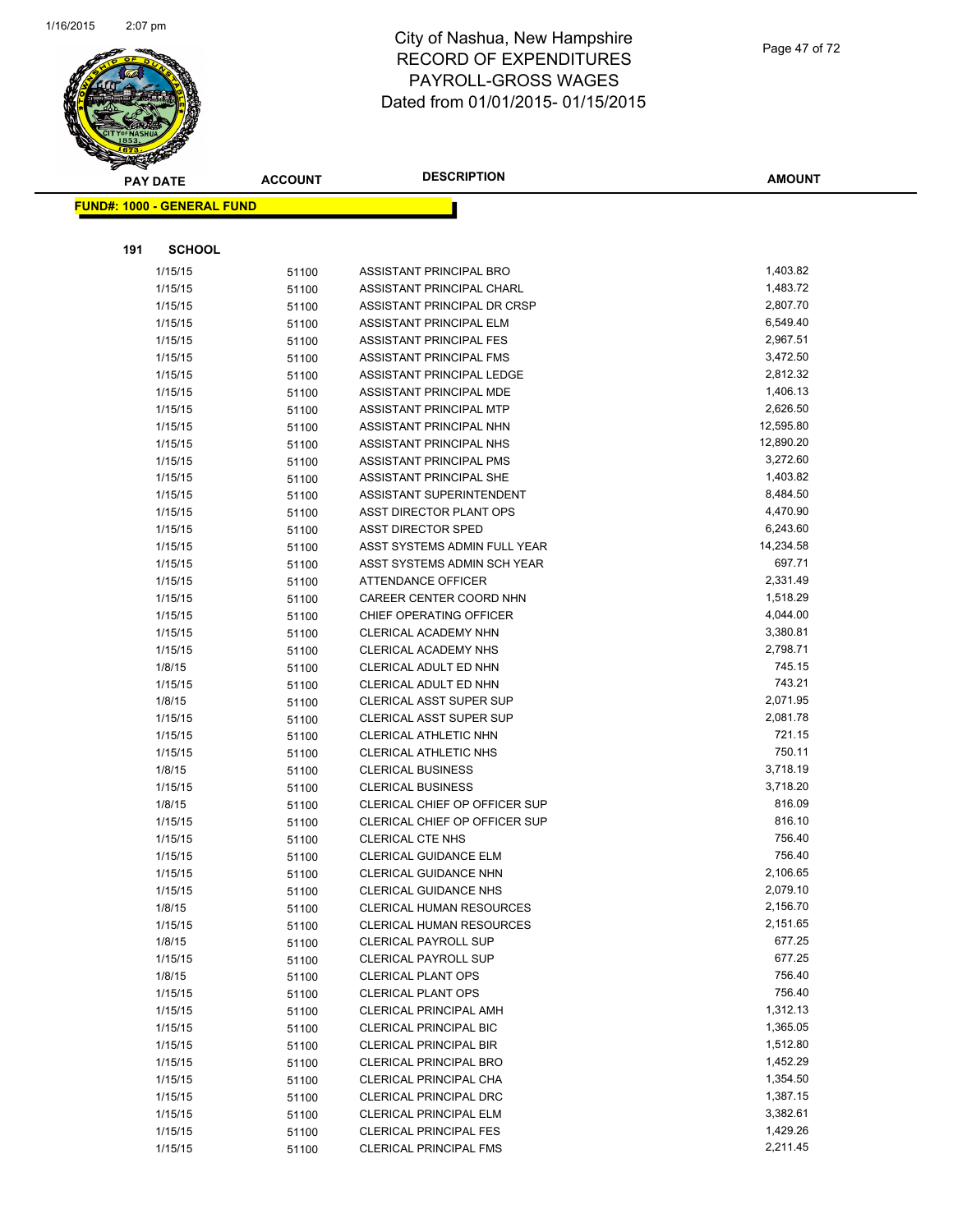

|     | <b>PAY DATE</b>                   | <b>ACCOUNT</b> | <b>DESCRIPTION</b>                           | <b>AMOUNT</b>        |
|-----|-----------------------------------|----------------|----------------------------------------------|----------------------|
|     | <b>FUND#: 1000 - GENERAL FUND</b> |                |                                              |                      |
|     |                                   |                |                                              |                      |
| 191 | <b>SCHOOL</b>                     |                |                                              |                      |
|     | 1/15/15                           | 51100          | CLERICAL PRINCIPAL LDG                       | 1,387.15             |
|     | 1/15/15                           | 51100          | <b>CLERICAL PRINCIPAL MDE</b>                | 1,501.55             |
|     | 1/15/15                           | 51100          | <b>CLERICAL PRINCIPAL MTP</b>                | 1,431.05             |
|     | 1/8/15                            | 51100          | CLERICAL PRINCIPAL NHN                       | 1,387.15             |
|     | 1/15/15                           | 51100          | CLERICAL PRINCIPAL NHN                       | 1,387.14             |
|     | 1/8/15                            | 51100          | <b>CLERICAL PRINCIPAL NHS</b>                | 1,396.13             |
|     | 1/15/15                           | 51100          | <b>CLERICAL PRINCIPAL NHS</b>                | 1,443.35             |
|     | 1/15/15                           | 51100          | <b>CLERICAL PRINCIPAL NSE</b>                | 1,501.55             |
|     | 1/15/15                           | 51100          | <b>CLERICAL PRINCIPAL PMS</b>                | 2,032.95             |
|     | 1/15/15                           | 51100          | <b>CLERICAL PRINCIPAL SHE</b>                | 1,492.63             |
|     | 1/15/15                           | 51100          | CLERICAL RECEPTIONIST NHN                    | 756.40               |
|     | 1/15/15                           | 51100          | <b>CLERICAL RECEPTIONIST NHS</b>             | 672.03               |
|     | 1/15/15                           | 51100          | CLERICAL SPECIAL ED NHN                      | 756.40               |
|     | 1/15/15                           | 51100          | CLERICAL SPECIAL ED NHS                      | 613.85               |
|     | 1/8/15                            | 51100          | CLERICAL SPECIAL ED SUP                      | 1,512.80             |
|     | 1/15/15                           | 51100          | CLERICAL SPECIAL ED SUP                      | 1,512.80             |
|     | 1/8/15                            | 51100          | <b>CLERICAL STUDENT SERV SUP</b>             | 805.30               |
|     | 1/15/15                           | 51100          | CLERICAL STUDENT SERV SUP                    | 805.31               |
|     | 1/15/15                           | 51100          | <b>CLERICAL SUB SERVICE SUP</b>              | 755.15               |
|     | 1/8/15                            | 51100          | CLERICAL SUPERINTENDANT SUP                  | 950.86               |
|     | 1/15/15                           | 51100          | <b>CLERICAL SUPERINTENDANT SUP</b>           | 950.85               |
|     | 1/15/15                           | 51100          | <b>CLERICAL TRANSPORTATION SUP</b>           | 455.01               |
|     | 1/15/15                           | 51100          | <b>CURRICULUM SUPERVISOR</b>                 | 2,888.30             |
|     | 1/8/15                            | 51100          | <b>CUSTODIAN AMH</b>                         | 1,634.20             |
|     | 1/15/15                           | 51100          | <b>CUSTODIAN AMH</b>                         | 1,572.75             |
|     | 1/8/15                            | 51100          | <b>CUSTODIAN ASST HEAD ELM</b>               | 736.80               |
|     | 1/15/15                           | 51100          | <b>CUSTODIAN ASST HEAD ELM</b>               | 736.80               |
|     | 1/8/15                            | 51100          | <b>CUSTODIAN ASST HEAD FMS</b>               | 736.80               |
|     | 1/15/15                           | 51100          | <b>CUSTODIAN ASST HEAD FMS</b>               | 736.80               |
|     | 1/8/15                            | 51100          | <b>CUSTODIAN ASST HEAD NHN</b>               | 1,618.02             |
|     | 1/15/15                           | 51100          | <b>CUSTODIAN ASST HEAD NHN</b>               | 1,711.65             |
|     | 1/8/15                            | 51100          | <b>CUSTODIAN ASST HEAD NHS</b>               | 1,623.51             |
|     | 1/15/15                           | 51100          | <b>CUSTODIAN ASST HEAD NHS</b>               | 1,590.47             |
|     | 1/8/15                            | 51100          | <b>CUSTODIAN ASST HEAD PMS</b>               | 736.80               |
|     | 1/15/15                           | 51100          | <b>CUSTODIAN ASST HEAD PMS</b>               | 736.80               |
|     | 1/8/15                            | 51100          | <b>CUSTODIAN BIC</b>                         | 1,941.60<br>1,941.60 |
|     | 1/15/15<br>1/8/15                 | 51100          | <b>CUSTODIAN BIC</b><br><b>CUSTODIAN BIR</b> | 2,552.40             |
|     | 1/15/15                           | 51100<br>51100 | <b>CUSTODIAN BIR</b>                         | 2,604.99             |
|     | 1/8/15                            | 51100          | <b>CUSTODIAN BRO</b>                         | 1,294.40             |
|     | 1/15/15                           | 51100          | <b>CUSTODIAN BRO</b>                         | 1,294.40             |
|     | 1/8/15                            | 51100          | <b>CUSTODIAN CHA</b>                         | 1,294.40             |
|     | 1/15/15                           | 51100          | <b>CUSTODIAN CHA</b>                         | 1,294.41             |
|     | 1/8/15                            | 51100          | <b>CUSTODIAN DRC</b>                         | 1,262.00             |
|     | 1/15/15                           | 51100          | <b>CUSTODIAN DRC</b>                         | 1,262.01             |
|     | 1/8/15                            | 51100          | <b>CUSTODIAN ELM</b>                         | 5,252.73             |
|     | 1/15/15                           | 51100          | <b>CUSTODIAN ELM</b>                         | 5,204.17             |
|     | 1/8/15                            | 51100          | <b>CUSTODIAN FES</b>                         | 1,294.40             |
|     | 1/15/15                           | 51100          | <b>CUSTODIAN FES</b>                         | 1,294.40             |
|     | 1/8/15                            | 51100          | <b>CUSTODIAN FMS</b>                         | 1,941.60             |
|     | 1/15/15                           | 51100          | <b>CUSTODIAN FMS</b>                         | 1,941.60             |
|     | 1/8/15                            | 51100          | <b>CUSTODIAN HEAD AMH</b>                    | 736.80               |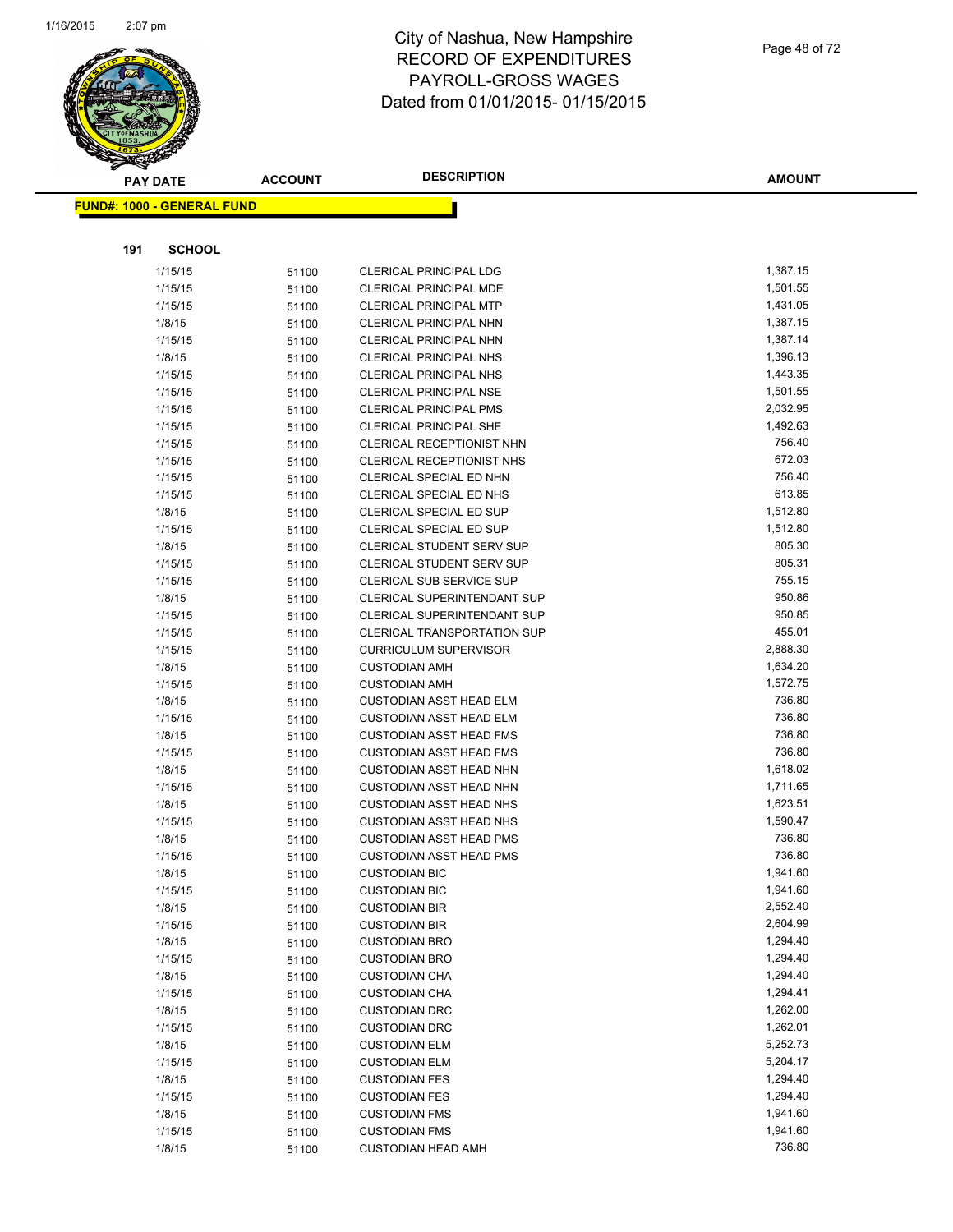

|     | <b>PAY DATE</b>                   | <b>ACCOUNT</b> | <b>DESCRIPTION</b>                                     | <b>AMOUNT</b>    |
|-----|-----------------------------------|----------------|--------------------------------------------------------|------------------|
|     | <b>FUND#: 1000 - GENERAL FUND</b> |                |                                                        |                  |
|     |                                   |                |                                                        |                  |
| 191 | <b>SCHOOL</b>                     |                |                                                        |                  |
|     |                                   |                |                                                        |                  |
|     | 1/15/15                           | 51100          | <b>CUSTODIAN HEAD AMH</b>                              | 736.80           |
|     | 1/8/15                            | 51100          | <b>CUSTODIAN HEAD BIC</b>                              | 736.80           |
|     | 1/15/15                           | 51100          | <b>CUSTODIAN HEAD BIC</b>                              | 736.81           |
|     | 1/8/15                            | 51100          | <b>CUSTODIAN HEAD BIR</b>                              | 736.80           |
|     | 1/15/15                           | 51100          | <b>CUSTODIAN HEAD BIR</b>                              | 736.80           |
|     | 1/8/15                            | 51100          | <b>CUSTODIAN HEAD BRO</b>                              | 736.80<br>736.80 |
|     | 1/15/15                           | 51100          | <b>CUSTODIAN HEAD BRO</b>                              | 736.80           |
|     | 1/8/15                            | 51100          | <b>CUSTODIAN HEAD CHA</b>                              |                  |
|     | 1/15/15                           | 51100          | <b>CUSTODIAN HEAD CHA</b>                              | 736.80<br>736.80 |
|     | 1/8/15                            | 51100          | <b>CUSTODIAN HEAD DRC</b>                              | 736.80           |
|     | 1/15/15                           | 51100          | <b>CUSTODIAN HEAD DRC</b>                              | 873.20           |
|     | 1/8/15<br>1/15/15                 | 51100          | <b>CUSTODIAN HEAD ELM</b>                              | 873.22           |
|     |                                   | 51100          | <b>CUSTODIAN HEAD ELM</b>                              | 736.80           |
|     | 1/8/15<br>1/15/15                 | 51100          | <b>CUSTODIAN HEAD FES</b><br><b>CUSTODIAN HEAD FES</b> | 736.81           |
|     | 1/8/15                            | 51100          | <b>CUSTODIAN HEAD FMS</b>                              | 862.29           |
|     | 1/15/15                           | 51100<br>51100 | <b>CUSTODIAN HEAD FMS</b>                              | 873.20           |
|     | 1/8/15                            |                | <b>CUSTODIAN HEAD LDG</b>                              | 736.80           |
|     | 1/15/15                           | 51100<br>51100 | <b>CUSTODIAN HEAD LDG</b>                              | 736.80           |
|     | 1/8/15                            | 51100          | <b>CUSTODIAN HEAD MDE</b>                              | 736.80           |
|     | 1/15/15                           | 51100          | <b>CUSTODIAN HEAD MDE</b>                              | 736.80           |
|     | 1/8/15                            | 51100          | <b>CUSTODIAN HEAD MTP</b>                              | 736.80           |
|     | 1/15/15                           | 51100          | <b>CUSTODIAN HEAD MTP</b>                              | 792.06           |
|     | 1/8/15                            | 51100          | <b>CUSTODIAN HEAD NHN</b>                              | 878.40           |
|     | 1/15/15                           | 51100          | <b>CUSTODIAN HEAD NHN</b>                              | 878.40           |
|     | 1/8/15                            | 51100          | <b>CUSTODIAN HEAD NHS</b>                              | 878.40           |
|     | 1/15/15                           | 51100          | <b>CUSTODIAN HEAD NHS</b>                              | 878.40           |
|     | 1/8/15                            | 51100          | <b>CUSTODIAN HEAD NSE</b>                              | 736.80           |
|     | 1/15/15                           | 51100          | <b>CUSTODIAN HEAD NSE</b>                              | 736.80           |
|     | 1/8/15                            | 51100          | <b>CUSTODIAN HEAD PMS</b>                              | 867.74           |
|     | 1/15/15                           | 51100          | <b>CUSTODIAN HEAD PMS</b>                              | 873.21           |
|     | 1/8/15                            | 51100          | <b>CUSTODIAN HEAD SHE</b>                              | 736.80           |
|     | 1/15/15                           | 51100          | <b>CUSTODIAN HEAD SHE</b>                              | 736.80           |
|     | 1/8/15                            | 51100          | <b>CUSTODIAN LDG</b>                                   | 1,456.20         |
|     | 1/15/15                           | 51100          | <b>CUSTODIAN LDG</b>                                   | 1,456.20         |
|     | 1/8/15                            | 51100          | <b>CUSTODIAN MDE</b>                                   | 1,294.40         |
|     | 1/15/15                           | 51100          | <b>CUSTODIAN MDE</b>                                   | 1,294.41         |
|     | 1/8/15                            | 51100          | <b>CUSTODIAN MTP</b>                                   | 1,294.40         |
|     | 1/15/15                           | 51100          | <b>CUSTODIAN MTP</b>                                   | 1,173.05         |
|     | 1/8/15                            | 51100          | <b>CUSTODIAN NHN</b>                                   | 10,493.27        |
|     | 1/15/15                           | 51100          | <b>CUSTODIAN NHN</b>                                   | 10,370.52        |
|     | 1/8/15                            | 51100          | <b>CUSTODIAN NHS</b>                                   | 9,780.00         |
|     | 1/15/15                           | 51100          | <b>CUSTODIAN NHS</b>                                   | 9,780.00         |
|     | 1/8/15                            | 51100          | <b>CUSTODIAN NSE</b>                                   | 647.20           |
|     | 1/15/15                           | 51100          | <b>CUSTODIAN NSE</b>                                   | 647.20           |
|     | 1/8/15                            | 51100          | <b>CUSTODIAN PMS</b>                                   | 1,941.60         |
|     | 1/15/15                           | 51100          | <b>CUSTODIAN PMS</b>                                   | 1,941.60         |
|     | 1/8/15                            | 51100          | <b>CUSTODIAN SHE</b>                                   | 1,941.60         |
|     | 1/15/15                           | 51100          | <b>CUSTODIAN SHE</b>                                   | 1,941.60         |
|     | 1/15/15                           | 51100          | <b>CUSTODIAN SUPERVISOR WPO</b>                        | 2,039.30         |
|     | 1/8/15                            | 51100          | <b>CUSTODIAN WID</b>                                   | 1,294.40         |
|     | 1/15/15                           | 51100          | <b>CUSTODIAN WID</b>                                   | 1,294.40         |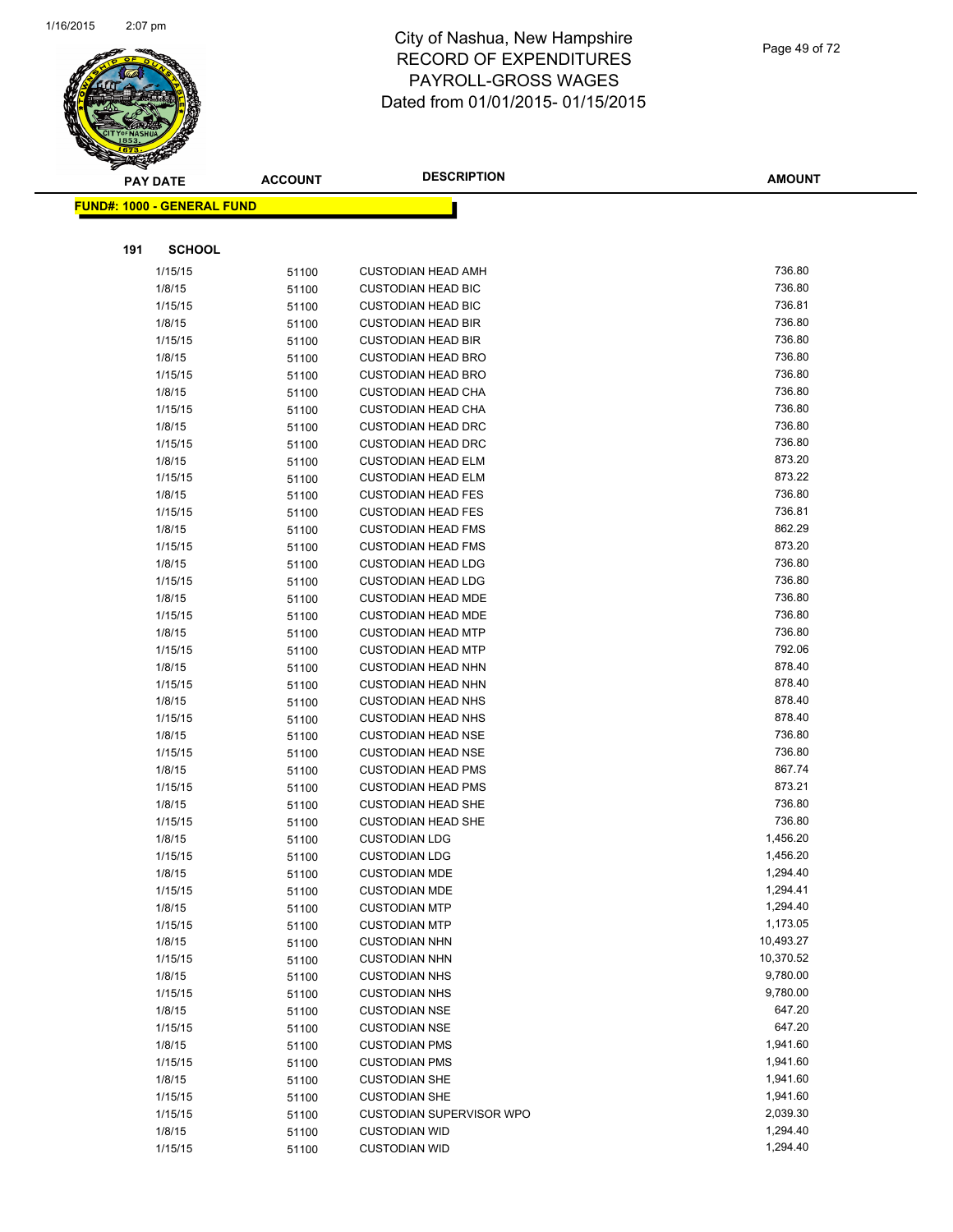

|     | <b>PAY DATE</b>                   | <b>ACCOUNT</b> | <b>DESCRIPTION</b>             | <b>AMOUNT</b> |
|-----|-----------------------------------|----------------|--------------------------------|---------------|
|     | <b>FUND#: 1000 - GENERAL FUND</b> |                |                                |               |
|     |                                   |                |                                |               |
| 191 | <b>SCHOOL</b>                     |                |                                |               |
|     | 1/15/15                           | 51100          | DATA ANALYST                   | 1,808.40      |
|     | 1/15/15                           | 51100          | DIRECTOR ADULT ED              | 3,160.00      |
|     | 1/15/15                           | 51100          | <b>DIRECTOR ATHLETICS</b>      | 3,476.00      |
|     | 1/15/15                           | 51100          | DIRECTOR COM GRANTS            | 3,090.10      |
|     | 1/15/15                           | 51100          | <b>DIRECTOR GUIDANCE</b>       | 6,192.30      |
|     | 1/15/15                           | 51100          | DIRECTOR HUMAN RESOURCES       | 3,201.10      |
|     | 1/15/15                           | 51100          | <b>DIRECTOR PLANT OPS</b>      | 3,608.20      |
|     | 1/15/15                           | 51100          | DIRECTOR PRE SCHOOL            | 2,663.50      |
|     | 1/15/15                           | 51100          | DIRECTOR SEC CURRICULUM & INST | 3,369.90      |
|     | 1/15/15                           | 51100          | DIRECTOR SPECIAL ED            | 3,755.10      |
|     | 1/15/15                           | 51100          | DIRECTOR STUDENT SERVICES      | 3,222.00      |
|     | 1/15/15                           | 51100          | DIRECTOR TECHNOLOGY            | 4,058.30      |
|     | 1/15/15                           | 51100          | DIRECTOR TRANSPORTATION        | 3,067.10      |
|     | 1/15/15                           | 51100          | DIRECTOR VOCATIONAL            | 7,084.40      |
|     | 1/15/15                           | 51100          | DW TECHNOLOGY PEER COACH       | 2,551.89      |
|     | 1/15/15                           | 51100          | ELL OUTREACH WORKER            | 1,611.51      |
|     | 1/15/15                           | 51100          | <b>GUIDANCE COUNSELOR AMH</b>  | 1,762.11      |
|     | 1/15/15                           | 51100          | <b>GUIDANCE COUNSELOR BIC</b>  | 1,823.09      |
|     | 1/15/15                           | 51100          | <b>GUIDANCE COUNSELOR BIR</b>  | 2,885.91      |
|     | 1/15/15                           | 51100          | GUIDANCE COUNSELOR BRO         | 1,694.52      |
|     | 1/15/15                           | 51100          | GUIDANCE COUNSELOR CHA         | 2,816.68      |
|     | 1/15/15                           | 51100          | GUIDANCE COUNSELOR DRC         | 2,728.32      |
|     | 1/15/15                           | 51100          | <b>GUIDANCE COUNSELOR ELM</b>  | 11,120.78     |
|     | 1/15/15                           | 51100          | <b>GUIDANCE COUNSELOR FES</b>  | 2,728.32      |
|     | 1/15/15                           | 51100          | <b>GUIDANCE COUNSELOR FMS</b>  | 5,431.72      |
|     | 1/15/15                           | 51100          | <b>GUIDANCE COUNSELOR LDG</b>  | 2,650.82      |
|     | 1/15/15                           | 51100          | <b>GUIDANCE COUNSELOR MDE</b>  | 2,204.18      |
|     | 1/15/15                           | 51100          | <b>GUIDANCE COUNSELOR MTP</b>  | 2,728.33      |
|     | 1/15/15                           | 51100          | <b>GUIDANCE COUNSELOR NHN</b>  | 19,346.82     |
|     | 1/15/15                           | 51100          | GUIDANCE COUNSELOR NHS         | 18,079.03     |
|     | 1/15/15                           | 51100          | <b>GUIDANCE COUNSELOR NSE</b>  | 2,728.32      |
|     | 1/15/15                           | 51100          | <b>GUIDANCE COUNSELOR PMS</b>  | 9,496.18      |
|     | 1/15/15                           | 51100          | GUIDANCE COUNSELOR SHE         | 2,566.72      |
|     | 1/15/15                           | 51100          | JOB DEVELOPER SPED NHN         | 2,816.68      |
|     | 1/15/15                           | 51100          | <b>LIBRARIAN AMH</b>           | 2,566.72      |
|     | 1/15/15                           | 51100          | <b>LIBRARIAN BIC</b>           | 1,667.00      |
|     | 1/15/15                           | 51100          | <b>LIBRARIAN BIR</b>           | 1,885.02      |
|     | 1/15/15                           | 51100          | LIBRARIAN BRO                  | 1,745.48      |
|     | 1/15/15                           | 51100          | LIBRARIAN CHA                  | 2,816.68      |
|     | 1/15/15                           | 51100          | LIBRARIAN DRC                  | 1,867.19      |
|     | 1/15/15                           | 51100          | <b>LIBRARIAN ELM</b>           | 1,622.41      |
|     | 1/15/15                           | 51100          | <b>LIBRARIAN FES</b>           | 2,227.79      |
|     | 1/15/15                           | 51100          | <b>LIBRARIAN FMS</b>           | 3,224.40      |
|     | 1/15/15                           | 51100          | <b>LIBRARIAN LDG</b>           | 1,885.02      |
|     | 1/15/15                           | 51100          | <b>LIBRARIAN MDE</b>           | 2,204.18      |
|     | 1/15/15                           | 51100          | <b>LIBRARIAN MTP</b>           | 2,398.89      |
|     | 1/15/15                           | 51100          | <b>LIBRARIAN NHN</b>           | 4,506.14      |
|     | 1/15/15                           | 51100          | <b>LIBRARIAN NHS</b>           | 4,755.06      |
|     | 1/15/15                           | 51100          | LIBRARIAN NSE                  | 2,204.18      |
|     | 1/15/15                           | 51100          | <b>LIBRARIAN PMS</b>           | 1,762.11      |
|     | 1/15/15                           | 51100          | <b>LIBRARIAN SHE</b>           | 2,728.32      |
|     | 1/15/15                           | 51100          | LICENSED PRACTICAL NURSE AMH   | 1,156.72      |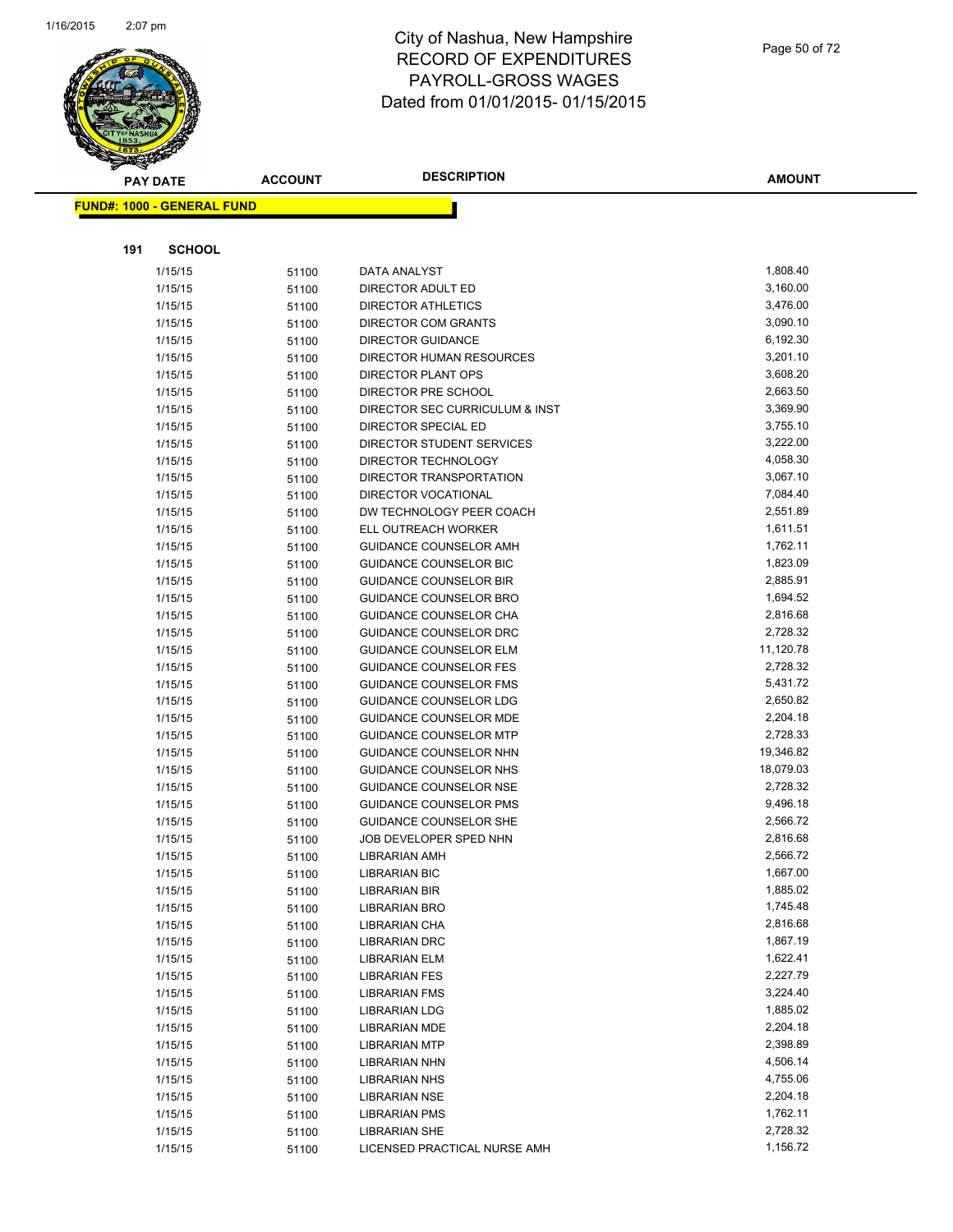

**AMOUNT**

| <b>FUND#: 1000 - GENERAL FUND</b> |                |                                      |                      |
|-----------------------------------|----------------|--------------------------------------|----------------------|
|                                   |                |                                      |                      |
| 191                               | <b>SCHOOL</b>  |                                      |                      |
| 1/15/15                           | 51100          | LICENSED PRACTICAL NURSE ELM         | 1,475.99             |
| 1/8/15                            | 51100          | MAINTENANCE ALARM WPO                | 930.40               |
| 1/15/15                           | 51100          | MAINTENANCE ALARM WPO                | 930.40               |
| 1/8/15                            | 51100          | MAINTENANCE ASST GRDS WPO            | 886.40               |
| 1/15/15                           | 51100          | MAINTENANCE ASST GRDS WPO            | 886.40               |
| 1/8/15                            | 51100          | MAINTENANCE CARPENTER WPO            | 909.20               |
| 1/15/15                           | 51100          | MAINTENANCE CARPENTER WPO            | 909.20               |
| 1/8/15                            | 51100          | MAINTENANCE ELECTRICIAN WPO          | 1,860.80             |
| 1/15/15                           | 51100          | MAINTENANCE ELECTRICIAN WPO          | 1,860.80             |
| 1/8/15                            | 51100          | MAINTENANCE GRDS FORMEN WPO          | 909.20               |
| 1/15/15                           | 51100          | MAINTENANCE GRDS FORMEN WPO          | 994.44               |
| 1/8/15                            | 51100          | MAINTENANCE GROUNDS WPO              | 3,120.80             |
| 1/15/15                           | 51100          | MAINTENANCE GROUNDS WPO              | 3,120.80             |
| 1/8/15                            | 51100          | MAINTENANCE HVAC WPO                 | 4,401.62             |
| 1/15/15                           | 51100          | MAINTENANCE HVAC WPO                 | 4,328.44             |
| 1/8/15                            | 51100          | MAINTENANCE MESSENGER WPO            | 873.20               |
| 1/15/15                           | 51100          | MAINTENANCE MESSENGER WPO            | 873.21               |
| 1/8/15                            | 51100          | MAINTENANCE PLUMBER WPO              | 1,860.80             |
| 1/15/15                           | 51100          | MAINTENANCE PLUMBER WPO              | 1,860.80             |
| 1/8/15                            | 51100          | MAINTENANCE TRADES WPO               | 2,075.13             |
| 1/15/15                           | 51100          | MAINTENANCE TRADES WPO               | 2,621.27             |
| 1/15/15                           | 51100          | MARKETING TEACHER NHS                | 2,204.18             |
| 1/15/15                           | 51100          | <b>NURSE AMH</b>                     | 2,424.30             |
| 1/15/15                           | 51100          | <b>NURSE BIC</b>                     | 3,177.22             |
| 1/15/15                           | 51100          | <b>NURSE BIR</b>                     | 1,950.41             |
| 1/15/15                           | 51100          | <b>NURSE BRO</b>                     | 2,104.22             |
| 1/15/15                           | 51100          | <b>NURSE CHA</b>                     | 2,424.30             |
| 1/15/15                           | 51100          | <b>NURSE DRC</b>                     | 2,424.30             |
| 1/15/15                           | 51100          | <b>NURSE ELM</b>                     | 2,865.10             |
| 1/15/15                           | 51100          | <b>NURSE FMS</b>                     | 2,424.30             |
| 1/15/15                           | 51100          | <b>NURSE LDG</b>                     | 1,950.41             |
| 1/15/15                           | 51100          | <b>NURSE MDE</b>                     | 2,424.30             |
| 1/15/15                           | 51100          | <b>NURSE MTP</b>                     | 1,541.30             |
| 1/15/15                           | 51100          | <b>NURSE NHN</b>                     | 4,703.21             |
| 1/15/15<br>1/15/15                | 51100          | <b>NURSE NHS</b><br><b>NURSE NSE</b> | 4,848.60<br>2,278.91 |
| 1/15/15                           | 51100          | <b>NURSE PMS</b>                     | 4,944.75             |
| 1/15/15                           | 51100          | <b>NURSE SHE</b>                     | 2,865.10             |
| 1/15/15                           | 51100<br>51100 | OFFICE MANAGER BUSINESS              | 2,453.60             |
| 1/15/15                           | 51100          | OFFICE MANAGER HUMAN RESOURCES       | 1,777.50             |
| 1/15/15                           | 51100          | OFFICE MANAGER PLANT OPS             | 1,916.20             |
| 1/15/15                           | 51100          | OFFICE MANAGER SPED                  | 1,880.80             |
| 1/15/15                           | 51100          | OUT DISTRICT COORDINATOR             | 3,058.10             |
| 1/15/15                           | 51100          | PARA ALT AMH                         | 549.59               |
| 1/15/15                           | 51100          | PARA ALT DRC                         | 429.27               |
| 1/15/15                           | 51100          | PARA ALT FMS                         | 582.21               |
| 1/15/15                           | 51100          | PARA ALT LDG                         | 558.90               |
| 1/15/15                           | 51100          | PARA ALT PMS                         | 499.89               |
| 1/15/15                           | 51100          | PARA DW SPEC ED AMH                  | 8,241.13             |
| 1/15/15                           | 51100          | PARA DW SPEC ED BIC                  | 440.65               |
| 1/15/15                           | 51100          | PARA DW SPEC ED BIR                  | 1,342.08             |
| 1/15/15                           | 51100          | PARA DW SPEC ED BRO                  | 3,817.83             |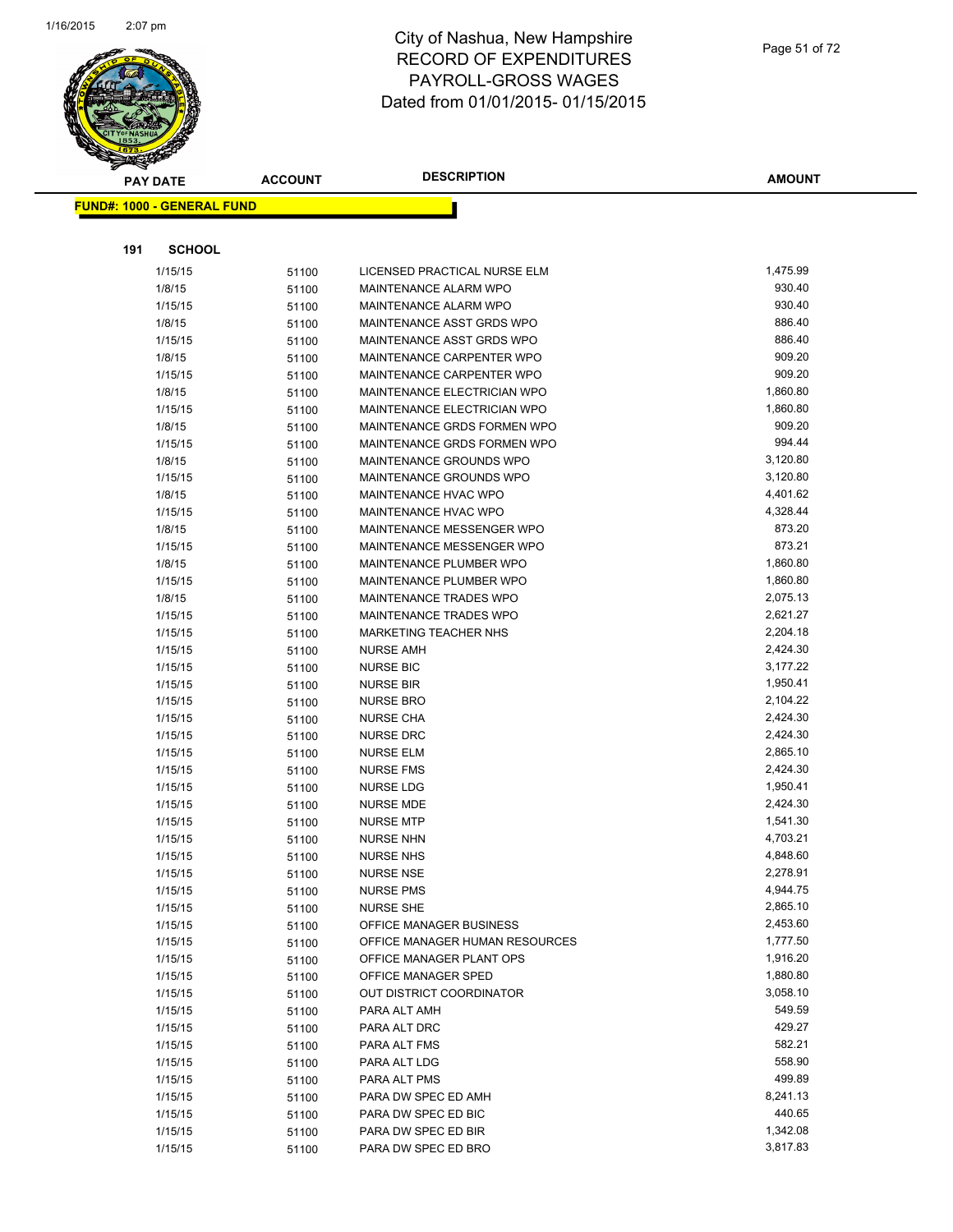

|     | <b>PAY DATE</b>                   | <b>ACCOUNT</b> | <b>DESCRIPTION</b>                         | <b>AMOUNT</b>      |
|-----|-----------------------------------|----------------|--------------------------------------------|--------------------|
|     | <b>FUND#: 1000 - GENERAL FUND</b> |                |                                            |                    |
|     |                                   |                |                                            |                    |
| 191 | <b>SCHOOL</b>                     |                |                                            |                    |
|     |                                   |                |                                            |                    |
|     | 1/15/15                           | 51100          | PARA DW SPEC ED CHA                        | 7,006.00<br>773.07 |
|     | 1/15/15                           | 51100          | PARA DW SPEC ED DRC                        | 1,666.95           |
|     | 1/15/15<br>1/15/15                | 51100          | PARA DW SPEC ED FMS<br>PARA DW SPEC ED MDE | 8,683.63           |
|     | 1/15/15                           | 51100          | PARA DW SPEC ED MTP                        | 906.31             |
|     | 1/15/15                           | 51100<br>51100 | PARA DW SPEC ED NHN                        | 4,563.11           |
|     | 1/15/15                           | 51100          | PARA DW SPEC ED NHS                        | 6,659.34           |
|     | 1/15/15                           | 51100          | PARA DW SPEC ED NSE                        | 5,517.79           |
|     | 1/15/15                           | 51100          | PARA DW SPEC ED PMS                        | 6,809.39           |
|     | 1/15/15                           | 51100          | PARA DW SPEC ED SHE                        | 8,041.71           |
|     | 1/15/15                           | 51100          | PARA DW SPEC ED WID                        | 1,988.79           |
|     | 12/31/14                          | 51100          | PARA DW SPEC ELM                           | (421.25)           |
|     | 1/15/15                           | 51100          | PARA DW SPEC ELM                           | 5,378.40           |
|     | 1/15/15                           | 51100          | PARA ELL BIR                               | 529.80             |
|     | 1/15/15                           | 51100          | PARA ELL DRC                               | 547.46             |
|     | 1/15/15                           | 51100          | PARA ELL ELM                               | 783.55             |
|     | 1/15/15                           | 51100          | PARA ELL FES                               | 461.16             |
|     | 1/15/15                           | 51100          | PARA ELL FMS                               | 414.21             |
|     | 1/15/15                           | 51100          | PARA ELL LDG                               | 529.80             |
|     | 1/15/15                           | 51100          | PARA ELL MTP                               | 366.28             |
|     | 1/15/15                           | 51100          | PARA ELL NHS                               | 547.46             |
|     | 1/15/15                           | 51100          | PARA ELL PMS                               | 382.22             |
|     | 1/15/15                           | 51100          | PARA ELL SHE                               | 534.23             |
|     | 1/15/15                           | 51100          | PARA INST AMH                              | 2,386.74           |
|     | 1/15/15                           | 51100          | PARA INST BIC                              | 5,893.16           |
|     | 1/15/15                           | 51100          | PARA INST BIR                              | 3,986.30           |
|     | 1/15/15                           | 51100          | PARA INST BRO                              | 2,536.11           |
|     | 1/15/15                           | 51100          | PARA INST CHA                              | 5,450.27           |
|     | 1/15/15                           | 51100          | PARA INST DRC                              | 3,550.06           |
|     | 1/15/15                           | 51100          | PARA INST ELM                              | 5,823.34           |
|     | 1/15/15                           | 51100          | PARA INST FES                              | 5,186.61           |
|     | 1/15/15                           | 51100          | PARA INST FMS                              | 4,858.29           |
|     | 1/15/15                           | 51100          | PARA INST LDG                              | 7,252.52           |
|     | 1/15/15                           | 51100          | PARA INST MDE                              | 3,575.99           |
|     | 1/15/15                           | 51100          | <b>PARA INST MTP</b>                       | 2,505.83           |
|     | 1/15/15                           | 51100          | PARA INST NHN                              | 2,794.50           |
|     | 1/15/15                           | 51100          | PARA INST NHS                              | 2,077.68           |
|     | 1/15/15                           | 51100          | PARA INST NSE                              | 978.91             |
|     | 1/15/15                           | 51100          | PARA INST PMS                              | 4,239.55           |
|     | 1/15/15                           | 51100          | PARA INST SHE                              | 3,714.72           |
|     | 1/15/15                           | 51100          | PARA JOB COACH                             | 488.27             |
|     | 1/15/15                           | 51100          | PARA KIND AMH                              | 943.05             |
|     | 1/15/15                           | 51100          | PARA KIND BIC                              | 560.58             |
|     | 1/15/15                           | 51100          | PARA KIND BIR                              | 516.57             |
|     | 1/15/15                           | 51100          | PARA KIND BRO                              | 556.02             |
|     | 1/15/15                           | 51100          | PARA KIND CHA                              | 438.48             |
|     | 1/15/15                           | 51100          | PARA KIND DRC                              | 543.05             |
|     | 1/15/15                           | 51100          | PARA KIND FES                              | 821.62             |
|     | 1/15/15                           | 51100          | PARA KIND LDG                              | 954.32             |
|     | 1/15/15                           | 51100          | PARA KIND MDE                              | 519.56             |
|     | 1/15/15                           | 51100          | PARA KIND MTP                              | 1,102.93           |
|     | 1/15/15                           | 51100          | PARA KIND NSE                              | 560.58             |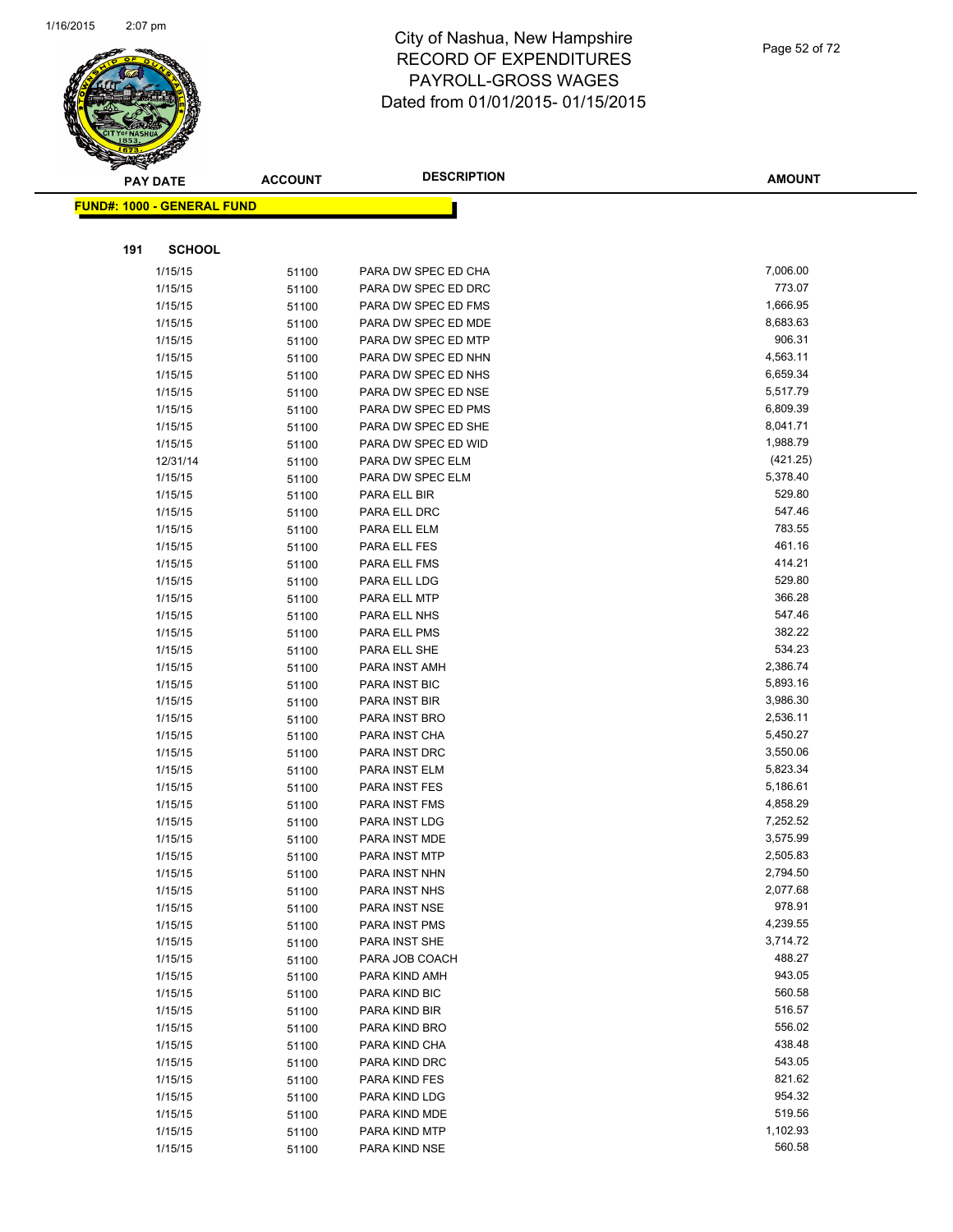

Page 53 of 72

|     | <b>PAY DATE</b>                   | <b>ACCOUNT</b> | <b>DESCRIPTION</b>                                       | <b>AMOUNT</b>       |
|-----|-----------------------------------|----------------|----------------------------------------------------------|---------------------|
|     | <b>FUND#: 1000 - GENERAL FUND</b> |                |                                                          |                     |
|     |                                   |                |                                                          |                     |
|     |                                   |                |                                                          |                     |
| 191 | <b>SCHOOL</b>                     |                |                                                          |                     |
|     | 1/15/15                           | 51100          | PARA KIND SHE                                            | 615.25              |
|     | 1/15/15                           | 51100          | PARA MEDIA NHN                                           | 628.75              |
|     | 1/15/15                           | 51100          | PARA MEDIA NHS                                           | 1,704.98            |
|     | 1/15/15                           | 51100          | PARA PRE SCH BIC                                         | 933.43              |
|     | 1/15/15                           | 51100          | PARA PRE SCH BRO                                         | 4,797.93            |
|     | 1/15/15                           | 51100          | PARA READ ELM                                            | 578.81              |
|     | 1/15/15                           | 51100          | PARA SCI NHN                                             | 586.86              |
|     | 1/15/15                           | 51100          | PARA SCI NHS                                             | 564.05              |
|     | 1/15/15                           | 51100          | PARA VOC NHS                                             | 550.53              |
|     | 1/15/15                           | 51100          | PEER COACH SCIENCE                                       | 5,545.00            |
|     | 1/15/15                           | 51100          | PRINCIPAL AMH                                            | 3,426.00            |
|     | 1/15/15                           | 51100          | PRINCIPAL BIC                                            | 3,791.50            |
|     | 1/15/15                           | 51100          | PRINCIPAL BIR                                            | 3,531.70            |
|     | 1/15/15                           | 51100          | PRINCIPAL BRO                                            | 3,572.60            |
|     | 1/15/15                           | 51100          | PRINCIPAL CHA                                            | 3,474.90            |
|     | 1/15/15                           | 51100          | PRINCIPAL DRC                                            | 3,084.60            |
|     | 1/15/15                           | 51100          | PRINCIPAL ELM                                            | 3,630.60            |
|     | 1/15/15                           | 51100          | PRINCIPAL FES                                            | 3,426.00            |
|     | 1/15/15                           | 51100          | PRINCIPAL FMS                                            | 3,980.23            |
|     | 1/15/15                           | 51100          | PRINCIPAL LDG                                            | 3,795.10            |
|     | 1/15/15                           | 51100          | PRINCIPAL MDE                                            | 3,474.90            |
|     | 1/15/15                           | 51100          | PRINCIPAL MTP                                            | 3,572.60            |
|     | 1/15/15                           | 51100          | PRINCIPAL NHN                                            | 3,961.50            |
|     | 1/15/15                           | 51100          | PRINCIPAL NHS                                            | 4,032.80            |
|     | 1/15/15                           | 51100          | PRINCIPAL NSE                                            | 3,531.70            |
|     | 1/15/15                           | 51100          | PRINCIPAL PMS                                            | 3,680.50            |
|     | 1/15/15                           | 51100          | PRINCIPAL SHE                                            | 3,841.80            |
|     | 1/15/15                           | 51100          | SCHOOL PSYCHOLOGIST WID                                  | 37,640.59           |
|     | 1/15/15                           | 51100          | SCHOOL PSYCHOLOGY INTERN                                 | 318.10              |
|     | 1/15/15                           | 51100          | <b>SECURITY GUARD NHS</b>                                | 902.58              |
|     | 1/15/15                           | 51100          | <b>SECURITY MONITOR NHN</b>                              | 2,329.92            |
|     | 1/15/15                           | 51100          | SECURITY MONITOR NHS                                     | 2,329.92            |
|     | 1/15/15                           | 51100          | SIGN LANGUAGE INTERPRETER                                | 3,215.99            |
|     | 1/15/15                           | 51100          | SOCIAL WORKER ELM                                        | 2,373.77            |
|     | 1/15/15                           | 51100          | SOCIAL WORKER FMS                                        | 2,650.82            |
|     | 1/15/15                           | 51100          | SPEECH LANG PATHOLOGIST WID                              | 52,117.99<br>664.69 |
|     | 1/15/15                           | 51100          | SPEECH LANGUAGE ASST                                     | 1,045.47            |
|     | 1/15/15                           | 51100          | STUDENT ACTIVITY COORD NHN<br>STUDENT ACTIVITY COORD NHS | 1,125.42            |
|     | 1/15/15                           | 51100          |                                                          | 1,777.50            |
|     | 1/15/15<br>1/15/15                | 51100          | STUDENT INFO COORDINATOR<br><b>SUPERINTENDENT</b>        | 5,489.10            |
|     | 1/15/15                           | 51100          | SYSTEMS ADMIN FULL YEAR                                  | 11,519.40           |
|     | 1/15/15                           | 51100          | <b>TEACHER ART AMH</b>                                   | 2,551.89            |
|     | 1/15/15                           | 51100          | TEACHER ART BIC                                          | 1,885.02            |
|     | 1/15/15                           | 51100          | <b>TEACHER ART BIR</b>                                   | 2,551.89            |
|     | 1/15/15                           | 51100          | <b>TEACHER ART BRO</b>                                   | 2,887.20            |
|     | 1/15/15                           | 51100          | <b>TEACHER ART CHA</b>                                   | 2,728.32            |
|     | 1/15/15                           | 51100          | TEACHER ART DRC                                          | 1,380.11            |
|     | 1/15/15                           | 51100          | TEACHER ART ELM                                          | 4,490.43            |
|     | 1/15/15                           | 51100          | <b>TEACHER ART FES</b>                                   | 1,885.02            |
|     | 1/15/15                           | 51100          | <b>TEACHER ART FMS</b>                                   | 4,766.87            |
|     | 1/15/15                           | 51100          | <b>TEACHER ART LDG</b>                                   | 2,053.09            |
|     |                                   | 51100          |                                                          |                     |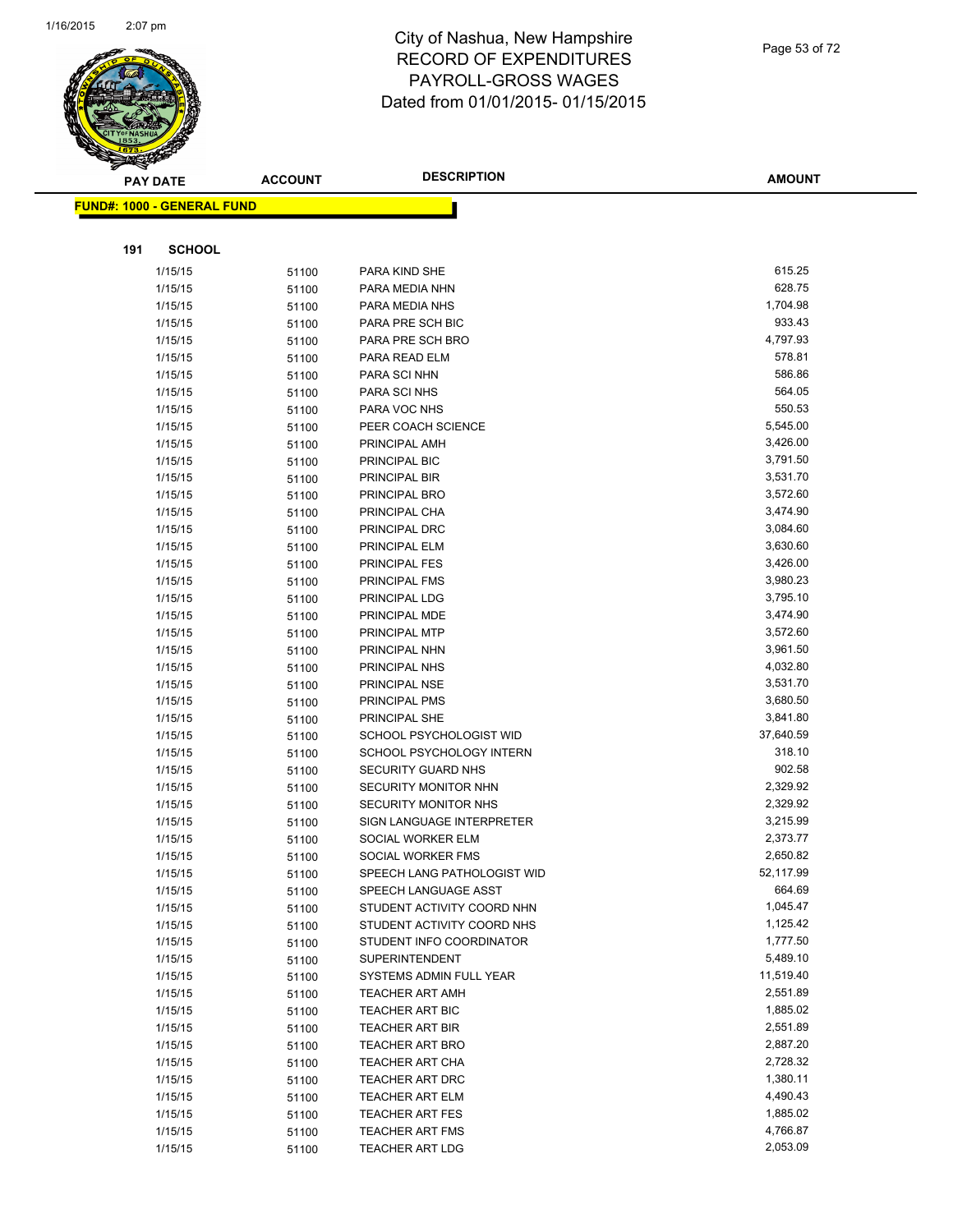

|     | <b>PAY DATE</b>                   | <b>ACCOUNT</b> | <b>DESCRIPTION</b>                                  | <b>AMOUNT</b>        |
|-----|-----------------------------------|----------------|-----------------------------------------------------|----------------------|
|     | <b>FUND#: 1000 - GENERAL FUND</b> |                |                                                     |                      |
|     |                                   |                |                                                     |                      |
|     |                                   |                |                                                     |                      |
| 191 | <b>SCHOOL</b>                     |                |                                                     |                      |
|     | 1/15/15                           | 51100          | <b>TEACHER ART MDE</b>                              | 1,823.09             |
|     | 1/15/15                           | 51100          | <b>TEACHER ART NHN</b>                              | 10,115.76            |
|     | 1/15/15                           | 51100          | <b>TEACHER ART NHS</b>                              | 9,963.13             |
|     | 1/15/15                           | 51100          | <b>TEACHER ART NSE</b>                              | 2,816.68             |
|     | 1/15/15                           | 51100          | <b>TEACHER ART PMS</b>                              | 3,514.41             |
|     | 1/15/15                           | 51100          | <b>TEACHER ART SHE</b>                              | 1,891.17             |
|     | 1/15/15                           | 51100          | TEACHER AUTO NHN                                    | 5,103.78             |
|     | 1/15/15                           | 51100          | TEACHER BEHAVIOR SPEC WID                           | 5,456.64             |
|     | 1/15/15                           | 51100          | TEACHER BIO TEC NHN                                 | 2,179.68             |
|     | 1/15/15                           | 51100          | TEACHER BUILD CONST NHS                             | 2,551.89             |
|     | 1/15/15                           | 51100          | <b>TEACHER BUSINESS NHN</b>                         | 10,816.70            |
|     | 1/15/15                           | 51100          | <b>TEACHER BUSINESS NHS</b>                         | 5,190.46             |
|     | 1/15/15                           | 51100          | TEACHER COMPUTER ELM                                | 4,389.81             |
|     | 1/15/15                           | 51100          | <b>TEACHER COMPUTER FMS</b><br>TEACHER COMPUTER NHN | 4,542.60<br>2,227.79 |
|     | 1/15/15                           | 51100          |                                                     | 4,906.32             |
|     | 1/15/15<br>1/15/15                | 51100          | TEACHER COMPUTER NHS<br><b>TEACHER COMPUTER PMS</b> | 5,744.20             |
|     | 1/15/15                           | 51100          | TEACHER COSMETOLOGY NHN                             | 5,585.29             |
|     | 1/15/15                           | 51100          | TEACHER CULINARY NHN                                | 5,103.78             |
|     | 1/15/15                           | 51100<br>51100 | TEACHER DEAF NSE                                    | 4,684.10             |
|     | 1/15/15                           | 51100          | TEACHER DEAF WID                                    | 2,728.32             |
|     | 1/15/15                           | 51100          | <b>TEACHER DWSE AMH</b>                             | 7,057.15             |
|     | 1/15/15                           | 51100          | <b>TEACHER DWSE BIR</b>                             | 2,398.89             |
|     | 1/15/15                           | 51100          | TEACHER DWSE BRO                                    | 5,560.52             |
|     | 1/15/15                           | 51100          | <b>TEACHER DWSE CHA</b>                             | 1,622.41             |
|     | 1/15/15                           | 51100          | TEACHER DWSE ELM                                    | 10,189.08            |
|     | 1/15/15                           | 51100          | <b>TEACHER DWSE MDE</b>                             | 2,566.72             |
|     | 1/15/15                           | 51100          | <b>TEACHER DWSE NSE</b>                             | 4,551.41             |
|     | 1/15/15                           | 51100          | <b>TEACHER DWSE PMS</b>                             | 7,204.09             |
|     | 1/15/15                           | 51100          | TEACHER DWSE SHE                                    | 4,261.24             |
|     | 1/15/15                           | 51100          | <b>TEACHER ECE NHS</b>                              | 5,456.64             |
|     | 1/15/15                           | 51100          | TEACHER ELECTRICAL NHS                              | 2,551.89             |
|     | 1/15/15                           | 51100          | <b>TEACHER ELL AMH</b>                              | 1,745.48             |
|     | 1/15/15                           | 51100          | TEACHER ELL BIR                                     | 2,728.32             |
|     | 1/15/15                           | 51100          | <b>TEACHER ELL DRC</b>                              | 5,707.08             |
|     | 1/15/15                           | 51100          | <b>TEACHER ELL ELM</b>                              | 4,411.80             |
|     | 1/15/15                           | 51100          | <b>TEACHER ELL FES</b>                              | 8,023.36             |
|     | 1/15/15                           | 51100          | <b>TEACHER ELL FMS</b>                              | 2,034.50             |
|     | 1/15/15                           | 51100          | TEACHER ELL LDG                                     | 5,427.72             |
|     | 1/15/15                           | 51100          | <b>TEACHER ELL MTP</b>                              | 2,728.32             |
|     | 1/15/15                           | 51100          | TEACHER ELL NHN                                     | 4,165.34             |
|     | 1/15/15                           | 51100          | TEACHER ELL NHS                                     | 4,741.79             |
|     | 1/15/15                           | 51100          | <b>TEACHER ELL PMS</b>                              | 1,885.02             |
|     | 1/15/15                           | 51100          | TEACHER ELL SHE                                     | 2,020.41             |
|     | 1/15/15                           | 51100          | <b>TEACHER ENGLISH ELM</b>                          | 23,287.96            |
|     | 1/15/15                           | 51100          | <b>TEACHER ENGLISH FMS</b>                          | 17,530.90            |
|     | 1/15/15                           | 51100          | <b>TEACHER ENGLISH NHN</b>                          | 36,526.74            |
|     | 1/15/15                           | 51100          | TEACHER ENGLISH NHS                                 | 41,780.26            |
|     | 1/15/15                           | 51100          | <b>TEACHER ENGLISH PMS</b>                          | 15,891.80            |
|     | 1/15/15                           | 51100          | <b>TEACHER FACS ELM</b>                             | 3,432.61             |
|     | 1/15/15                           | 51100          | TEACHER FACS FMS                                    | 4,640.80             |
|     | 1/15/15                           | 51100          | TEACHER FACS NHN                                    | 6,177.84             |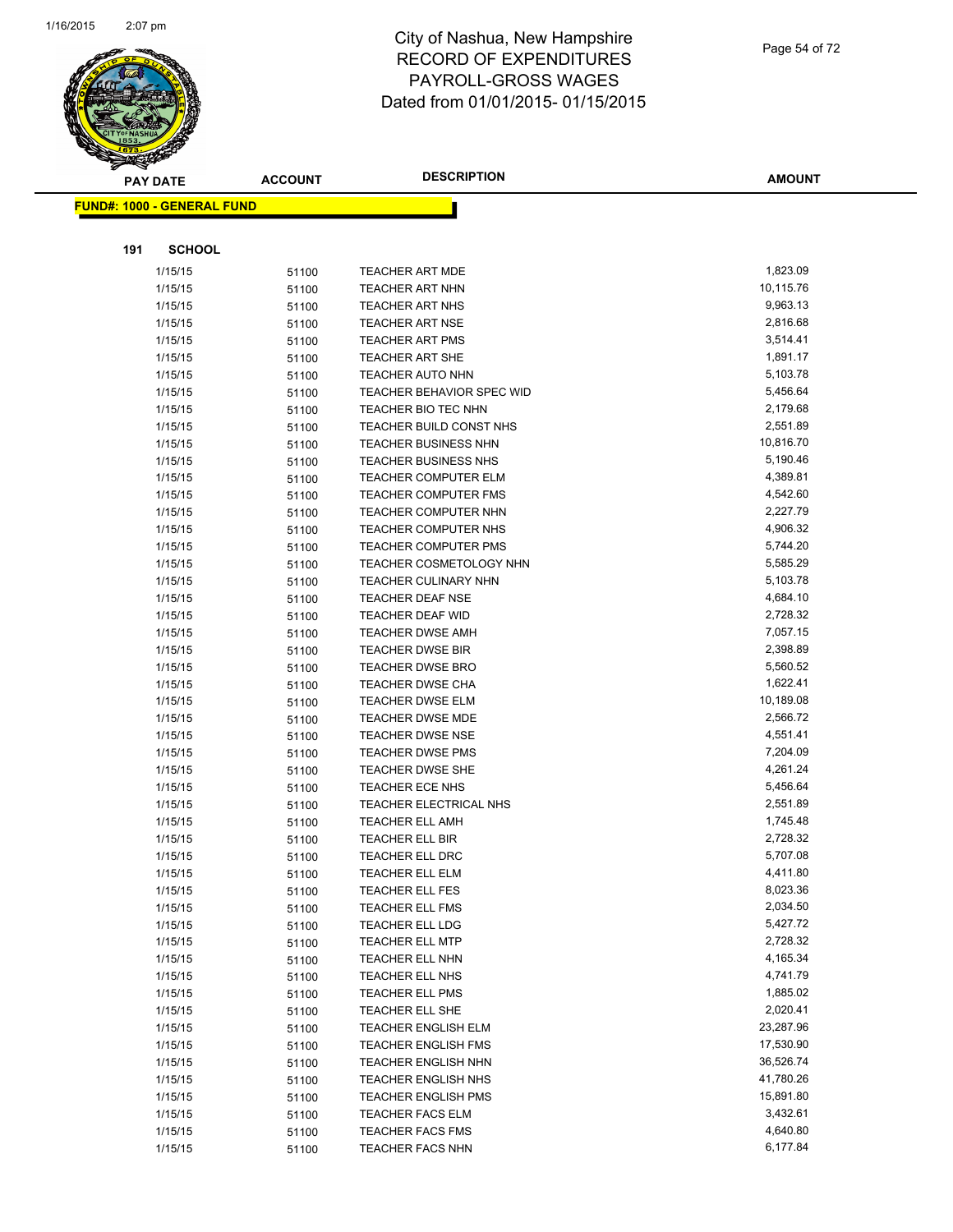

| <b>PAY DATE</b>                   | <b>ACCOUNT</b> | <b>DESCRIPTION</b>              | AMOUNT    |
|-----------------------------------|----------------|---------------------------------|-----------|
| <b>FUND#: 1000 - GENERAL FUND</b> |                |                                 |           |
|                                   |                |                                 |           |
| 191<br><b>SCHOOL</b>              |                |                                 |           |
| 1/15/15                           | 51100          | <b>TEACHER FACS NHS</b>         | 7,382.42  |
| 1/15/15                           | 51100          | <b>TEACHER FACS PMS</b>         | 5,280.21  |
| 1/15/15                           | 51100          | <b>TEACHER FOREIGN LANG ELM</b> | 5,545.00  |
| 1/15/15                           | 51100          | <b>TEACHER FOREIGN LANG FMS</b> | 2,728.32  |
| 1/15/15                           | 51100          | TEACHER FOREIGN LANG NHN        | 13,939.73 |
| 1/15/15                           | 51100          | <b>TEACHER FOREIGN LANG NHS</b> | 22,207.44 |
| 1/15/15                           | 51100          | TEACHER FOREIGN LANG PMS        | 5,368.57  |
| 1/15/15                           | 51100          | <b>TEACHER GR1 AMH</b>          | 9,835.24  |
| 1/15/15                           | 51100          | <b>TEACHER GR1 BIC</b>          | 9,492.45  |
| 1/15/15                           | 51100          | <b>TEACHER GR1 BIR</b>          | 9,850.83  |
| 1/15/15                           | 51100          | <b>TEACHER GR1 BRO</b>          | 4,882.84  |
| 1/15/15                           | 51100          | <b>TEACHER GR1 CHA</b>          | 10,788.99 |
| 1/15/15                           | 51100          | <b>TEACHER GR1 DRC</b>          | 6,864.23  |
| 1/15/15                           | 51100          | <b>TEACHER GR1 FES</b>          | 10,312.92 |
| 1/15/15                           | 51100          | <b>TEACHER GR1 LDG</b>          | 9,563.49  |
| 1/15/15                           | 51100          | <b>TEACHER GR1 MDE</b>          | 8,353.46  |
| 1/15/15                           | 51100          | <b>TEACHER GR1 MTP</b>          | 7,151.16  |
| 1/15/15                           | 51100          | <b>TEACHER GR1 NSE</b>          | 6,554.91  |
| 1/15/15                           | 51100          | <b>TEACHER GR1 SHE</b>          | 7,846.93  |
| 1/15/15                           | 51100          | <b>TEACHER GR2 AMH</b>          | 7,499.69  |
| 1/15/15                           | 51100          | <b>TEACHER GR2 BIC</b>          | 8,706.75  |
| 1/15/15                           | 51100          | <b>TEACHER GR2 BIR</b>          | 9,785.47  |
| 1/15/15                           | 51100          | <b>TEACHER GR2 BRO</b>          | 6,993.11  |
| 1/15/15                           | 51100          | TEACHER GR2 CHA                 | 8,259.52  |
| 1/15/15                           | 51100          | <b>TEACHER GR2 DRC</b>          | 6,087.70  |
| 1/15/15                           | 51100          | <b>TEACHER GR2 FES</b>          | 8,008.14  |
| 1/15/15                           | 51100          | <b>TEACHER GR2 LDG</b>          | 9,785.48  |
| 1/15/15                           | 51100          | <b>TEACHER GR2 MDE</b>          | 8,421.72  |
| 1/15/15                           | 51100          | <b>TEACHER GR2 MTP</b>          | 4,613.34  |
| 1/15/15                           | 51100          | <b>TEACHER GR2 NSE</b>          | 6,651.89  |
| 1/15/15                           | 51100          | <b>TEACHER GR2 SHE</b>          | 3,514.41  |
| 1/15/15                           | 51100          | <b>TEACHER GR3 AMH</b>          | 4,578.79  |
| 1/15/15                           | 51100          | <b>TEACHER GR3 BIC</b>          | 10,623.15 |
| 1/15/15                           | 51100          | <b>TEACHER GR3 BIR</b>          | 8,679.56  |
| 1/15/15                           | 51100          | <b>TEACHER GR3 BRO</b>          | 5,280.21  |
| 1/15/15                           | 51100          | <b>TEACHER GR3 CHA</b>          | 7,889.30  |
| 1/15/15                           | 51100          | <b>TEACHER GR3 DRC</b>          | 5,201.91  |
| 1/15/15                           | 51100          | <b>TEACHER GR3 FES</b>          | 7,550.59  |
| 1/15/15                           | 51100          | <b>TEACHER GR3 LDG</b>          | 7,042.32  |
| 1/15/15                           | 51100          | <b>TEACHER GR3 MDE</b>          | 13,832.74 |
| 1/15/15                           | 51100          | <b>TEACHER GR3 MTP</b>          | 7,057.00  |
| 1/15/15                           | 51100          | <b>TEACHER GR3 NSE</b>          | 6,227.98  |
| 1/15/15                           | 51100          | <b>TEACHER GR3 SHE</b>          | 11,557.83 |
| 1/15/15                           | 51100          | <b>TEACHER GR4 AMH</b>          | 1,885.02  |
| 1/15/15                           | 51100          | <b>TEACHER GR4 BIC</b>          | 6,336.19  |
| 1/15/15                           | 51100          | <b>TEACHER GR4 BIR</b>          | 8,092.38  |
| 1/15/15                           | 51100          | <b>TEACHER GR4 BRO</b>          | 7,076.89  |
| 1/15/15                           | 51100          | TEACHER GR4 CHA                 | 8,185.11  |
| 1/15/15                           | 51100          | <b>TEACHER GR4 DRC</b>          | 5,069.23  |
| 1/15/15                           | 51100          | <b>TEACHER GR4 FES</b>          | 7,836.26  |
| 1/15/15                           | 51100          | <b>TEACHER GR4 LDG</b>          | 9,130.20  |
| 1/15/15                           | 51100          | <b>TEACHER GR4 MDE</b>          | 5,558.72  |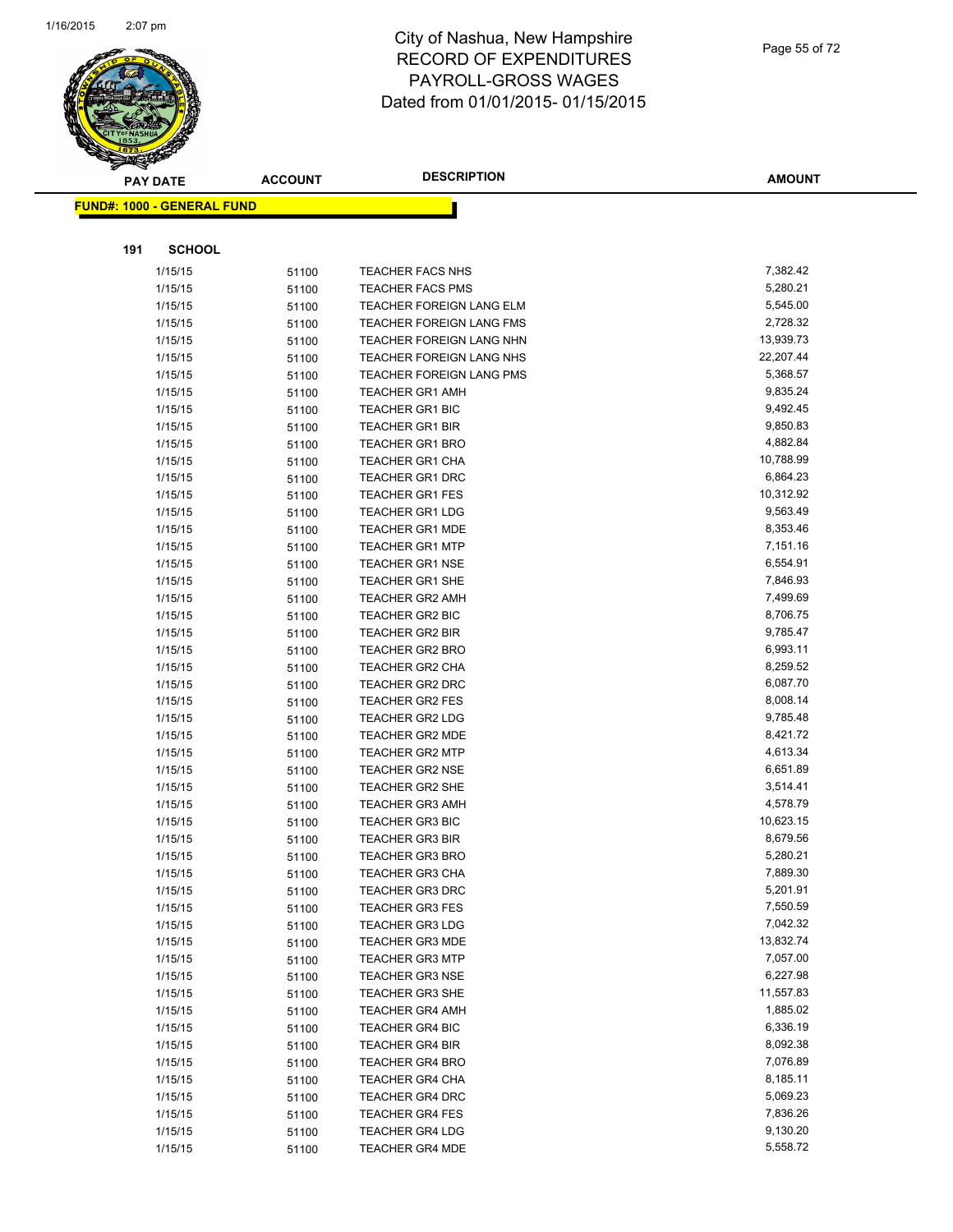

Page 56 of 72

| <b>PAY DATE</b>                   | <b>ACCOUNT</b> | <b>DESCRIPTION</b>            | <b>AMOUNT</b> |
|-----------------------------------|----------------|-------------------------------|---------------|
| <b>FUND#: 1000 - GENERAL FUND</b> |                |                               |               |
|                                   |                |                               |               |
|                                   |                |                               |               |
| 191<br><b>SCHOOL</b>              |                |                               |               |
| 1/15/15                           | 51100          | <b>TEACHER GR4 MTP</b>        | 6,032.16      |
| 1/15/15                           | 51100          | <b>TEACHER GR4 NSE</b>        | 6,785.58      |
| 1/15/15                           | 51100          | <b>TEACHER GR4 SHE</b>        | 7,715.43      |
| 1/15/15                           | 51100          | <b>TEACHER GR5 AMH</b>        | 5,280.21      |
| 1/15/15                           | 51100          | <b>TEACHER GR5 BIC</b>        | 9,908.39      |
| 1/15/15                           | 51100          | <b>TEACHER GR5 BIR</b>        | 10,087.60     |
| 1/15/15                           | 51100          | <b>TEACHER GR5 BRO</b>        | 7,555.71      |
| 1/15/15                           | 51100          | <b>TEACHER GR5 CHA</b>        | 8,207.54      |
| 1/15/15                           | 51100          | <b>TEACHER GR5 DRC</b>        | 5,463.49      |
| 1/15/15                           | 51100          | <b>TEACHER GR5 FES</b>        | 8,582.58      |
| 1/15/15                           | 51100          | <b>TEACHER GR5 LDG</b>        | 10,057.86     |
| 1/15/15                           | 51100          | <b>TEACHER GR5 MDE</b>        | 12,290.00     |
| 1/15/15                           | 51100          | <b>TEACHER GR5 MTP</b>        | 7,130.68      |
| 1/15/15                           | 51100          | <b>TEACHER GR5 NSE</b>        | 7,935.15      |
| 1/15/15                           | 51100          | <b>TEACHER GR5 SHE</b>        | 7,484.39      |
| 1/15/15                           | 51100          | TEACHER GR6 ELM               | 33,617.02     |
| 1/15/15                           | 51100          | <b>TEACHER GR6 FMS</b>        | 24,547.65     |
| 1/15/15                           | 51100          | <b>TEACHER GR6 PMS</b>        | 23,270.13     |
| 1/15/15                           | 51100          | <b>TEACHER GRAPH NHS</b>      | 2,053.09      |
| 1/15/15                           | 51100          | <b>TEACHER GRAPHICS NHN</b>   | 2,551.89      |
| 1/15/15                           | 51100          | <b>TEACHER HEALTH ELM</b>     | 2,482.68      |
| 1/15/15                           | 51100          | <b>TEACHER HEALTH NHN</b>     | 3,132.81      |
| 1/15/15                           | 51100          | <b>TEACHER HEALTH NHS</b>     | 4,246.41      |
| 1/15/15                           | 51100          | <b>TEACHER HEALTHOC NHS</b>   | 5,280.21      |
| 1/15/15                           | 51100          | TEACHER HVAC NHS              | 1,622.41      |
| 1/15/15                           | 51100          | TEACHER IN SCH SUSPENSION ELM | 1,554.78      |
| 1/15/15                           | 51100          | TEACHER IN SCH SUSPENSION NHN | 2,566.72      |
| 1/15/15                           | 51100          | <b>TEACHER KIND AMH</b>       | 4,940.50      |
| 1/15/15                           | 51100          | <b>TEACHER KIND BIC</b>       | 2,728.32      |
| 1/15/15                           | 51100          | <b>TEACHER KIND BIR</b>       | 2,566.72      |
| 1/15/15                           | 51100          | <b>TEACHER KIND BRO</b>       | 2,551.89      |
| 1/15/15                           | 51100          | <b>TEACHER KIND CHA</b>       | 4,422.84      |
| 1/15/15                           | 51100          | <b>TEACHER KIND DRC</b>       | 8,069.97      |
| 1/15/15                           | 51100          | <b>TEACHER KIND FES</b>       | 9,261.93      |
| 1/15/15                           | 51100          | <b>TEACHER KIND LDG</b>       | 10,444.91     |
| 1/15/15                           | 51100          | TEACHER KIND MDE              | 4,657.79      |
| 1/15/15                           | 51100          | <b>TEACHER KIND MTP</b>       | 5,327.55      |
| 1/15/15                           | 51100          | <b>TEACHER KIND NSE</b>       | 1,949.68      |
| 1/15/15                           | 51100          | <b>TEACHER KIND SHE</b>       | 2,034.50      |
| 1/15/15                           | 51100          | <b>TEACHER MATH ELM</b>       | 20,158.01     |
| 1/15/15                           | 51100          | <b>TEACHER MATH FMS</b>       | 11,303.68     |
| 1/15/15                           | 51100          | <b>TEACHER MATH NHN</b>       | 37,563.08     |
| 1/15/15                           | 51100          | <b>TEACHER MATH NHS</b>       | 40,964.28     |
| 1/15/15                           | 51100          | <b>TEACHER MATH PMS</b>       | 10,491.32     |
| 1/15/15                           | 51100          | <b>TEACHER MUSIC AMH</b>      | 1,622.41      |
| 1/15/15                           | 51100          | TEACHER MUSIC BIC             | 2,551.89      |
| 1/15/15                           | 51100          | <b>TEACHER MUSIC BIR</b>      | 2,551.89      |
| 1/15/15                           | 51100          | <b>TEACHER MUSIC BRO</b>      | 2,728.32      |
| 1/15/15                           | 51100          | <b>TEACHER MUSIC CHA</b>      | 2,728.32      |
| 1/15/15                           | 51100          | <b>TEACHER MUSIC DRC</b>      | 2,551.89      |
| 1/15/15                           | 51100          | <b>TEACHER MUSIC ELM</b>      | 3,695.16      |
| 1/15/15                           | 51100          | TEACHER MUSIC FES             | 2,551.89      |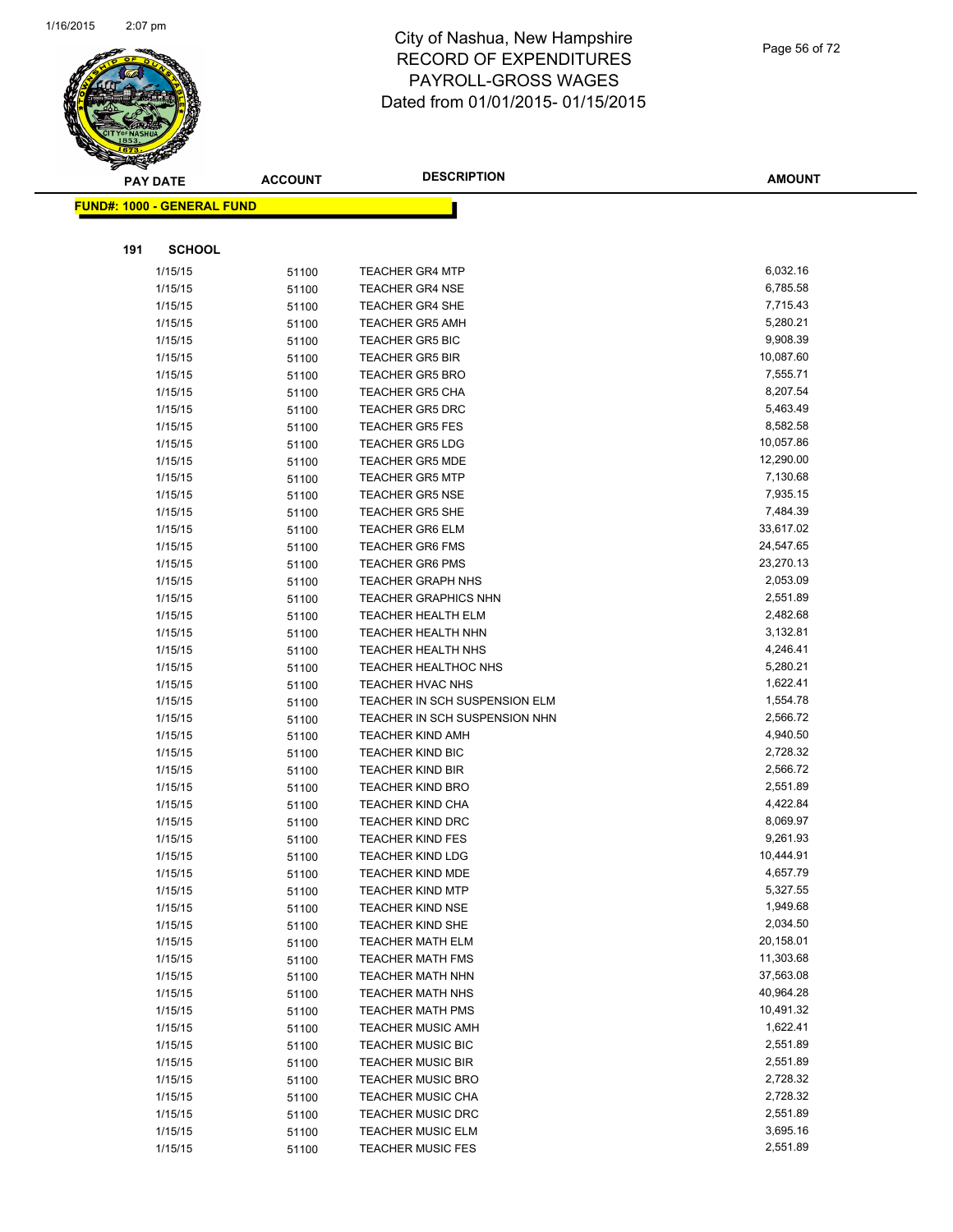

Page 57 of 72

| <b>FUND#: 1000 - GENERAL FUND</b><br>191<br><b>SCHOOL</b><br>5,009.73<br>1/15/15<br><b>TEACHER MUSIC FMS</b><br>51100<br>1/15/15<br>2,650.82<br><b>TEACHER MUSIC LDG</b><br>51100<br>1,885.02<br>1/15/15<br><b>TEACHER MUSIC MDE</b><br>51100<br>TEACHER MUSIC NHN<br>4,496.27<br>1/15/15<br>51100<br><b>TEACHER MUSIC NHS</b><br>4,950.78<br>1/15/15<br>51100<br>1,961.92<br>1/15/15<br><b>TEACHER MUSIC NSE</b><br>51100<br>4,243.21<br>1/15/15<br>51100<br><b>TEACHER MUSIC PMS</b><br>2,398.89<br>1/15/15<br><b>TEACHER MUSIC SHE</b><br>51100<br>1,949.68<br>1/15/15<br>TEACHER PE BIC<br>51100<br>2,650.82<br>1/15/15<br>TEACHER PE BIR<br>51100<br>2,640.11<br>1/15/15<br><b>TEACHER PE BRO</b><br>51100<br>2,551.89<br>1/15/15<br><b>TEACHER PE CHA</b><br>51100<br>2,728.32<br>1/15/15<br>TEACHER PE DRC<br>51100<br>6,935.32<br>TEACHER PE ELM<br>1/15/15<br>51100<br>1/15/15<br>1,510.91<br>TEACHER PE FES<br>51100<br>5,103.78<br>1/15/15<br>51100<br>TEACHER PE FMS<br>TEACHER PE LDG<br>1,745.48<br>1/15/15<br>51100<br>2,566.72<br>1/15/15<br>51100<br><b>TEACHER PE MDE</b><br>2,034.50<br>1/15/15<br><b>TEACHER PE MTP</b><br>51100<br>8,738.49<br>1/15/15<br>TEACHER PE NHN<br>51100<br>7,202.12<br>1/15/15<br>TEACHER PE NHS<br>51100<br>2,404.40<br>1/15/15<br>TEACHER PE NSE<br>51100<br>4,477.47<br>TEACHER PE PMS<br>1/15/15<br>51100<br>2,566.72<br>TEACHER PE SHE<br>1/15/15<br>51100<br>8,133.38<br>TEACHER PRESCHOOL BIC<br>1/15/15<br>51100<br>7,364.50<br>1/15/15<br><b>TEACHER PRESCHOOL BRO</b><br>51100<br>4,297.37<br>1/15/15<br><b>TEACHER PRESCHOOL DRC</b><br>51100<br>1/15/15<br>2,728.32<br><b>TEACHER PRESCHOOL MTP</b><br>51100<br>1,126.68<br>1/15/15<br>51100<br><b>TEACHER PRESCHOOL NHS</b><br>5,620.20<br>1/15/15<br><b>TEACHER PRESCHOOL NSE</b><br>51100<br>2,816.68<br>1/15/15<br><b>TEACHER READ AMH</b><br>51100<br>5,190.46<br>1/15/15<br>TEACHER READ BIC<br>51100<br>2,728.32<br>TEACHER READ BIR<br>1/15/15<br>51100<br>1,414.51<br>1/15/15<br><b>TEACHER READ BRO</b><br>51100<br>2,816.68<br><b>TEACHER READ DRC</b><br>1/15/15<br>51100<br>1/15/15<br>TEACHER READ ELM<br>6,041.08<br>51100<br>2,728.32<br>1/15/15<br>51100<br><b>TEACHER READ FES</b><br>5,295.04<br>1/15/15<br><b>TEACHER READ FMS</b><br>51100<br>2,373.78<br>1/15/15<br>51100<br><b>TEACHER READ LDG</b><br>2,728.32<br>1/15/15<br><b>TEACHER READ MDE</b><br>51100<br>1/15/15<br>1,955.78<br><b>TEACHER READ MTP</b><br>51100<br>1,762.11<br>1/15/15<br><b>TEACHER READ NHN</b><br>51100<br>3,224.40<br>1/15/15<br><b>TEACHER READ NHS</b><br>51100<br>2,728.32<br>1/15/15<br><b>TEACHER READ NSE</b><br>51100<br>4,389.81<br>1/15/15<br><b>TEACHER READ PMS</b><br>51100<br>2,566.72<br>1/15/15<br>51100<br>TEACHER READ SHE<br>19,784.90<br>1/15/15<br><b>TEACHER SCIENCE ELM</b><br>51100<br>10,684.64<br>1/15/15<br>51100<br><b>TEACHER SCIENCE FMS</b><br>TEACHER SCIENCE NHN<br>34,860.43<br>1/15/15<br>51100<br>40,171.30<br>1/15/15<br><b>TEACHER SCIENCE NHS</b><br>51100 | <b>PAY DATE</b> | <b>ACCOUNT</b> | <b>DESCRIPTION</b>         | <b>AMOUNT</b> |
|------------------------------------------------------------------------------------------------------------------------------------------------------------------------------------------------------------------------------------------------------------------------------------------------------------------------------------------------------------------------------------------------------------------------------------------------------------------------------------------------------------------------------------------------------------------------------------------------------------------------------------------------------------------------------------------------------------------------------------------------------------------------------------------------------------------------------------------------------------------------------------------------------------------------------------------------------------------------------------------------------------------------------------------------------------------------------------------------------------------------------------------------------------------------------------------------------------------------------------------------------------------------------------------------------------------------------------------------------------------------------------------------------------------------------------------------------------------------------------------------------------------------------------------------------------------------------------------------------------------------------------------------------------------------------------------------------------------------------------------------------------------------------------------------------------------------------------------------------------------------------------------------------------------------------------------------------------------------------------------------------------------------------------------------------------------------------------------------------------------------------------------------------------------------------------------------------------------------------------------------------------------------------------------------------------------------------------------------------------------------------------------------------------------------------------------------------------------------------------------------------------------------------------------------------------------------------------------------------------------------------------------------------------------------------------------------------------------------------------------------------------------------------------------------------------------------------------------------------------------------------------------------------------------------------------------------------------------------------------------------------------------|-----------------|----------------|----------------------------|---------------|
|                                                                                                                                                                                                                                                                                                                                                                                                                                                                                                                                                                                                                                                                                                                                                                                                                                                                                                                                                                                                                                                                                                                                                                                                                                                                                                                                                                                                                                                                                                                                                                                                                                                                                                                                                                                                                                                                                                                                                                                                                                                                                                                                                                                                                                                                                                                                                                                                                                                                                                                                                                                                                                                                                                                                                                                                                                                                                                                                                                                                                  |                 |                |                            |               |
|                                                                                                                                                                                                                                                                                                                                                                                                                                                                                                                                                                                                                                                                                                                                                                                                                                                                                                                                                                                                                                                                                                                                                                                                                                                                                                                                                                                                                                                                                                                                                                                                                                                                                                                                                                                                                                                                                                                                                                                                                                                                                                                                                                                                                                                                                                                                                                                                                                                                                                                                                                                                                                                                                                                                                                                                                                                                                                                                                                                                                  |                 |                |                            |               |
|                                                                                                                                                                                                                                                                                                                                                                                                                                                                                                                                                                                                                                                                                                                                                                                                                                                                                                                                                                                                                                                                                                                                                                                                                                                                                                                                                                                                                                                                                                                                                                                                                                                                                                                                                                                                                                                                                                                                                                                                                                                                                                                                                                                                                                                                                                                                                                                                                                                                                                                                                                                                                                                                                                                                                                                                                                                                                                                                                                                                                  |                 |                |                            |               |
|                                                                                                                                                                                                                                                                                                                                                                                                                                                                                                                                                                                                                                                                                                                                                                                                                                                                                                                                                                                                                                                                                                                                                                                                                                                                                                                                                                                                                                                                                                                                                                                                                                                                                                                                                                                                                                                                                                                                                                                                                                                                                                                                                                                                                                                                                                                                                                                                                                                                                                                                                                                                                                                                                                                                                                                                                                                                                                                                                                                                                  |                 |                |                            |               |
|                                                                                                                                                                                                                                                                                                                                                                                                                                                                                                                                                                                                                                                                                                                                                                                                                                                                                                                                                                                                                                                                                                                                                                                                                                                                                                                                                                                                                                                                                                                                                                                                                                                                                                                                                                                                                                                                                                                                                                                                                                                                                                                                                                                                                                                                                                                                                                                                                                                                                                                                                                                                                                                                                                                                                                                                                                                                                                                                                                                                                  |                 |                |                            |               |
|                                                                                                                                                                                                                                                                                                                                                                                                                                                                                                                                                                                                                                                                                                                                                                                                                                                                                                                                                                                                                                                                                                                                                                                                                                                                                                                                                                                                                                                                                                                                                                                                                                                                                                                                                                                                                                                                                                                                                                                                                                                                                                                                                                                                                                                                                                                                                                                                                                                                                                                                                                                                                                                                                                                                                                                                                                                                                                                                                                                                                  |                 |                |                            |               |
|                                                                                                                                                                                                                                                                                                                                                                                                                                                                                                                                                                                                                                                                                                                                                                                                                                                                                                                                                                                                                                                                                                                                                                                                                                                                                                                                                                                                                                                                                                                                                                                                                                                                                                                                                                                                                                                                                                                                                                                                                                                                                                                                                                                                                                                                                                                                                                                                                                                                                                                                                                                                                                                                                                                                                                                                                                                                                                                                                                                                                  |                 |                |                            |               |
|                                                                                                                                                                                                                                                                                                                                                                                                                                                                                                                                                                                                                                                                                                                                                                                                                                                                                                                                                                                                                                                                                                                                                                                                                                                                                                                                                                                                                                                                                                                                                                                                                                                                                                                                                                                                                                                                                                                                                                                                                                                                                                                                                                                                                                                                                                                                                                                                                                                                                                                                                                                                                                                                                                                                                                                                                                                                                                                                                                                                                  |                 |                |                            |               |
|                                                                                                                                                                                                                                                                                                                                                                                                                                                                                                                                                                                                                                                                                                                                                                                                                                                                                                                                                                                                                                                                                                                                                                                                                                                                                                                                                                                                                                                                                                                                                                                                                                                                                                                                                                                                                                                                                                                                                                                                                                                                                                                                                                                                                                                                                                                                                                                                                                                                                                                                                                                                                                                                                                                                                                                                                                                                                                                                                                                                                  |                 |                |                            |               |
|                                                                                                                                                                                                                                                                                                                                                                                                                                                                                                                                                                                                                                                                                                                                                                                                                                                                                                                                                                                                                                                                                                                                                                                                                                                                                                                                                                                                                                                                                                                                                                                                                                                                                                                                                                                                                                                                                                                                                                                                                                                                                                                                                                                                                                                                                                                                                                                                                                                                                                                                                                                                                                                                                                                                                                                                                                                                                                                                                                                                                  |                 |                |                            |               |
|                                                                                                                                                                                                                                                                                                                                                                                                                                                                                                                                                                                                                                                                                                                                                                                                                                                                                                                                                                                                                                                                                                                                                                                                                                                                                                                                                                                                                                                                                                                                                                                                                                                                                                                                                                                                                                                                                                                                                                                                                                                                                                                                                                                                                                                                                                                                                                                                                                                                                                                                                                                                                                                                                                                                                                                                                                                                                                                                                                                                                  |                 |                |                            |               |
|                                                                                                                                                                                                                                                                                                                                                                                                                                                                                                                                                                                                                                                                                                                                                                                                                                                                                                                                                                                                                                                                                                                                                                                                                                                                                                                                                                                                                                                                                                                                                                                                                                                                                                                                                                                                                                                                                                                                                                                                                                                                                                                                                                                                                                                                                                                                                                                                                                                                                                                                                                                                                                                                                                                                                                                                                                                                                                                                                                                                                  |                 |                |                            |               |
|                                                                                                                                                                                                                                                                                                                                                                                                                                                                                                                                                                                                                                                                                                                                                                                                                                                                                                                                                                                                                                                                                                                                                                                                                                                                                                                                                                                                                                                                                                                                                                                                                                                                                                                                                                                                                                                                                                                                                                                                                                                                                                                                                                                                                                                                                                                                                                                                                                                                                                                                                                                                                                                                                                                                                                                                                                                                                                                                                                                                                  |                 |                |                            |               |
|                                                                                                                                                                                                                                                                                                                                                                                                                                                                                                                                                                                                                                                                                                                                                                                                                                                                                                                                                                                                                                                                                                                                                                                                                                                                                                                                                                                                                                                                                                                                                                                                                                                                                                                                                                                                                                                                                                                                                                                                                                                                                                                                                                                                                                                                                                                                                                                                                                                                                                                                                                                                                                                                                                                                                                                                                                                                                                                                                                                                                  |                 |                |                            |               |
|                                                                                                                                                                                                                                                                                                                                                                                                                                                                                                                                                                                                                                                                                                                                                                                                                                                                                                                                                                                                                                                                                                                                                                                                                                                                                                                                                                                                                                                                                                                                                                                                                                                                                                                                                                                                                                                                                                                                                                                                                                                                                                                                                                                                                                                                                                                                                                                                                                                                                                                                                                                                                                                                                                                                                                                                                                                                                                                                                                                                                  |                 |                |                            |               |
|                                                                                                                                                                                                                                                                                                                                                                                                                                                                                                                                                                                                                                                                                                                                                                                                                                                                                                                                                                                                                                                                                                                                                                                                                                                                                                                                                                                                                                                                                                                                                                                                                                                                                                                                                                                                                                                                                                                                                                                                                                                                                                                                                                                                                                                                                                                                                                                                                                                                                                                                                                                                                                                                                                                                                                                                                                                                                                                                                                                                                  |                 |                |                            |               |
|                                                                                                                                                                                                                                                                                                                                                                                                                                                                                                                                                                                                                                                                                                                                                                                                                                                                                                                                                                                                                                                                                                                                                                                                                                                                                                                                                                                                                                                                                                                                                                                                                                                                                                                                                                                                                                                                                                                                                                                                                                                                                                                                                                                                                                                                                                                                                                                                                                                                                                                                                                                                                                                                                                                                                                                                                                                                                                                                                                                                                  |                 |                |                            |               |
|                                                                                                                                                                                                                                                                                                                                                                                                                                                                                                                                                                                                                                                                                                                                                                                                                                                                                                                                                                                                                                                                                                                                                                                                                                                                                                                                                                                                                                                                                                                                                                                                                                                                                                                                                                                                                                                                                                                                                                                                                                                                                                                                                                                                                                                                                                                                                                                                                                                                                                                                                                                                                                                                                                                                                                                                                                                                                                                                                                                                                  |                 |                |                            |               |
|                                                                                                                                                                                                                                                                                                                                                                                                                                                                                                                                                                                                                                                                                                                                                                                                                                                                                                                                                                                                                                                                                                                                                                                                                                                                                                                                                                                                                                                                                                                                                                                                                                                                                                                                                                                                                                                                                                                                                                                                                                                                                                                                                                                                                                                                                                                                                                                                                                                                                                                                                                                                                                                                                                                                                                                                                                                                                                                                                                                                                  |                 |                |                            |               |
|                                                                                                                                                                                                                                                                                                                                                                                                                                                                                                                                                                                                                                                                                                                                                                                                                                                                                                                                                                                                                                                                                                                                                                                                                                                                                                                                                                                                                                                                                                                                                                                                                                                                                                                                                                                                                                                                                                                                                                                                                                                                                                                                                                                                                                                                                                                                                                                                                                                                                                                                                                                                                                                                                                                                                                                                                                                                                                                                                                                                                  |                 |                |                            |               |
|                                                                                                                                                                                                                                                                                                                                                                                                                                                                                                                                                                                                                                                                                                                                                                                                                                                                                                                                                                                                                                                                                                                                                                                                                                                                                                                                                                                                                                                                                                                                                                                                                                                                                                                                                                                                                                                                                                                                                                                                                                                                                                                                                                                                                                                                                                                                                                                                                                                                                                                                                                                                                                                                                                                                                                                                                                                                                                                                                                                                                  |                 |                |                            |               |
|                                                                                                                                                                                                                                                                                                                                                                                                                                                                                                                                                                                                                                                                                                                                                                                                                                                                                                                                                                                                                                                                                                                                                                                                                                                                                                                                                                                                                                                                                                                                                                                                                                                                                                                                                                                                                                                                                                                                                                                                                                                                                                                                                                                                                                                                                                                                                                                                                                                                                                                                                                                                                                                                                                                                                                                                                                                                                                                                                                                                                  |                 |                |                            |               |
|                                                                                                                                                                                                                                                                                                                                                                                                                                                                                                                                                                                                                                                                                                                                                                                                                                                                                                                                                                                                                                                                                                                                                                                                                                                                                                                                                                                                                                                                                                                                                                                                                                                                                                                                                                                                                                                                                                                                                                                                                                                                                                                                                                                                                                                                                                                                                                                                                                                                                                                                                                                                                                                                                                                                                                                                                                                                                                                                                                                                                  |                 |                |                            |               |
|                                                                                                                                                                                                                                                                                                                                                                                                                                                                                                                                                                                                                                                                                                                                                                                                                                                                                                                                                                                                                                                                                                                                                                                                                                                                                                                                                                                                                                                                                                                                                                                                                                                                                                                                                                                                                                                                                                                                                                                                                                                                                                                                                                                                                                                                                                                                                                                                                                                                                                                                                                                                                                                                                                                                                                                                                                                                                                                                                                                                                  |                 |                |                            |               |
|                                                                                                                                                                                                                                                                                                                                                                                                                                                                                                                                                                                                                                                                                                                                                                                                                                                                                                                                                                                                                                                                                                                                                                                                                                                                                                                                                                                                                                                                                                                                                                                                                                                                                                                                                                                                                                                                                                                                                                                                                                                                                                                                                                                                                                                                                                                                                                                                                                                                                                                                                                                                                                                                                                                                                                                                                                                                                                                                                                                                                  |                 |                |                            |               |
|                                                                                                                                                                                                                                                                                                                                                                                                                                                                                                                                                                                                                                                                                                                                                                                                                                                                                                                                                                                                                                                                                                                                                                                                                                                                                                                                                                                                                                                                                                                                                                                                                                                                                                                                                                                                                                                                                                                                                                                                                                                                                                                                                                                                                                                                                                                                                                                                                                                                                                                                                                                                                                                                                                                                                                                                                                                                                                                                                                                                                  |                 |                |                            |               |
|                                                                                                                                                                                                                                                                                                                                                                                                                                                                                                                                                                                                                                                                                                                                                                                                                                                                                                                                                                                                                                                                                                                                                                                                                                                                                                                                                                                                                                                                                                                                                                                                                                                                                                                                                                                                                                                                                                                                                                                                                                                                                                                                                                                                                                                                                                                                                                                                                                                                                                                                                                                                                                                                                                                                                                                                                                                                                                                                                                                                                  |                 |                |                            |               |
|                                                                                                                                                                                                                                                                                                                                                                                                                                                                                                                                                                                                                                                                                                                                                                                                                                                                                                                                                                                                                                                                                                                                                                                                                                                                                                                                                                                                                                                                                                                                                                                                                                                                                                                                                                                                                                                                                                                                                                                                                                                                                                                                                                                                                                                                                                                                                                                                                                                                                                                                                                                                                                                                                                                                                                                                                                                                                                                                                                                                                  |                 |                |                            |               |
|                                                                                                                                                                                                                                                                                                                                                                                                                                                                                                                                                                                                                                                                                                                                                                                                                                                                                                                                                                                                                                                                                                                                                                                                                                                                                                                                                                                                                                                                                                                                                                                                                                                                                                                                                                                                                                                                                                                                                                                                                                                                                                                                                                                                                                                                                                                                                                                                                                                                                                                                                                                                                                                                                                                                                                                                                                                                                                                                                                                                                  |                 |                |                            |               |
|                                                                                                                                                                                                                                                                                                                                                                                                                                                                                                                                                                                                                                                                                                                                                                                                                                                                                                                                                                                                                                                                                                                                                                                                                                                                                                                                                                                                                                                                                                                                                                                                                                                                                                                                                                                                                                                                                                                                                                                                                                                                                                                                                                                                                                                                                                                                                                                                                                                                                                                                                                                                                                                                                                                                                                                                                                                                                                                                                                                                                  |                 |                |                            |               |
|                                                                                                                                                                                                                                                                                                                                                                                                                                                                                                                                                                                                                                                                                                                                                                                                                                                                                                                                                                                                                                                                                                                                                                                                                                                                                                                                                                                                                                                                                                                                                                                                                                                                                                                                                                                                                                                                                                                                                                                                                                                                                                                                                                                                                                                                                                                                                                                                                                                                                                                                                                                                                                                                                                                                                                                                                                                                                                                                                                                                                  |                 |                |                            |               |
|                                                                                                                                                                                                                                                                                                                                                                                                                                                                                                                                                                                                                                                                                                                                                                                                                                                                                                                                                                                                                                                                                                                                                                                                                                                                                                                                                                                                                                                                                                                                                                                                                                                                                                                                                                                                                                                                                                                                                                                                                                                                                                                                                                                                                                                                                                                                                                                                                                                                                                                                                                                                                                                                                                                                                                                                                                                                                                                                                                                                                  |                 |                |                            |               |
|                                                                                                                                                                                                                                                                                                                                                                                                                                                                                                                                                                                                                                                                                                                                                                                                                                                                                                                                                                                                                                                                                                                                                                                                                                                                                                                                                                                                                                                                                                                                                                                                                                                                                                                                                                                                                                                                                                                                                                                                                                                                                                                                                                                                                                                                                                                                                                                                                                                                                                                                                                                                                                                                                                                                                                                                                                                                                                                                                                                                                  |                 |                |                            |               |
|                                                                                                                                                                                                                                                                                                                                                                                                                                                                                                                                                                                                                                                                                                                                                                                                                                                                                                                                                                                                                                                                                                                                                                                                                                                                                                                                                                                                                                                                                                                                                                                                                                                                                                                                                                                                                                                                                                                                                                                                                                                                                                                                                                                                                                                                                                                                                                                                                                                                                                                                                                                                                                                                                                                                                                                                                                                                                                                                                                                                                  |                 |                |                            |               |
|                                                                                                                                                                                                                                                                                                                                                                                                                                                                                                                                                                                                                                                                                                                                                                                                                                                                                                                                                                                                                                                                                                                                                                                                                                                                                                                                                                                                                                                                                                                                                                                                                                                                                                                                                                                                                                                                                                                                                                                                                                                                                                                                                                                                                                                                                                                                                                                                                                                                                                                                                                                                                                                                                                                                                                                                                                                                                                                                                                                                                  |                 |                |                            |               |
|                                                                                                                                                                                                                                                                                                                                                                                                                                                                                                                                                                                                                                                                                                                                                                                                                                                                                                                                                                                                                                                                                                                                                                                                                                                                                                                                                                                                                                                                                                                                                                                                                                                                                                                                                                                                                                                                                                                                                                                                                                                                                                                                                                                                                                                                                                                                                                                                                                                                                                                                                                                                                                                                                                                                                                                                                                                                                                                                                                                                                  |                 |                |                            |               |
|                                                                                                                                                                                                                                                                                                                                                                                                                                                                                                                                                                                                                                                                                                                                                                                                                                                                                                                                                                                                                                                                                                                                                                                                                                                                                                                                                                                                                                                                                                                                                                                                                                                                                                                                                                                                                                                                                                                                                                                                                                                                                                                                                                                                                                                                                                                                                                                                                                                                                                                                                                                                                                                                                                                                                                                                                                                                                                                                                                                                                  |                 |                |                            |               |
|                                                                                                                                                                                                                                                                                                                                                                                                                                                                                                                                                                                                                                                                                                                                                                                                                                                                                                                                                                                                                                                                                                                                                                                                                                                                                                                                                                                                                                                                                                                                                                                                                                                                                                                                                                                                                                                                                                                                                                                                                                                                                                                                                                                                                                                                                                                                                                                                                                                                                                                                                                                                                                                                                                                                                                                                                                                                                                                                                                                                                  |                 |                |                            |               |
|                                                                                                                                                                                                                                                                                                                                                                                                                                                                                                                                                                                                                                                                                                                                                                                                                                                                                                                                                                                                                                                                                                                                                                                                                                                                                                                                                                                                                                                                                                                                                                                                                                                                                                                                                                                                                                                                                                                                                                                                                                                                                                                                                                                                                                                                                                                                                                                                                                                                                                                                                                                                                                                                                                                                                                                                                                                                                                                                                                                                                  |                 |                |                            |               |
|                                                                                                                                                                                                                                                                                                                                                                                                                                                                                                                                                                                                                                                                                                                                                                                                                                                                                                                                                                                                                                                                                                                                                                                                                                                                                                                                                                                                                                                                                                                                                                                                                                                                                                                                                                                                                                                                                                                                                                                                                                                                                                                                                                                                                                                                                                                                                                                                                                                                                                                                                                                                                                                                                                                                                                                                                                                                                                                                                                                                                  |                 |                |                            |               |
|                                                                                                                                                                                                                                                                                                                                                                                                                                                                                                                                                                                                                                                                                                                                                                                                                                                                                                                                                                                                                                                                                                                                                                                                                                                                                                                                                                                                                                                                                                                                                                                                                                                                                                                                                                                                                                                                                                                                                                                                                                                                                                                                                                                                                                                                                                                                                                                                                                                                                                                                                                                                                                                                                                                                                                                                                                                                                                                                                                                                                  |                 |                |                            |               |
|                                                                                                                                                                                                                                                                                                                                                                                                                                                                                                                                                                                                                                                                                                                                                                                                                                                                                                                                                                                                                                                                                                                                                                                                                                                                                                                                                                                                                                                                                                                                                                                                                                                                                                                                                                                                                                                                                                                                                                                                                                                                                                                                                                                                                                                                                                                                                                                                                                                                                                                                                                                                                                                                                                                                                                                                                                                                                                                                                                                                                  |                 |                |                            |               |
|                                                                                                                                                                                                                                                                                                                                                                                                                                                                                                                                                                                                                                                                                                                                                                                                                                                                                                                                                                                                                                                                                                                                                                                                                                                                                                                                                                                                                                                                                                                                                                                                                                                                                                                                                                                                                                                                                                                                                                                                                                                                                                                                                                                                                                                                                                                                                                                                                                                                                                                                                                                                                                                                                                                                                                                                                                                                                                                                                                                                                  |                 |                |                            |               |
|                                                                                                                                                                                                                                                                                                                                                                                                                                                                                                                                                                                                                                                                                                                                                                                                                                                                                                                                                                                                                                                                                                                                                                                                                                                                                                                                                                                                                                                                                                                                                                                                                                                                                                                                                                                                                                                                                                                                                                                                                                                                                                                                                                                                                                                                                                                                                                                                                                                                                                                                                                                                                                                                                                                                                                                                                                                                                                                                                                                                                  |                 |                |                            |               |
|                                                                                                                                                                                                                                                                                                                                                                                                                                                                                                                                                                                                                                                                                                                                                                                                                                                                                                                                                                                                                                                                                                                                                                                                                                                                                                                                                                                                                                                                                                                                                                                                                                                                                                                                                                                                                                                                                                                                                                                                                                                                                                                                                                                                                                                                                                                                                                                                                                                                                                                                                                                                                                                                                                                                                                                                                                                                                                                                                                                                                  |                 |                |                            |               |
|                                                                                                                                                                                                                                                                                                                                                                                                                                                                                                                                                                                                                                                                                                                                                                                                                                                                                                                                                                                                                                                                                                                                                                                                                                                                                                                                                                                                                                                                                                                                                                                                                                                                                                                                                                                                                                                                                                                                                                                                                                                                                                                                                                                                                                                                                                                                                                                                                                                                                                                                                                                                                                                                                                                                                                                                                                                                                                                                                                                                                  |                 |                |                            |               |
|                                                                                                                                                                                                                                                                                                                                                                                                                                                                                                                                                                                                                                                                                                                                                                                                                                                                                                                                                                                                                                                                                                                                                                                                                                                                                                                                                                                                                                                                                                                                                                                                                                                                                                                                                                                                                                                                                                                                                                                                                                                                                                                                                                                                                                                                                                                                                                                                                                                                                                                                                                                                                                                                                                                                                                                                                                                                                                                                                                                                                  |                 |                |                            |               |
|                                                                                                                                                                                                                                                                                                                                                                                                                                                                                                                                                                                                                                                                                                                                                                                                                                                                                                                                                                                                                                                                                                                                                                                                                                                                                                                                                                                                                                                                                                                                                                                                                                                                                                                                                                                                                                                                                                                                                                                                                                                                                                                                                                                                                                                                                                                                                                                                                                                                                                                                                                                                                                                                                                                                                                                                                                                                                                                                                                                                                  |                 |                |                            |               |
|                                                                                                                                                                                                                                                                                                                                                                                                                                                                                                                                                                                                                                                                                                                                                                                                                                                                                                                                                                                                                                                                                                                                                                                                                                                                                                                                                                                                                                                                                                                                                                                                                                                                                                                                                                                                                                                                                                                                                                                                                                                                                                                                                                                                                                                                                                                                                                                                                                                                                                                                                                                                                                                                                                                                                                                                                                                                                                                                                                                                                  |                 |                |                            |               |
|                                                                                                                                                                                                                                                                                                                                                                                                                                                                                                                                                                                                                                                                                                                                                                                                                                                                                                                                                                                                                                                                                                                                                                                                                                                                                                                                                                                                                                                                                                                                                                                                                                                                                                                                                                                                                                                                                                                                                                                                                                                                                                                                                                                                                                                                                                                                                                                                                                                                                                                                                                                                                                                                                                                                                                                                                                                                                                                                                                                                                  |                 |                |                            |               |
|                                                                                                                                                                                                                                                                                                                                                                                                                                                                                                                                                                                                                                                                                                                                                                                                                                                                                                                                                                                                                                                                                                                                                                                                                                                                                                                                                                                                                                                                                                                                                                                                                                                                                                                                                                                                                                                                                                                                                                                                                                                                                                                                                                                                                                                                                                                                                                                                                                                                                                                                                                                                                                                                                                                                                                                                                                                                                                                                                                                                                  |                 |                |                            |               |
|                                                                                                                                                                                                                                                                                                                                                                                                                                                                                                                                                                                                                                                                                                                                                                                                                                                                                                                                                                                                                                                                                                                                                                                                                                                                                                                                                                                                                                                                                                                                                                                                                                                                                                                                                                                                                                                                                                                                                                                                                                                                                                                                                                                                                                                                                                                                                                                                                                                                                                                                                                                                                                                                                                                                                                                                                                                                                                                                                                                                                  |                 |                |                            |               |
|                                                                                                                                                                                                                                                                                                                                                                                                                                                                                                                                                                                                                                                                                                                                                                                                                                                                                                                                                                                                                                                                                                                                                                                                                                                                                                                                                                                                                                                                                                                                                                                                                                                                                                                                                                                                                                                                                                                                                                                                                                                                                                                                                                                                                                                                                                                                                                                                                                                                                                                                                                                                                                                                                                                                                                                                                                                                                                                                                                                                                  |                 |                |                            |               |
|                                                                                                                                                                                                                                                                                                                                                                                                                                                                                                                                                                                                                                                                                                                                                                                                                                                                                                                                                                                                                                                                                                                                                                                                                                                                                                                                                                                                                                                                                                                                                                                                                                                                                                                                                                                                                                                                                                                                                                                                                                                                                                                                                                                                                                                                                                                                                                                                                                                                                                                                                                                                                                                                                                                                                                                                                                                                                                                                                                                                                  | 1/15/15         | 51100          | <b>TEACHER SCIENCE PMS</b> | 10,065.97     |
| 15,200.26<br>TEACHER SOCIAL STUDIES ELM<br>1/15/15<br>51100                                                                                                                                                                                                                                                                                                                                                                                                                                                                                                                                                                                                                                                                                                                                                                                                                                                                                                                                                                                                                                                                                                                                                                                                                                                                                                                                                                                                                                                                                                                                                                                                                                                                                                                                                                                                                                                                                                                                                                                                                                                                                                                                                                                                                                                                                                                                                                                                                                                                                                                                                                                                                                                                                                                                                                                                                                                                                                                                                      |                 |                |                            |               |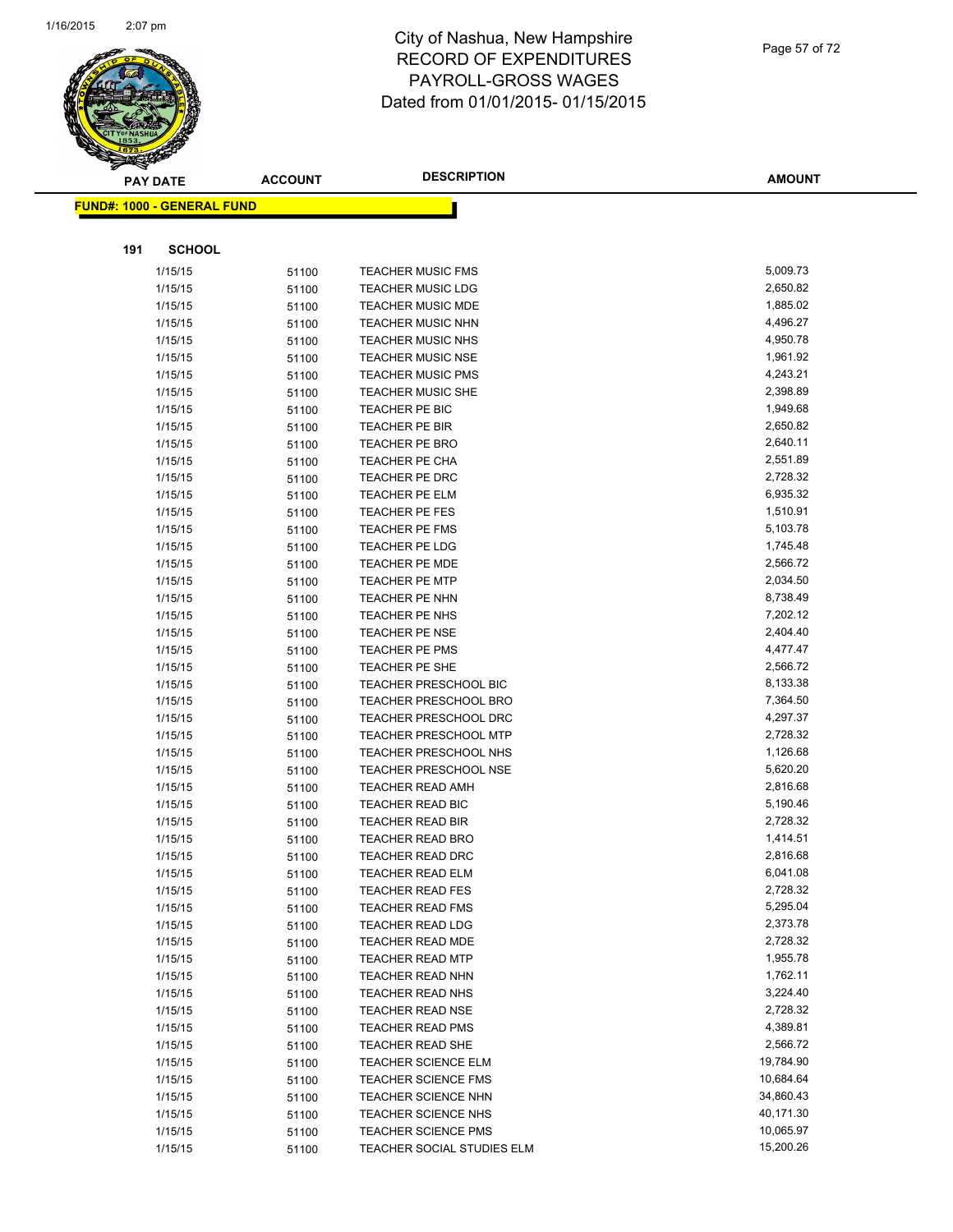

Page 58 of 72

|     | <b>PAY DATE</b>                   | <b>ACCOUNT</b> | <b>DESCRIPTION</b>             | <b>AMOUNT</b> |
|-----|-----------------------------------|----------------|--------------------------------|---------------|
|     | <b>FUND#: 1000 - GENERAL FUND</b> |                |                                |               |
|     |                                   |                |                                |               |
|     |                                   |                |                                |               |
| 191 | <b>SCHOOL</b>                     |                |                                |               |
|     | 1/15/15                           | 51100          | TEACHER SOCIAL STUDIES FMS     | 13,513.15     |
|     | 1/15/15                           | 51100          | TEACHER SOCIAL STUDIES NHN     | 33,517.84     |
|     | 1/15/15                           | 51100          | TEACHER SOCIAL STUDIES NHS     | 34,759.68     |
|     | 1/15/15                           | 51100          | TEACHER SOCIAL STUDIES PMS     | 11,056.36     |
|     | 1/15/15                           | 51100          | <b>TEACHER SPED BIC</b>        | 6,081.17      |
|     | 1/15/15                           | 51100          | <b>TEACHER SPED BIR</b>        | 5,127.21      |
|     | 1/15/15                           | 51100          | <b>TEACHER SPED BRO</b>        | 5,545.00      |
|     | 1/15/15                           | 51100          | <b>TEACHER SPED CHA</b>        | 10,224.58     |
|     | 1/15/15                           | 51100          | <b>TEACHER SPED DRC</b>        | 2,566.72      |
|     | 1/15/15                           | 51100          | <b>TEACHER SPED ELM</b>        | 19,898.64     |
|     | 1/15/15                           | 51100          | <b>TEACHER SPED FES</b>        | 5,327.53      |
|     | 1/15/15                           | 51100          | <b>TEACHER SPED FMS</b>        | 6,589.38      |
|     | 1/15/15                           | 51100          | <b>TEACHER SPED LDG</b>        | 2,204.18      |
|     | 1/15/15                           | 51100          | <b>TEACHER SPED MDE</b>        | 6,261.26      |
|     | 1/15/15                           | 51100          | TEACHER SPED MTP               | 5,280.21      |
|     | 1/15/15                           | 51100          | TEACHER SPED NHN               | 19,690.62     |
|     | 1/15/15                           | 51100          | <b>TEACHER SPED NHS</b>        | 31,289.58     |
|     | 1/15/15                           | 51100          | <b>TEACHER SPED NSE</b>        | 1,961.91      |
|     | 1/15/15                           | 51100          | <b>TEACHER SPED PMS</b>        | 11,979.11     |
|     | 1/15/15                           | 51100          | <b>TEACHER SPED SHE</b>        | 5,280.21      |
|     | 1/15/15                           | 51100          | <b>TEACHER TECHED ELM</b>      | 8,360.45      |
|     | 1/15/15                           | 51100          | <b>TEACHER TECHED FMS</b>      | 5,383.40      |
|     | 1/15/15                           | 51100          | <b>TEACHER TECHED NHN</b>      | 8,221.01      |
|     | 1/15/15                           | 51100          | <b>TEACHER TECHED NHS</b>      | 10,952.22     |
|     | 1/15/15                           | 51100          | <b>TEACHER TECHED PMS</b>      | 5,456.64      |
|     | 1/15/15                           | 51100          | TEACHER TV PROD NHS            | 2,566.72      |
|     | 1/15/15                           | 51100          | <b>TEACHER VISION WID</b>      | 5,161.68      |
|     | 1/15/15                           | 51100          | TECH INTERGRATION ASST AMH     | 539.00        |
|     | 1/15/15                           | 51100          | TECH INTERGRATION ASST BIC     | 654.56        |
|     | 1/15/15                           | 51100          | TECH INTERGRATION ASST CHA     | 543.24        |
|     | 1/15/15                           | 51100          | TECH INTERGRATION ASST FES     | 621.05        |
|     | 1/15/15                           | 51100          | TECH INTERGRATION ASST LDG     | 567.29        |
|     | 1/15/15                           | 51100          | TECH INTERGRATION ASST MDE     | 621.05        |
|     | 1/15/15                           | 51100          | TECH INTERGRATION ASST NSE     | 605.12        |
|     | 1/15/15                           | 51100          | TECH INTERGRATION ASST SHE     | 520.41        |
|     | 1/15/15                           | 51200          | ATHLETIC EQUIPMENT MANAGER NHS | 160.00        |
|     | 1/8/15                            | 51200          | CLERICAL BOARD OF ED SUP       | 525.48        |
|     | 1/15/15                           | 51200          | CLERICAL BOARD OF ED SUP       | 615.65        |
|     | 1/15/15                           | 51200          | <b>CLERICAL PRINCIPAL NHN</b>  | 257.55        |
|     | 1/15/15                           | 51200          | <b>CLERICAL VOLUNTEER SUP</b>  | 369.15        |
|     | 1/15/15                           | 51200          | <b>CROSSING GUARD WPO</b>      | 1,942.60      |
|     | 1/8/15                            | 51200          | <b>CUSTODIAN CHA</b>           | 323.60        |
|     | 1/15/15                           | 51200          | <b>CUSTODIAN CHA</b>           | 323.60        |
|     | 1/15/15                           | 51200          | <b>CUSTODIAN HEAD MTP</b>      | 77.00         |
|     | 1/15/15                           | 51200          | <b>CUSTODIAN MTP</b>           | 30.80         |
|     | 1/8/15                            | 51200          | <b>CUSTODIAN NHN</b>           | 388.32        |
|     | 1/15/15                           | 51200          | <b>CUSTODIAN NHN</b>           | 323.60        |
|     | 1/15/15                           | 51200          | FOOD SERVICE ASST PT AMH       | 36.40         |
|     | 1/15/15                           | 51200          | FOOD SERVICE ASST PT CHA       | 45.50         |
|     | 1/15/15                           | 51200          | FOOD SERVICE ASST PT FMS       | 83.15         |
|     | 1/15/15                           | 51200          | FOOD SERVICE ASST PT MDE       | 9.10          |
|     | 1/15/15                           | 51200          | FOOD SERVICE ASST PT NSE       | 22.75         |
|     |                                   |                |                                |               |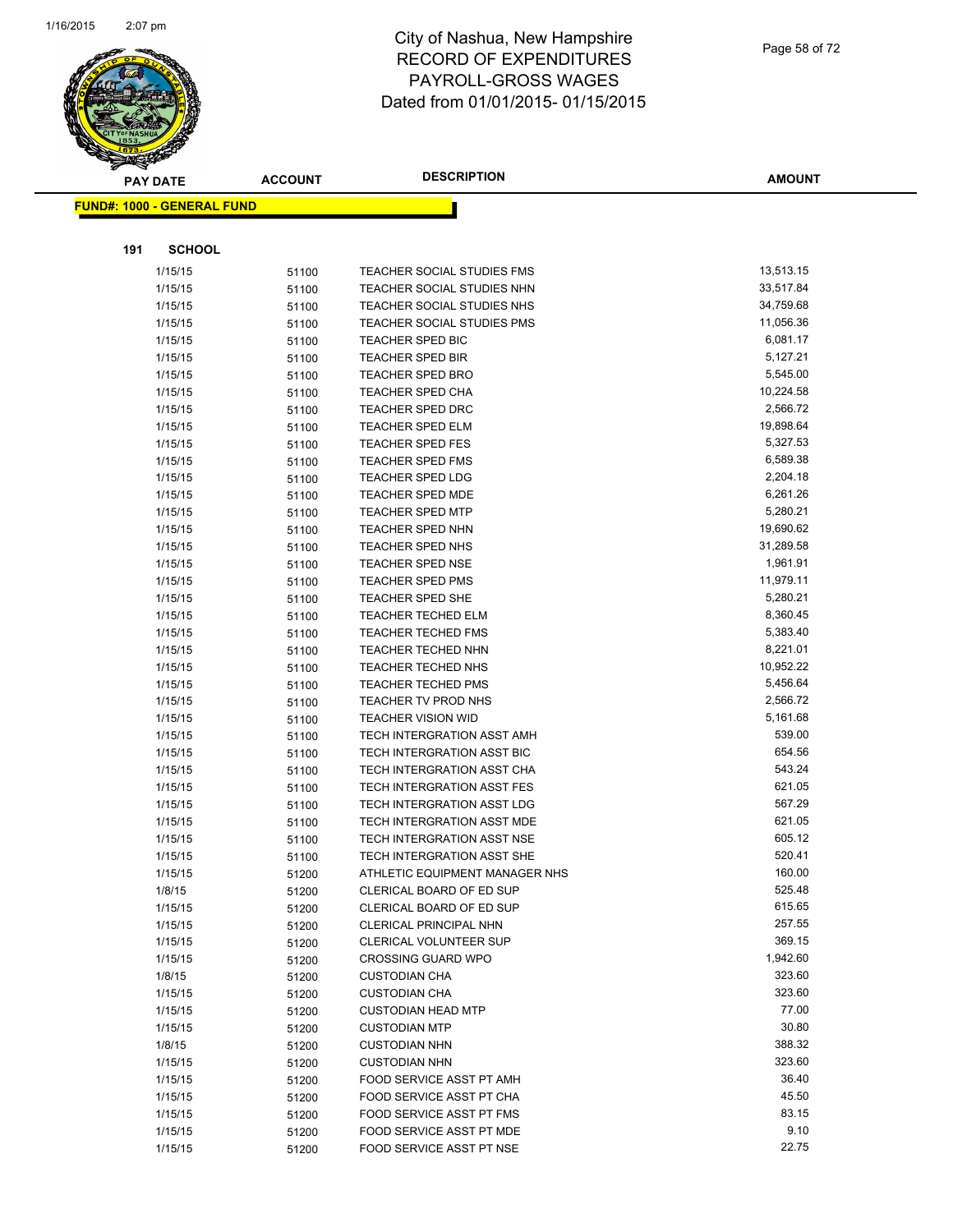

|     | <b>PAY DATE</b>                   | <b>ACCOUNT</b> | <b>DESCRIPTION</b>               | <b>AMOUNT</b>   |
|-----|-----------------------------------|----------------|----------------------------------|-----------------|
|     | <b>FUND#: 1000 - GENERAL FUND</b> |                |                                  |                 |
|     |                                   |                |                                  |                 |
| 191 | <b>SCHOOL</b>                     |                |                                  |                 |
|     | 1/15/15                           | 51200          | <b>FOOD SERVICE COOK LDG</b>     | 51.60           |
|     | 1/15/15                           | 51200          | <b>GUIDANCE COUNSELOR ELM</b>    | 125.00          |
|     | 1/15/15                           | 51200          | <b>GUIDANCE COUNSELOR NHS</b>    | 802.91          |
|     | 1/15/15                           | 51200          | <b>INSTRUMENTAL MUSIC</b>        | 1,012.50        |
|     | 1/15/15                           | 51200          | LUNCH MONITOR AMH                | 434.57          |
|     | 1/15/15                           | 51200          | LUNCH MONITOR BIC                | 683.76          |
|     | 1/15/15                           | 51200          | LUNCH MONITOR BIR                | 680.61          |
|     | 1/15/15                           | 51200          | LUNCH MONITOR BRO                | 361.60          |
|     | 1/15/15                           | 51200          | LUNCH MONITOR CHA                | 621.52          |
|     | 1/15/15                           | 51200          | LUNCH MONITOR DRC                | 666.01          |
|     | 1/15/15                           | 51200          | LUNCH MONITOR ELM                | 305.15          |
|     | 1/15/15                           | 51200          | LUNCH MONITOR FES                | 759.93          |
|     | 1/15/15                           | 51200          | LUNCH MONITOR FMS                | 213.15          |
|     | 1/15/15                           | 51200          | LUNCH MONITOR LDG                | 763.00          |
|     | 1/15/15                           | 51200          | LUNCH MONITOR MDE                | 724.25          |
|     | 1/15/15                           | 51200          | LUNCH MONITOR MTP                | 628.84          |
|     | 1/15/15                           | 51200          | LUNCH MONITOR NHN                | 372.92          |
|     | 1/15/15                           | 51200          | LUNCH MONITOR NHS                | 378.57          |
|     | 1/15/15                           | 51200          | LUNCH MONITOR NSE                | 433.90          |
|     | 1/15/15                           | 51200          | <b>LUNCH MONITOR PMS</b>         | 175.15          |
|     | 1/15/15                           | 51200          | LUNCH MONITOR SHE                | 635.74          |
|     | 1/15/15                           | 51200          | <b>NURSE FES</b>                 | 770.66          |
|     | 1/15/15                           | 51200          | PARA ALT PMS                     | 80.85           |
|     | 1/15/15                           | 51200          | PARA DW SPEC ED BIR              | 360.59          |
|     | 1/15/15                           | 51200          | PARA DW SPEC ED BRO              | 22.75           |
|     | 1/15/15                           | 51200          | PARA DW SPEC ED NHS              | 50.00           |
|     | 1/15/15                           | 51200          | PARA ELL FES                     | 34.13           |
|     | 1/15/15                           | 51200          | PARA INST AMH                    | 690.38          |
|     | 1/15/15                           | 51200          | PARA INST BIC                    | 598.83          |
|     | 1/15/15                           | 51200          | PARA INST BIR                    | 45.50           |
|     | 1/15/15                           | 51200          | PARA INST DRC                    | 44.59           |
|     | 1/15/15                           | 51200          | PARA INST FES                    | 20.48           |
|     | 1/15/15                           | 51200          | PARA INST FMS                    | 18.20           |
|     | 1/15/15                           | 51200          | PARA INST MTP                    | 307.17          |
|     | 1/15/15                           | 51200          | PARA INST NHN                    | 300.22          |
|     | 1/15/15                           | 51200          | PARA INST PMS                    | 45.50<br>396.90 |
|     | 1/15/15                           | 51200          | PARA INST SHE                    | 273.45          |
|     | 1/15/15                           | 51200          | PARA LIB NHN                     | 227.47          |
|     | 1/15/15                           | 51200          | PARA LIB PMS                     | 196.66          |
|     | 1/15/15<br>1/15/15                | 51200          | PARA MEDIA NHS<br>PARA MUSIC FMS | 222.96          |
|     | 1/15/15                           | 51200          | PARA PRE SCH BIC                 | 2,286.92        |
|     | 1/15/15                           | 51200          | PARA PRE SCH BRO                 | 1,486.59        |
|     | 1/15/15                           | 51200<br>51200 | PARA PRE SCH DRC                 | 2,202.15        |
|     | 1/15/15                           |                | PARA PRE SCH MTP                 | 992.35          |
|     | 1/15/15                           | 51200<br>51200 | PARA PRE SCH NSE                 | 3,465.38        |
|     | 1/15/15                           | 51200          | PARA SCI NHS                     | 130.00          |
|     | 1/15/15                           | 51200          | PARA TTI DRC                     | 203.70          |
|     | 1/15/15                           | 51200          | PARA TTI LDG                     | 77.00           |
|     | 1/15/15                           | 51200          | SCHOOL PSYCHOLOGIST WID          | 4,031.77        |
|     | 1/15/15                           | 51200          | SPEECH LANG PATHOLOGIST WID      | 13,359.24       |
|     | 1/8/15                            | 51200          | <b>SUB CLERICAL</b>              | 356.41          |
|     |                                   |                |                                  |                 |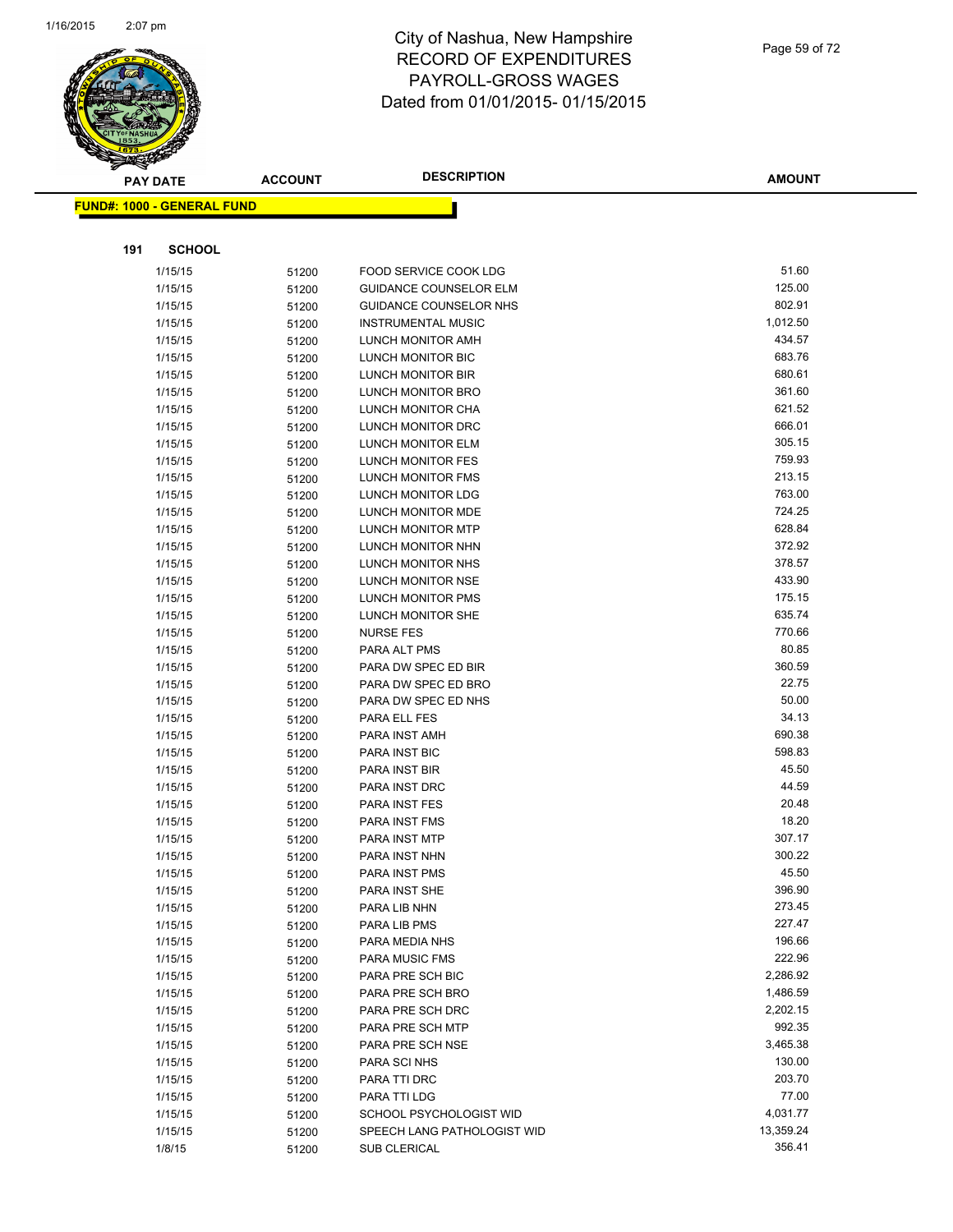÷,



## City of Nashua, New Hampshire RECORD OF EXPENDITURES PAYROLL-GROSS WAGES Dated from 01/01/2015- 01/15/2015

Page 60 of 72

| <b>FUND#: 1000 - GENERAL FUND</b> |       |                                 |                |
|-----------------------------------|-------|---------------------------------|----------------|
|                                   |       |                                 |                |
|                                   |       |                                 |                |
| 191<br><b>SCHOOL</b>              |       |                                 |                |
| 1/15/15                           | 51200 | SUB CLERICAL                    | 356.41         |
| 1/15/15                           | 51200 | <b>SUB LUNCH MONITOR</b>        | 27.30          |
| 1/15/15                           | 51200 | <b>SUB TEACHER</b>              | 225.00         |
| 1/15/15                           | 51200 | SUB TEACHER LONG TERM           | 350.00         |
| 1/15/15                           | 51200 | <b>TEACHER ART NHN</b>          | 440.51         |
| 1/15/15                           | 51200 | TEACHER BEHAVIOR SPEC WID       | 1,026.69       |
| 1/15/15                           | 51200 | <b>TEACHER BIO TEC NHN</b>      | 520.61         |
| 1/15/15                           | 51200 | <b>TEACHER COMPUTER NHN</b>     | 405.60         |
| 1/15/15                           | 51200 | <b>TEACHER ELL LDG</b>          | 425.00         |
| 1/15/15                           | 51200 | <b>TEACHER ENGLISH NHN</b>      | 1,583.38       |
| 1/15/15                           | 51200 | <b>TEACHER ENGLISH NHS</b>      | 276.62         |
| 1/15/15                           | 51200 | <b>TEACHER FOREIGN LANG FMS</b> | 959.58         |
| 1/15/15                           | 51200 | TEACHER GR2 SHE                 | 75.00          |
| 1/15/15                           | 51200 | <b>TEACHER GR3 CHA</b>          | 250.00         |
| 1/15/15                           | 51200 | <b>TEACHER HEALTH NHS</b>       | 140.00         |
| 1/15/15                           | 51200 | <b>TEACHER HVAC NHS</b>         | 36.00          |
| 1/15/15                           | 51200 | TEACHER IN SCH SUSPENSION ELM   | 112.50         |
| 1/15/15                           | 51200 | <b>TEACHER INST SPED WID</b>    | 1,899.01       |
| 1/15/15                           | 51200 | <b>TEACHER KIND BIC</b>         | 2,311.10       |
| 1/15/15                           | 51200 | <b>TEACHER KIND BIR</b>         | 881.08         |
| 1/15/15                           | 51200 | <b>TEACHER MATH FMS</b>         | 445.57         |
| 1/15/15                           | 51200 | <b>TEACHER MATH NHN</b>         | 1,133.20       |
| 1/15/15                           | 51200 | <b>TEACHER MUSIC AMH</b>        | 100.00         |
| 1/15/15                           | 51200 | <b>TEACHER MUSIC DRC</b>        | 150.00         |
| 1/15/15                           | 51200 | <b>TEACHER MUSIC ELM</b>        | 912.82         |
| 1/15/15                           | 51200 | <b>TEACHER MUSIC MTP</b>        | 1,199.43       |
| 1/15/15                           | 51200 | TEACHER PE NHS                  | 956.54         |
| 1/15/15                           | 51200 | <b>TEACHER READ ELM</b>         | 1,612.20       |
| 1/15/15                           | 51200 | <b>TEACHER SCIENCE NHS</b>      | 50.00          |
| 1/15/15                           | 51200 | TEACHER SOCIAL STUDIES NHN      | 1,400.00       |
| 1/15/15                           | 51200 | TEACHER SOCIAL STUDIES NHS      | 36.00          |
| 1/15/15                           | 51200 | <b>TEACHER SPED NHN</b>         | 5,753.11       |
| 1/15/15                           | 51200 | TEACHER SPED NHS                | 881.08         |
| 1/15/15                           | 51200 | <b>TEACHER VISION WIDE</b>      | 1,091.33       |
| 1/8/15                            | 51300 | <b>OVERTIME-REGULAR</b>         | 2,060.49       |
| 1/15/15                           | 51300 | OVERTIME-REGULAR                | 11,511.07      |
| 1/8/15                            | 51400 | WAGES TEMP-SEASONAL             | 491.84         |
| 1/15/15                           | 51400 | WAGES TEMP-SEASONAL             | 476.47         |
| 12/31/14                          | 51412 | WAGES PER DIEM                  | (80.00)        |
| 1/8/15                            | 51412 | WAGES PER DIEM                  | 1,019.76       |
| 1/15/15                           | 51412 | <b>WAGES PER DIEM</b>           | 34,862.31      |
| 1/15/15                           | 51600 | <b>LONGEVITY</b>                | 371,194.51     |
| 1/15/15                           | 51650 | <b>ADDITIONAL HOURS</b>         | 716.10         |
| 1/15/15                           | 51700 | <b>STIPENDS</b>                 | 153.43         |
| 1/15/15                           | 52800 | EDUCATIONAL ASSISTANCE          | 42.00          |
| 1/15/15                           | 55400 | <b>CONFERENCES AND SEMINARS</b> | 100.00         |
| TOTAL 191 - SCHOOL                |       |                                 | \$3,266,318.70 |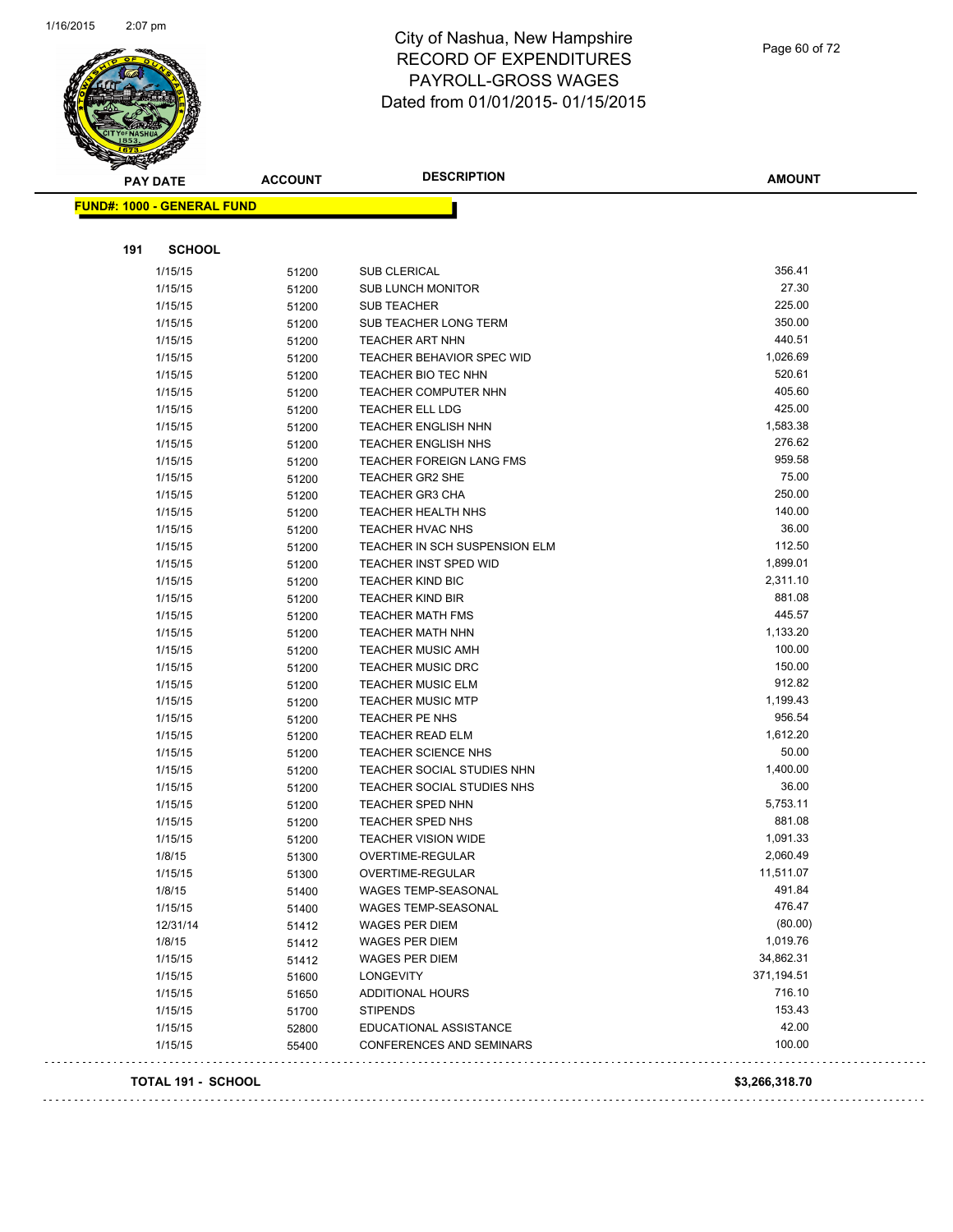

**AMOUNT PAY DATE ACCOUNT DESCRIPTION TOTAL FUND 1000 - GENERAL FUND \$5,230,850.43 FUND#: 2100 - FOOD SERVICES FUND**

| 709.90<br>781.73<br>2,930.90<br>2,085.31<br><b>FOOD SERVICE BUSINESS MANAGER</b><br>491.40<br>491.40<br>491.40<br>491.40<br>491.40<br>491.40<br>996.63<br>432.25<br>501.90<br>473.90<br>473.90<br>1,025.65<br>970.06 |
|----------------------------------------------------------------------------------------------------------------------------------------------------------------------------------------------------------------------|
|                                                                                                                                                                                                                      |
|                                                                                                                                                                                                                      |
|                                                                                                                                                                                                                      |
|                                                                                                                                                                                                                      |
|                                                                                                                                                                                                                      |
|                                                                                                                                                                                                                      |
|                                                                                                                                                                                                                      |
|                                                                                                                                                                                                                      |
|                                                                                                                                                                                                                      |
|                                                                                                                                                                                                                      |
|                                                                                                                                                                                                                      |
|                                                                                                                                                                                                                      |
|                                                                                                                                                                                                                      |
|                                                                                                                                                                                                                      |
|                                                                                                                                                                                                                      |
|                                                                                                                                                                                                                      |
|                                                                                                                                                                                                                      |
| 463.68                                                                                                                                                                                                               |
| 501.90                                                                                                                                                                                                               |
| 473.90                                                                                                                                                                                                               |
| 11,439.25                                                                                                                                                                                                            |
| 449.67                                                                                                                                                                                                               |
| 523.25                                                                                                                                                                                                               |
| 538.51                                                                                                                                                                                                               |
| 425.65                                                                                                                                                                                                               |
| 354.90                                                                                                                                                                                                               |
| 362.10                                                                                                                                                                                                               |
| 723.36                                                                                                                                                                                                               |
| 2,019.23                                                                                                                                                                                                             |
| 895.80                                                                                                                                                                                                               |
| 2,338.56                                                                                                                                                                                                             |
| 978.68                                                                                                                                                                                                               |
| 555.13                                                                                                                                                                                                               |
| 477.25                                                                                                                                                                                                               |
| 4,459.05                                                                                                                                                                                                             |
| 4,354.12                                                                                                                                                                                                             |
| 277.68                                                                                                                                                                                                               |
| 2,306.09                                                                                                                                                                                                             |
| 527.15                                                                                                                                                                                                               |
| 53.94                                                                                                                                                                                                                |
| 4,151.28                                                                                                                                                                                                             |
| 15,900.00                                                                                                                                                                                                            |
|                                                                                                                                                                                                                      |

#### **TOTAL FUND 2100 - FOOD SERVICES FUND \$70,590.56**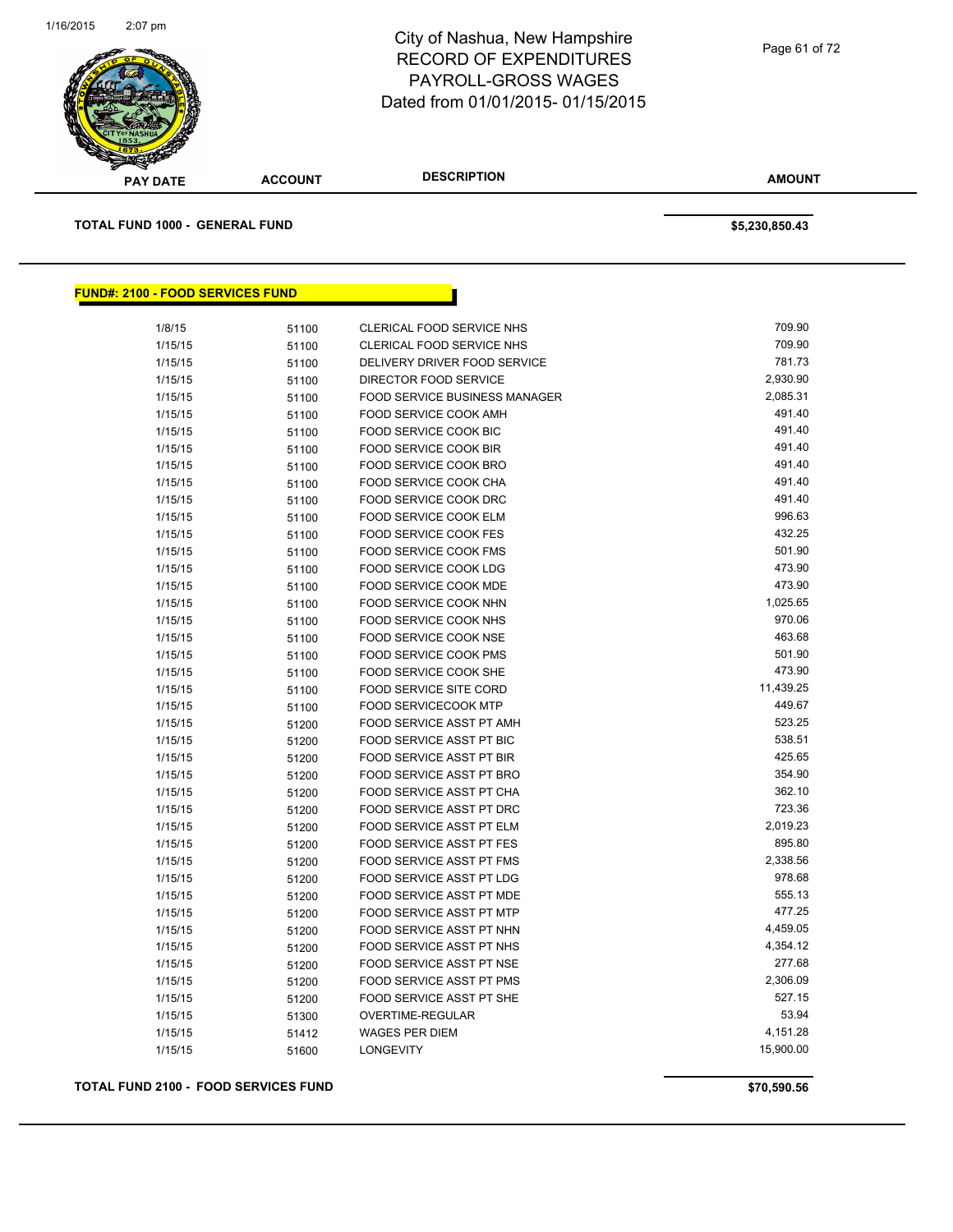

**FUND#: 2222 - AFTER SCHOOL PROGRAM**

#### City of Nashua, New Hampshire RECORD OF EXPENDITURES PAYROLL-GROSS WAGES Dated from 01/01/2015- 01/15/2015

Page 62 of 72

| <b>PAY DATE</b>                                 | <b>ACCOUNT</b> | <b>DESCRIPTION</b>        | <b>AMOUNT</b> |
|-------------------------------------------------|----------------|---------------------------|---------------|
| <b>FUND#: 2201 - DRIVERS EDUCATION FUND</b>     |                |                           |               |
| 1/15/15                                         | 51200          | ADULT ED DIPOLMA INST     | 75.00         |
| 1/15/15                                         | 51200          | <b>TEACHER TECHED ELM</b> | 275.00        |
| 1/15/15                                         | 51200          | <b>TEACHER TECHED PMS</b> | 100.00        |
| 1/15/15                                         | 51300          | <b>OVERTIME-REGULAR</b>   | 89.43         |
| <b>TOTAL FUND 2201 - DRIVERS EDUCATION FUND</b> |                |                           | \$539.43      |
|                                                 |                |                           |               |
| <b>FUND#: 2207 - ADULT ED/CONTINUING ED</b>     |                |                           |               |
| 1/15/15                                         | 51200          | ADULT ED ENRICHMENT INST  | 100.00        |
| 1/15/15                                         | 51200          | <b>SUB TEACHER</b>        | 75.00         |

1/15/15 51200 21 CENTURY ELEM MFAM RES COORD 87.95 1/15/15 51200 21ST CENTURY INSTRUCTOR 1,653.58 1/15/15 51200 ADULT ED ENRICHMENT INST 125.05 1/15/15 51200 CUSTODIAN NHS 17.50 1/15/15 51200 FOOD SERVICE COOK LDG 35.00 1/15/15 51200 GUIDANCE COUNSELOR FES 91.12 1/15/15 51200 LUNCH MONITOR DRC 223.44 1/15/15 51200 PARA ALT LDG 35.00 1/15/15 51200 PARA DW SPEC ED AMH 33.38 1/15/15 51200 PARA ELL MTP 225.15 1/15/15 51200 PARA INST DRC 150.10 1/15/15 51200 PARA INST FES 311.75 1/15/15 51200 PARA INST LDG 365.16 1/15/15 51200 PARA INST NHN 90.03 1/15/15 51200 PARA INST PMS 175/17 175/15 118.35 1/15/15 51200 PARA KIND AMH 105.00 51200 PARA KIND AMH 1/15/15 51200 PARA MEDIA NHN 500 PARA MEDIA NHN 51 AM SAN 1999 10 AM SAN 1999 10 AM SAN 1999 10 AM SAN 1999 10 1/15/15 51200 PARA PRE SCH MTP 126.88 1/15/15 51200 PARA TTI DRC 51200 FARA TTI DRC 1/15/15 51200 TEACHER GR2 AMH 25.00 1/15/15 51200 TEACHER GR3 DRC 85.00 1/15/15 51200 TEACHER GR3 SHE 17.50 1/15/15 51200 TEACHER GR4 LDG 51200 51200 1/15/15 51200 TEACHER GR4 MTP 17.50 1/15/15 51200 TEACHER KIND DRC 1/15/15 51200 TEACHER KIND LDG 55.85 1/15/15 51200 TEACHER SPED FES 85.04 1/15/15 51200 TEACHER SPED LDG<br>1/15/15 51200 TEACHER TTI LDG 91.68 95.00 1/15/15 51200 TEACHER TTI LDG **TOTAL FUND 2222 - AFTER SCHOOL PROGRAM \$4,501.24**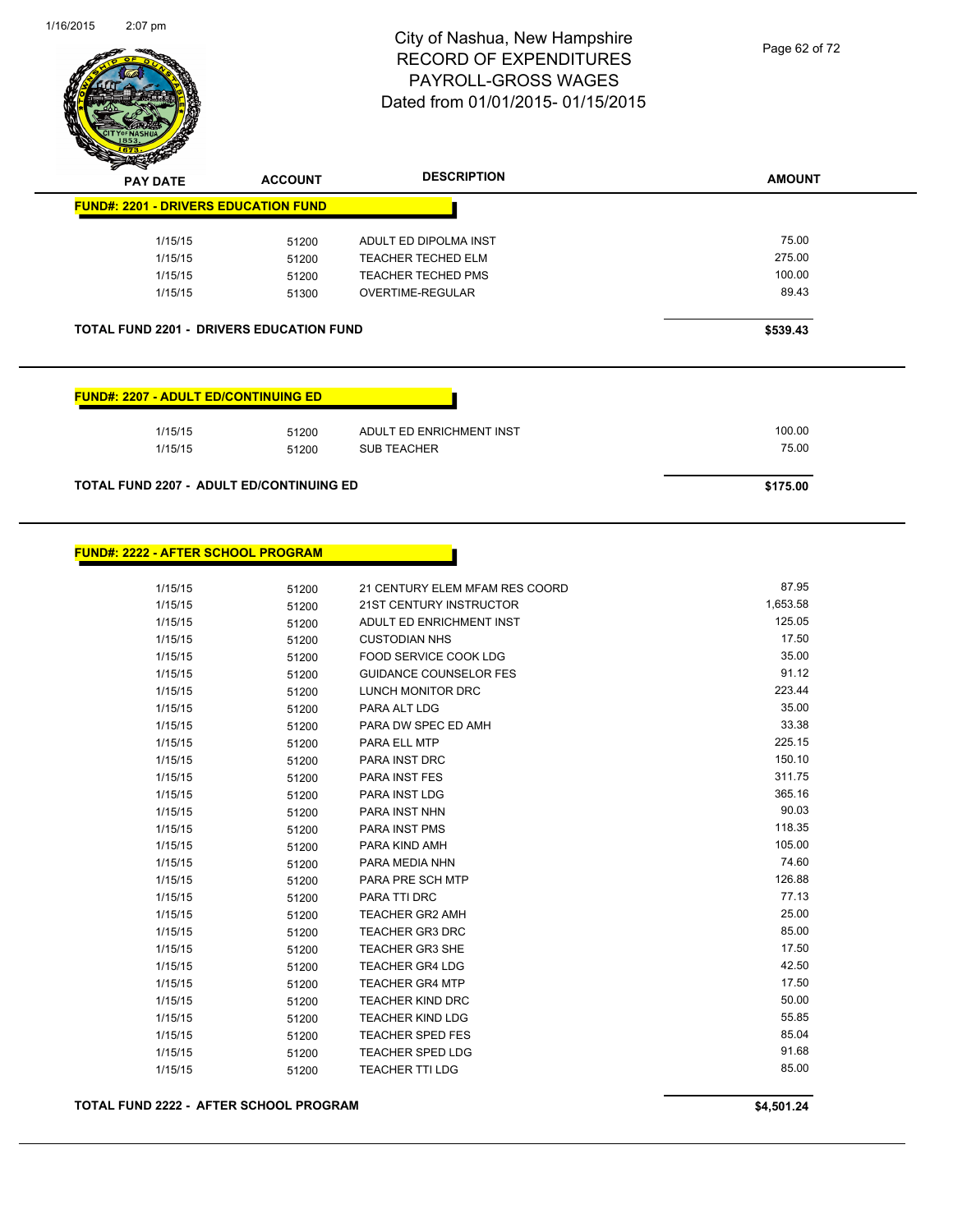| 1/16/2015<br>2:07 pm                  |                                                             | City of Nashua, New Hampshire<br><b>RECORD OF EXPENDITURES</b><br>PAYROLL-GROSS WAGES<br>Dated from 01/01/2015-01/15/2015 | Page 63 of 72    |
|---------------------------------------|-------------------------------------------------------------|---------------------------------------------------------------------------------------------------------------------------|------------------|
| <b>PAY DATE</b>                       | <b>ACCOUNT</b>                                              | <b>DESCRIPTION</b>                                                                                                        | <b>AMOUNT</b>    |
| FUND#: 2252 - DAY CARE                |                                                             |                                                                                                                           |                  |
| 1/15/15                               | 51100                                                       | PANTHER PRESCHOOL DIRECTOR                                                                                                | 869.02           |
| <b>TOTAL FUND 2252 - DAY CARE</b>     |                                                             |                                                                                                                           | \$869.02         |
| <b>FUND#: 2257 - SPECIAL ED LOCAL</b> |                                                             |                                                                                                                           |                  |
| 1/15/15<br>1/15/15                    | 51100<br>51100                                              | PARA DW SPEC ED CHA<br>PARA DW SPEC ED SHE                                                                                | 613.08<br>613.08 |
|                                       | TOTAL FUND 2257 - SPECIAL ED LOCAL                          |                                                                                                                           | \$1,226.16       |
|                                       | <u> FUND#: 2503 - PARKS &amp; REC PROGRAMS FUND</u>         |                                                                                                                           |                  |
| 1/8/15<br>1/15/15                     | 51100<br>51100                                              | PROGRAM COORDINATOR<br>PROGRAM COORDINATOR                                                                                | 357.75<br>357.75 |
|                                       |                                                             |                                                                                                                           |                  |
|                                       | <b>TOTAL FUND 2503 - PARKS &amp; REC PROGRAMS FUND</b>      |                                                                                                                           | \$715.50         |
|                                       | <b>FUND#: 2505 - GOVT &amp; EDUCATION CHANNELS FUND</b>     |                                                                                                                           |                  |
| 1/8/15                                | 51100                                                       | ECHANNEL ACCESS ADMINISTRATOR                                                                                             | 1,044.70         |
| 1/15/15                               | 51100                                                       | ECHANNEL ACCESS ADMINISTRATOR                                                                                             | 1,044.70         |
| 1/8/15                                | 51100                                                       | PEG PROGRAM MANAGER                                                                                                       | 1,173.50         |
| 1/15/15                               | 51100                                                       | PEG PROGRAM MANAGER                                                                                                       | 1,173.50         |
|                                       | <b>TOTAL FUND 2505 - GOVT &amp; EDUCATION CHANNELS FUND</b> |                                                                                                                           | \$4,436.40       |
|                                       | <b>FUND#: 3050 - POLICE GRANTS FUND</b>                     |                                                                                                                           |                  |
| 1/8/15                                | 51100                                                       | DOMESTIC VIOLENCE ADVOCATE                                                                                                | 807.60           |
| 1/15/15                               | 51100                                                       | DOMESTIC VIOLENCE ADVOCATE                                                                                                | 807.60           |
| 1/8/15                                | 51100                                                       | PATROLMAN ALL RANKS                                                                                                       | 1,254.45         |
| 1/15/15                               | 51100                                                       | PATROLMAN ALL RANKS                                                                                                       | 1,254.45         |
| 1/8/15                                | 51300                                                       | OVERTIME-REGULAR                                                                                                          | 295.30           |
| 1/8/15                                | 51628                                                       | <b>EXTRA HOLIDAY</b>                                                                                                      | 250.89           |
|                                       | <b>TOTAL FUND 3050 - POLICE GRANTS FUND</b>                 |                                                                                                                           | \$4,670.29       |
|                                       | <b>FUND#: 3068 - COMMUNITY SERVICES GRANTS FUND</b>         |                                                                                                                           |                  |
| 1/8/15                                | 51100                                                       | <b>EPIDEMIOLOGIST</b>                                                                                                     | 1,351.05         |
| 1/15/15                               | 51100                                                       | <b>EPIDEMIOLOGIST</b>                                                                                                     | 1,351.05         |
| 1/8/15                                | 51100                                                       | INTAKE SPECIALIST PROGRAM ASST                                                                                            | 376.60           |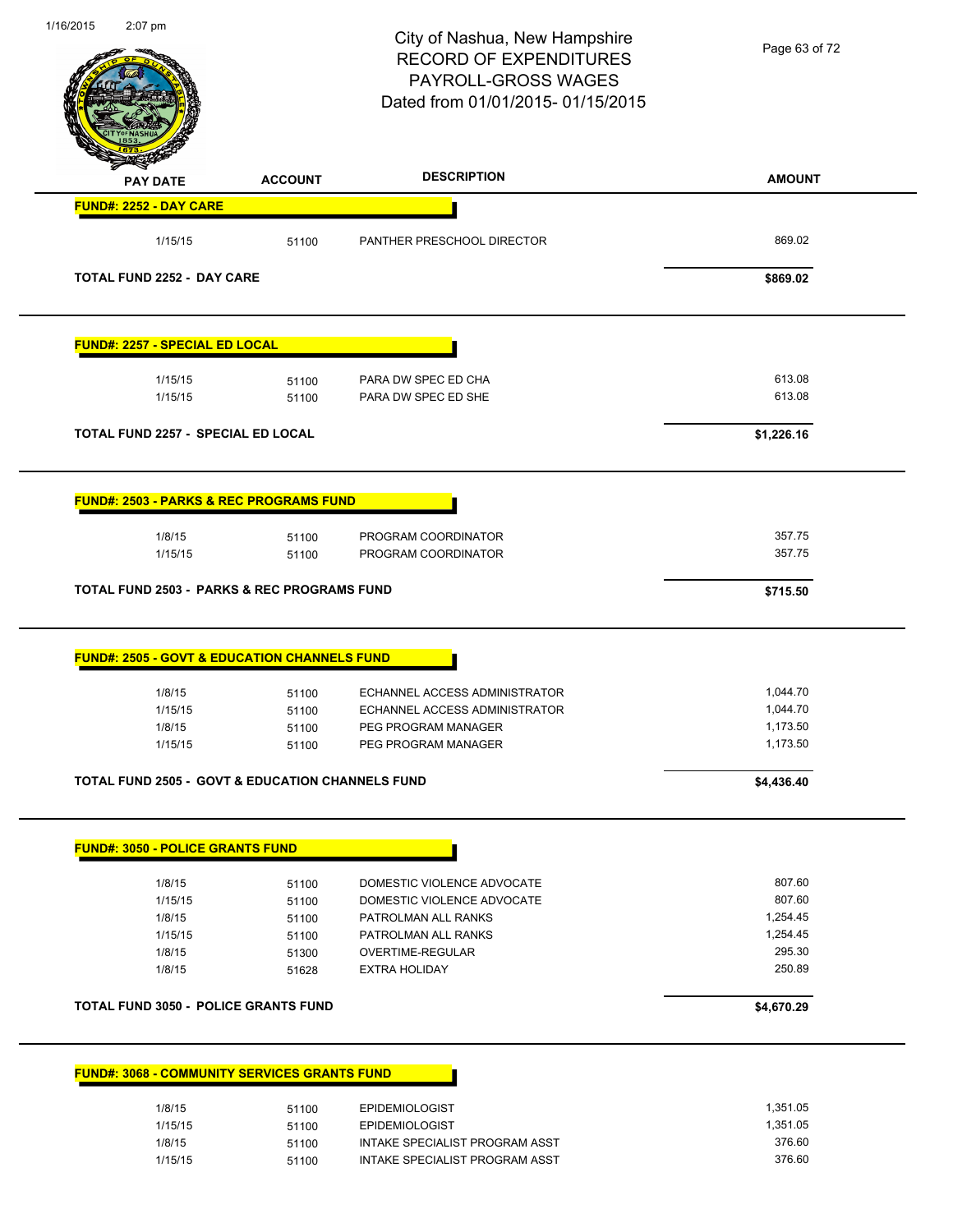

| <b>SARAHA</b>                                         |                |                                |               |
|-------------------------------------------------------|----------------|--------------------------------|---------------|
| <b>PAY DATE</b>                                       | <b>ACCOUNT</b> | <b>DESCRIPTION</b>             | <b>AMOUNT</b> |
| <b>FUND#: 3068 - COMMUNITY SERVICES GRANTS FUND</b>   |                |                                |               |
| 1/8/15                                                | 51100          | PROGRAM ASSISTANT              | 435.30        |
| 1/15/15                                               | 51100          | PROGRAM ASSISTANT              | 435.30        |
| 1/8/15                                                | 51100          | PUB HEALTH NURSE               | 123.85        |
| 1/15/15                                               | 51100          | PUB HEALTH NURSE               | 123.85        |
| 1/8/15                                                | 51100          | PUB HEALTH PREPAREDNESS COORD  | 1,150.51      |
| 1/15/15                                               | 51100          | PUB HEALTH PREPAREDNESS COORD  | 1,150.50      |
| 1/8/15                                                | 51100          | <b>SMP PROGRAM COORDINATOR</b> | 852.15        |
| 1/15/15                                               | 51100          | <b>SMP PROGRAM COORDINATOR</b> | 852.15        |
| TOTAL FUND 3068 - COMMUNITY SERVICES GRANTS FUND      |                |                                | \$8,578.91    |
| <b>FUND#: 3070 - COMMUNITY HEALTH GRANTS FUND</b>     |                |                                |               |
| 1/15/15                                               | 51100          | NURSE PRACTITIONER PT          | 142.50        |
| 1/8/15                                                | 51100          | PUB HEALTH NURSE               | 829.10        |
| 1/15/15                                               | 51100          | PUB HEALTH NURSE               | 829.10        |
| <b>TOTAL FUND 3070 - COMMUNITY HEALTH GRANTS FUND</b> |                |                                | \$1,800.70    |
| 1/8/15                                                | 51100          | OED PROGRAM COORDINATOR        | 159.65        |
| 1/15/15                                               | 51100          | OED PROGRAM COORDINATOR        | 159.65        |
| TOTAL FUND 3080 - COMMUNITY DEVELOPMENT GRANTS        |                |                                | \$319.30      |
| <u> FUND#: 3090 - URBAN PROGRAM GRANTS FUND</u>       |                |                                |               |
| 1/8/15                                                | 51100          | <b>GRANT MGMT SPECIALIST</b>   | 988.15        |
| 1/15/15                                               | 51100          | <b>GRANT MGMT SPECIALIST</b>   | 988.15        |
| 1/8/15                                                | 51100          | INTAKE SPECIALIST PROGRAM ASST | 564.95        |
| 1/15/15                                               | 51100          | INTAKE SPECIALIST PROGRAM ASST | 564.95        |
| 1/8/15                                                | 51100          | <b>MANAGER URBAN PROGRAMS</b>  | 797.49        |
| 1/15/15                                               | 51100          | <b>MANAGER URBAN PROGRAMS</b>  | 797.50        |
| 1/8/15                                                | 51100          | PROGRAM COORDINATOR LP&HH      | 1,103.60      |
| 1/15/15                                               | 51100          | PROGRAM COORDINATOR LP&HH      | 1,103.60      |
| 1/8/15                                                | 51100          | PROJECT ADMINISTRATOR          | 1,194.60      |
| 1/15/15                                               | 51100          | PROJECT ADMINISTRATOR          | 1,194.60      |
| 1/8/15                                                | 51100          | PROJECT ADMINISTRATOR LP&HH    | 1,028.10      |
| 1/15/15                                               | 51100          | PROJECT ADMINISTRATOR LP&HH    | 1,028.10      |
| 1/8/15                                                | 51200          | CODE ENFORCEMENT OFFICER II    | 577.71        |
| 1/15/15                                               |                | CODE ENFORCEMENT OFFICER II    | 577.72        |
|                                                       | 51200          |                                |               |

**TOTAL FUND 3090 - URBAN PROGRAM GRANTS FUND \$12,509.22**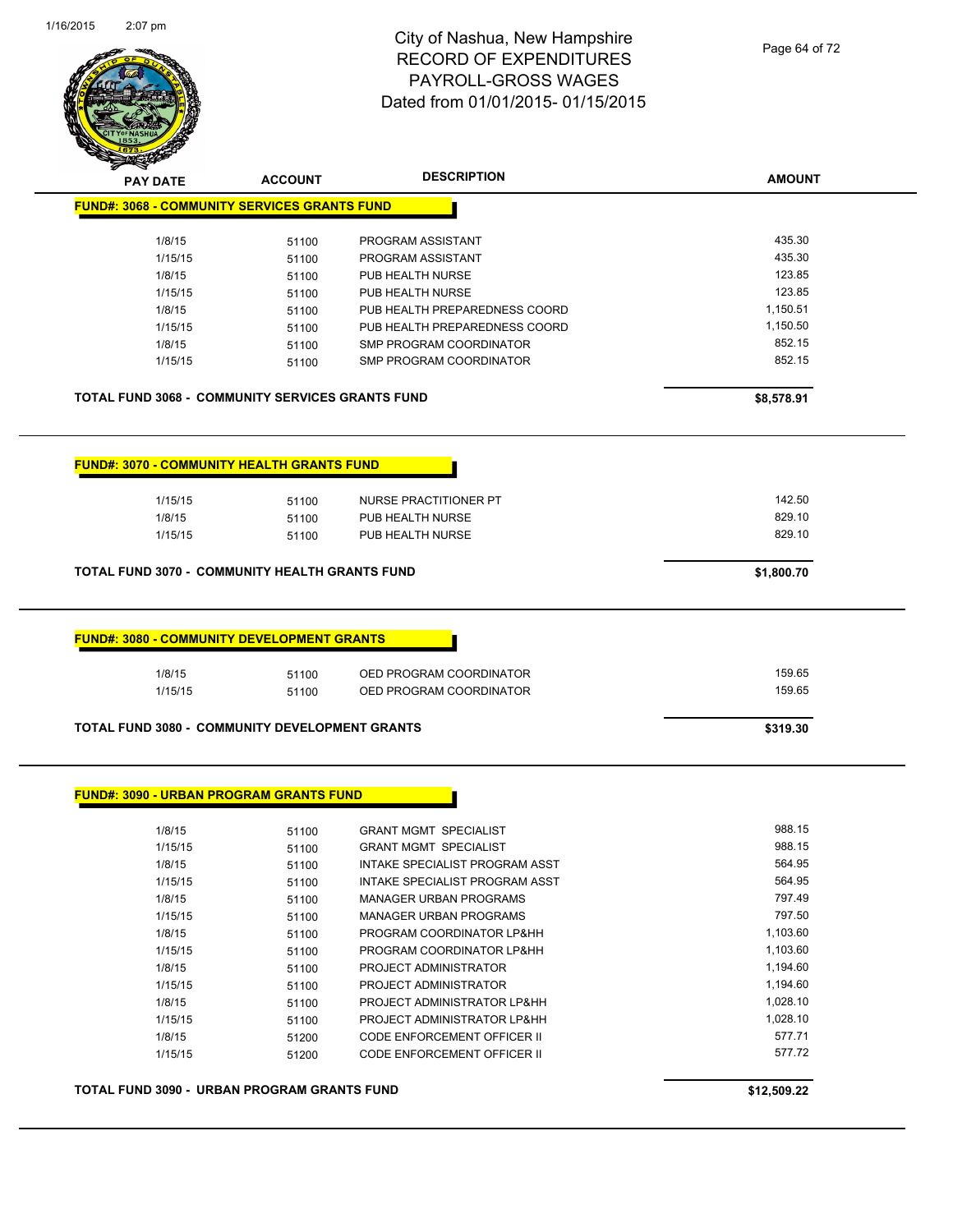

| <b>PAY DATE</b> | <b>ACCOUNT</b>                            | <b>DESCRIPTION</b>                    | <b>AMOUNT</b> |
|-----------------|-------------------------------------------|---------------------------------------|---------------|
|                 | <u> FUND#: 3120 - TRANSIT GRANTS FUND</u> |                                       |               |
| 1/8/15          | 51100                                     | <b>TRANSIT FINANCE COORDINATOR</b>    | 1,171.15      |
| 1/15/15         | 51100                                     | <b>TRANSIT FINANCE COORDINATOR</b>    | 1,171.15      |
| 1/8/15          | 51100                                     | TRANSIT FLEET FACILITIES SUPV         | 988.15        |
| 1/15/15         | 51100                                     | <b>TRANSIT FLEET FACILITIES SUPV</b>  | 988.15        |
| 1/8/15          | 51100                                     | <b>TRANSIT MECHANICS</b>              | 1,792.24      |
| 1/15/15         | 51100                                     | <b>TRANSIT MECHANICS</b>              | 1,792.25      |
| 1/8/15          | 51100                                     | TRANSIT OPER MKTG SUPV                | 1,014.25      |
| 1/15/15         | 51100                                     | <b>TRANSIT OPER MKTG SUPV</b>         | 1,014.25      |
| 1/8/15          | 51100                                     | TRANSIT OPERATIONS COORDINATOR        | 887.25        |
| 1/15/15         | 51100                                     | TRANSIT OPERATIONS COORDINATOR        | 887.25        |
| 1/8/15          | 51100                                     | TRANSIT UTILITY SERVICE WORKER        | 662.54        |
| 1/15/15         | 51100                                     | <b>TRANSIT UTILITY SERVICE WORKER</b> | 662.55        |
| 1/8/15          | 51100                                     | <b>TRANSPORTATION DEPT MANAGER</b>    | 1,225.40      |
| 1/15/15         | 51100                                     | TRANSPORTATION DEPT MANAGER           | 1,225.40      |
| 1/8/15          | 51300                                     | OVERTIME-REGULAR                      | 101.81        |
| 1/15/15         | 51300                                     | OVERTIME-REGULAR                      | 99.04         |
|                 |                                           |                                       |               |

**TOTAL FUND 3120 - TRANSIT GRANTS FUND \$15,682.83** 

#### **FUND#: 3800 - SCHOOL GRANTS FUND**

| 1/15/15 | 51100 | 21 CENTURY ELEM MFAM RES COORD   | 6,765.46 |
|---------|-------|----------------------------------|----------|
| 1/15/15 | 51100 | ASSISTANT PRINCIPAL AMH          | 1,406.19 |
| 1/15/15 | 51100 | ASSISTANT PRINCIPAL BRO          | 1,403.88 |
| 1/15/15 | 51100 | <b>ASSISTANT PRINCIPAL CHARL</b> | 1,483.79 |
| 1/15/15 | 51100 | ASSISTANT PRINCIPAL MDE          | 1,406.19 |
| 1/15/15 | 51100 | ASSISTANT PRINCIPAL SHE          | 1,403.88 |
| 1/15/15 | 51100 | AYP FACILITATOR DRC              | 2,650.82 |
| 1/15/15 | 51100 | AYP FACILITATOR FES              | 2,816.68 |
| 1/15/15 | 51100 | AYP FACILITATOR LDG              | 3,433.10 |
| 1/15/15 | 51100 | CLERICAL 21 CENTURY              | 745.15   |
| 1/15/15 | 51100 | <b>DIRECTOR TITLE 1</b>          | 3,239.00 |
| 1/15/15 | 51100 | DW TECHNOLOGY PEER COACH         | 2,901.98 |
| 1/15/15 | 51100 | <b>GUIDANCE COUNSELOR FES</b>    | 2,583.02 |
| 1/15/15 | 51100 | <b>INTERPRETER</b>               | 300.00   |
| 1/15/15 | 51100 | <b>INTRUCTIONAL LEADER FES</b>   | 5,826.04 |
| 1/15/15 | 51100 | JOB DEVELOPER SPED NHS           | 2,020.41 |
| 1/15/15 | 51100 | LICENSED PRACTICAL NURSE ELM     | 1,413.40 |
| 1/15/15 | 51100 | <b>LUNCH MONITOR SHE</b>         | 418.45   |
| 1/15/15 | 51100 | <b>OFFICE MANAGER TITLE 1</b>    | 1,481.30 |
| 1/15/15 | 51100 | PARA DW SPEC ED WID              | 484.34   |
| 1/15/15 | 51100 | PARA INST FES                    | 1,317.68 |
| 1/15/15 | 51100 | <b>PARA KIND FES</b>             | 404.01   |
| 1/15/15 | 51100 | PARA TTI AMH                     | 569.70   |
| 1/15/15 | 51100 | PARA TTI DRC                     | 1,226.87 |
| 1/15/15 | 51100 | PARA TTI LDG                     | 1,995.81 |
| 1/15/15 | 51100 | PARA TTI NURSERY                 | 737.55   |
| 1/15/15 | 51100 | PARA VOC NHS                     | 401.83   |
| 1/15/15 | 51100 | <b>TEACHER DWSE BIR</b>          | 1,762.11 |
| 1/15/15 | 51100 | <b>TEACHER DWSE BRO</b>          | 1,893.82 |
| 1/15/15 | 51100 | TEACHER DWSE CHA                 | 1,885.02 |
| 1/15/15 | 51100 | <b>TEACHER DWSE ELM</b>          | 1,622.41 |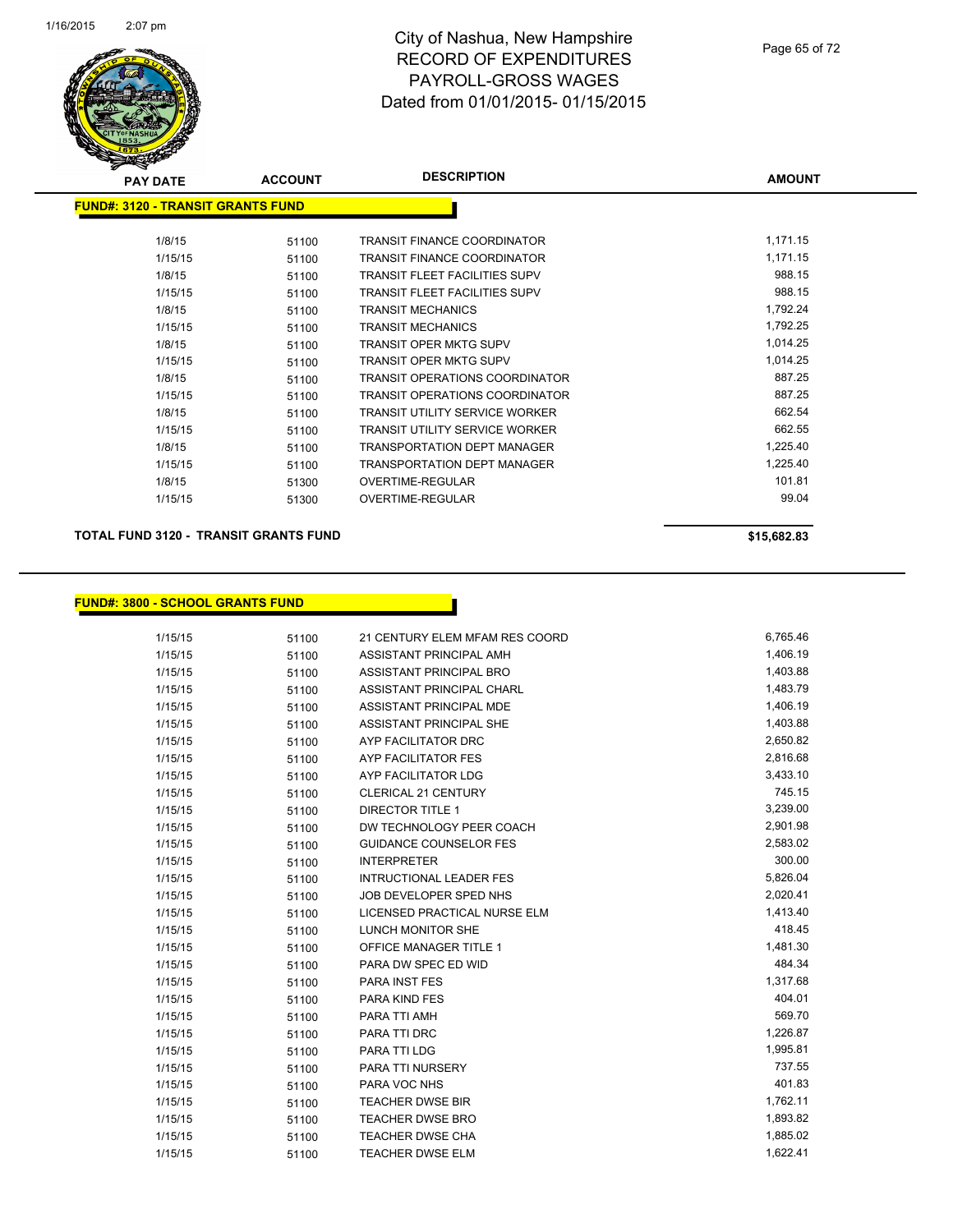

Page 66 of 72

| <b>PAY DATE</b>                          | <b>ACCOUNT</b> | <b>DESCRIPTION</b>                                           | <b>AMOUNT</b>        |
|------------------------------------------|----------------|--------------------------------------------------------------|----------------------|
| <u> FUND#: 3800 - SCHOOL GRANTS FUND</u> |                |                                                              |                      |
|                                          |                |                                                              |                      |
| 1/15/15                                  | 51100          | TEACHER DWSE MDE                                             | 1,762.11             |
| 1/15/15                                  | 51100          | <b>TEACHER DWSE SHE</b>                                      | 1,849.05             |
| 1/15/15                                  | 51100          | <b>TEACHER GR4 AMH</b>                                       | 2,082.50             |
| 1/15/15                                  | 51100          | <b>TEACHER GR4 BIC</b>                                       | 1,650.70             |
| 1/15/15                                  | 51100          | TEACHER PRESCHOOL NHS                                        | 1,690.00             |
| 1/15/15                                  | 51100          | <b>TEACHER SPED AMH</b>                                      | 4,258.81             |
| 1/15/15                                  | 51100          | <b>TEACHER SPED DRC</b>                                      | 3,507.59             |
| 1/15/15                                  | 51100          | TEACHER SPED ELM                                             | 3,507.43             |
| 1/15/15                                  | 51100          | <b>TEACHER SPED FES</b>                                      | 2,398.89             |
| 1/15/15                                  | 51100          | <b>TEACHER SPED FMS</b>                                      | 3,699.30             |
| 1/15/15                                  | 51100          | <b>TEACHER SPED LDG</b>                                      | 5,185.28             |
| 1/15/15                                  | 51100          | <b>TEACHER SPED MDE</b>                                      | 1,622.41             |
| 1/15/15                                  | 51100          | TEACHER SPED NHN                                             | 6,953.09             |
| 1/15/15                                  | 51100          | TEACHER SPED NHS                                             | 6,324.20             |
| 1/15/15                                  | 51100          | <b>TEACHER SPED NSE</b><br><b>TEACHER SPED PMS</b>           | 3,334.00<br>1,622.41 |
| 1/15/15                                  | 51100          |                                                              | 2,551.89             |
| 1/15/15<br>1/15/15                       | 51100          | TEACHER TEAM FACILITATOR AMH<br>TEACHER TEAM FACILITATOR MTP | 1,949.68             |
| 1/15/15                                  | 51100<br>51200 | ADULT ED DIPOLMA TEACHER                                     | 375.00               |
| 1/15/15                                  | 51200          | ADULT ED ENRICHMENT INST                                     | 337.50               |
| 1/15/15                                  | 51200          | ADULT ED INSTRUCTOR                                          | 375.00               |
| 1/15/15                                  | 51200          | ELL OUTREACH WORKER HOURLY                                   | 600.00               |
| 1/15/15                                  | 51200          | ELL TUTOR                                                    | 537.50               |
| 1/15/15                                  | 51200          | <b>FAMILY LIAISON</b>                                        | 368.75               |
| 1/15/15                                  | 51200          | FOCUS MONITORING DATA ANALYST                                | 1,767.80             |
| 1/15/15                                  | 51200          | <b>GUIDANCE COUNSELOR NHN</b>                                | 100.00               |
| 1/15/15                                  | 51200          | HOME SCHOOL CORD TTI                                         | 3,245.67             |
| 1/15/15                                  | 51200          | <b>INTERPRETER</b>                                           | 100.00               |
| 1/15/15                                  | 51200          | <b>LIBRARIAN NHN</b>                                         | 50.00                |
| 1/15/15                                  | 51200          | <b>LIBRARIAN NHS</b>                                         | 50.00                |
| 1/15/15                                  | 51200          | PARA DW SPEC ED AMH                                          | 25.00                |
| 1/15/15                                  | 51200          | PARA DW SPEC ED BIR                                          | 17.50                |
| 1/15/15                                  | 51200          | PARA DW SPEC ED NHN                                          | 375.00               |
| 1/15/15                                  | 51200          | PARA ELL PMS                                                 | 25.48                |
| 1/15/15                                  | 51200          | PARA INST BIR                                                | 87.50                |
| 1/15/15                                  | 51200          | PARA INST FES                                                | 35.00                |
| 1/15/15                                  | 51200          | PARA INST LDG                                                | 140.00               |
| 1/15/15                                  | 51200          | PARA INST SHE                                                | 131.25               |
| 1/15/15                                  | 51200          | PARA KIND FES                                                | 17.50                |
| 1/15/15                                  | 51200          | PARA TTI NURSERY                                             | 397.35               |
| 1/15/15                                  | 51200          | <b>SUB TEACHER</b>                                           | 375.00               |
| 1/15/15                                  | 51200          | <b>TEACHER BUSINESS NHN</b>                                  | 625.00               |
| 1/15/15                                  | 51200          | <b>TEACHER ELL AMH</b>                                       | 25.00                |
| 1/15/15                                  | 51200          | TEACHER ELL BIR                                              | 25.00                |
| 1/15/15                                  | 51200          | <b>TEACHER ELL FES</b>                                       | 25.00                |
| 1/15/15                                  | 51200          | <b>TEACHER ELL FMS</b>                                       | 75.00                |
| 1/15/15                                  | 51200          | <b>TEACHER ELL LDG</b>                                       | 550.00               |
| 1/15/15                                  | 51200          | <b>TEACHER ELL PMS</b>                                       | 50.00                |
| 1/15/15                                  | 51200          | <b>TEACHER ENGLISH FMS</b>                                   | 375.00               |
| 1/15/15                                  | 51200          | <b>TEACHER ENGLISH NHN</b>                                   | 750.00<br>675.00     |
| 1/15/15                                  | 51200          | <b>TEACHER ENGLISH NHS</b>                                   | 75.00                |
| 1/15/15<br>1/15/15                       | 51200          | <b>TEACHER GR1 FES</b><br><b>TEACHER GR1 LDG</b>             | 150.00               |
| 1/15/15                                  | 51200          | <b>TEACHER GR2 AMH</b>                                       | 50.00                |
|                                          | 51200          |                                                              |                      |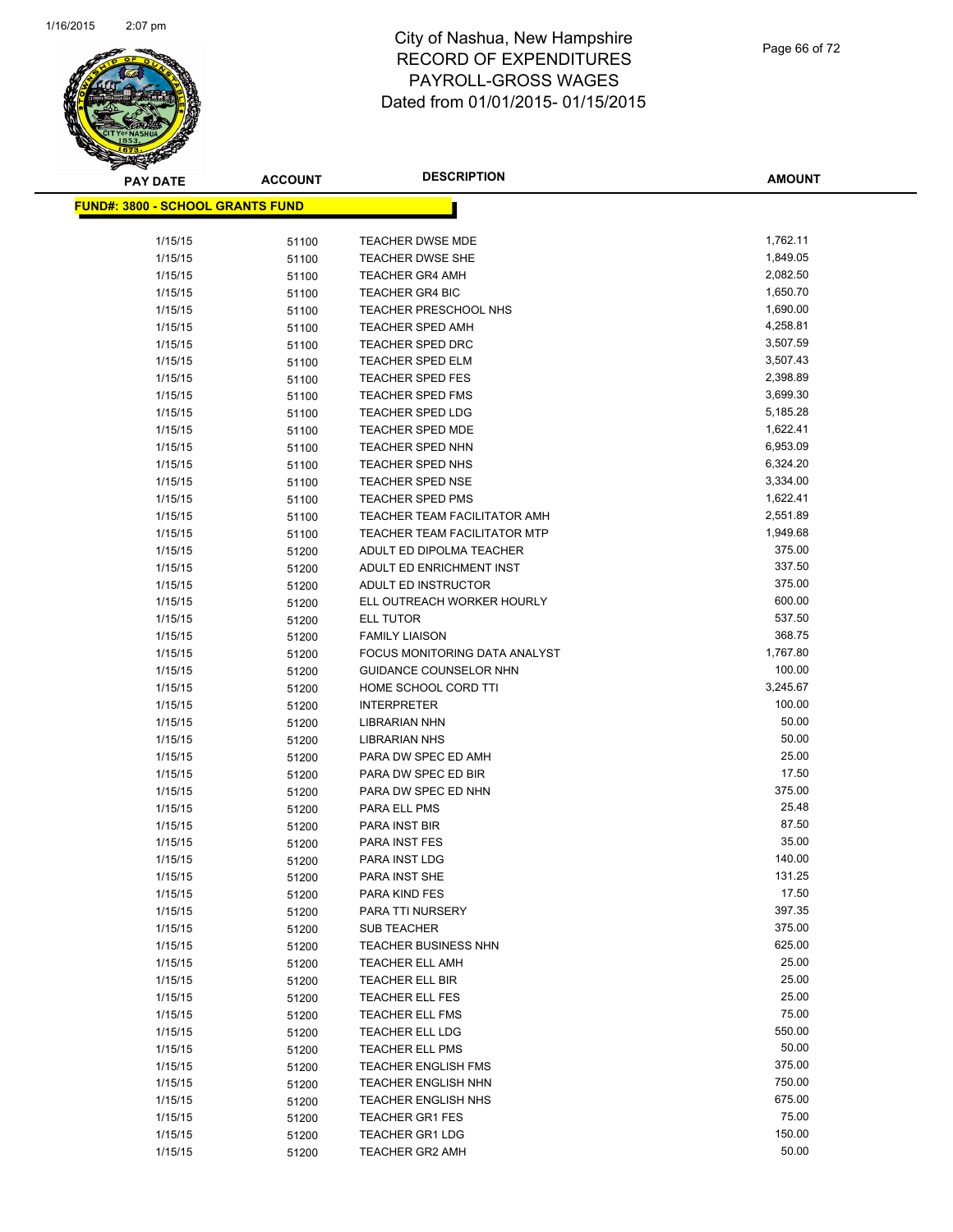

Page 67 of 72

| <b>PAY DATE</b>                         | <b>ACCOUNT</b> | <b>DESCRIPTION</b>                  | <b>AMOUNT</b> |
|-----------------------------------------|----------------|-------------------------------------|---------------|
| <b>FUND#: 3800 - SCHOOL GRANTS FUND</b> |                |                                     |               |
|                                         |                |                                     |               |
| 1/15/15                                 | 51200          | TEACHER GR2 BIC                     | 50.00         |
| 1/15/15                                 | 51200          | <b>TEACHER GR2 FES</b>              | 25.00         |
| 1/15/15                                 | 51200          | <b>TEACHER GR2 SHE</b>              | 37.50         |
| 1/15/15                                 | 51200          | <b>TEACHER GR3 BIC</b>              | 50.00         |
| 1/15/15                                 | 51200          | <b>TEACHER GR3 FES</b>              | 50.00         |
| 1/15/15                                 | 51200          | <b>TEACHER GR3 SHE</b>              | 75.00         |
| 1/15/15                                 | 51200          | <b>TEACHER GR4 BIR</b>              | 25.00         |
| 1/15/15                                 | 51200          | <b>TEACHER GR4 FES</b>              | 50.00         |
| 1/15/15                                 | 51200          | <b>TEACHER GR5 BIC</b>              | 50.00         |
| 1/15/15                                 | 51200          | <b>TEACHER GR5 DRC</b>              | 50.00         |
| 1/15/15                                 | 51200          | <b>TEACHER GR6 FMS</b>              | 25.00         |
| 1/15/15                                 | 51200          | <b>TEACHER MATH NHS</b>             | 1,050.00      |
| 1/15/15                                 | 51200          | TEACHER SCIENCE ELM                 | 300.00        |
| 1/15/15                                 | 51200          | TEACHER SCIENCE NHN                 | 750.00        |
| 1/15/15                                 | 51200          | TEACHER SOCIAL STUDIES NHN          | 1,500.00      |
| 1/15/15                                 | 51200          | TEACHER SOCIAL STUDIES NHS          | 925.00        |
| 1/15/15                                 | 51200          | TEACHER SOCIAL STUDIES PMS          | 75.00         |
| 1/15/15                                 | 51200          | TEACHER SPED FMS                    | 25.00         |
| 1/15/15                                 | 51200          | TEACHER SPED NHN                    | 550.00        |
| 1/15/15                                 | 51200          | <b>TEACHER SPED PMS</b>             | 150.00        |
| 1/15/15                                 | 51200          | <b>TEACHER TEAM FACILITATOR AMH</b> | 50.00         |
| 1/15/15                                 | 51200          | <b>TEACHER TTI AMH</b>              | 7,869.47      |
| 1/15/15                                 | 51200          | <b>TEACHER TTI FES</b>              | 6,389.89      |
| 1/15/15                                 | 51200          | <b>TEACHER TTI LDG</b>              | 10,753.01     |
| 1/15/15                                 | 51200          | <b>TEACHER TTI MTP</b>              | 6,320.81      |
| 1/15/15                                 | 51200          | <b>TEACHER TTI NURSERY</b>          | 4,635.46      |
| 1/15/15                                 | 51200          | <b>TEACHER TTIDRC</b>               | 8,160.90      |
| 1/15/15                                 | 51650          | <b>ADDITIONAL HOURS</b>             | 1,700.00      |
| 1/15/15                                 | 51700          | <b>STIPENDS</b>                     | 1,100.00      |
|                                         |                |                                     |               |
| TOTAL FUND 3800 - SCHOOL GRANTS FUND    |                |                                     | \$179,725.07  |

| <u> FUND#: 3810 - FOOD SERVICE GRANTS FUNDI</u> |
|-------------------------------------------------|
|-------------------------------------------------|

|  | 1/15/15 |  |  |
|--|---------|--|--|

1/15/15 51300 OVERTIME-REGULAR 1/15/15 1,033.67

**TOTAL FUND 3810 - FOOD SERVICE GRANTS FUND \$1,033.67** 

| <b>FUND#: 4005 - TRAFFIC VIOLATIONS FUND</b> |       |                                   |          |
|----------------------------------------------|-------|-----------------------------------|----------|
| 1/8/15                                       | 51100 | PARKING ENFORCEMENT SPEC          | 2.349.00 |
| 1/15/15                                      | 51100 | PARKING ENFORCEMENT SPEC          | 2.329.43 |
| 1/8/15                                       | 51100 | PV/MV COORDINATOR                 | 817.35   |
| 1/15/15                                      | 51100 | PV/MV COORDINATOR                 | 817.34   |
| 12/31/14                                     | 51100 | RESOURCE COORDINATOR              | 1.295.36 |
| 1/8/15                                       | 51100 | RESOURCE COORDINATOR              | 121.60   |
| 1/15/15                                      | 51100 | RESOURCE COORDINATOR              | 121.60   |
| 1/8/15                                       | 51100 | <b>VEHICLE REGISTRATION CLERK</b> | 273.60   |
| 1/15/15                                      | 51100 | <b>VEHICLE REGISTRATION CLERK</b> | 273.60   |
| 12/31/14                                     | 51300 | OVERTIME-REGULAR                  | 7.71     |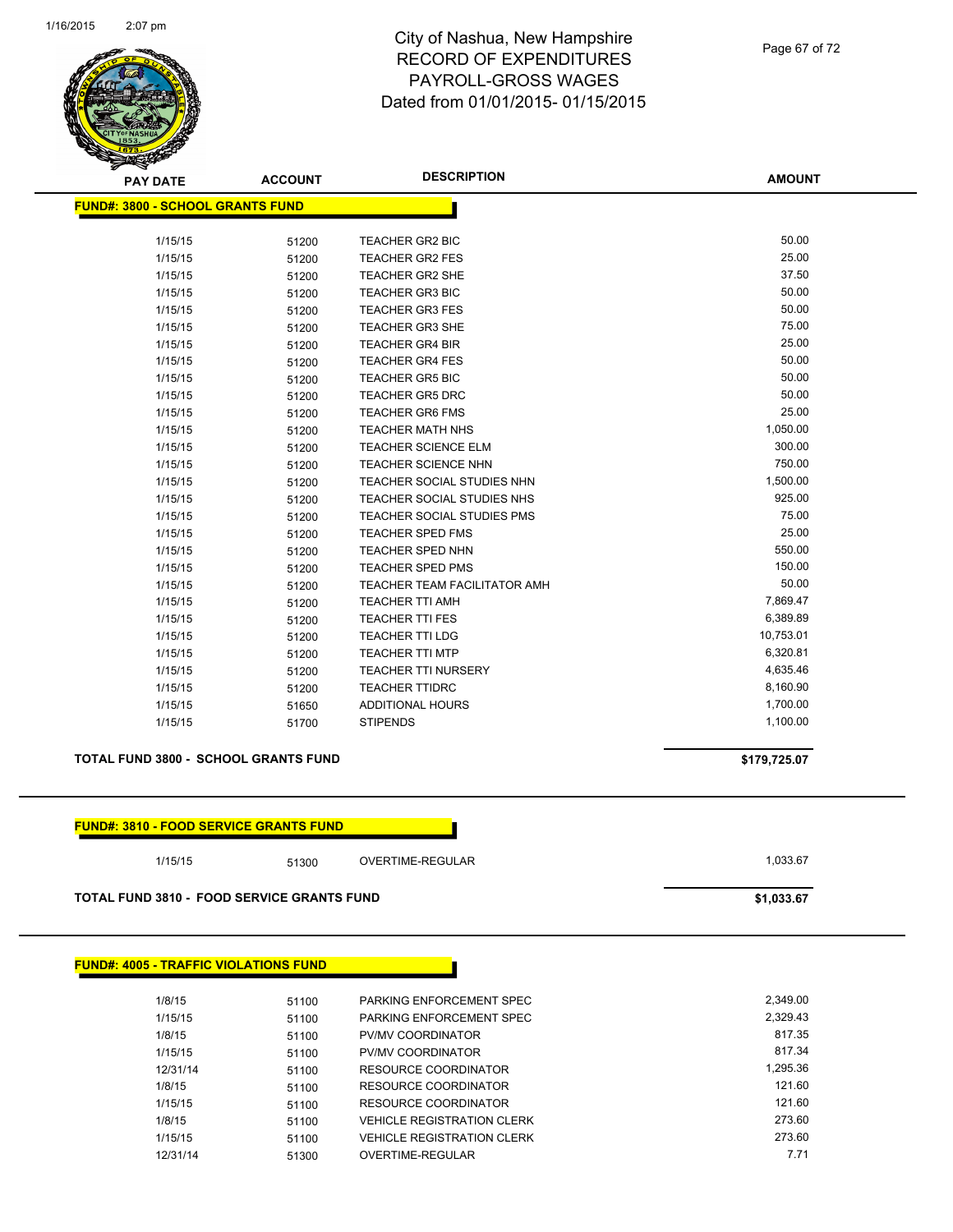

Page 68 of 72

|                                                                                                                                                                                                           | <b>ACCOUNT</b>                            | <b>DESCRIPTION</b>                                                                                         | <b>AMOUNT</b>                                                       |
|-----------------------------------------------------------------------------------------------------------------------------------------------------------------------------------------------------------|-------------------------------------------|------------------------------------------------------------------------------------------------------------|---------------------------------------------------------------------|
| <b>FUND#: 4005 - TRAFFIC VIOLATIONS FUND</b>                                                                                                                                                              |                                           |                                                                                                            |                                                                     |
| 1/8/15                                                                                                                                                                                                    | 51300                                     | OVERTIME-REGULAR                                                                                           | 60.51                                                               |
| 1/15/15                                                                                                                                                                                                   | 51300                                     | OVERTIME-REGULAR                                                                                           | 126.09                                                              |
| 1/8/15                                                                                                                                                                                                    | 51390                                     | OVERTIME-OTHER                                                                                             | 266.46                                                              |
| 1/15/15                                                                                                                                                                                                   | 51390                                     | OVERTIME-OTHER                                                                                             | 725.64                                                              |
| <b>TOTAL FUND 4005 - TRAFFIC VIOLATIONS FUND</b>                                                                                                                                                          |                                           |                                                                                                            | \$9,585.29                                                          |
| <b>FUND#: 4010 - MOTOR VEHICLE ADMIN FUND</b>                                                                                                                                                             |                                           |                                                                                                            |                                                                     |
| 1/8/15                                                                                                                                                                                                    | 51100                                     | <b>VEHICLE REGISTRATION CLERK</b>                                                                          | 809.64                                                              |
| 1/15/15                                                                                                                                                                                                   | 51100                                     | <b>VEHICLE REGISTRATION CLERK</b>                                                                          | 809.65                                                              |
| 1/8/15                                                                                                                                                                                                    | 51300                                     | OVERTIME-REGULAR                                                                                           | 32.83                                                               |
| 1/15/15                                                                                                                                                                                                   | 51300                                     | OVERTIME-REGULAR                                                                                           | 15.18                                                               |
| <b>TOTAL FUND 4010 - MOTOR VEHICLE ADMIN FUND</b>                                                                                                                                                         |                                           |                                                                                                            | \$1,667.30                                                          |
| 1/15/15                                                                                                                                                                                                   | 51200                                     | <b>OUTSIDE DETAIL SPEC PT</b>                                                                              | 602.96                                                              |
| 1/8/15<br>1/15/15<br>1/8/14<br>1/8/15<br>1/15/15                                                                                                                                                          | 51712<br>51712<br>51300<br>51300<br>51300 | <b>SPECIAL DETAIL</b><br><b>SPECIAL DETAIL</b><br>OVERTIME-REGULAR<br>OVERTIME-REGULAR<br>OVERTIME-REGULAR | 9,711.52<br>11,392.57<br>\$22,310.01<br>(51.02)<br>241.18<br>321.76 |
|                                                                                                                                                                                                           |                                           |                                                                                                            | \$511.92                                                            |
| <b>TOTAL FUND 4030 - POLICE SPECIAL DETAILS FUND</b><br><b>FUND#: 4035 - POLICE OVERTIME BILLING FUND</b><br>TOTAL FUND 4035 - POLICE OVERTIME BILLING FUND<br><b>FUND#: 4065 - FIRE WATCHGUARDS FUND</b> |                                           |                                                                                                            |                                                                     |
| 1/8/15                                                                                                                                                                                                    | 51712                                     | SPECIAL DETAIL                                                                                             | 481.60                                                              |
| <b>TOTAL FUND 4065 - FIRE WATCHGUARDS FUND</b>                                                                                                                                                            |                                           |                                                                                                            | \$481.60                                                            |
| <u> FUND#: 4600 - ECON DEV-GREATER NASHUA RLF</u>                                                                                                                                                         |                                           |                                                                                                            |                                                                     |
| 1/8/15                                                                                                                                                                                                    | 51100                                     | OED PROGRAM COORDINATOR                                                                                    | 79.85                                                               |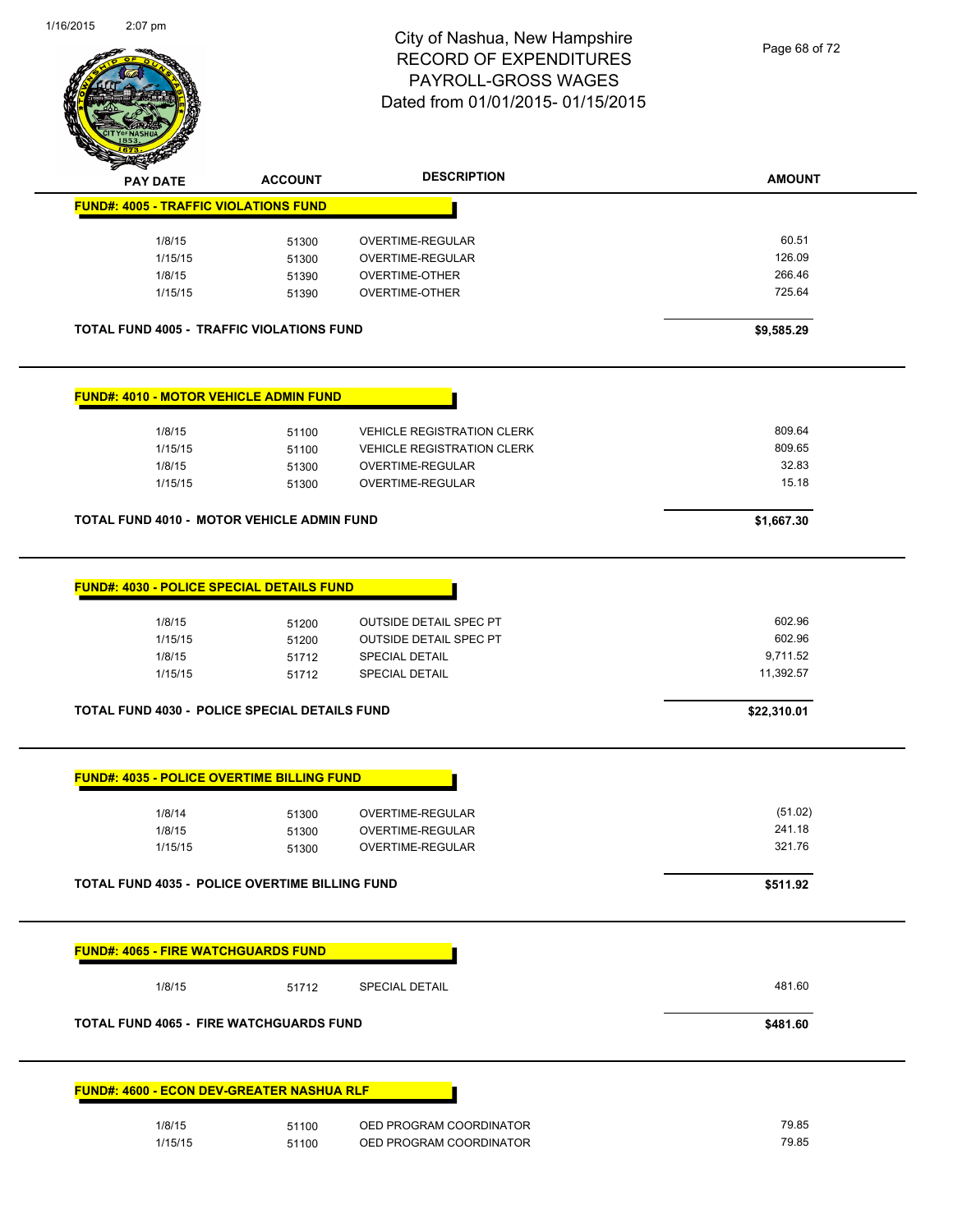| 1/16/2015 | $2:07$ pm                                         |                | City of Nashua, New Hampshire<br><b>RECORD OF EXPENDITURES</b><br>PAYROLL-GROSS WAGES<br>Dated from 01/01/2015-01/15/2015 | Page 69 of 72      |
|-----------|---------------------------------------------------|----------------|---------------------------------------------------------------------------------------------------------------------------|--------------------|
|           | <b>PAY DATE</b>                                   | <b>ACCOUNT</b> | <b>DESCRIPTION</b>                                                                                                        | <b>AMOUNT</b>      |
|           | TOTAL FUND 4600 - ECON DEV-GREATER NASHUA RLF     |                |                                                                                                                           | \$159.70           |
|           | FUND#: 5010 - CAP PROJECTS-INFO TECHNOLOGY        |                |                                                                                                                           |                    |
|           | 1/8/15                                            | 51300          | OVERTIME-REGULAR                                                                                                          | 295.82             |
|           | 1/15/15                                           | 51300          | OVERTIME-REGULAR                                                                                                          | 78.32              |
|           | TOTAL FUND 5010 - CAP PROJECTS-INFO TECHNOLOGY    |                |                                                                                                                           | \$374.14           |
|           | <b>FUND#: 5800 - SCHOOL CAPITAL PROJECTS FUND</b> |                |                                                                                                                           |                    |
|           | 1/15/15                                           | 81200          | <b>BUILDINGS AND IMPROVEMENTS</b>                                                                                         | 600.00             |
|           | TOTAL FUND 5800 - SCHOOL CAPITAL PROJECTS FUND    |                |                                                                                                                           | \$600.00           |
|           | <b>FUND#: 6000 - SOLID WASTE FUND</b>             |                |                                                                                                                           | 157.95             |
|           | 1/8/15<br>1/15/15                                 | 51100<br>51100 | ACCOUNTING COMPLIANCE MGR<br>ACCOUNTING COMPLIANCE MGR                                                                    | 157.95             |
|           | 1/8/15                                            | 51100          | ADMINISTRATIVE ASSISTANT I                                                                                                | 651.65             |
|           | 1/15/15                                           | 51100          | ADMINISTRATIVE ASSISTANT I                                                                                                | 651.65             |
|           | 1/8/15                                            | 51100          | ADMINISTRATIVE ASSISTANT II                                                                                               | 785.52             |
|           | 1/15/15                                           | 51100          | ADMINISTRATIVE ASSISTANT II                                                                                               | 687.40             |
|           | 1/8/15                                            | 51100          | AUTOMATED TRASH COLLECTION OPR                                                                                            | 3,636.80           |
|           | 1/15/15<br>1/8/15                                 | 51100<br>51100 | AUTOMATED TRASH COLLECTION OPR<br><b>CITY ENGINEER</b>                                                                    | 3,636.80<br>304.25 |
|           | 1/15/15                                           | 51100          | <b>CITY ENGINEER</b>                                                                                                      | 304.25             |
|           | 1/8/15                                            | 51100          | <b>COLLECTION EQUIP OPR</b>                                                                                               | 8,589.30           |
|           | 1/15/15                                           | 51100          | <b>COLLECTION EQUIP OPR</b>                                                                                               | 8,619.70           |
|           | 1/8/15                                            | 51100          | <b>COLLECTION EQUIP OPR LANDFILL</b>                                                                                      | 900.80             |
|           | 1/15/15                                           | 51100          | COLLECTION EQUIP OPR LANDFILL                                                                                             | 900.80             |
|           | 1/8/15<br>1/15/15                                 | 51100          | DEP TREASURER TAX COLLECTOR<br>DEP TREASURER TAX COLLECTOR                                                                | 235.45<br>235.45   |
|           | 1/8/15                                            | 51100<br>51100 | DEPUTY MANAGER OF ENGINEERING                                                                                             | 76.70              |
|           | 1/15/15                                           | 51100          | DEPUTY MANAGER OF ENGINEERING                                                                                             | 76.70              |
|           | 1/8/15                                            | 51100          | DIRECTOR PUBLIC WORKS                                                                                                     | 212.10             |
|           | 1/15/15                                           | 51100          | DIRECTOR PUBLIC WORKS                                                                                                     | 212.10             |
|           | 1/8/15                                            | 51100          | DIVISION OPERATIONS MANAGER                                                                                               | 176.70             |
|           | 1/15/15                                           | 51100          | DIVISION OPERATIONS MANAGER                                                                                               | 176.70             |
|           | 1/8/15                                            | 51100          | DPW BILLING ACCOUNTANT                                                                                                    | 452.45             |
|           | 1/15/15                                           | 51100          | DPW BILLING ACCOUNTANT                                                                                                    | 452.45             |
|           | 1/8/15                                            | 51100          | DPW COLLECTIONS SPEC III                                                                                                  | 376.95             |
|           | 1/15/15                                           | 51100          | DPW COLLECTIONS SPEC III                                                                                                  | 376.95             |
|           | 1/8/15                                            | 51100          | DPW CONTRACT ADMINISTRATOR                                                                                                | 111.30             |
|           | 1/15/15                                           | 51100          | DPW CONTRACT ADMINISTRATOR                                                                                                | 111.30             |
|           | 1/8/15                                            | 51100          | <b>ENVIRONMENTAL ENGINEER</b>                                                                                             | 1,293.10           |
|           | 1/15/15                                           | 51100          | <b>ENVIRONMENTAL ENGINEER</b>                                                                                             | 1,293.10           |
|           | 12/31/14                                          | 51100          | EQUIPMENT OPR LANDFILL                                                                                                    | 166.02             |
|           | 1/8/15                                            | 51100          | <b>EQUIPMENT OPR LANDFILL</b>                                                                                             | 5,479.20           |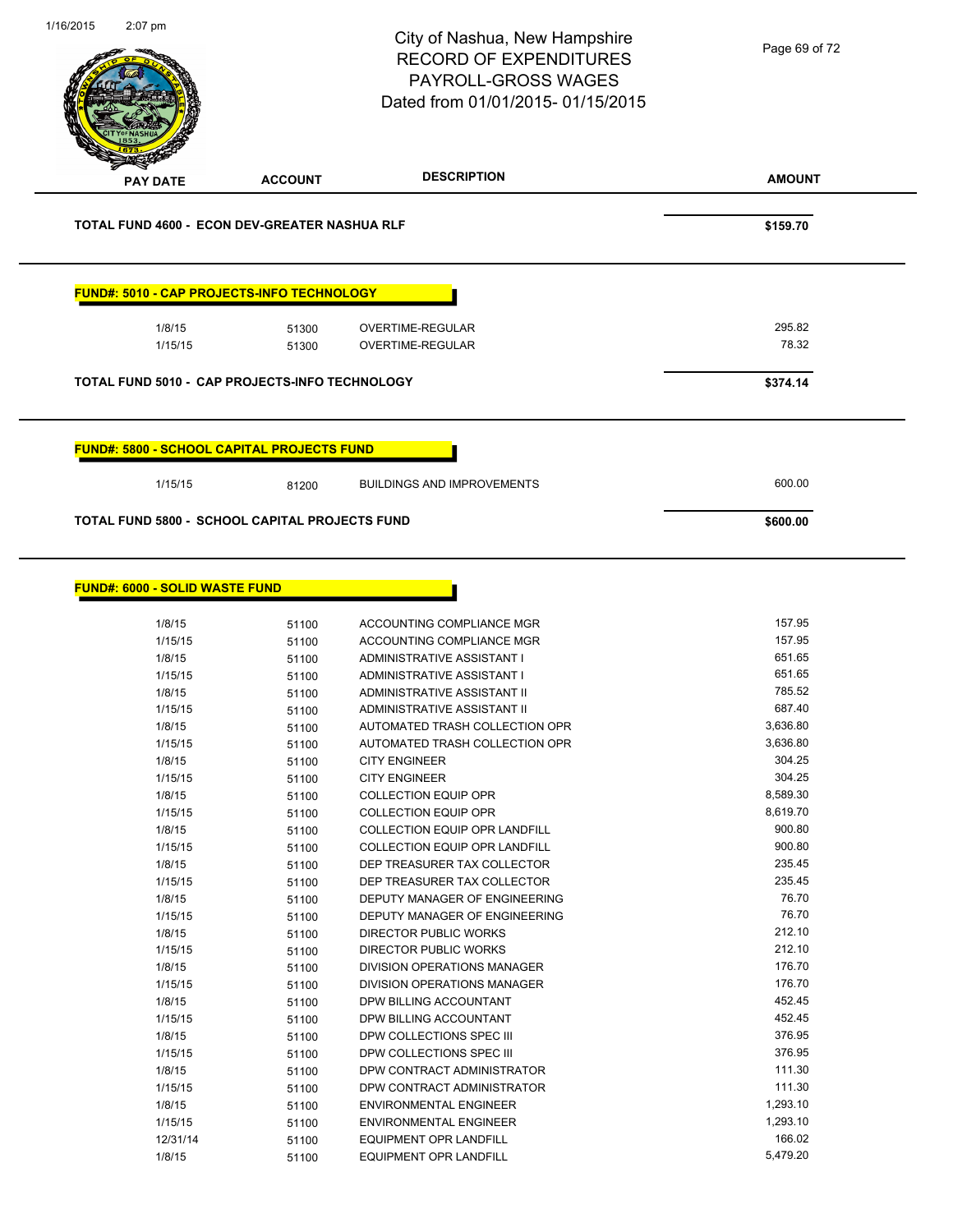

| <b>PAY DATE</b>                       | <b>ACCOUNT</b> | <b>DESCRIPTION</b>               | <b>AMOUNT</b> |
|---------------------------------------|----------------|----------------------------------|---------------|
| <b>FUND#: 6000 - SOLID WASTE FUND</b> |                |                                  |               |
| 1/15/15                               | 51100          | <b>EQUIPMENT OPR LANDFILL</b>    | 5,479.20      |
| 1/8/15                                | 51100          | <b>EXECUTIVE ASSISTANT</b>       | 143.60        |
| 1/15/15                               | 51100          | <b>EXECUTIVE ASSISTANT</b>       | 143.60        |
| 1/8/15                                | 51100          | FINANCE AND ADMIN MANAGER        | 383.40        |
| 1/15/15                               | 51100          | <b>FINANCE AND ADMIN MANAGER</b> | 383.40        |
| 1/8/15                                | 51100          | FLEET MANAGER STREET DEPT        | 304.50        |
| 1/15/15                               | 51100          | FLEET MANAGER STREET DEPT        | 304.50        |
| 1/8/15                                | 51100          | LICENSED SCALE OPERATOR          | 698.90        |
| 1/15/15                               | 51100          | LICENSED SCALE OPERATOR          | 698.90        |
| 1/8/15                                | 51100          | <b>RECYCLING COORDINATOR</b>     | 1,091.05      |
| 1/15/15                               | 51100          | <b>RECYCLING COORDINATOR</b>     | 1,091.05      |
| 1/8/15                                | 51100          | <b>SENIOR STAFF ENGINEER</b>     | 121.95        |
| 1/15/15                               | 51100          | <b>SENIOR STAFF ENGINEER</b>     | 121.95        |
| 1/8/15                                | 51100          | <b>SOLID WASTE FOREMAN</b>       | 2,372.00      |
| 1/15/15                               | 51100          | <b>SOLID WASTE FOREMAN</b>       | 2,372.00      |
| 1/8/15                                | 51100          | SOLID WASTE TECHNICIAN           | 985.55        |
| 1/15/15                               | 51100          | <b>SOLID WASTE TECHNICIAN</b>    | 985.55        |
| 1/8/15                                | 51100          | SUPERINTENDENT OF SOLID WASTE    | 1,575.30      |
| 1/15/15                               | 51100          | SUPERINTENDENT OF SOLID WASTE    | 1,575.30      |
| 1/8/15                                | 51300          | <b>OVERTIME-REGULAR</b>          | 9,059.83      |
| 1/15/15                               | 51300          | <b>OVERTIME-REGULAR</b>          | 6,949.00      |

**TOTAL FUND 6000 - SOLID WASTE FUND \$78,340.07** 

#### **FUND#: 6200 - WASTEWATER FUND**

| 1/8/15  | 51100 | ACCOUNTING COMPLIANCE MGR            | 315.80   |
|---------|-------|--------------------------------------|----------|
| 1/15/15 | 51100 | ACCOUNTING COMPLIANCE MGR            | 315.80   |
| 1/8/15  | 51100 | ADMINISTRATIVE ASSISTANT II          | 833.70   |
| 1/15/15 | 51100 | ADMINISTRATIVE ASSISTANT II          | 833.70   |
| 1/8/15  | 51100 | <b>ANALYTICAL CHEMIST</b>            | 877.90   |
| 1/15/15 | 51100 | <b>ANALYTICAL CHEMIST</b>            | 877.90   |
| 1/8/15  | 51100 | <b>CITY ENGINEER</b>                 | 709.95   |
| 1/15/15 | 51100 | <b>CITY ENGINEER</b>                 | 709.95   |
| 1/8/15  | 51100 | <b>COLLECTION SYSTEM FOREMAN</b>     | 1,357.65 |
| 1/15/15 | 51100 | <b>COLLECTION SYSTEM FOREMAN</b>     | 1,357.65 |
| 1/8/15  | 51100 | <b>COLLECTION SYSTEMS OPERATOR</b>   | 1,818.40 |
| 1/15/15 | 51100 | <b>COLLECTION SYSTEMS OPERATOR</b>   | 1,818.40 |
| 1/8/15  | 51100 | COLLECTION SYSTEMS TECHNICIAN        | 1,952.00 |
| 1/15/15 | 51100 | <b>COLLECTION SYSTEMS TECHNICIAN</b> | 1,952.00 |
| 1/8/15  | 51100 | <b>COLLECTIONS SPEC II</b>           | 817.35   |
| 1/15/15 | 51100 | <b>COLLECTIONS SPEC II</b>           | 817.35   |
| 1/8/15  | 51100 | <b>CONST INSP ENGINEERING ASST</b>   | 232.25   |
| 1/15/15 | 51100 | <b>CONST INSP ENGINEERING ASST</b>   | 232.25   |
| 1/8/15  | 51100 | CSO STORM WATER ENGINEER             | 1,225.70 |
| 1/15/15 | 51100 | CSO STORM WATER ENGINEER             | 1,225.70 |
| 1/8/15  | 51100 | CSO TECHNICIAN INSPECTOR             | 1,021.20 |
| 1/15/15 | 51100 | CSO TECHNICIAN INSPECTOR             | 1,021.21 |
| 1/8/15  | 51100 | DEP TREASURER TAX COLLECTOR          | 235.45   |
| 1/15/15 | 51100 | DEP TREASURER TAX COLLECTOR          | 235.45   |
| 1/8/15  | 51100 | DEPUTY MANAGER OF ENGINEERING        | 766.80   |
| 1/15/15 | 51100 | DEPUTY MANAGER OF ENGINEERING        | 766.80   |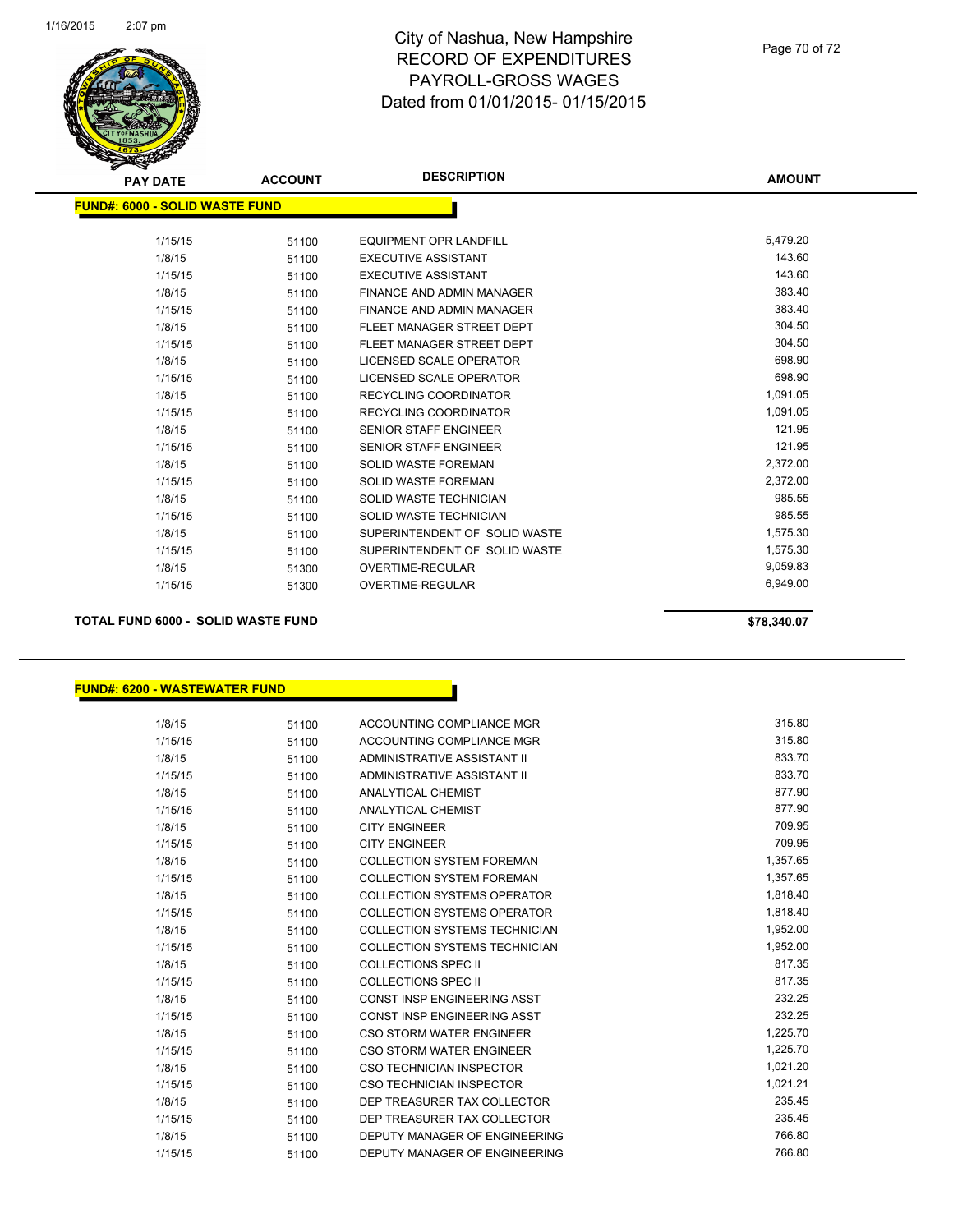

| <b>PAY DATE</b>                      | <b>ACCOUNT</b> | <b>DESCRIPTION</b>                 | <b>AMOUNT</b> |
|--------------------------------------|----------------|------------------------------------|---------------|
| <b>FUND#: 6200 - WASTEWATER FUND</b> |                |                                    |               |
|                                      |                |                                    |               |
| 1/8/15                               | 51100          | DIRECTOR PUBLIC WORKS              | 424.10        |
| 1/15/15                              | 51100          | DIRECTOR PUBLIC WORKS              | 424.10        |
| 1/8/15                               | 51100          | <b>DIVISION OPERATIONS MANAGER</b> | 176.65        |
| 1/15/15                              | 51100          | DIVISION OPERATIONS MANAGER        | 176.65        |
| 1/8/15                               | 51100          | DPW BILLING ACCOUNTANT             | 452.40        |
| 1/15/15                              | 51100          | DPW BILLING ACCOUNTANT             | 452.40        |
| 1/8/15                               | 51100          | DPW COLLECTIONS SPEC III           | 377.00        |
| 1/15/15                              | 51100          | DPW COLLECTIONS SPEC III           | 377.00        |
| 1/8/15                               | 51100          | DPW CONTRACT ADMINISTRATOR         | 667.70        |
| 1/15/15                              | 51100          | DPW CONTRACT ADMINISTRATOR         | 667.70        |
| 1/8/15                               | 51100          | ELECTRICAL DIAGNOSTIC TECH I       | 2,079.20      |
| 1/15/15                              | 51100          | ELECTRICAL DIAGNOSTIC TECH I       | 2,079.21      |
| 1/8/15                               | 51100          | <b>EXECUTIVE ASSISTANT</b>         | 143.60        |
| 1/15/15                              | 51100          | <b>EXECUTIVE ASSISTANT</b>         | 143.60        |
| 1/8/15                               | 51100          | FINANCE AND ADMIN MANAGER          | 383.40        |
| 1/15/15                              | 51100          | <b>FINANCE AND ADMIN MANAGER</b>   | 383.40        |
| 1/8/15                               | 51100          | FLEET MANAGER STREET DEPT          | 101.50        |
| 1/15/15                              | 51100          | FLEET MANAGER STREET DEPT          | 101.50        |
| 1/8/15                               | 51100          | INDUSTRIAL PRETREATMENT COORD      | 1,186.05      |
| 1/15/15                              | 51100          | INDUSTRIAL PRETREATMENT COORD      | 1,186.05      |
| 1/8/15                               | 51100          | MECHANIC WWTP 1ST CLASS            | 4,004.80      |
| 1/15/15                              | 51100          | <b>MECHANIC WWTP 1ST CLASS</b>     | 4,004.80      |
| 1/8/15                               | 51100          | OPERATOR II WWTP                   | 2,983.60      |
| 1/15/15                              | 51100          | OPERATOR II WWTP                   | 2,964.98      |
| 1/8/15                               | 51100          | OPERATOR II WWTP 2nd               | 2,018.40      |
| 1/15/15                              | 51100          | OPERATOR II WWTP 2nd               | 2,018.40      |
| 1/8/15                               | 51100          | OPERATOR II WWTP 3rd               | 2,026.40      |
| 1/15/15                              | 51100          | OPERATOR II WWTP 3rd               | 2,026.40      |
| 1/8/15                               | 51100          | <b>OPERATOR III WWTP</b>           | 3,147.22      |
| 1/15/15                              | 51100          | <b>OPERATOR III WWTP</b>           | 3,147.22      |
| 1/8/15                               | 51100          | PLANT OPERATIONS SUPERVISOR        | 1,445.45      |
| 1/15/15                              | 51100          | PLANT OPERATIONS SUPERVISOR        | 1,445.45      |
| 1/8/15                               | 51100          | PROCESS CHEMIST                    | 1,103.60      |
| 1/15/15                              | 51100          | PROCESS CHEMIST                    | 1,103.60      |
| 1/8/15                               | 51100          | <b>SENIOR STAFF ENGINEER</b>       | 670.85        |
| 1/15/15                              | 51100          | <b>SENIOR STAFF ENGINEER</b>       | 670.85        |
| 1/8/15                               | 51100          | SUPERINTENDENT OF WASTEWATER       | 1,720.00      |
| 1/15/15                              | 51100          | SUPERINTENDENT OF WASTEWATER       | 1,720.00      |
| 1/8/15                               | 51100          | <b>SUPV LABORATORY</b>             | 1,186.05      |
| 1/15/15                              | 51100          | <b>SUPV LABORATORY</b>             | 1,186.05      |
| 1/8/15                               | 51100          | TRUCK DRIVER STREET REPAIR         | 832.00        |
| 1/15/15                              | 51100          | TRUCK DRIVER STREET REPAIR         | 837.60        |
| 1/8/15                               | 51100          | <b>WASTEWATER PROJECT ENGINEER</b> | 1,331.45      |
| 1/15/15                              | 51100          | WASTEWATER PROJECT ENGINEER        | 1,331.45      |
| 1/8/15                               | 51300          | <b>OVERTIME-REGULAR</b>            | 7,758.78      |
| 1/15/15                              | 51300          | <b>OVERTIME-REGULAR</b>            | 6,292.34      |
| 1/8/15                               | 51600          | <b>LONGEVITY</b>                   | 400.00        |
| 1/15/15                              | 61107          | <b>CLOTHING &amp; UNIFORMS</b>     | 94.99         |
|                                      |                |                                    |               |

#### **TOTAL FUND 6200 - WASTEWATER FUND \$95,784.25**